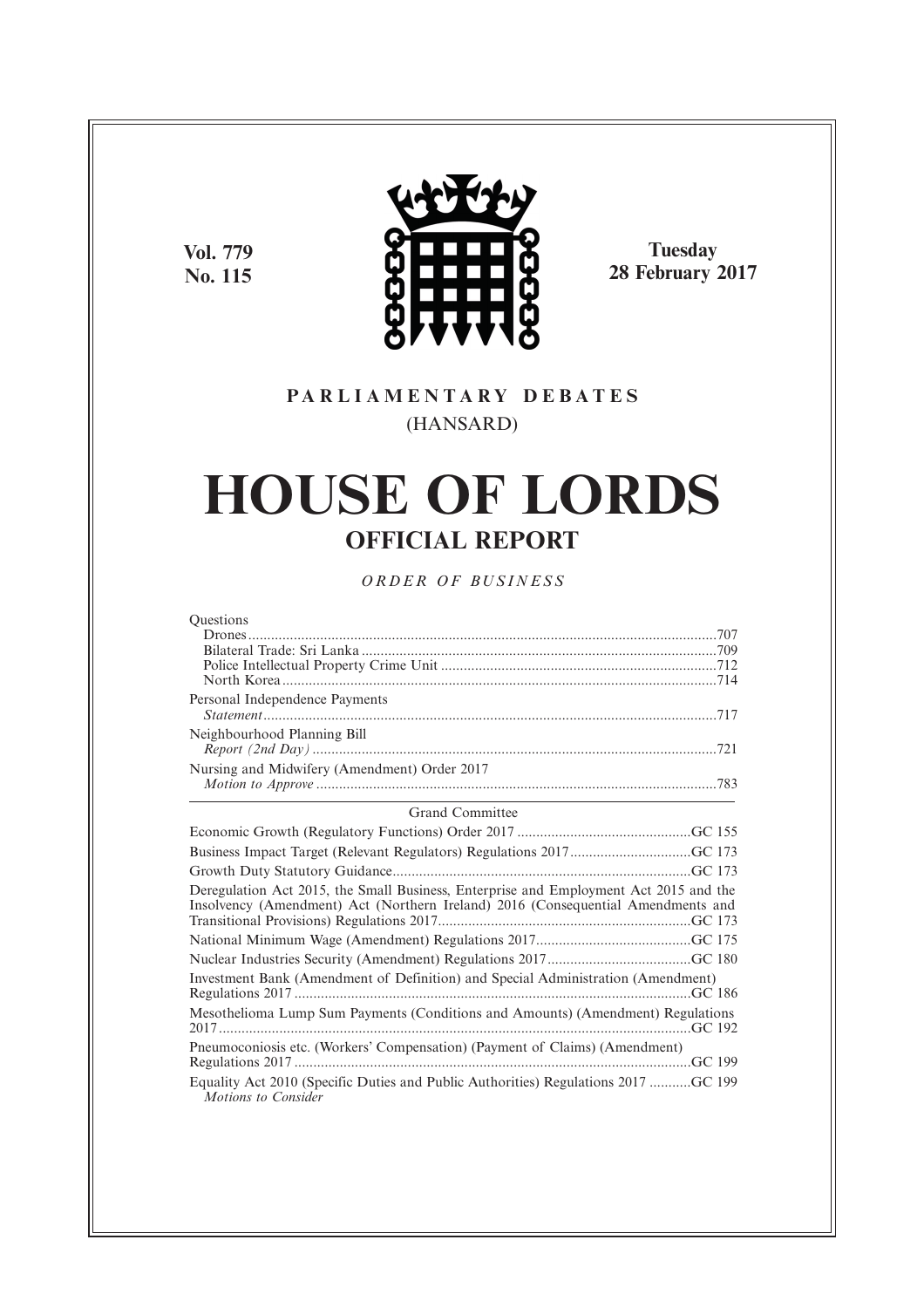Lords wishing to be supplied with these Daily Reports should give notice to this effect to the Printed Paper Office.

No proofs of Daily Reports are provided. Corrections for the bound volume which Lords wish to suggest to the report of their speeches should be clearly indicated in a copy of the Daily Report, which, with the column numbers concerned shown on the front cover, should be sent to the Editor of Debates, House of Lords, within 14 days of the date of the Daily Report.

> *This issue of the Official Report is also available on the Internet at* https://hansard.parliament.uk/lords/2017-02-28

The first time a Member speaks to a new piece of parliamentary business, the following abbreviations are used to show their party affiliation:

| <b>Abbreviation</b> | <b>Party/Group</b>                  |
|---------------------|-------------------------------------|
| CB.                 | Cross Bench                         |
| Con                 | Conservative                        |
| <b>DUP</b>          | Democratic Unionist Party           |
| GP                  | Green Party                         |
| Ind Lab             | <b>Independent Labour</b>           |
| Ind LD              | <b>Independent Liberal Democrat</b> |
| Ind SD              | <b>Independent Social Democrat</b>  |
| Ind UU              | Independent Ulster Unionist         |
| Lab                 | Labour                              |
| LD                  | Liberal Democrat                    |
| LD Ind              | Liberal Democrat Independent        |
| Non-afl             | Non-affiliated                      |
| PC                  | Plaid Cymru                         |
| <b>UKIP</b>         | UK Independence Party               |
| UUP                 | <b>Ulster Unionist Party</b>        |

No party affiliation is given for Members serving the House in a formal capacity, the Lords spiritual, Members on leave of absence or Members who are otherwise disqualified from sitting in the House.

© Parliamentary Copyright House of Lords 2017,

*this publication may be reproduced under the terms of the Open Parliament licence, which is published at www.parliament.uk/site-information/copyright/.*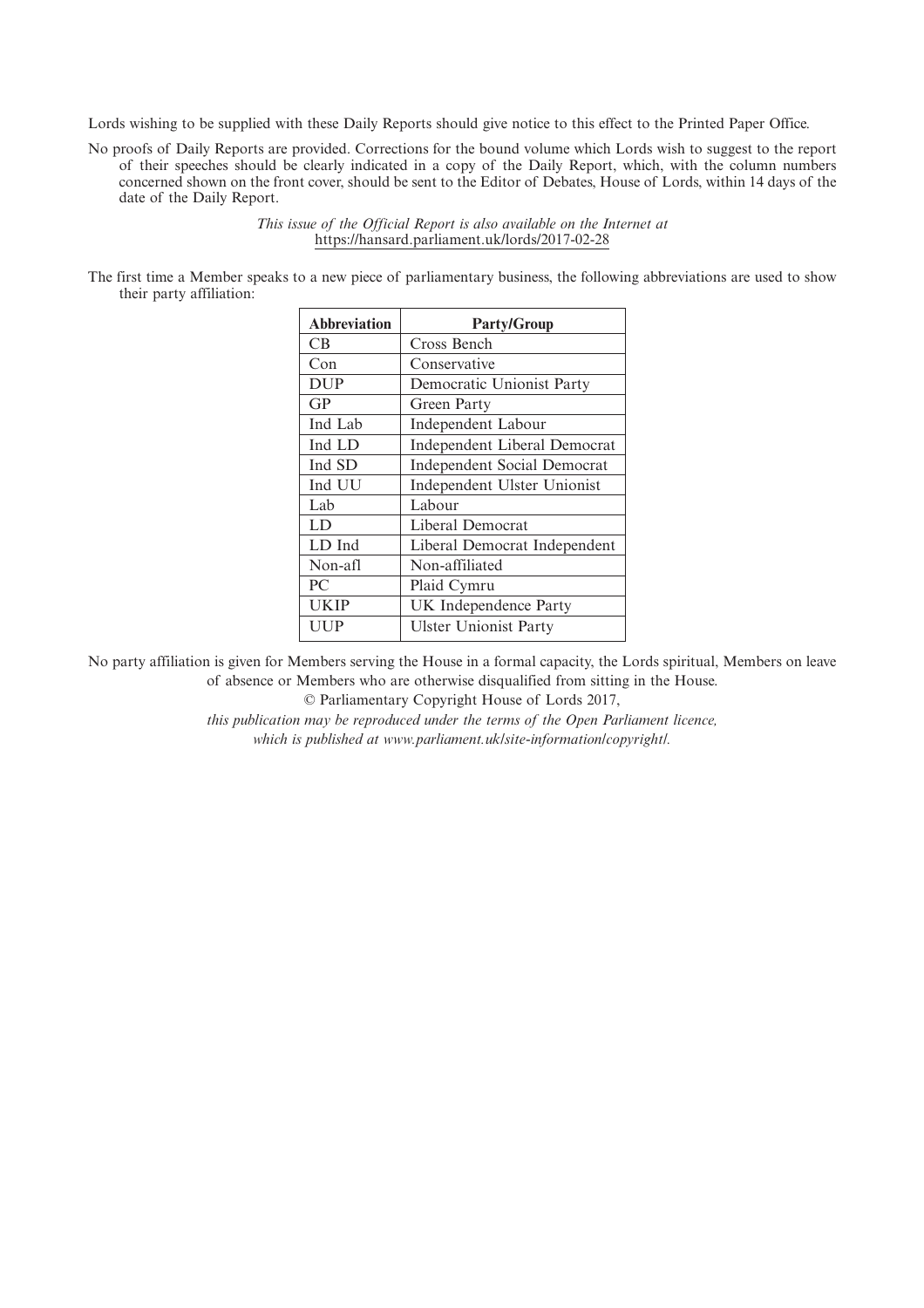## House of Lords

*Tuesday 28 February 2017*

*2.30 pm*

*Prayers—read by the Lord Bishop of Newcastle.*

## **Drones**

*Question*

*2.36 pm*

## *Asked by Lord Naseby*

To ask Her Majesty's Government what progress has been made in the last 12 months to address the challenges raised by the number of drones, particularly in relation to safety and security risks; and whether they intend to introduce legislation to regulate their use.

**TheParliamentaryUnder-Secretaryof State,Department for Transport (Lord Ahmad of Wimbledon) (Con):** My Lords, a cross-government programme of work has made progress in a number of areas. This includes research to understand the risks to manned aviation; trials to explore options to detect and counter drones; meetings directly with manufacturers to improve technical solutions; and an expanded campaign to raise awareness of the safety rules. My noble friend will also be aware that, in December, a consultation on the safe use of drones in the UK was launched, which will inform the development of any future regulation.

**Lord Naseby (Con):** My Lords, I am grateful for the depth of that Answer. Nevertheless, it is well over a year since I asked a Question on this subject. Is my noble friend aware that, in the subsequent period, the threat of terrorism has heightened and the misuse of drones has heightened? I asked whether we had looked at the laws passed in the United States and in Ireland, both of which have been successful. Are we sure now that we can get a grip on the manufacturers, and those who produce kit products, wherever they are sold, to produce strict laws that the consumer can understand and then can be enforced?

**Lord Ahmad of Wimbledon:** My noble friend raises an important point. We are all acutely aware of the growing challenges of terrorism to our country and the threat around the world. In this regard, I reassure my noble friend that the Government are fully aware and cognisant of the measures that have been taken, as he rightly listed, in places such as the US and Ireland. Our consultation, as I am sure he has seen from the detail, has been informed by their experience. That consultation closes in March and, at that point, we will look at what further regulations can be implemented.

My noble friend will also be aware that part of the challenge has been about informing the general public about the existing laws, which restrict and encourage the responsible use of drones. We are fully cognisant of the technology advancements in this area, so it is important that before legislating we look at what is happening elsewhere—but also at the consultation results as well.

**Lord Rosser (Lab):** I believe that the Government's consultation document is 58 pages long. It covers a wide range of issues relating to drones and is not just about safety and security. We cannot wait months while the Government consider their response to all the many questions posed in the consultation document about drones before decisions are made on what changes are needed to the safety and security laws and procedures. Will the Government give a clear and unambiguous assurance today that the issue of safety and security and the responses received on the issue will be treated as the number one priority for conclusions to be reached, and that decisions will be announced following the conclusion of the consultation in the middle of this month—and dealing with the safety and security issue will not have to wait until the Government have reached their conclusions and made their decisions on all the other issues relating to drones raised in the consultation document?

**Lord Ahmad of Wimbledon:** My Lords, just to correct the noble Lord, I am sure that he meant "next month". I was just checking dates—and I know that there was a late ending yesterday. Towards the middle of March we will, as I said, be concluding the consultation. He has asked me before about timelines; we are looking to produce our consultation results, including the important areas that he mentioned—and yes, the Government have prioritised those areas. The consultation looks comprehensively at those issues and the positive use of drones, and we will look to produce our conclusions from that consultation in the summer of this year.

**Lord Hylton (CB):** My Lords, the Minister will know that I was one of the first to draw attention to the risk of collisions between drones and airliners. Do the Government have at least a contingency plan for total exclusion zones for drones around the incoming and outgoing flight paths of major airports?

**Lord Ahmad of Wimbledon:** The noble Lord raises an important point about safety around airports. We are looking much more extensively at the issues of geo-fencing around critical sites such as airports. Nevertheless, as I am sure the noble Lord is aware, there were 70 reported incidents in 2016 and that was 70 too many. It is important that, as technology advances, we look at more rapid and rigid enforcement of geofencing.

**Lord Teverson (LD):** My Lords, there were indeed 70 incidents, 25 of which were at Heathrow. The Vehicle Technology and Aviation Bill has just been introduced in the House of Commons. This seems the perfect place to add legislation and rules in this area. At the moment the Bill includes lasers, but it does not include drones. Will the Minister undertake that, when the Bill comes to this House, the Government will put forward suitable amendments to include drones?

**Lord Ahmad of Wimbledon:** Of course we will have a discussion about the important issue of lasers. The noble Lord is quite right to point out that that is included in the Bill that he mentioned. I am not going to prejudge what conclusions are reached in the other place—or indeed in this place—regarding what legislative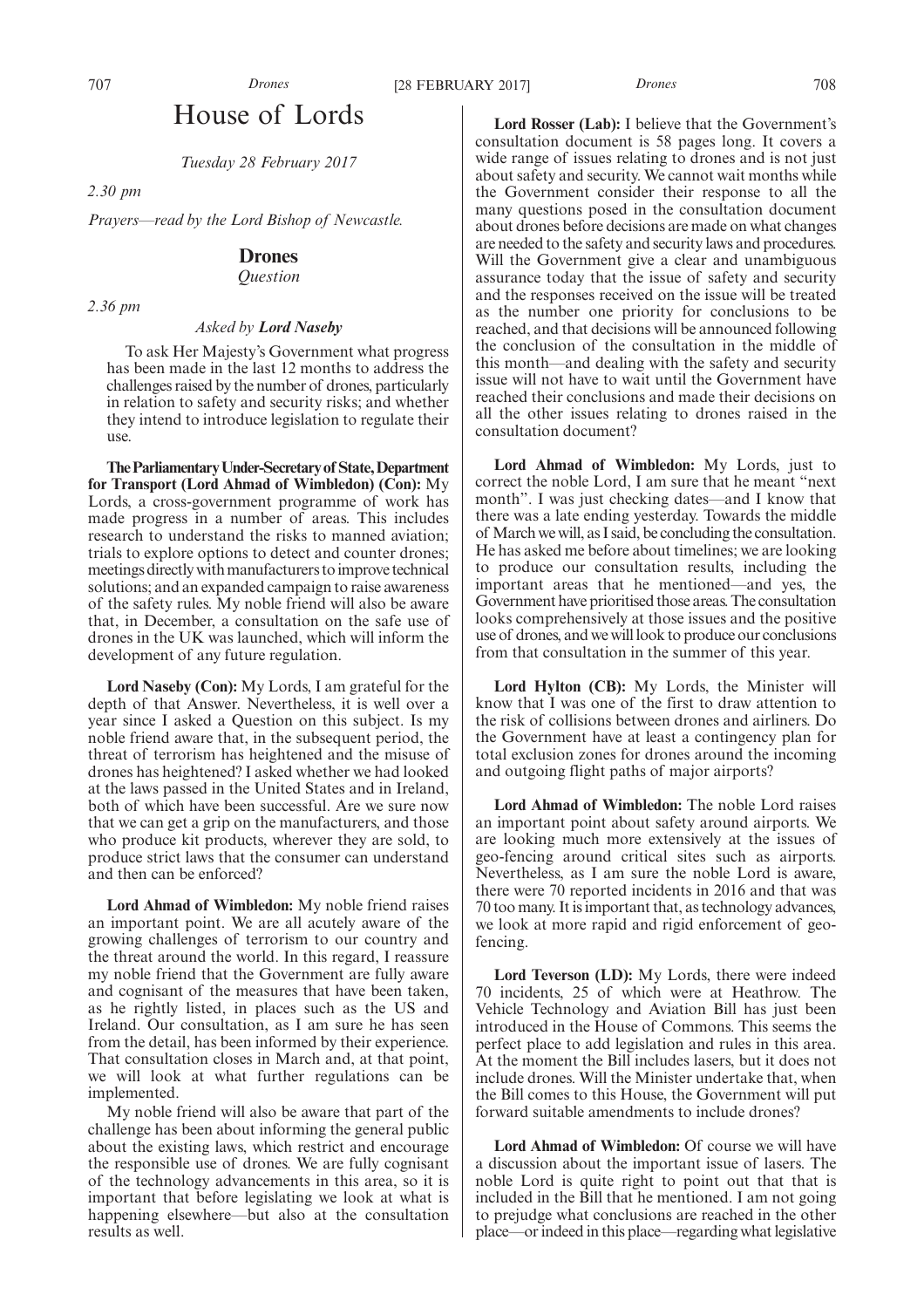[LORD AHMAD OF WIMBLEDON]

vehicle will be used for the purposes of drones. It is important that we look at the full review of the consultation taking place in the middle of next month and then consider its results in the summer of this year.

**Lord Howell of Guildford (Con):** My Lords, the Government may be cognisant of all the drone problems, but are the prison authorities cognisant of them? Are the reports that a lot of drugs are delivered into Her Majesty's prisons by drones not correct? Surely steps should be taken to stop that before anything else.

**Lord Ahmad of Wimbledon:** My noble friend is right to raise this important issue. Let me assure him that new laws have been implemented and measures taken to deal with the problem of the delivery of drugs into prisons. Equally, let me reassure my noble friend that I am talking to Ministers across both the Home Office and the Ministry of Justice. We will be convening a meeting with manufacturers, either next month or in April, to talk directly about the importance of ensuring that all safety and security aspects are covered.

**Lord Campbell-Savours (Lab):**My Lords, the Minister will recall a debate before Christmas in which his attention was drawn to the availability of drone-jamming signal equipment which could be used to an operational distance of 2,000 feet. It would be avoided by drone users because they would be likely to lose their drones. Why cannot we order and use this equipment to cover our airports?

**Lord Ahmad of Wimbledon:** The noble Lord is right: he pointed out that specific issue, which I have taken up directly with officials. I would ask him also to take part in the consultation. We will be raising his specific point directly with manufacturers.

**Lord Stevens of Kirkwhelpington (CB):** My Lords, I declare an interest as president of the Aircraft Owners and Pilots Association and the holder of a current commercial pilot's licence. I flew myself down here safely—today. There is an answer in relation to controlled airspace around Heathrow and Gatwick. When nobody can go into controlled airspace without authority, surely a quick answer is to prohibit any drones in that area?

**Lord Ahmad of Wimbledon:**The noble Lord obviously speaks from experience in this area. He will be aware that the CAA has a specific regime around the commercial operation of drones. We are looking at these particular regulations to see how they may be extended. As I said, we have a wide-ranging consultation and we wish to wait for the results of that.

## **Bilateral Trade: Sri Lanka** *Question*

*2.45 pm*

## *Asked by Lord Sheikh*

To ask Her Majesty's Government what is their assessment of opportunities to enhance bilateral trade between Sri Lanka and the United Kingdom.

**The Minister of State, Department for International Trade (Lord Price) (Con):** As the UK leaves the EU, our aim is to avoid disrupting the strong trade relationship we have with Sri Lanka. In the future we will consider all opportunities to deepen this relationship and expand bilateral trade. I look forward to discussing this with the Sri Lankan Government at the meeting of Commonwealth Trade Ministers in London this March.

**Lord Sheikh (Con):** My Lords, I thank my noble friend the Minister for his reply. Sri Lanka is expecting economic growth of 5.5% this year, and has signed free and regional trade agreements with other nations, with another under negotiation with China. Does the Minister agree that Sri Lanka should be an integral part of our global business strategy to approach new international markets? Will he consider the possibility of appointing a trade envoy for Sri Lanka and of sending a ministerial-led trade delegation to the country?

**Lord Price:** I agree with my noble friend that the economic situation in Sri Lanka is improving. We are delighted to see the growth forecast of 5.5%. It is also heartening that exports from the UK to Sri Lanka increased by 46% in 2015 and exports from Sri Lanka to the UK stood at £1.1 billion. More than 100 UK companies have an affiliation in Sri Lanka. I am delighted that the UK Government are keen to support Sri Lanka moving to the GSP Plus scheme, which will remove tariffs on 66% of goods. At the Commonwealth meeting that we are holding next month we hope to think more about how we can strengthen those ties. There are no plans to have a trade envoy for Sri Lanka but we will continue to work with it to improve our trade relationships.

**Lord Wallace of Saltaire (LD):**My Lords, the Minister puts a great deal of stress on the Commonwealth as a framework. We have heard a great deal from the Government about how the Commonwealth, as a network, is going to replace Europe as the driver for British exports. Will he give us some specific examples of cases where membership of the Commonwealth has inclined the Sri Lankan Government or companies in Sri Lanka to favour the British against others in particular contracts?

**Lord Price:** We believe that there are extensive opportunities to improve trade throughout the Commonwealth, and that is what our meeting next week is going to draw out. The Prime Minister has already announced working groups with Australia, New Zealand and India. We want to work with all 52 countries in the Commonwealth on how we can drive forward the best possible trading relationships. There are many ways that can be done. They can be unilateral arrangements; they can be EPAs or FTAs. We need to consider for each country what is in their best economic interests and those of the Commonwealth.

**Lord Rogan (UUP):** My Lords, Sri Lanka had a torrid time with civil unrest for many years. Thankfully, those terrible times have ended. Does the Minister agree that trade with Sri Lanka, and improving the economy of that country, will strengthen and help cement that peace process?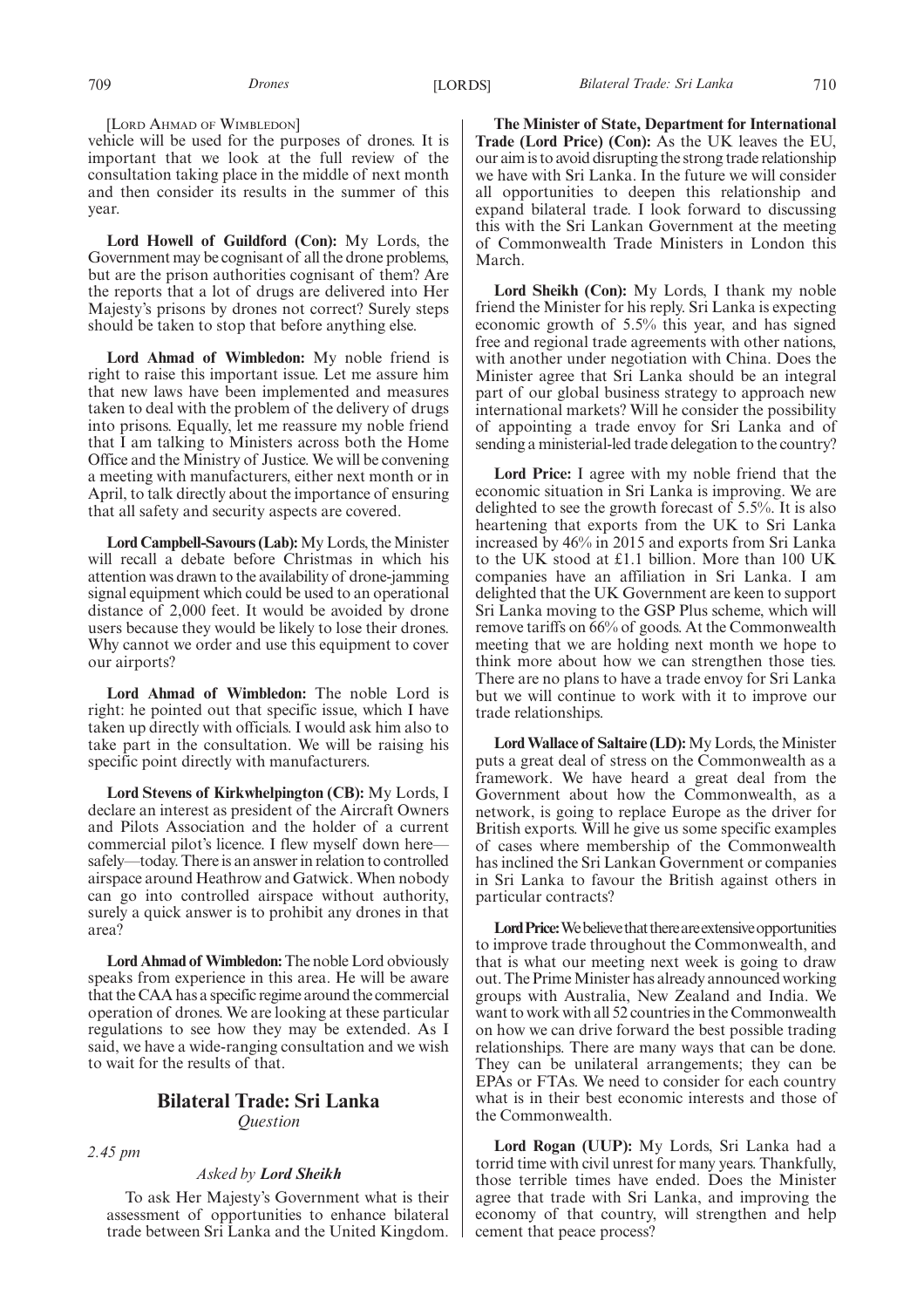**Lord Price:** I agree. Trade indeed brings peace and prosperity and, through that, improves living standards. Improving our trade links with Sri Lanka and other Governments will lift people from poverty and bring a peace benefit.

**Baroness Symons of Vernham Dean (Lab):** My Lords, I declare an interest as the chairman of the Arab-British Chamber of Commerce. These free trade agreements—not just in Sri Lanka, but elsewhere—are a crucial part of government strategy over Brexit. In your Lordships' House there is a great deal of interest in how they will develop. Will the Minister consider convening a meeting of interested Peers to brief us on how free trade agreements are going and what has to be taken into consideration?

**Lord Price:** My Lords, I am convinced that, over the next two years, there will be an awful lot of briefings for Members of this House and the other House about our trade arrangements. I reassure noble Lords that at some point we will be able to talk about our trading relationships and trade policy.

**Baroness Berridge (Con):** My Lords, I am sure that my noble friend the Minister will draw to the attention of fellow Commonwealth Trade Ministers the recent research which revealed that it is about 19% cheaper to trade within Commonwealth countries. But, as the noble Baroness, Lady Symons, outlined, could we please have an assurance that human rights will also be raised at the meeting? If not, we face the same government department having different compartments dealing with different issues, rather than all the issues around the table at the same time.

**Lord Price:**I can give my noble friend that assurance.

**Lord Stevenson of Balmacara (Lab):** Further to my noble friend's question, is there not an earlier opportunity to have a bit of a debate about this issue? Do we not have on the horizon an agreement with the Canadians, the CETA agreement, which was signed with the EU recently and which is now going around national parliaments? I do not see a date for it coming up on our agenda but no doubt the Minister will be able to advise us when it will happen.

**Lord Price:** My Lords, there have been lots of discussions about CETA. It has been discussed in the other place and in this House. If there are any new dates I shall, of course, present those to the noble Lord and others.

**Lord Naseby (Con):** Is my noble friend aware that I visited Sri Lanka in January and had discussions with the high commissioner? I declare an interest as president of the all-party group. It seems to me that we are rather late at the party. As has been mentioned, Sri Lanka already has more than three new agreements with other countries. Can we please get a move on and listen further to my noble friend's suggestion that we send out a trade envoy, even if only on a short-term basis?

**Lord Price:** My Lords, I thank my noble friend for that encouragement. As part of the EU, we currently have a trade agreement with Sri Lanka under the GSP scheme. As I said earlier, we are very keen now to upgrade that to the GSP Plus scheme. I am sure that at the Commonwealth meeting next week we will talk about how we take forward the trade agenda with all 52 countries, including Sri Lanka.

## **Police Intellectual Property Crime Unit** *Question*

*2.52 pm*

## *Asked by Lord Clement-Jones*

To ask Her Majesty's Government whether they have committed to continue funding the Police Intellectual Property Crime Unit.

**TheParliamentaryUnder-Secretaryof State,Department for Business, Energy and Industrial Strategy (Lord Prior of Brampton) (Con):**My Lords, the Government recognise the important role that intellectual property plays in protecting and supporting investment and creativity of all kinds. The Police Intellectual Property Crime Unit plays a vital role in disrupting the activities of those engaged in intellectual property crime. There is no question about the Government's continuing commitment to the unit. The Government are in the process of discussing how the PIPCU should be funded in future. We shall make a statement in due course.

Lord Clement-Jones (LD): My Lords, "In due course"? We are one month from the beginning of the financial year of this internationally renowned and hugely successful unit in the fight against intellectual property crime and it is still waiting to hear whether it will continue to be funded and to what extent. This is a cause of huge concern to specialist police officers as well as to the wider creative sector and other industries. This is a disgrace. Does it not demonstrate that the Government are not taking intellectual property protection and enforcement seriously?

**Lord Prior of Brampton:** My Lords, I reiterate what I said in my Answer to the Question: we are fully committed to funding PIPCU. As the noble Lord knows, when PIPCU was set up in 2013, the intention was that the Government would fund it for a short period of time and that subsequently it would be funded by the rights holders as the insurance industry organised itself. This is not the case, so we are having to look at alternative means of supporting the unit. However, as I have said, those who work in PIPCU need have no concerns about whether the Government are fully committed to it.

**Lord Harris of Haringey (Lab):** My Lords, I declare my interests in both policing and trading standards. Could the Minister tell us how many prosecutions this highly successful PIPCU has carried out in the past year and what proportion of those prosecutions was directed at the producers and wholesalers of fake goods, as opposed—simply and more easily—to those caught trading in counterfeit goods?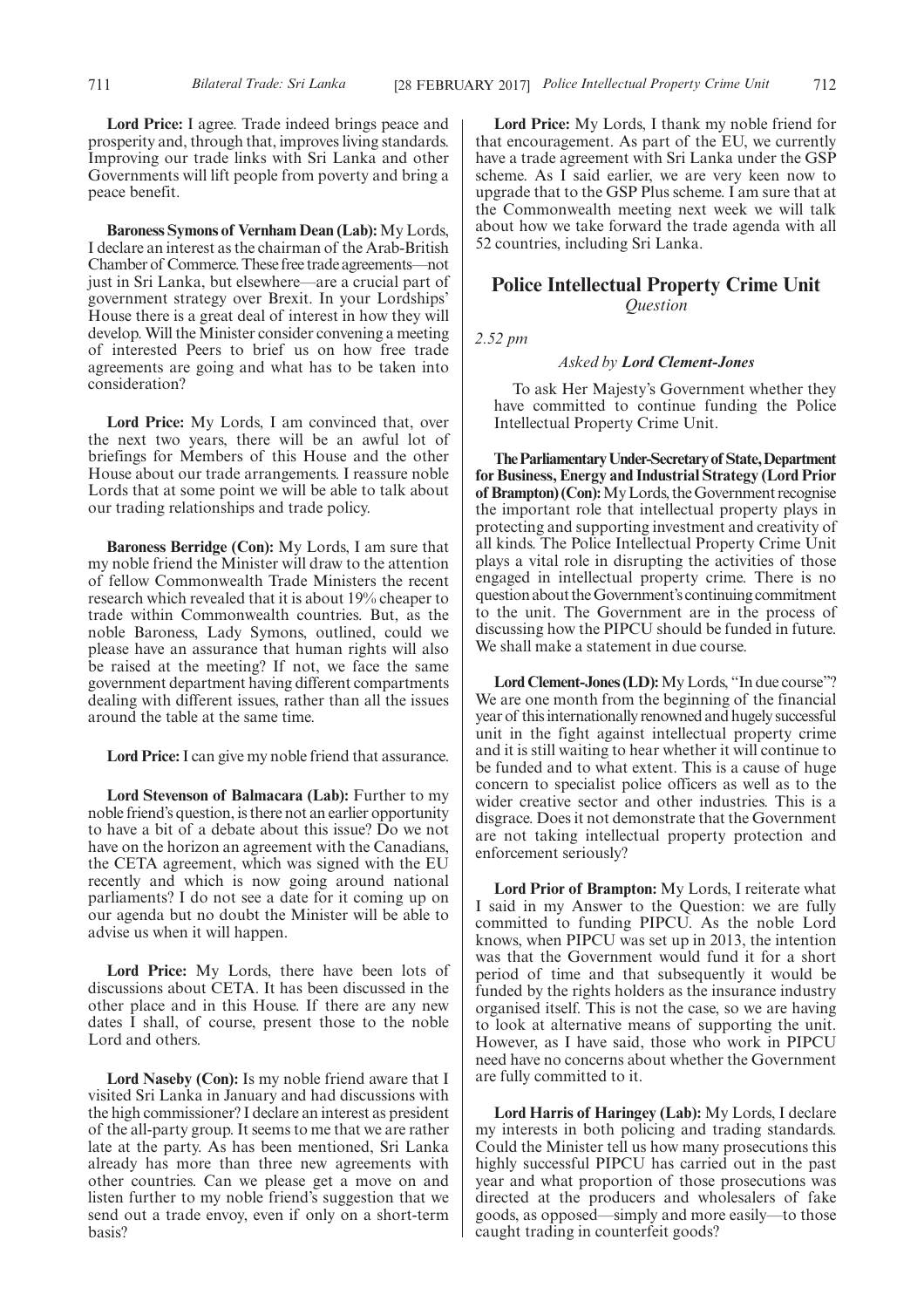713 *Police Intellectual Property Crime Unit* [LORDS] *North Korea* 714

**Lord Prior of Brampton:** My Lords, I cannot give him the figure offhand. The figure of 57 rings a bell with me, but I shall have to check the number and write to the noble Lord. I can tell him that between March 2014 and December 2016, PIPCU shut down 11,000 websites selling counterfeit goods and 1,300 websites infringing copyright—so it has been extremely active. But I shall write to him on that point.

Lord Foulkes of Cumnock (Lab): Yesterday the Minister showed that he has deep concern for disadvantaged people. Surely he can be more sympathetic to the Liberal Democrats about their loss of intellectual property.

**Lord Prior of Brampton:** My Lords, it is very hard to lose what you never had.

**Noble Lords:** Oh!

**Lord Stevenson of Balmacara (Lab):** Returning to the main subject, as I am sure the noble Lord is aware, the police intellectual property office is also responsible for the National Fraud Intelligence Bureau—also widely regarded as being a terrific service which we would be sad to lose if there were funding problems. I visited it as part of my secondment with the Metropolitan Police—a scheme that I recommend to all Members of the House as giving an insight into the way the police operate. However, this goes back to the Question from the noble Lord, Lord Clement-Jones. Without certainty as to funding, there will be very damaging implications for crime. This crime needs to be stopped at source and this is the main unit to do so.

**Lord Prior of Brampton:** The noble Lord makes a good point. Of course, certainty is very important, but I draw the House's attention to the fact that the US Chamber of Commerce rates our IP enforcement as number one in the world, as does the Taylor Wessing global IP index. We are doing a great job, so let us not beat ourselves up too much about this. We need to resolve this uncertainty about funding but we are doing an excellent job.

**Lord Sharkey (LD):** My Lords, in the second quarter of 2016, 51 million pieces of film and TV content were accessed illegally according to the IPO. The Government have said that they believe that this illegal activity is covered by existing laws. If that is the case, why are there so few successful prosecutions for illegal access?

**Lord Prior of Brampton:** My Lords, I think this issue was debated during consideration of the Digital Economy Bill, and I understand that the noble Lord and others wanted to see it addressed in that Bill. Our feeling is that existing laws are sufficient and that, in any event, this matter could be addressed outside the Bill. I believe that we are putting out a call for evidence on it from users to absolutely nail this point, but I am a little hazy about this area, so I will write to the noble Lord, if I can, after today.

**Lord Clement-Jones:** My Lords, rising above the considerable intellectual property of the noble Lord, Lord Foulkes, perhaps I may come back to the Minister on the question of commitment. He says that he is committed but that could mean £1 or the full budget asked for by PIPCU. Is he committing to a level of funding no lower than the previous level? Is that what he is really saying?

**Lord Prior of Brampton:** My Lords, I think that since PIPCU was set up we have spent about £5.6 million on supporting the unit, which I believe has 20 full-time policemen, detectives and others. We are certainly committed to that sort of level of funding for PIPCU.

## **North Korea** *Question*

*2.58 pm*

## *Asked by Lord Alton of Liverpool*

To ask Her Majesty's Government, in the light of the sanctions imposed by China against North Korea following the assassination of Kim Jong-nam and the recent ballistic missile test, whether they will call in the North Korean Ambassador.

**Lord Alton of Liverpool (CB):** My Lords, I beg leave to ask the Question standing in my name on the Order Paper. In so doing, I should mention that I am co-chairman of the All-Party Parliamentary Group on North Korea.

**The Minister of State, Foreign and Commonwealth Office (Baroness Anelay of St Johns) (Con):** My Lords, on 14 February we summoned the ambassador for the Democratic People's Republic of Korea in response to its ballistic missile test on 11 February. We made it clear that such actions were in violation of UN Security Council resolutions and a threat to international security, and that such destabilising activity must stop. We continue to be deeply concerned by its actions, including reports that it is responsible for the killing of Kim Jong-nam.

**Lord Alton of Liverpool:** My Lords, does not the horrific use of VX, a toxic nerve agent, to assassinate Kim Jong-nam serve to remind us of North Korea's total disregard for international law, whether through the use of banned chemical weapons, of which it has some 5,000 tonnes, its nuclear and missile test, or the execution and incarceration of hundreds of thousands of its own citizens? Has the noble Baroness noted that at the 34th session of the United Nations Human Rights Council, which is currently meeting in Geneva, there are recommendations to establish an ad hoc tribunal or to refer North Korea to the International Criminal Court? Will we be endorsing this and seeking China's support to bring to justice those responsible for these egregious and systemic violations of human rights?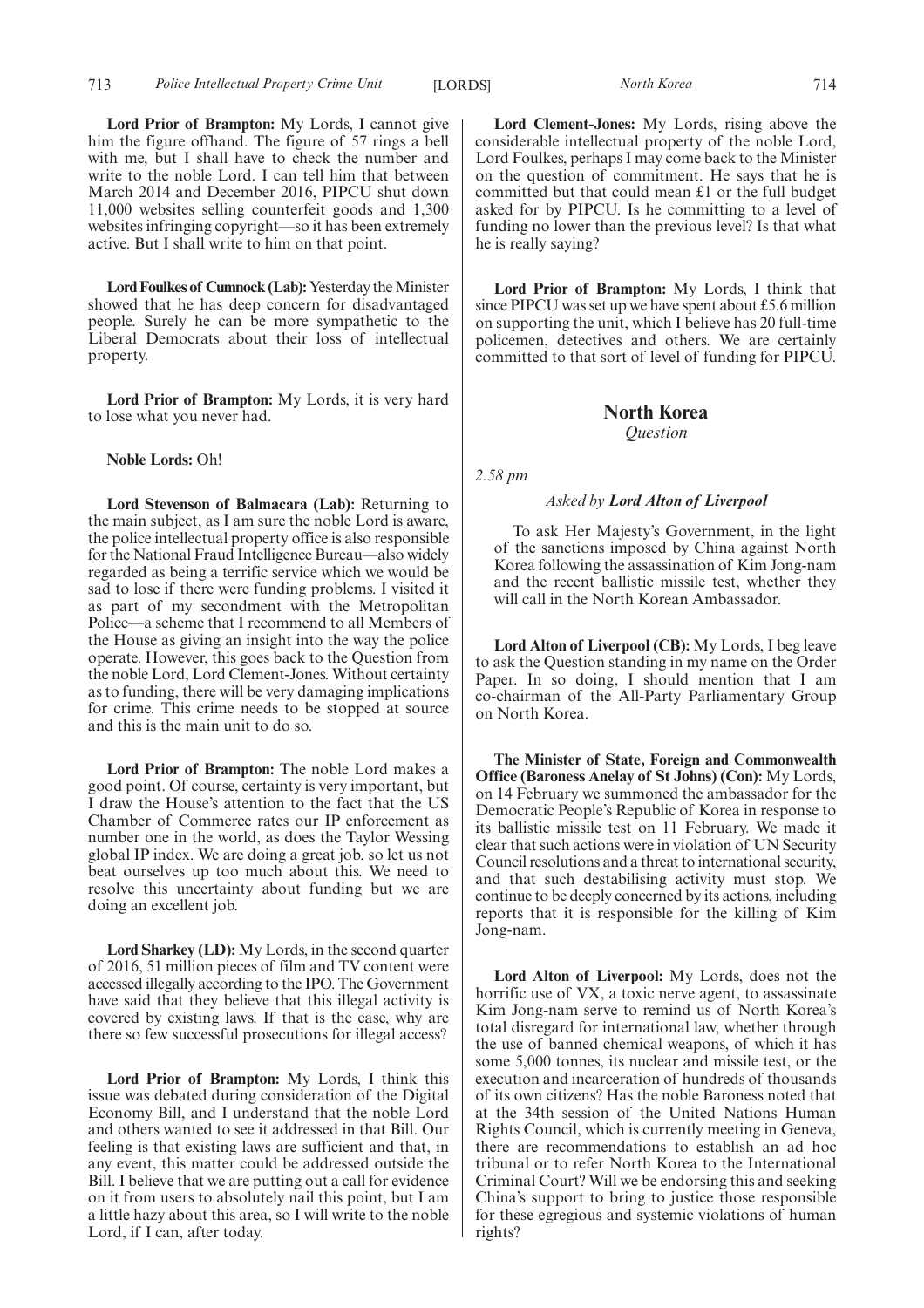**Baroness Anelay of St Johns:** The noble Lord is right in his condemnation of the DPRK's complete disregard for international norms. Dealing with those is a difficult matter. We certainly support the UN Commission of Inquiry and want to see how we can take forward its recommendations.

With regard to the alleged use of VX, Malaysia has gathered its own information. We have no reason to doubt its conclusions that it is VX, a highly toxic nerve agent, and that the the DPRK is responsible, since it has the capacity to produce it. Until there is an international awareness of that information, we cannot take action internationally to condemn what has happened and provide the evidential link between the DPRK and the murder of Kim Jong-nam.

**Lord Robathan (Con):** My Lords, there was a very similar assassination on British soil not a mile from here—that of Alexander Litvinenko—by the Russian Secret Service. Can my noble friend please tell us when she last called in the Russian ambassador, and what progress has been made on that inquiry?

**Baroness Anelay of St Johns:** My Lords, I cannot recall the exact date because, of course, I do not call in the Russian ambassador. But I can reassure my noble friend that I am aware that the Russian ambassador has been called in on at least one occasion last year with regard to Russia's disregard for international norms. Whatever country uses international murder to dispose of people who are inconvenient to it is wrong and should face international opprobrium.

**Lord Anderson of Swansea (Lab):** My Lords, China is the key player in relation to North Korea, and its action appears to complete the isolation of that country. How do the Government interpret its sanctions? Are they temporary, or can we expect a sea change in China's policy?

**Baroness Anelay of St Johns:** The noble Lord is right to point to the fact that China has now made it clear that it is compliant with the UN Security Council resolution on sanctions on the coal trade between the DPRK and China. On 18 February this year, China declared that it would be fully compliant. It had actually been in breach in December, so it has made sure that throughout the whole of this year it will now be compliant. We welcome that public declaration and look forward to receiving further details about how it is observed. It was an important step forward.

**The Lord Bishop of Peterborough:** My Lords, I have a particular interest in those who escaped from North Korea, both through my membership of the all-party group and the link that we have in the diocese of Peterborough with the diocese of Seoul in South Korea, which does a lot to support escapees. Can the Minister please tell us whether our Government are talking to the Government of China about their apparent policy of sending refugees straight back to North Korea, where they face execution or incarceration in camps, and whether we will ask China to allow people freedom of passage to those countries which welcome them?

**Baroness Anelay of St Johns:** The right reverend Prelate raises an important issue on which we are at variance with the Chinese. They believe that those who flee the DPRK to save their own lives are in fact economic migrants and are therefore subject to return. I can assure the right reverend Prelate that we did indeed raise the issue of forced repatriation of refugees on numerous occasions with China, most recently at the UK-China Human Rights Dialogue in October, and we will continue to do so, including in international fora. We have also discussed the UN Commission of Inquiry report with senior Chinese officials in Beijing. It is important that we keep up pressure on this matter.

**Lord Campbell of Pittenweem (LD):** The imposition of sanctions is all the more significant having regard to the previous ambivalence of the Chinese Government towards North Korea. Should not these sanctions be warmly welcomed, not only here but in the White House, so that, whatever their differences, China and the United States can make common cause in the containment of North Korea?

**Baroness Anelay of St Johns:** The noble Lord is absolutely right. As the new Trump Administration have taken office, it is important that they and China find accord on this matter.

**Baroness Cox (CB):** My Lords, what is Her Majesty's Government's assessment of the security of North Korean defectors here in the United Kingdom and the potential security threat of the North Korean embassy in this country?

**Baroness Anelay of St Johns:** My Lords, it is a matter of fact that we have, of course, concern for all those who are in this country, whatever their nationality. We have a duty of protection in general terms. We do not provide individual protection for those who are not British citizens, as such, but we are aware that some persons are at particular risk. Because of security matters and the safety of those individuals, it would be wrong of me to go further than that.

**Baroness Smith of Basildon (Lab):** My Lords, the Minister will be aware of the United Nations Commission of Inquiry report which urged all democratic countries to help break the information blockade that engulfs North Korea. The all-party parliamentary group has organised a successful campaign to persuade the BBC World Service to broadcast to North Korea. Is the Minister able to tell your Lordships' House when those broadcasts will begin?

**Baroness Anelay of St Johns:** My Lords, I am not at present able to do so, but we strongly support the BBC's mission to bring high-quality impartial news on this matter, including, of course, providing information about the DPRK. I will see whether the BBC has come forward with any further information that I have not heard about recently.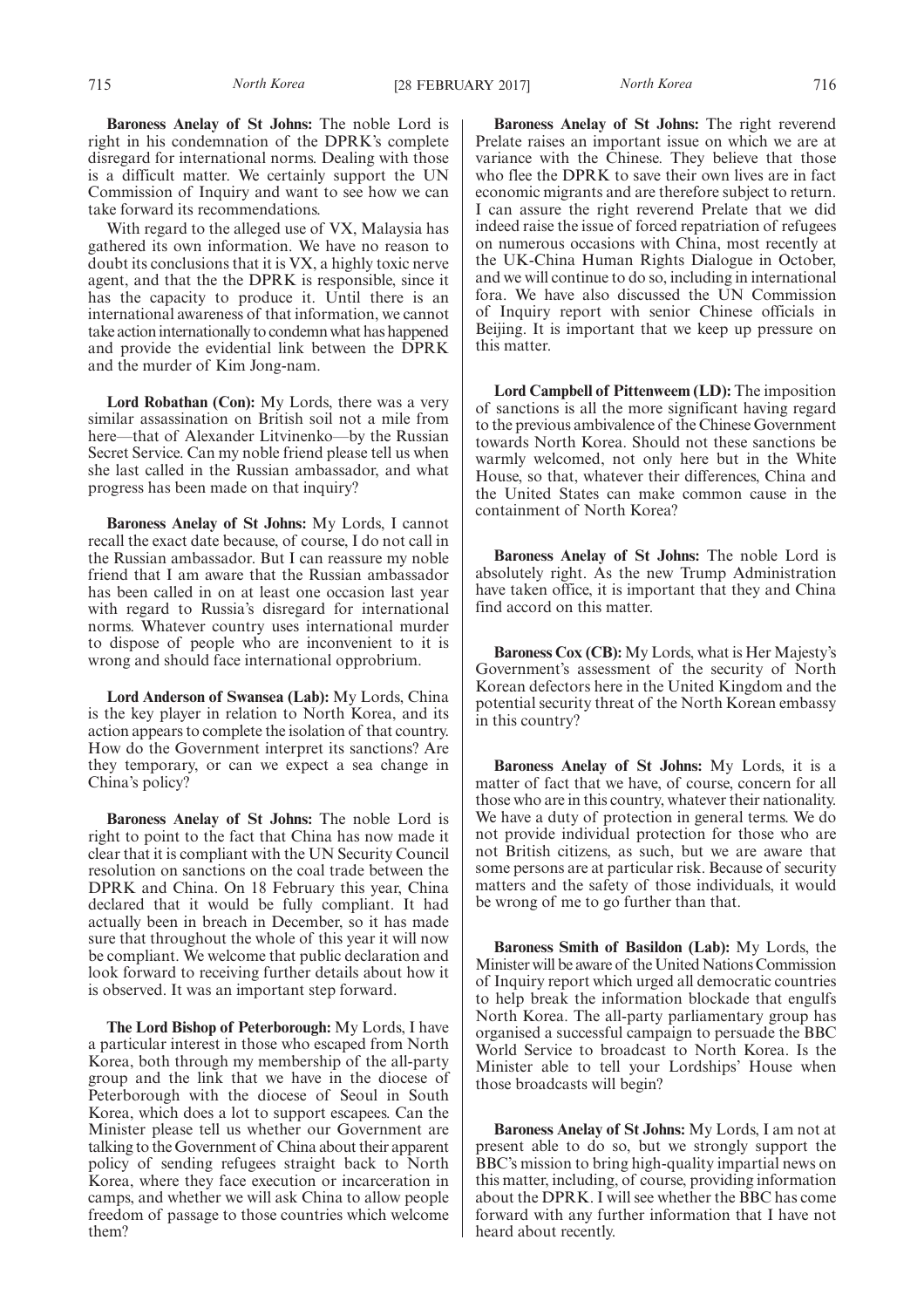**Lord Elton (Con):** My Lords, does my noble friend have any information about the number of Christians who are now incarcerated in North Korea for the sake of their religion? It is one of the countries where they are most harassed and oppressed.

**Baroness Anelay of St Johns:** My noble friend is right to raise the plight of Christians in North Korea. Although the constitution in the DPRK provides the right to have freedom to believe, those who practise religion outside very closely state-controlled faiths find themselves subject to appalling persecution. It is matter that we raise frequently with the North Korean Government through our embassy in Pyongyang, the United Nations and the Human Rights Council. But it is a continuing, appalling, flagrant breach of international norms.

## **Personal Independence Payments** *Statement*

*3.06 pm*

**TheParliamentaryUnder-Secretaryof State,Department for Work and Pensions (Lord Henley) (Con):** My Lords, with the leave of the House, I shall repeat as a Statement an Answer given to an Urgent Question in another place by my right honourable friend the Secretary of State for Work and Pensions on personal independence payments. The Statement is as follows:

"Recent legal judgments have interpreted the assessment criteria for PIP in ways that are different from what was originally intended by the coalition Government. We are therefore now making amendments to clarify the criteria used to decide how much benefit claimants receive in order to restore the original aim of the policy, as previously agreed by Parliament, which followed extensive consultation.

I want to be clear about what this is not. This is not a policy change, nor is it intended to make new savings. I would like to reiterate my commitment that there will be no further welfare savings beyond those already legislated for. It will not result in any claimant seeing a reduction in the amount of PIP previously awarded by the DWP.

Mental health conditions and physical disabilities which lead to higher costs will continue to be supported, as has always been the case. This Government are committed to ensuring that our welfare system provides a strong safety net for those who need it. That is why we spend around £50 billion a year supporting people with disabilities and health conditions and why we are investing more in mental health than ever before, spending a record £11.4 billion a year.

Personal independence payments are part of that support and provide support towards the additional costs that disabled people face. At the core of PIP's design is the principle that support should be made according to need, rather than a certain condition, whether physical or non-physical. It is also designed to focus more support on those who are likely to have higher costs associated with their disability. PIP works better than DLA for those with mental health conditions. For example, there are more people with mental health conditions receiving the higher rates of PIP than under the old DLA system".

That concludes the Statement.

## *3.08 pm*

**Baroness Sherlock (Lab):** My Lords, I thank the Minister for repeating the Statement to the House. I want to concentrate on the judgment on the mobility component of PIP. Despite what the newspapers may have reported, the tribunal ruling does not mean that anyone with mental health problems can get the higher rate of PIP. What it does mean is that assessors cannot arbitrarily ignore all mental health problems when working out whether someone is entitled to the higher rate of PIP to deal with the higher costs that they face. Despite the Minister's comments, MIND has pointed out that the Explanatory Memorandum for the original Act said that the higher rate was right if someone's mobility was,

"severely limited by the person's physical or mental condition".

If these regulations go through, it seems that someone who is blind and needs help to plan or navigate a journey could get the higher rate of PIP but someone who, for example, has autism or early-onset dementia and could not manage to plan or navigate a journey without help would not be able to get the higher rate of PIP. My question is very simple: how does that sit with the Government's commitment to parity of esteem between physical and mental health and to the Prime Minister's promise to tackle the stigma associated with mental health problems?

**Lord Henley:** My Lords, what the tribunal said was that there was some uncertainty in our regulations, despite the fact—I am sure the noble Baroness will remember this far better than I can, because I was not in this position at the time—that these matters were extensively debated during the passage of the Bill a year or so ago and agreed in Parliament. The tribunal said that there was uncertainty and we are trying to put that right.

The noble Baroness specifically referred to the example of people who are blind in comparison to those with psychological distress. That was a matter considered in one of the two cases that we are dealing with. Mental health conditions are more likely to fluctuate than conditions such as visual impairment or blindness, and people who cannot navigate due to a visual or cognitive impairment are more likely to have a higher level of need and therefore face higher costs. What we are seeking to do, quite simply, is amend the criteria to reinstate the distinction between those two groups, as was originally intended in the order. It is no more than that.

**Baroness Thomas of Winchester (LD):** My Lords, the Minister said that this is quite simple. It is not quite simple. In both recent appeals, the Upper Tribunal considered the relevant PIP descriptors most carefully. Does the Minister accept that in the second case, which dealt with mobility, the judges took into account the Government's own declaration that non-physical conditions, which surely must include "overwhelming psychological distress", under descriptors 1.b. and 1.e. in the 2013 regulations, should be given the same recognition as physical ones? Why did the Government not consult disabled organisations before bringing in these amending regulations so that they could learn the true picture of what the changes would mean?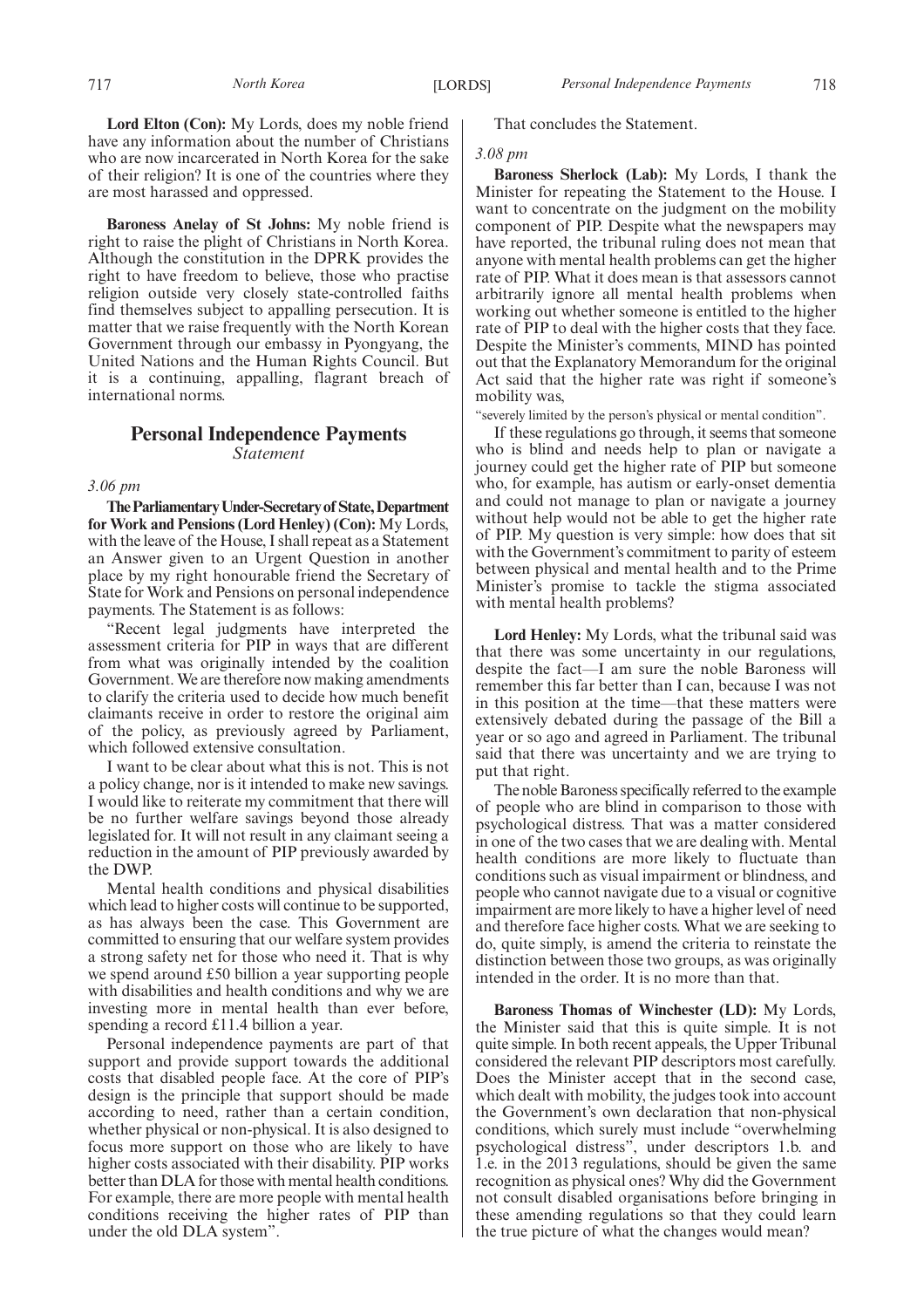**Lord Henley:** My Lords, in the time available we have not been able, as the noble Baroness will know, to consult SSAC, nor have we been able to consult a large number of different organisations; no doubt those consultations will take place. What the two tribunal decisions exposed, to go back to what I said earlier, was that there was some confusion in the original directions. We are seeking to put those back on the footing that Parliament agreed a year or so ago, so that the matter is clear and we can continue the support that is, and has been, available at a very high level—at much higher levels than it ever was available under DLA, as I made clear in the original response.

**Baroness Campbell of Surbiton (CB):** My Lords, have the Government conducted an impact assessment of the social isolation caused by denying enhanced-level PIP to people who would experience overwhelming psychological distress if they had to undertake a journey without someone to accompany them? If this assessment has not been done, when will it be and could it please be made available to this House?

**Lord Henley:** Can I again make it clear to the House that we are not in any way trying to suggest that people with any particular condition should be deprived of PIP? As the noble Baroness and the House will be aware, when we brought in PIP the arrangements were much more generous and reached far more people than DLA did in the past. It is not any specific condition that is being looked at here; people are not awarded PIP on the grounds of any specific medical condition but because of the way that particular impairment or medical condition affects their ability to live an independent life. That is what we are trying to do with PIP, or it is what we were trying to do and want to try to get back to.

**Baroness Hollis of Heigham (Lab):** My Lords, it is not the case that PIP is more generous than DLA. The Minister has only to consult the information produced by Motability on the number of the people losing cars to know that that is not a correct statement. Let me go back to the substance: we all know that DLA, followed by PIP, is not an income-replacement benefit but an extra-costs benefit associated with disability. What analysis have the Government made of the extra costs facing people with mental health problems, which would underpin their eligibility for the points assessment in assessing the awards for PIP? Given that there is not a clear answer, which I accept, would it not be wise and prudent to refer it to the Social Security Advisory Committee, whose job is precisely to steer the Government in areas such as this?

**Lord Henley:** On the noble Baroness's first point, I go back to what I originally said: there are many more claimants on PIP with mental health conditions who are claiming the mobility component. It is 29% compared to the 9% who were on DLA, which was not as good at reaching these people as PIP is. As regards her second point, it was right that, the decisions of the two tribunals having been made, and complaints having being made by the tribunals about a lack of clarity in the original directions, or words to that effect, we should correct those directions and get back to what Parliament originally intended. That is what we are trying to do and will do in these regulations.

**Baroness Chisholm of Owlpen (Con):** Can my noble friend the Minister give an update on what the Government are doing to remove the stigma for many people with mental health conditions, particularly those in the workplace? Does he agree that it is particularly important for people with mental health conditions to stay in work and find it quickly if they are unemployed? What is being done to support them in this way?

**Lord Henley:** My Lords, PIP is just part of all that the DWP and the rest of the Government are doing in this field. We believe that we are reaching more people. We are committed, as we made clear in our manifesto, to increasing the number of disabled people in work, and that includes those with mental health conditions. We are also committed to narrowing the gap between employed non-disabled people and employed disabled people, and will continue to work in that area.

**Baroness Hollins (CB):** The Minister may know that as many as 50% of people with learning disabilities also have mental health problems, which are often undiagnosed or overlooked. Has the department looked at how the regulations will impact on eligibility for PIP for those who have a dual diagnosis of a learning disability and mental illness?

**Lord Henley:** My Lords, the important thing to remember about PIP, which is what we are discussing today, is that, as I made clear in one of my earlier responses, we are looking not at specific conditions but at how those specific conditions or medical conditions affect their ability to live an independent life and then, as the noble Baroness said earlier, to make sure that the benefit goes to meet their extra costs.

**Baroness Bloomfield of Hinton Waldrist (Con):** Can the Minister confirm that this Government are investing more in mental health than ever before?

**Lord Henley:** My Lords, I can give that assurance. As I made quite clear in my earlier remarks, we have seen a growth in the support for people with disabilities and for those with mental health problems. As I said, we spend something in the region of £50 billion a year supporting people with disabilities and health conditions, and we are investing more in mental health than ever before.

**Lord Clark of Windermere (Lab):** My Lords, will these measures be retrospective? Will those thousands of individuals who have undergone reassessment for PIP, and are waiting for the mandatory reconsideration, be judged on the old system or the new system?

**Lord Henley:** All those who are in receipt of PIP will continue to receive PIP at the rates granted to them in the past. There is no question of any individual losing out.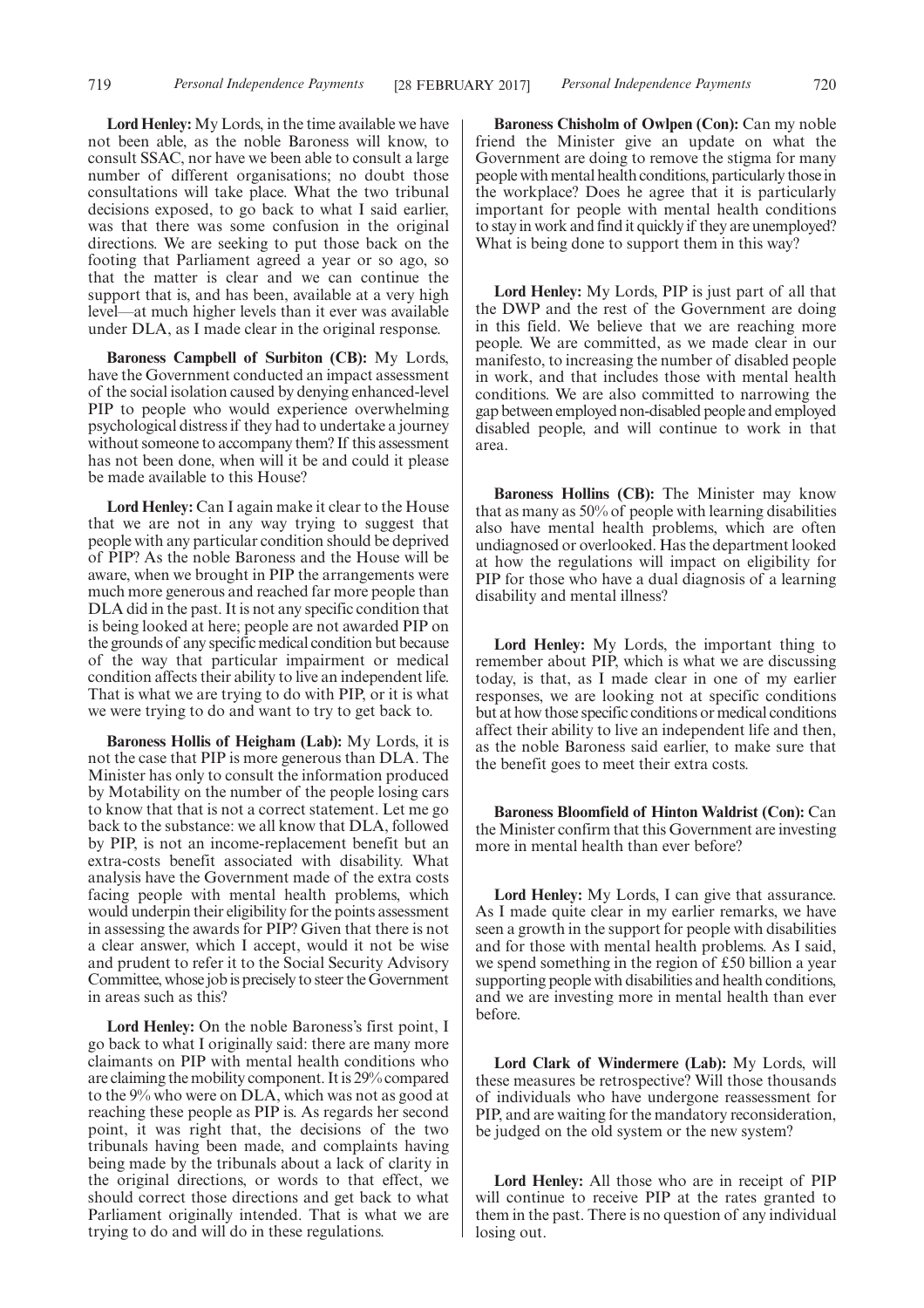## **Neighbourhood Planning Bill**

*Report (2nd Day)*

*3.19 pm*

*Relevant documents: 15th and 18th Reports from the Delegated Powers Committee*

## *Amendment 35*

#### *Moved by Lord Kennedy of Southwark*

**35:** After Clause 13, insert the following new Clause— "Change of use of drinking establishments

(1) In regulation 3 of the Town and Country Planning (Use Classes) Order 1987, after paragraph (6)(o) insert—

"(p) as a drinking establishment".

(2) Before exercising his or her powers under section 41(1) of this Act, the Secretary of State must exercise the powers conferred by sections 59, 60, 61, 74 and 333(7) of the Town and Country Planning Act 1990 to remove permitted development rights relating to the change of use or demolition of "drinking establishments"."

**Lord Kennedy of Southwark (Lab):** My Lords, as this is the first time that I have spoken today, I refer noble Lords to my entry in the *Register of Lords' Interests.*I declare that I am a councillor in the London Borough of Lewisham and a vice-president of the Local Government Association. I should also mention that I am a member of CAMRA and vice-chair of the All-Party Parliamentary Beer Group. I am a supporter of pubs and recognise the important role that they play at the heart of local communities, be they in our cities, towns, villages or rural areas. I am very grateful to the noble Baroness, Lady Deech, and the noble Lord, Lord Shipley, for signing up to my amendment today.

The amendment is simple in its effect. It seeks to amend the Town and Country Planning Act 1990 to provide further protection for our pubs. We have to take further action to protect our pubs, and by that I mean protecting thriving businesses, not businesses that have failed. There are a number of problems that need to be addressed. First, I want to pay tribute to CAMRA, which, since its formation in 1971, has stood up for the enjoyment of beer, responsible drinking, the pint, and pubs at the heart of our community. It is without doubt one of the most successful consumer campaign organisations in the UK.

Permitted development rights, as noble Lords will be aware, removed the requirement for a building owner to seek planning permission before making changes to a property. This includes change of use or even demolition. The permitted development rights that we are talking about here allow pubs to be changed to retail or to temporary office use without the need to secure planning permission. The effect is that the people in the local community are prevented from having a say over their local pub. We should be clear: these are small businesses, not failing businesses, but decisions are taken and the community loses its pub, having no say whatever. That cannot be right.

Pubs are a much-loved part of British life. They bring people together to meet, socialise, watch football or other sports, and enjoy live music or conversation with family and friends. I recall going to the event in this House organised by the Royal Voluntary Service some years ago to speak to some of the volunteers there. They were getting people out of their homes to potter down to the local pub to meet their friends and keep up their friendships. That was an important part of keeping them involved in the local community.

Pubs are also much loved by tourists. Both my brothers and my father have been black taxi drivers in London, and they could tell you about the number of tourists who arrive in London, get in the back of a taxi and want to visit a traditional pub, as well as see some of the magnificent sights that we have here. It is not uncommon for a Prime Minister to take a head of state down to the Plough in Cadsden for a pint. But permitted development rights, as they are presently in force, are estimated to contribute to the closure of 21 pubs a week.

We, of course, have the assets of community value scheme, which was introduced by the coalition Government in the last Parliament. It has proved to be a popular initiative and it has led to the removal of the permitted development rights for listed pubs. There are, however, issues and unintended consequences associated with the ACV scheme, which I will spend a little time talking about. There is a burden of time and cost placed on local authorities, community groups and pub landlords and owners. There are also a few instances where local authorities, for whatever reason, are not keen to list pubs under this scheme. All sorts of reasons are given, including that the authority is fearful of costly appeals. There have also been problems where some landlords or owners have struggled to raise funds for works, as the listing has proved a deterrent to some lenders. These are clearly an unintended consequence, but they are a consequence nevertheless.

The amendment before us today will lead to fewer pubs needing to be registered under the scheme. It will put them on a level footing with other businesses so that a developer looking to convert a pub, for whatever reason, would have to go through the normal planning application process. It is quite possible, even likely, that the application will be approved, but my amendment would give the local community a proper say in the sort of development it wants in its area and stop local assets being lost for ever with local people having no say. Surely that is something we should all support. I beg to move.

**Lord Scriven (LD):** My Lords, I will speak to Amendment 39, to which I added my name. I also support the thrust of what the noble Lord, Lord Kennedy, has just said. As it is the first time I have spoken today, I will place on record my interests in the register as a member of Sheffield City Council.

In Committee, the Minister generously asked for examples of where the asset of community value scheme was not working well in particular authorities. He will be aware that I contacted CAMRA in Sheffield to ask whether there were any incidents of such difficulties with the scheme in regard to pubs. I was quite surprised at the amount of information CAMRA gave me—which I am sure the Minister has seen. It became quite clear from reading about what was going on that this is not isolated to Sheffield, which merely exemplifies what is happening in many communities across the country.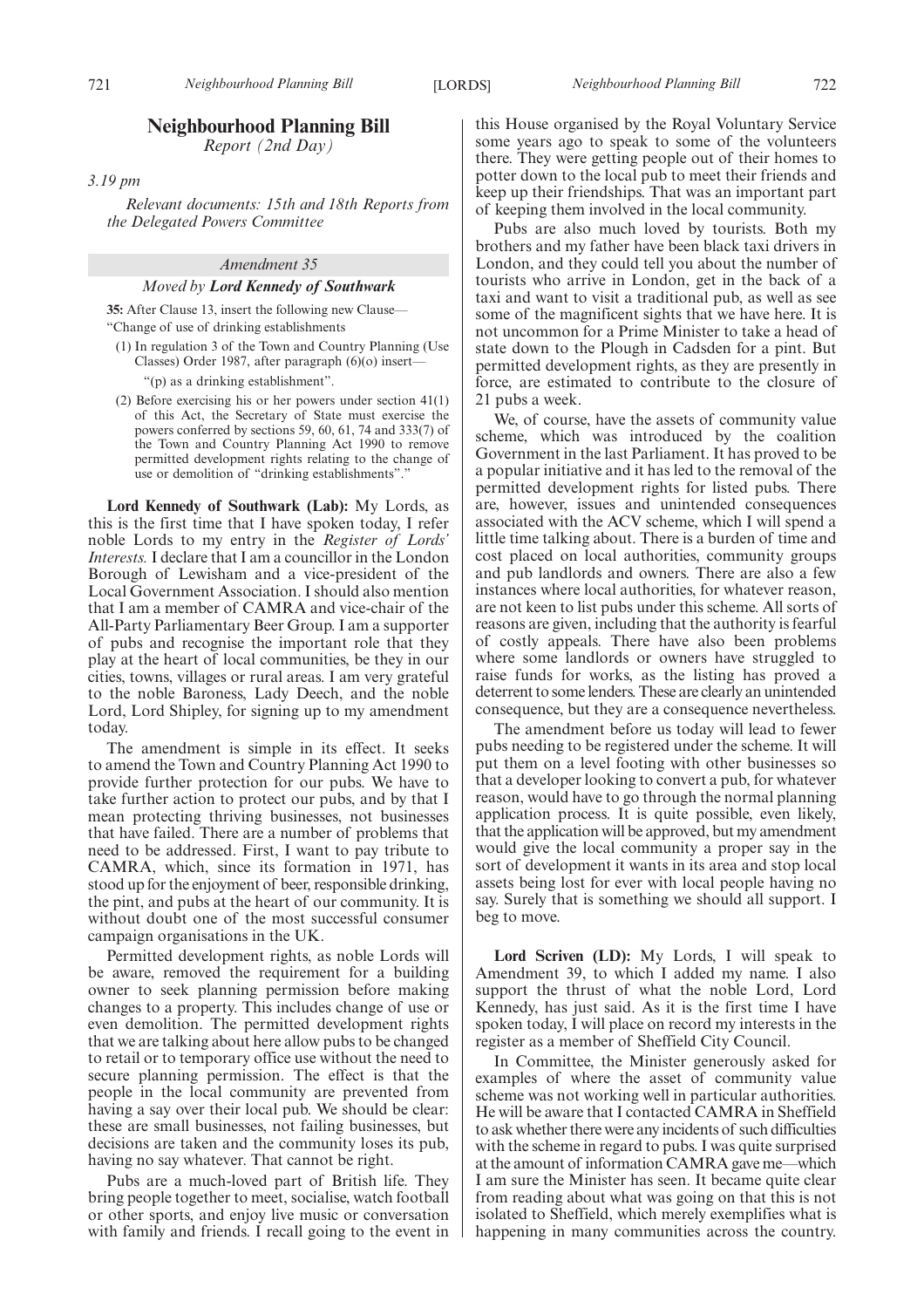I have come to the view that the asset of community value is not enough in itself to protect those pubs, particularly given the time needed and the burden put on community organisations to save a pub. It is an unbalanced fight between the giant and the small community organisation. For that reason, pubs should have permitted development rights taken away. As the noble Lord, Lord Kennedy, said, that would give the community an equal voice in the planning process. It does not necessarily mean that a pub will not be converted to a particular use if it goes through the planning process, but it gives a statutory right to every single member of the community, without cost, to have a say within the planning process, and to be able to explain why a particular pub should or should not be changed and the effect that that will have on the community and the setting of that pub. For that reason I have come to the conclusion that we need to take the permitted development rights away from pubs if they are changing specific use or will be demolished and put them properly and correctly within the framework of the planning process.

**Lord Bilimoria (CB):** My Lords, I must declare my various interests in this area: as the founder and chairman of Cobra Beer; as the chairman of the Cobra Beer Partnership Ltd, a joint venture with Molson Coors, one of the largest brewers in the world and the largest brewer in Britain; and as an officer of the most popular and largest all-party parliamentary group—the All-Party Parliamentary Beer Group.

I came to this country as a 19 year-old student from India and remember my first evening here, staying at the Indian YMCA in Fitzroy Square in London. Opposite was the White Horse pub. That was my induction to Britain. Pubs are a way of life in this country. I have been lobbied and lobbied by various organisations, including two of the most prominent associations in our industry. The British Beer and Pub Association, or BBPA, represents companies that between them own 20,000 pubs and brew more than 90% of the beer sold in the UK. The ownership ranges from UK plcs, large companies such as my joint venture partner Molson Coors, privately owned companies, independent family brewers, microbrewers and divisions of international brewers. The association is campaigning to support a thriving brewing and pub industry in the UK. After all, pubs are at the heart of our community.

## *3.30 pm*

The amendments in this group are important. When one wishes to recategorise a pub from an A4 outlet, a drinking establishment, planning permission to change it to an A3 outlet—that is, one serving food and drink —is required. Nowadays pubs very much rely on food for their business. In June we are sponsoring London Food Month. Britain was the laughing stock of the world regarding food when I came here in the 1980s; today, London is the food capital of the world and Britain is famous for its range of cuisines. Our pubs are phenomenally good at providing excellent valuefor-money food. These amendments are important because pubs are vital to the community, and existing planning rules require flexibility to allow pubs change of use.

Pubs increasingly focus on the sale of food and serve more than 1 billion meals a year. While they are categorised as drinking establishments and food-and-drink premises, there are no fixed definitions. Pubs, wine bars and other drinking establishments are permitted to change from A4 to A3 without a planning application. If that right were removed from pubs, there is a real concern that a pub could be penalised and prevented from increasing its food offering. The local authority could instead insist that the pub needed to apply for a change of use if its food turnover reached a certain threshold. This would lead to disputes, costs and complexity, and increased time taken by the local authority.

Drinking establishments are also not just traditional pubs but sometimes wine bars, microbreweries and other establishments, such as those for casual dining. We need to retain flexibility in the distinction between pubs, bars and restaurants. They must continue to have the right to convert to A3 in appropriate circumstances without planning permission in order to prevent distortion of the market.

The impact of the amendment on property values could be significant. The BBPA suggests that there should be full consultation and an accompanying impact assessment. Does the Minister agree?

Then there is the whole issue of the asset of community value process. ACVs were introduced to add protection to pubs and other buildings. A building that has ACV status is already subject to the same planning protections outlined in the amendment, but the vast majority of existing ACVs have been placed on pubs. While offering protection, they are complex and the amendment provides protection to some pubs that are not necessarily an asset and are, in reality, barely viable. Some pubs are historic, and the BBPA believes that pubs should be designated ACVs only if they have a future and are supported by the local community.

As regards minor planning changes, the amendment relates only to planning permission for change of use and demolition. It is imperative that this remains the case and that planning permission under permitted development rights is not required for minor changes to properties because it would deter investment.

To conclude, this is part of the wider support required for the pub sector. These planning changes are not the complete solution to this situation and pubs are closing down every year. Pubs have the third-highest excise duty rates in the EU for their core product, beer —rates many times higher than in Germany, for example. Pubs are disproportionately penalised by business rates, a topical subject at the moment. Compared to other sectors, pubs overpay by half a billion pounds per year on a turnover basis. The sector has huge regulatory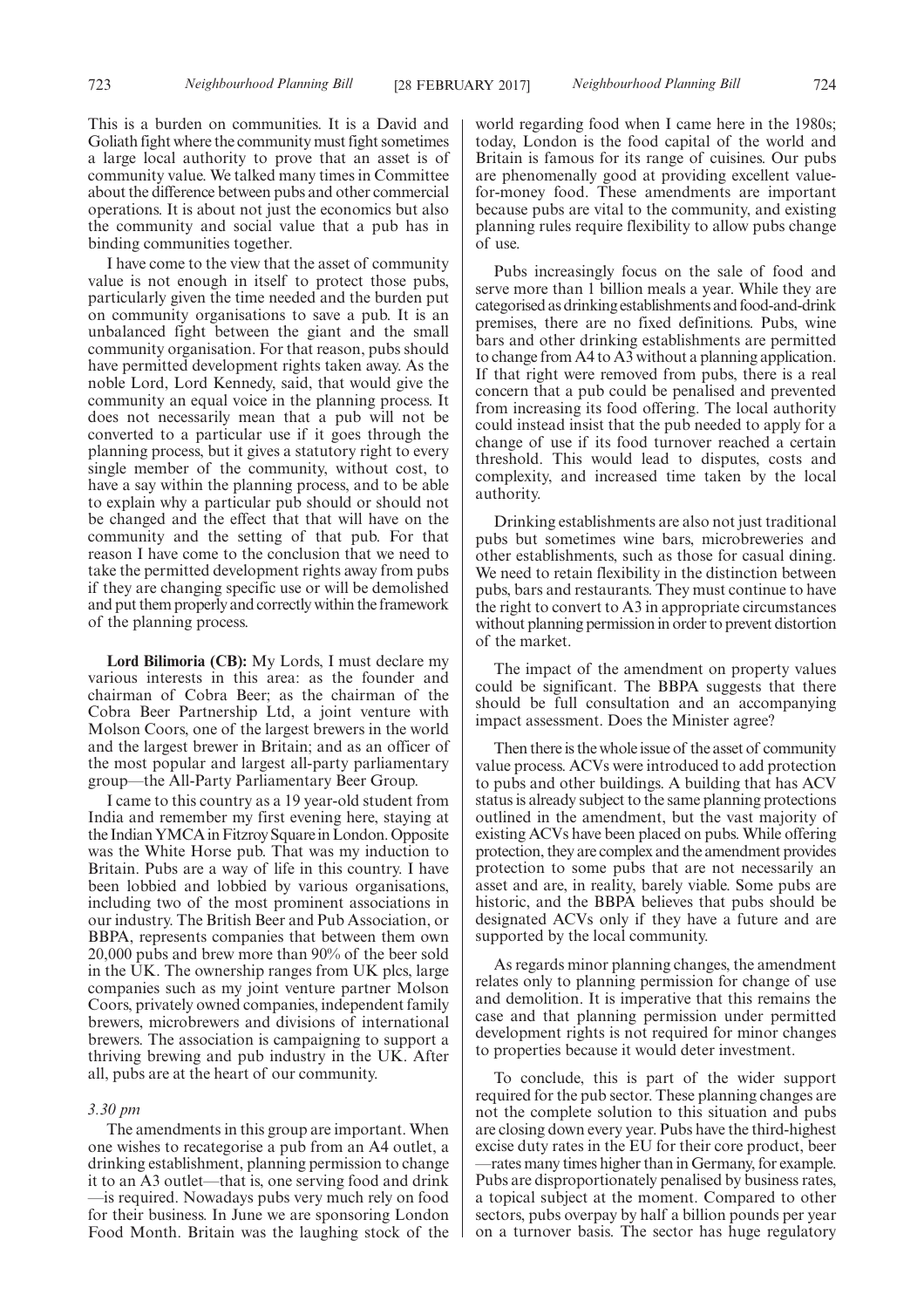[LORD BILIMORIA]

burdens, and a change in the planning system should be considered as part of a broader package of support for the industry.

In 2013, CAMRA, the Campaign for Real Ale, conducted a survey of council planning officers and found significant dissatisfaction with current planning protections for pubs: 65% of respondents were not satisfied that existing planning regulations gave sufficient protection to public houses from change of use or demolition; 65% of respondents supported a change in planning regulations to require planning permission to be in place before a public house could be demolished; and 67% of respondents supported a change in planning regulations to ensure that the conversion of a public house to any other use would require planning permission.

In 2015, CAMRA did a consumer poll that showed strong public support for better planning protection for pubs: 68% of respondents supported planning permission being required to demolish a pub and 69% of respondents supported planning permission being required to change the use from a pub to a shop. If we had had a supermajority clause in the European Union referendum, those figures would have passed all the thresholds. CAMRA urges that local people be empowered to keep valued community pubs open. As a result of these amendments, councils would be able to deliver planning policies designed to support the retention of valued pubs and reduce the burden of assets of community value on communities, councils and businesses. I wholeheartedly support these amendments. They protect British pubs, which are a valued part of our wonderful country.

**The Archbishop of York:** My Lords, Amendments 35 and 39 were debated extensively in the other place. They relate to planning protection for pubs. At the moment, pubs are subject to permitted development rights, meaning that they can be developed for alternative commercialuse—forexample,theycanbeturnedintooffices or shops—without the need for planning permission. The only exception is where a pub has been designated or recommended as an asset of community value—an ACV. More than 1,750 pubs have been given ACV status but, like the noble Lord who moved Amendment 35, I argue that the process is too cumbersome. As Roberta Blackman-Woods put it on Report in the other place:

"Although pubs can be protected if they are designated an asset of community value, the process for that can be very cumbersome. I believe it is much more appropriate to return the decision on whether a pub can be demolished or converted to the local community, where it belongs, rather than dealing with it through permitted development".—[*Official Report*, Commons, 13/12/16; cols. 737-8.]

Unless pubs are designated or recommended as an asset of community value, they are at risk of closure in a difficult market for pubs and landlords. Pubs in high-value areas are highly sought after for conversion, even if they are profitable. The amendments would remove pubs from permitted development rights, meaning that planning permission would be needed for conversion, regardless of ACV status. It is argued that this would help local communities protect profitable pubs as the local council will be able to refuse an application for conversion where the pub is profitable and viable. Given that pubs are considered an important aspect of a vibrant community life, and given the Church of England's concern for that community life being vibrant, these amendments should be supported. I have no investment in any pub.

**Lord Hodgson of Astley Abbotts (Con):** My Lords, pubs, as we realise, arouse strong emotions. We had a lengthy debate on this topic in Committee in the Moses Room. I do not want to rerun all the remarks that I laid out then. I remind the House that until three years ago I was a non-executive director of a company that operated brewers and about 2,000 pubs. I am outside the quarantine period, so that is no longer in my entry in the *Register of Lords' Interests*.

I begin from what I hope is a shared position: we all want to keep pubs open wherever possible. The question posed by this amendment is at root this: will pubs be kept open by this additional legislation? I am afraid that for me the answer is negative. Pubs are closing because people use them less, and people are using them less because of changing leisure habits. Pubs are closing because people can buy the beer far more cheaply in the supermarket and then drink at home. Pubs are closing because of increasing beer duty and council tax and because of the introduction of the minimum wage, the living wage, the smoking ban, the drink-driving ban, new licensing requirements, and new health and safety legislation. Collectively, these have all combined to squeeze the general profitability of pubs to a point where many can no longer provide an adequate return to long-suffering and hard-working landlords.

Legislation cannot make a bad landlord into a good one. Legislation will not enlarge the curtilage, or land area, of a pub to enable new kitchen facilities or new parking areas to be constructed.

**Lord Porter of Spalding (Con):** Will my noble friend give way? He said that no pubs are closing because of the changes to permitted development rights. I do not think anyone disputes that a number of pubs will close because they are not used by the communities that they are situated in, but can he prove that no viable pubs have been turned into supermarkets?

**Lord Hodgson of Astley Abbotts:** I certainly cannot. There are 37,000 pubs in the country and I am not able to stand here and say that the 37,000 pubs have been operated completely to the highest standards or that people have not tried to run them down. I shall return to the point about how there is already adequate protection for the community if it chooses to use it. One of the ways to improve a pub is to improve your kitchen facilities or enlarge your car park, but some of these pubs do not have the land area or curtilage to be able to do that.

It is not as though there is not already an opportunity for individual communities, using the asset of community value—the ACV facility—to apply for it to be listed. The noble Lord, Lord Kennedy, suggested that this was not an adequate remedy and that in some cases local authorities were reluctant to get involved for a series of reasons. I am sure there have seen cases like that, which is why I shall come in a minute to the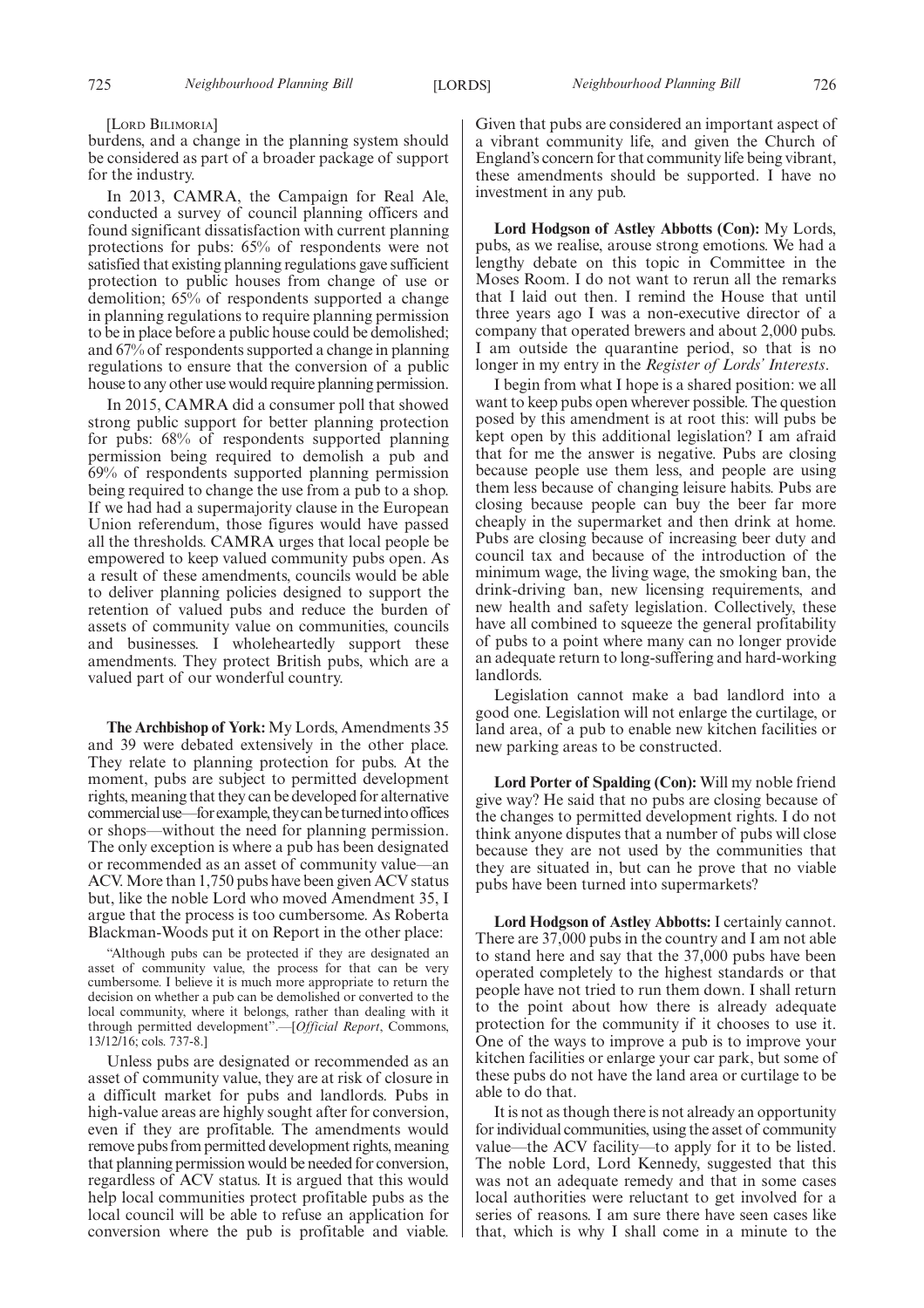question of one of the remedies for this. But equally, it is fair to say there are cases where local authorities have blanket-classified a whole series of pubs in their area—the lot—and that is also not what the ACV arrangements were designed to do.

Am I suggesting that every pub is being run scrupulously? Of course not: there are thousands of them and there will be outliers, on both sides of the case, in every community and every part of the country. But to introduce new legislation on the basis of a small number of cases—and it is a small number of cases, some of them anecdotal—is in my view a mistake. What the industry needs above all is more investment, not less, and nothing is more likely to put off potential investors than restrictions on how they can, in the end, realise their investment.

It has somehow gained credence that the groups at which these amendments are aimed are the allegedly rapacious pubcos and integrated brewers. If that is the aim, I have to tell the House that the target is being missed. The losers will be the independent operators, for example the many thousands of mum and dad operators. There are probably 20,000 couples who have worked long and hard, maybe after inheriting the pub from parents, and who now wish to sell up and retire. But because of restrictions like these, they find the sale price of the pub—also their home and their only asset—reduced in price drastically and maybe even unsaleable pending the ACV negotiations. If it is felt that the ACV process is not working well, I agree that it should be reviewed—but reviewed in the round so that the cases that the noble Lord, Lord Kennedy, refers to and the other cases where there have been block listings can be looked at and we can see how the balance of the ACV operation has been proved to work.

I urge those who support the amendment to be careful what they wish for. Legislation about the pub industry in the past has all too frequently led to some very unhappy unintended consequences. It is worth remembering that the emergence of the pubcos companies that only own pubs, buy in all their beer and alcoholic drinks and are most disliked by CAMRA came about only because of legislative action. The beer orders had the intent of opening up the market by reducing the power of the large brewers to dictate which beers were produced, and which owned and controlled the vast majority of the pubs.

Forced divestment of pubs did not lead to the anticipated happy outcome. It led instead to the emergence of what were essentially specialist property companies, all too often highly geared, with all that that implied for reinvestment in the pub industry. In my view, a similar unintended consequence may result if my noble friend were minded to accept this amendment, or the noble Lord was minded to put it to the vote and won the subsequent Division. My reason is this: because of the highly competitive nature of the market for the sale of alcoholicdrinksandotherchangesinoursocioeconomic life, pubs have increasingly turned to food, as a means of improving their profitability. Increasingly, they are becoming, in effect, restaurants. If I were an independent owner of a pub, faced with yet further changes, I would consider what the balance of my business was like; I would boost my food offering and apply for a change of use from my current A4—drinking establishment—to A3—restaurant/café. As a result the loss of pubs would accelerate, not slow down.

There is no evidence of widespread running down of pubs to accelerate closure. Where it happens the ACV procedure is available for the community to use. A handful of cases do not justify the imposition of additional restrictions on the whole industry. Hard cases make bad law—

**Lord Bilimoria:** I thank the noble Lord for giving way. I made the point about pubs increasingly offering food. That is happening—it is part of their offering, along with the drink. But the noble Lord's argument seems to imply that he is not for the British pub industry and British pubs. The BBPA, which represents 20,000 pubs in this country—the majority—and CAMRA, which represents a huge part of our beer industry, feel that these amendments are good. The noble Lord has not convinced me, for a start.

**Lord Hodgson of Astley Abbotts:** I hear what the noble Lord says. Actually, I am not sure that the British Beer and Pub Association does approve of these amendments. It is concerned at further restrictions being placed on the operation of pubs which will deter investment. What the British Beer and Pub Association favours, with which I entirely agree, is a review of the operation of the asset of community value system in the round. We are taking a sledgehammer to crack a very small nut. The danger is that we will miss the nut and damage the industry.

**Lord Berkeley (Lab):** My Lords, I am very interested to hear the noble Lord, Lord Hodgson, for once sticking up for the couples who run pubs. We have been listening for the past two or three years to him, virtually single-handed, opposing the ACV system that both the Labour Party and the Government supported. There are still problems with it, as we know; we need not get into it. It was, however, good to hear him stick up for the small pub couples. I agree with the noble Lord, Lord Bilimoria, that the noble Lord, Lord Hodgson, is wrong. Pubs are closing. They are closing and having change of use when the community does not want them. It is very easy to stereotype. I live in Cornwall, in a little village by the sea; if the two pubs there were to close it would be a disaster for the community, but the owners would make much more money selling them as desirable second homes. The same applies in London, because the property prices are so high. Many owners would rather sell their pubs and turn them in to luxury flats or something rather than keep them going, especially when the business rates issue is coming to the fore and there is fear of an enormous growth in the rates they will have to pay.

It is perfectly reasonable and very desirable that these amendments are supported. Pubs, as other noble Lords have said, are an essential part of the community. There have been examples where people have walked down the road and found that their pub suddenly has a barrier around it and is closed for good. They did not know that was going to happen as it was all done in secret.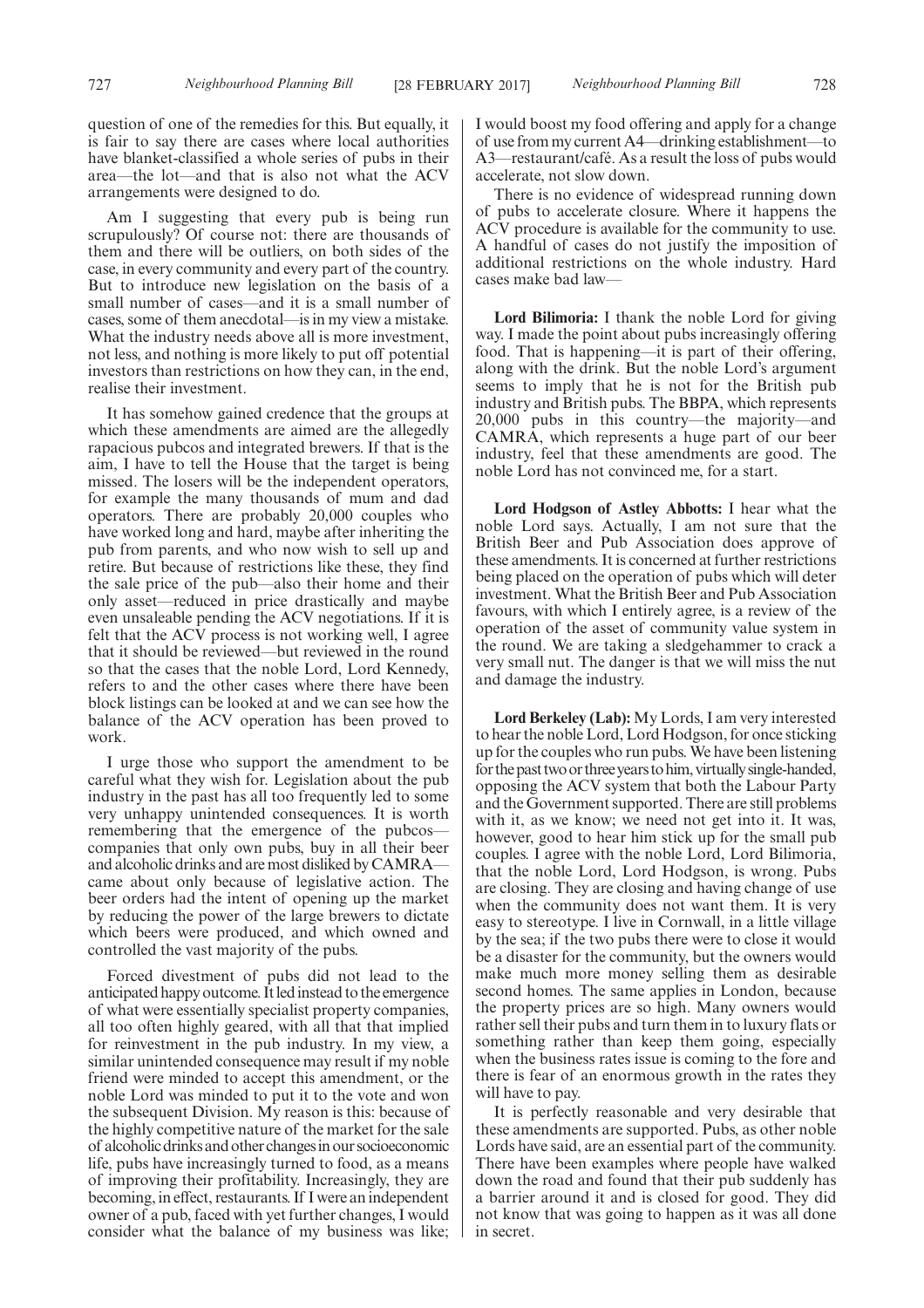**Lord Hodgson of Astley Abbotts:** Just to be clear, I support keeping pubs open and I support people's property rights.

**The Countess of Mar (CB):** My Lords, I am sorry to interrupt the noble Lord, but I remind him that this is Report. If he has a question for the noble Lord, Lord Berkeley, would he ask it briefly?

**Lord Hodgson of Astley Abbotts:** My question is: is the noble Lord now questioning property rights for individuals? If someone has an asset, should they not be allowed to dispose of it?

**Lord Berkeley:** There are many types of property in this country that have different constraints on them, and from my point of view pubs should be one of them because they are a very important part of the community. These are reasonable amendments and I fully support them.

**Lord Swinfen (Con):** My Lords, I spoke briefly on this in Committee and I will not weary your Lordships by repeating what I said then. I shall say simply that I support the amendment, and if there is a Division I will vote in favour of it.

**Lord Tope (LD):** My Lords, I declare my interest as a vice-president of the Local Government Association. I should perhaps also declare a non-interest: I have never been involved in any way in running a pub but am simply an occasional and perhaps too frequent consumer.

I do not think any of us here are suggesting that all pubs should be preserved in aspic regardless of circumstances. Of course pubs become unviable for all sorts of reasons, such as different social trends or changes in the local neighbourhood. There are all sorts of reasons why a pub genuinely becomes no longer viable. However, there is a big difference between "not viable" and "not as profitable as it could be". In other words, a building can certainly be used more profitably as something other than a pub; the site on which a pub stands could certainly be developed more profitably than by being retained as a pub. That is the difference, but no one here is suggesting that pubs should be retained regardless of local circumstances.

The noble Lord, Lord Hodgson, referred several times to new, additional legislation. I suppose, since we are considering legislation, it is in a sense new legislation, but actually the effect of what is being proposed is simply that the consideration of any demolition or development of a public house should go through the normal planning process. I am not sure that strictly speaking that is what I would have understood by "new legislation". What we are saying is that the local community should have its opportunity to give voice to its views on any proposed development of a public house in the normal way through the normal planning permission. The position at the moment is that through permitted development rights the owner or someone else has the right to demolish or develop the pub regardless of the local planning authority or the local community's views. That is what is objectionable

and it is one of the reasons, though not by any means the only one, why so many pubs are disappearing because there are more profitable uses for the building and/or the site. That is what is causing so much concern.

The noble Lord, Lord Hodgson, is probably right that some local authorities have possibly used the device of assets for community value rather too liberally or generously. Maybe so, but there is a good reason why they are doing that: it is the only way that they can avoid the problems with the permitted development rights. I think "assets of community value" was an excellent measure, introduced as it was by the coalition Government through the Localism Act—"localism", incidentally, is a word that we do not hear very much these days—but it was put in there for rather different purposes than a blanket position to refer to all pubs in a particular local authority area regardless of circumstances.

All that is really being suggested here is not strictly new legislation but rather that we revert to the situation that used to apply that, if you wish to make appropriate changestoabuilding—inthiscaseapublichouse—whether by demolition or redevelopment of the site, you apply to the local planning authority. It goes through the normal planning process; the local community has its opportunity to make representations and the planning applicant has its opportunity to make representations and the elected planning authority makes the decision. That is what is being proposed here—not that all pubs should be preserved regardless of circumstances or, alternatively, that all pub site owners should have the right to develop regardless. I very much support the amendments and I hope that they will be put to the vote. I hope, of course, that that vote will be successful, and I hope then that the Government will consider very seriously what seems to be—we may be about to prove it—a majority view on all sides of this House, which is most certainly the majority view in most if not all communities.

**Lord Framlingham (Con):** I spoke very briefly in Committee in support of this amendment, and I would like to do the same again now. I have no shares in pubs but, like many Members of your Lordships' House, I have made a considerable investment in a number of pubs over the years and continue to do so.

I understand the points that the noble Lord, Lord Hodgson, makes in an accountancy sense and a clinical sense. Of course, they are true. He talked about people drinking at home, which people are doing more of, as we know—but this is not about people drinking at home; it is about people drinking with other people, in the community, and all that brings to the community. It is not just about drinking anymore. I think of my local pub, which has wi-fi and excellent food—not just fish and chips on Friday, although it does that very well. It has an art gallery behind it and all sorts of things, including pub quizzes, of course. It is a major hub in the community and would be hugely missed.

I am sure that in your Lordships' House we all have memories of pubs and pubs we currently use. They are a uniquely British institution. We are losing them too fast anyway and surely we should do anything we can to hang on to those that we have. There are good reasons why we might have some difficulties in keeping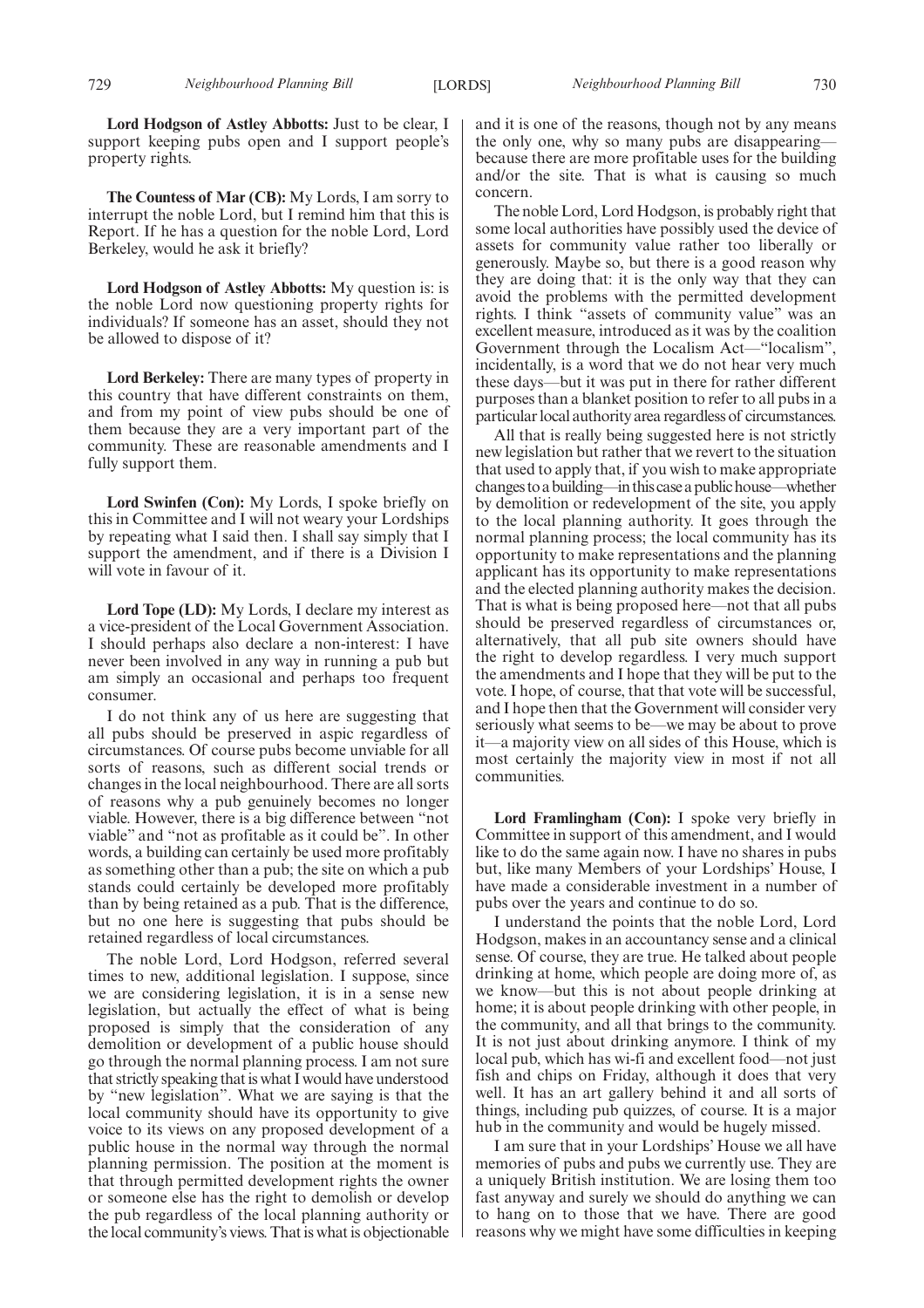them open, but they are a uniquely British institution and this amendment is a very sensible one. I hope that the Minister feels minded to accept it.

Lord Shipley (LD): My Lords, I agree very much with what the noble Lord, Lord Framlingham, has just said. There is a big problem. The facts are these: more than 20 pubs are closing every week, and 2,000 pubs have been listed as assets of community value, but around another 40,000 have not been listed and, currently, have permitted development rights applied to them. As the London Borough of Wandsworth has demonstrated, it is possible for local authorities to use Article 4 directives on pubs, but that is a very complex process—and certainly in this respect far too complex for most areas.

I puzzled over the question of whether, if you have 2,000 pubs listed as assets of community value, there is actually a problem. If 2,000 community organisations can make a proposal for their pub to be listed, the process seems to work fairly well. However, there is another way of looking at that, which is the view that I take, which is that if communities feel that it is necessary to list 2,000 pubs as assets of community value, there is clearly a problem that needs to be solved, because 2,000 is a very large number. Of course, we have now experienced the fact that, despite 2,000 pubs being registered, large numbers have not been listed and have been lost. The solution is simply a minor amendment to the law to end permitted development rights and to require that any proposed change to a pub should secure planning permission. It is a simple remedy.

## *4 pm*

After Committee, when we had lengthy debates about this, I saw in my local newspaper in Newcastle reference to a research project. It had been carried out by Northumbria University and funded by the British Academy. The research, undertaken by Professor Ignazio Cabras and Dr Matthew Mount, showed that there was stronger community cohesion in parishes with pubs. They examined 284 parishes and demonstrated that, where there was a pub, there were more community events and clubs than in parishes without a pub—even in parishes with a sports or village hall. The very existence of a pub promoted community cohesion. Their conclusion was that we needed legislation to prevent unnecessary closures. That has convinced me that we need to do something to address this problem. Removing permitted development rights seems the most effective way. Many pubs may still close, as we have heard, but some will be enabled to stay open. That should be our objective.

**Lord Marlesford (Con):** My Lords, I support the amendment. Of course, pubs have to be closed where there is no business. All we are seeking is a filter so that there is an opportunity for the local community to make representations and consider it seriously. Planning laws cover so many—often very minor—things. It is not asking a lot that, if there were a request for a pub to be closed, at least a planning application would have to be made. This would mean that the local parish council—and I declare an interest as the chairman of my parish council—would have the opportunity to gather the views of the community. They could make their point to the planning authority—the district council—which may go the other way.

There are two reasons why pubs close. The main one is that there is not the business to keep them going. The other is that people buy pubs in order to convert them to houses. I know cases in Suffolk where that has happened. They buy them as going concerns and then, quite callously, seek planning permission to close them.

The noble Lord, Lord Kennedy, has a strong point and I hope the Minister will agree that, at least, closures should be subject to a planning application. I think it is pretty silly to have to get planning permission to put up a garden fence more than six feet high and eight feet from the road. All one is asking here is for the community to have the opportunity to express a voice.

**Baroness Deech (CB):** My Lords, my name is attached to this amendment. I have no interest to declare in every sense of the word. I became interested because the area where I live has seen a great deal of development. Houses have been pulled down; big new estates have arrived. The very few local pubs have served as stabilising factors and community centres. They are places where people can meet to get to know each other and, in particular, they act as a sort of verbal noticeboard to find out what is going on in the community. Communities would be much impoverished were these pubs to be closed down more readily.

All this amendment is asking is that pubs should not be treated more casually than other demolitions and changes of use. There can be no harm in this. I hope that the Government will see the truth of it.

**TheParliamentaryUnder-Secretaryof State,Department for Communities and Local Government and Wales Office (Lord Bourne of Aberystwyth) (Con):** My Lords, I thank noble Lords who have participated in this debate, in which there has been a great deal of passion and much agreement. There is not anything that divides us on the basic tenet that we want to protect pubs. Where there is a difference is on the best way of doing that. There is no disagreement about the diagnosis, only about the remedy. One or two noble Lords were, perhaps, in error—or have expressed themselves ambiguously—on one point. If you are converting a pub to residential accommodation, you need planning permission; that is already the case and this would not alter that.

I thank the noble Lords, Lord Shipley, Lord Tope, Lord Scriven, and Lord Kennedy, and the noble Baroness, Lady Deech, for speaking so effectively to the amendments. I reaffirm that the Government do recognise the importance that local communities place on valued community pubs. I have experience of this because, in another life, I was co-chair of the All-Party Beer and Pub Group in the National Assembly for Wales— one of my more pleasant jobs there—and met regularly with CAMRA and the British Beer and Pub Association. I was pleased to set out in Committee the range of support that we are providing to some communities to enable them to purchase their local pubs and to enable other pubs to diversify. I take the point made by the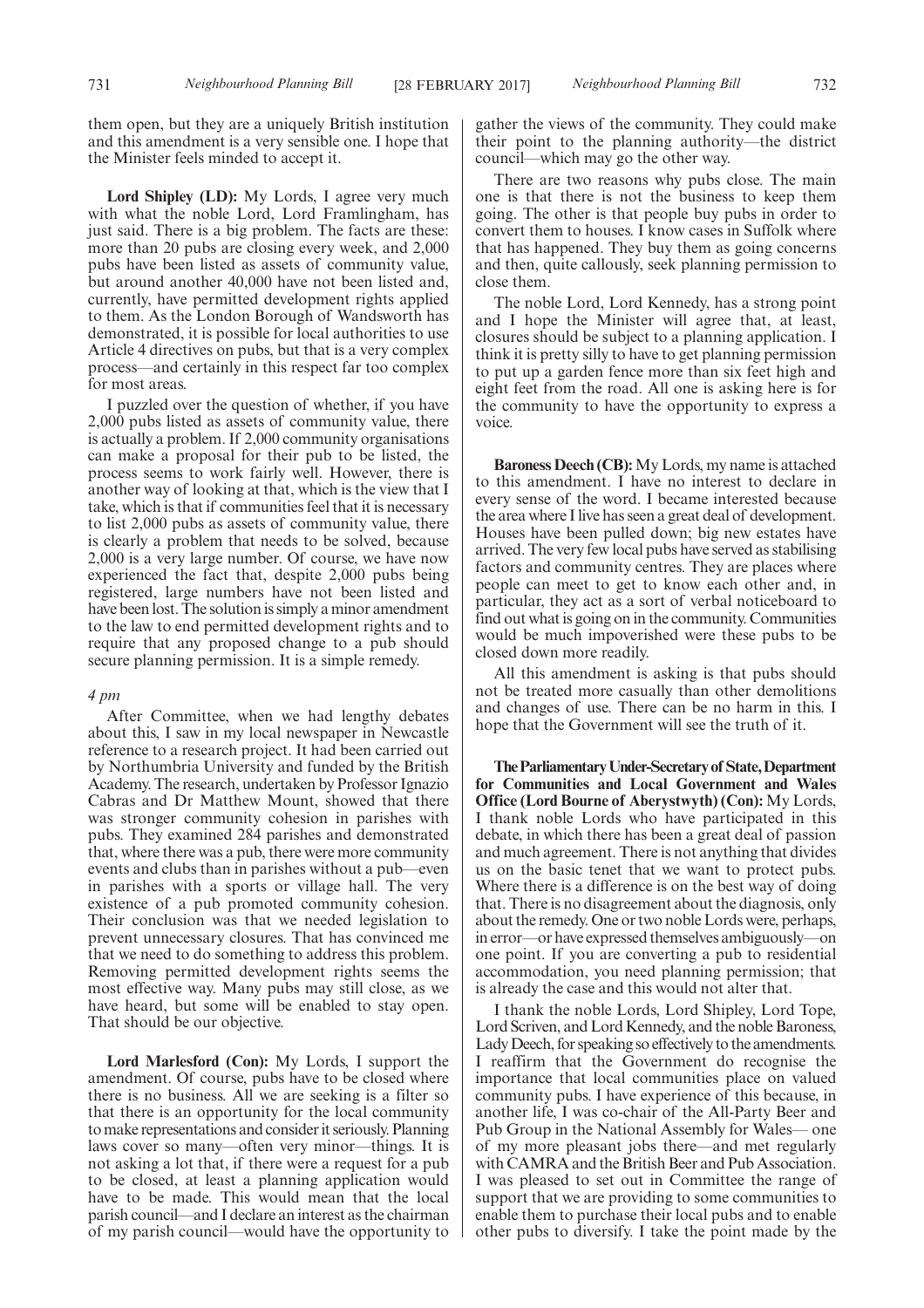[LORD BOURNE OF ABERYSTWYTH]

noble Lord, Lord Bilimoria, that this is a package of arrangements. It is not a silver bullet; we have to look at the problem more holistically.

Our package of fiscal measures—scrapping the beer and alcohol duty escalators and freezing beer duty at Budget 2016—has supported all pubs. These measures have made a considerable difference and have been widely welcomed across the House and in communities up and down the country. Some noble Lords have made the point that some pubs are not viable and no amendment we pass will make them so. There are others which we should seek to protect. There are things we can do today, but whatever we do will ameliorate and help the situation, not solve it with a silver bullet.

As I said I would in Committee, I have continued to give consideration to the issue of pubs and assets of community value, to try to do something that will address this across a range of pressure points and issues. I have met with the Campaign for Real Ale—an excellent organisation for which I have great respect—and the British Beer and Pub Association. I have to say to the noble Lord, Lord Bilimoria, that it was clear from our meeting that they are much more of the view that we should have a review than that we should press this amendment. I was intent on listening to their views to see how the current arrangements work.

I am very keen to respond to the concerns that have been raised today, and it is clear that a delicate balance needs to be struck. Indeed, the evidence put forward by the Campaign for Real Ale does not necessarily point to permitted development rights as having the most significant impact on pubs. I am keen that we should look at this issue and the evidence available to us. It is clear from these conversations that the majority of pubs that change use do so following local consideration of a planning application in relation to residential development rights—or, in this case, non-rights.

Figures provided by CAMRA estimate that 90% of pubs changing use do require planning permission. Where this is the case, for example for the change of use to residential, there are strong policy protections for pubs. Paragraph 70 of the *National Planning Policy Framework* requires local planning authorities to deliver the social, recreational and cultural facilities and services that the community needs, including pubs. That is why it is important for local planning authorities to have relevant, up-to-date, local policies in place to support their decision-making.

In respect of the change of use or demolition of pubs under permitted development rights, as noble Lords will know, the current arrangements already provide protections for pubs that are valued by the community. As has been indicated in this debate, permitted development rights for change of use or demolition are removed from those pubs that are listed as an asset of community value for the period of the listing. I have had a look at the process of nominating as an asset of community value. It is not complicated and there is no fee attached to it. Communities have responded positively, and more than 4,000 assets have now been listed, of which over half are pubs; a "very large number" as the noble Lord, Lord Shipley, said.

That is a sign of success, not failure, but I agree that we have to see how we can do better. My starting point would be to look at the impediments to other pubs being listed as assets of community value. For example, it may be that some local authorities are not looking at this in the way they should. I thank the noble Lord, Lord Scriven, for coming up with some evidence, which we have certainly had a look at. That, together with other evidence I have heard, has persuaded me that we do need to consider the issue.

While we recognise the intent of the amendments, we cannot support them as such. However, that is not to say that there is no room for improvement. Clearly, there is. I believe that there is scope for improvement in the assets of community value area. I am pleased therefore to be able to offer—as an alternative to pushing this to a vote—that the Government will undertake an open and transparent review of the current arrangements in respect of assets of community value and the planning regime for pubs, including looking at permitted development rights. The review would start no later than straight after the local elections, with a clear commitment to report within six months that is, to come back in the autumn with a view to taking action on whatever the review throws up.

We all want to protect assets of community value. The review would therefore look at the process of nominating and listing pubs as assets of community value—at how communities can better be supported to take advantage of the community right to bid and have a say in the future of their pubs, while appropriately safeguarding the rights of owners. We would invite detailed comments from communities, pub owners, local authorities and interested parties on where changes, improved guidance and other support would be helpful. This could include looking at whether there was a case for changing the planning rules—that would be part of the review.

For example, from my discussions it is clear that across the country there are inconsistencies of approach. The evidence brought forward by the noble Lord, Lord Scriven, demonstrated that and, of course, there are other examples of local authorities not applying the rules in the way they should. While decisions on whether to list a pub as an asset of community value are rightly matters for individual local authorities, we can look at whether further guidance for communities and local authorities would be helpful. In one case I heard about, a local authority did not want to list a pub because it served alcohol—which seems rather to miss the point of what we are seeking to do. So I would be keen to put a spotlight on cases like that and make sure that we get some sense into the system.

Alongside this, the review would consider the impact of the removal of permitted development rights for change of use—including the impact on owners. I would also be keen to look at issues around the raising of finance, which the noble Lord, Lord Kennedy, and others have raised. It is inconsistent; some financing bodies do not regard listing as an impediment while others do. The objective is to ensure we get best practice here. The review would enable us to look at this on a fairly short timescale and on a much broader front. This is not just about planning issues; it is broader than that. It is also about the assets of community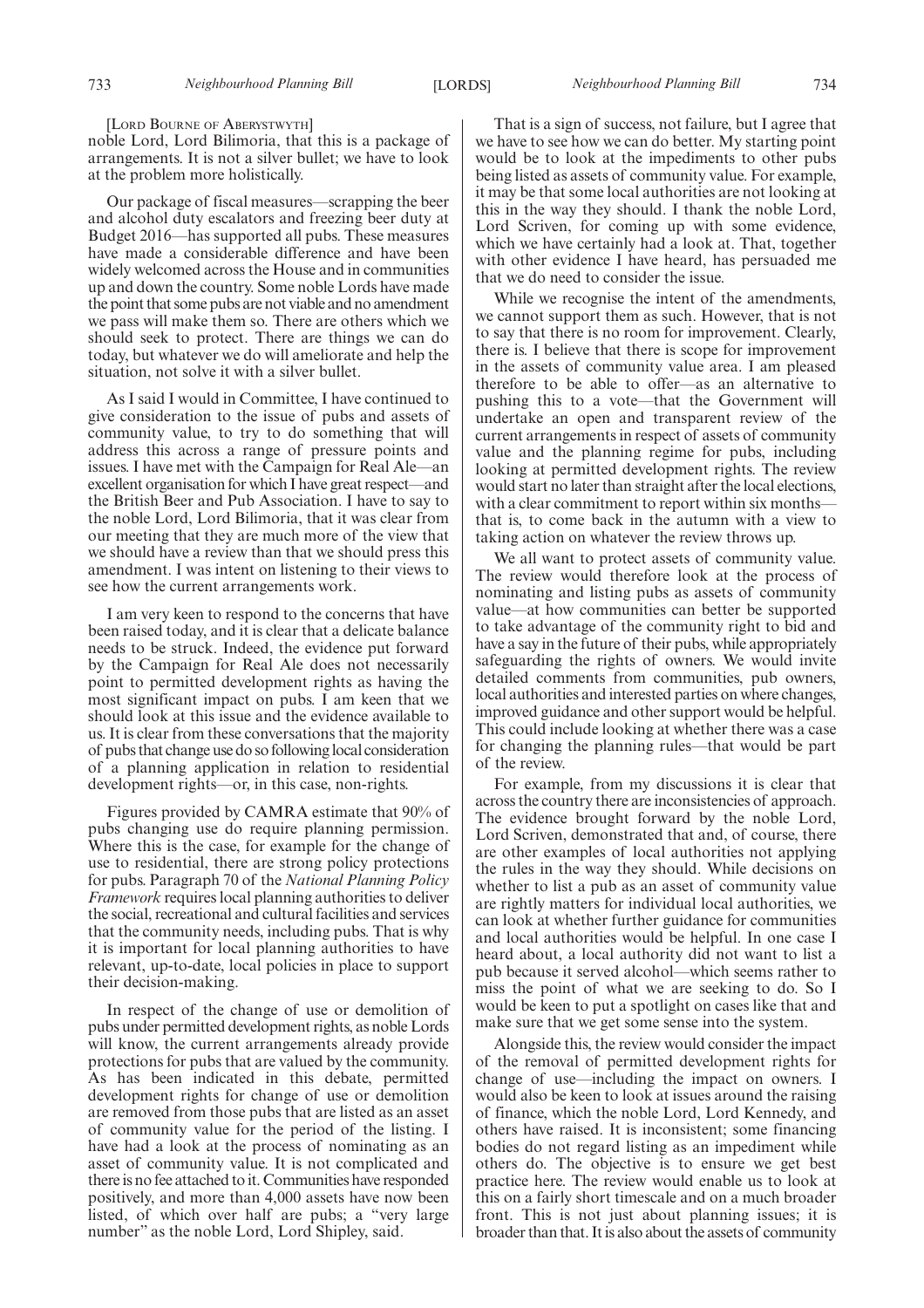value approach, which does work extremely well in many parts of the country. In the borough of the noble Lord, Lord Kennedy—indeed, on his doorstep—the Ivy House, where he is, perhaps, an occasional rather than a frequent imbiber, appears to be working very successfully. So there are examples that we can use to inform this review of where the approach is working extremely successfully.

I would be content to put on the face of the Bill that we will have a statutory review within the timescale I have indicated. I do not think I can be fairer than that. This would look at things across the range and come up with evidence not just on the narrow area of planning permission but around the assets of community value scheme—which all parties have signed up to as a valuable process—to see if we can find a way forward.

I have been pleased to engage with noble Lords on these issues. We have had some good discussions and we share the aim of doing something positive. However, I believe that a review within this tight timescale would be the answer. I therefore ask the noble Lord and other noble Lords not to press their amendments.

**Lord Kennedy of Southwark:** My Lords, I thank all noble Lords who have spoken in this debate. I am very grateful to them all. I agree very much with the comments of the noble Lord, Lord Scriven. His analysis of the problems experienced in Sheffield was very telling and highlighted that action needs to be taken. The noble Lord, Lord Bilimoria, was right when he spoke about the variety of food and drinks sold in pubs. I live in Lewisham and the pubs there have different offerings depending on their clientele. The amendment simply asks that those who want to convert pubs apply for planning permission, and I am delighted to have the noble Lord's support.

The most reverend Primate the Archbishop of York spoke about the need to protect profitable pubs and I very much concur with what he said. My noble friend Lord Berkeley made an important point about the value of pubs to the community, and he mentioned in particular Cornwall, where he lives. The noble Lord, Lord Tope, highlighted the loss of local pubs by the conversion of an asset through permitted development and not because they are failing businesses. I am also very grateful to have the support of the noble Lord, Swinfen. I thank, too, the noble Lord, Lord Framlingham, for his supportive remarks. Like him, I have no shares in pubs, although I have spent quite a lot of money in them over the years.

I return to my earlier remarks about the visit to the House by representatives of the Royal Voluntary Service. They talked about how they would take people to a pub not just to have a drink but to meet their friends and family. They emphasised how that was an important part of getting people involved in their community.

The noble Lord, Lord Marlesford, was right: this is a modest proposal which simply allows the community to have a voice. The noble Baroness, Lady Deech, made an important point about the need to show that pubs are treated no less favourably or more casually than any other business.

That brings me to the comments of the noble Lord, Lord Hodgson of Astley Abbotts, with whom I did not agree. It was an interesting intervention but it did not address the substance of my amendment in any way. This amendment is not about propping up failing businesses. If a business is failing and cannot pay its way, meet its liabilities and return a modest profit, it will close. Nothing in my amendment seeks to change that, and it would have no effect whatever on the type of issue that the noble Lord raised. Not one word of my amendment would keep open a pub or business that was failing and not meeting its liabilities. It would simply close a loophole and ensure that, specifically on change of use, a planning application would have to be made and the local community would get to have its say. It would do nothing more and nothing less, and really should cause the Government no problems whatever.

I thank the noble Lord, Lord Bourne of Aberystwyth, for his remarks. I have great respect for him. He is an effective Minister and an effective operator in this House. He deals with all noble Lords with great skill and courtesy, as has been evident as he has taken the Bill through this House, and I am very grateful to him, as we all are. I have considered all the issues in today's debate and in Grand Committee very carefully. I do not do anything by halves but clearly we are at the point of calling time on this debate, and I now want to test the opinion of the House.

## *4.17 pm*

*Division on Amendment 35*

*Contents 278; Not-Contents 188.*

*Amendment 35 agreed.*

## **Division No. 1**

#### **CONTENTS**

Aberdare, L. Adams of Craigielea, B. Addington, L. Alderdice, L. Allen of Kensington, L. Anderson of Swansea, L. Andrews, B. Armstrong of Hill Top, B. Armstrong of Ilminster, L. Ashdown of Norton-sub-Hamdon, L. Bakewell of Hardington Mandeville, B. Bassam of Brighton, L. [Teller] Beecham, L. Beith, L. Benjamin, B. Berkeley, L. Best, L. Bhatia, L. Bichard, L. Bilimoria, L. Billingham, B. Blackstone, B. Blood, B. Bonham-Carter of Yarnbury, B. Boothroyd, B. Bowles of Berkhamsted, B. Bradley, L. Bradshaw, L. Bragg, L. Brennan, L. Brinton, B.

Brooke of Alverthorpe, L. Brookman, L. Brown of Eaton-under-Heywood, L. Browne of Belmont, L. Bruce of Bennachie, L. Burt of Solihull, B. Butler-Sloss, B. Campbell of Pittenweem, L. Campbell of Surbiton, B. Campbell-Savours, L. Carter of Coles, L. Cashman, L. Chakrabarti, B. Chandos, V. Chidgey, L. Christopher, L. Clancarty, E. Clark of Windermere, L. Clarke of Hampstead, L. Clement-Jones, L. Clinton-Davis, L. Colville of Culross, V. Corston, B. Cotter, L. Craig of Radley, L. Craigavon, V. Crawley, B. Cunningham of Felling, L. Darling of Roulanish, L. Davies of Oldham, L. Davies of Stamford, L. Deech, B. Desai, L. Dholakia, L.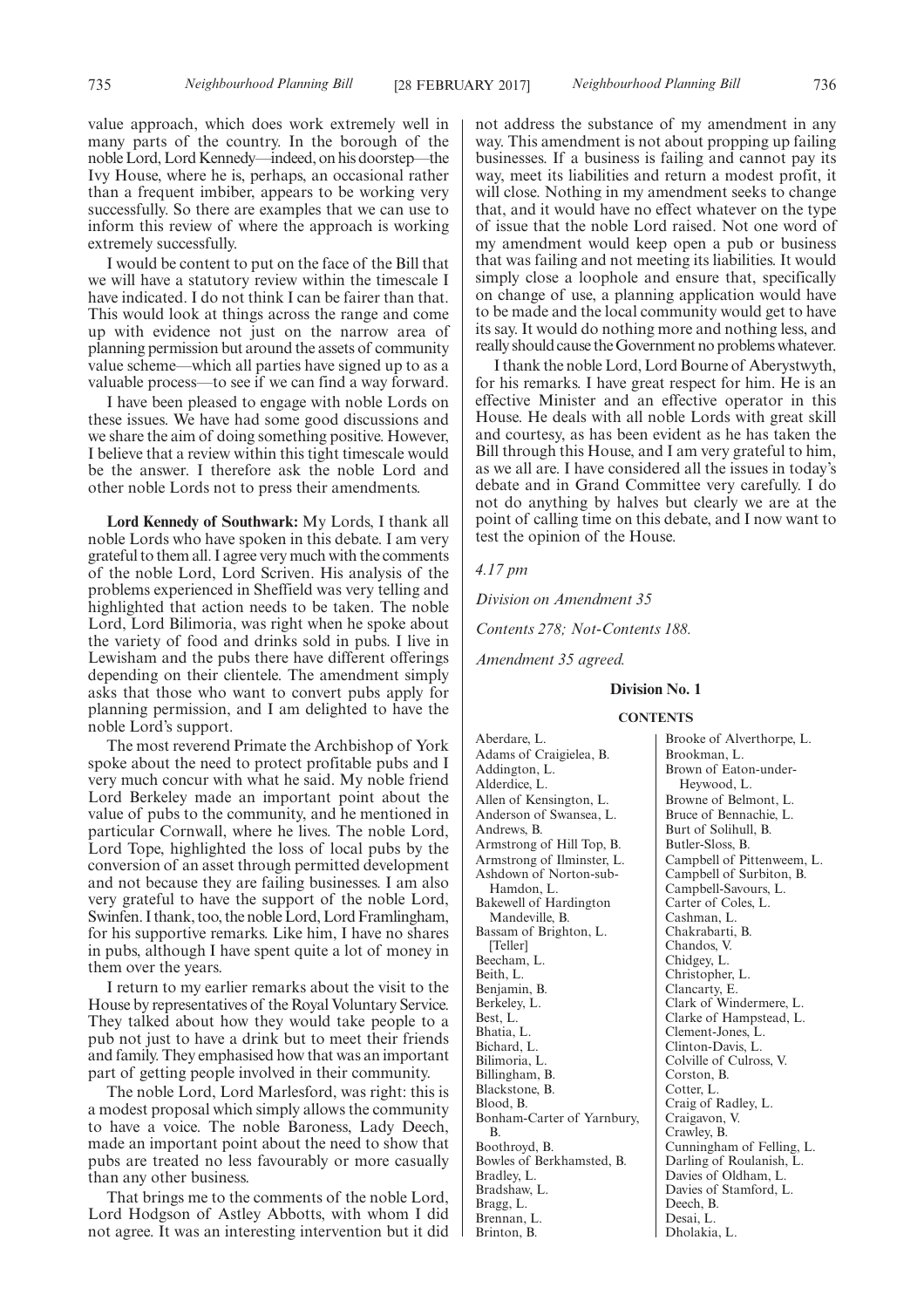Donaghy, B. Donoughue, L. Doocey, B. Dubs, L. Elder, L. Elystan-Morgan, L. Erroll, E. Evans of Watford, L. Falkland, V. Falkner of Margravine, B. Farrington of Ribbleton, B. Faulkner of Worcester, L. Fearn, L. Featherstone, B. Fellowes, L. Foster of Bath, L. Foster of Bishop Auckland, L. Foulkes of Cumnock, L. Framlingham, L. Gale, B. Garden of Frognal, B. German, L. Glasgow, E. Glasman, L. Goddard of Stockport, L. Golding, B. Gordon of Strathblane, L. Grantchester, L. Grender, B. Grocott, L. Hain, L. Hamwee, B. Hanworth, V. Harries of Pentregarth, L. Harris of Haringey, L. Harris of Richmond, B. Harrison, L. Haskel, L. Haskins, L. Haworth, L. Hayter of Kentish Town, B. Healy of Primrose Hill, B. Henig, B. Hilton of Eggardon, B. Hollick, L. Hollins, B. Hollis of Heigham, B. Hope of Craighead, L. Howarth of Newport, L. Howe of Idlicote, B. Howells of St Davids, B. Howie of Troon, L. Hughes of Stretford, B. Hughes of Woodside, L. Humphreys, B. Hunt of Kings Heath, L. Hussain, L. Hussein-Ece, B. Hutton of Furness, L. Hylton, L. Irvine of Lairg, L. Janke, B. Jolly, B. Jones, L. Jones of Cheltenham, L. Jones of Moulsecoomb, B. Jones of Whitchurch, B. Jowell, B. Judd, L. Kennedy of Southwark, L. Kerr of Kinlochard, L. Kidron, B. Kingsmill, B. Kinnock, L. Kinnock of Holyhead, B. Kinnoull, E. Kirkhill<sub>L</sub> Kirkwood of Kirkhope, L.

Knight of Weymouth, L. Kramer, B. Layard, L. Lea of Crondall, L. Lee of Trafford, L. Lennie, L. Lester of Herne Hill, L. Liddell of Coatdyke, B. Liddle, L. Lipsey, L. Lister of Burtersett, B. Lisvane, L. Livermore, L. Liverpool, E. Low of Dalston, L. Ludford, B. McAvoy, L. McDonagh, B. McIntosh of Hudnall, B. MacKenzie of Culkein, L. Mackenzie of Framwellgate, L. McKenzie of Luton, L. Maclennan of Rogart, L. McNally, L. Maddock, B. Mar, C. Masham of Ilton, B. Massey of Darwen, B. Maxton, L. Meacher, B. Mendelsohn, L. Miller of Chilthorne Domer, B. Mitchell, L. Monks, L. Morgan of Huyton, B. Morris of Aberavon, L. Morris of Handsworth, L. Morris of Yardley, B. Murphy, B. Murphy of Torfaen, L. Newby, L. Northover, B. Nye, B. Oates, L. O'Loan, B. O'Neill of Bengarve, B. O'Neill of Clackmannan, L. Ouseley, L. Paddick, L. Palmer of Childs Hill, L. Pannick, L. Parminter, B. Patel, L. Pendry, L. Pinnock, B. Pitkeathley, B. Ponsonby of Shulbrede, L. Prosser, B. Puttnam, L. Quin, B. Ramsay of Cartvale, B. Redesdale, L. Rees of Ludlow, L. Rennard, L. Roberts of Llandudno, L. Rooker, L. Rosser, L. Rowe-Beddoe, L. Rowlands, L. Royall of Blaisdon, B. St Albans, Bp. Scott of Needham Market, B. Scriven, L. Sharkey, L. Sheehan, B. Sherlock, B.

Shipley, L. Shutt of Greetland, L. Simon, V. Singh of Wimbledon, L. Slim, V. Smith of Basildon, B. Smith of Clifton, L. Smith of Gilmorehill, B. Smith of Leigh, L. Smith of Newnham, B. Stair, E. Steel of Aikwood, L. Stephen, L. Stern, B. Stevens of Kirkwhelpington, L. Stevenson of Balmacara, L. Stone of Blackheath, L. Stoneham of Droxford, L. Storey, L. Strasburger, L. Stunell, L. Suttie, B. Swinfen, L. Symons of Vernham Dean, B. Taverne, L. Taylor of Bolton, B. Taylor of Goss Moor, L. Temple-Morris, L. Teverson, L.

Ahmad of Wimbledon, L. Altmann, B. Anelay of St Johns, B. Arbuthnot of Edrom, L. Arran, E. Ashton of Hyde, L. Attlee, E. Baker of Dorking, L. Balfe, L. Barker of Battle, L. Bates, L. Bell, L. Berridge, B. Blencathra, L. Bloomfield of Hinton Waldrist, B. Borwick, L. Bourne of Aberystwyth, L. Bowness, L. Brabazon of Tara, L. Brady, B. Bridges of Headley, L. Brougham and Vaux, L. Buscombe, B. Byford, B. Caine, L. Caithness, E. Callanan, L. Carlile of Berriew, L. Carrington of Fulham, L. Cavendish of Furness, L. Chisholm of Owlpen, B. Cooper of Windrush, L. Cope of Berkeley, L. Cork and Orrery, E. Cormack, L. Courtown, E. [Teller] Couttie, B. Crathorne, L. Cumberlege, B. De Mauley, L. Dixon-Smith, L. Dundee, E. Dunlop, L. Dykes, L.

Thomas of Gresford, L. Thomas of Winchester, B. Thornton, B. Thurlow, L. Thurso, V. Tomlinson, L. Tonge, B. Tope, L. Touhig, L. Trees, L. Truscott, L. Tunnicliffe, L. [Teller] Tyler, L. Wallace of Saltaire, L. Wallace of Tankerness, L. Warner, L. Watson of Invergowrie, L. Watson of Richmond, L. Wheeler, B. Whitaker, B. Whitty, L. Wigley, L. Williams of Elvel, L. Willis of Knaresborough, L. Wills, L. Wilson of Tillyorn, L. Wood of Anfield, L. Woolmer of Leeds, L. Wrigglesworth, L. Young of Old Scone, B.

## **NOT CONTENTS**

Eames, L. Eaton, B. Eccles, V. Eccles of Moulton, B. Elton, L. Empey, L. Evans of Bowes Park, B. Fairfax of Cameron, L. Fall, B. Farmer, L. Faulks, L. Fellowes of West Stafford, L. Fink, L. Finkelstein, L. Finn, B. Flight, L. Fookes, B. Forsyth of Drumlean, L. Fraser of Corriegarth, L. Freeman, L. Gardiner of Kimble, L. Gardner of Parkes, B. Garel-Jones, L. Geddes, L. Glenarthur, L. Glentoran, L. Gold, L. Goldie, B. Goodlad, L. Green of Hurstpierpoint, L. Griffiths of Fforestfach, L. Hailsham, V. Hamilton of Epsom, L. Hanham, B. Hayward, L. Helic, B. Henley, L. Hill of Oareford, L. Hodgson of Abinger, B. Hodgson of Astley Abbotts, L. Holmes of Richmond, L. Home, E. Hooper, B. Horam, L.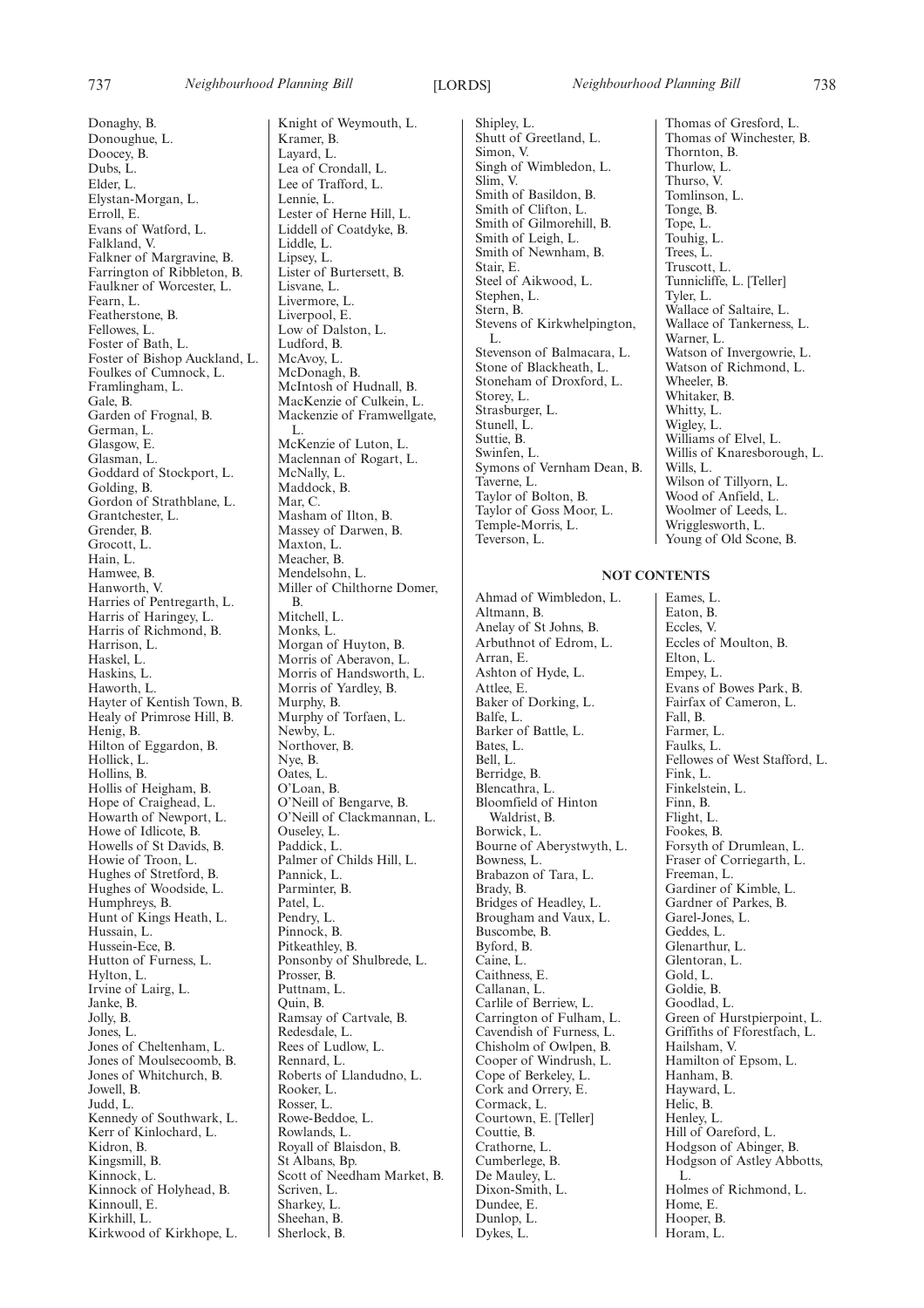Howe, E. Howell of Guildford, L. Hunt of Wirral, L. Inglewood, L. James of Blackheath, L. Janvrin, L. Jay of Ewelme, L. Jenkin of Kennington, B. Kalms, L. Keen of Elie, L. King of Bridgwater, L. Kirkhope of Harrogate, L. Lamont of Lerwick, L. Lang of Monkton, L. Lansley, L. Lawson of Blaby, L. Leigh of Hurley, L. Lexden, L. Lindsay, E. Lingfield, L. Luce, L. Lupton, L. McColl of Dulwich, L. MacGregor of Pulham Market, L. McInnes of Kilwinning, L. McIntosh of Pickering, B. Mackay of Clashfern, L. Magan of Castletown, L. Manzoor, B. Marland, L. Mobarik, B. Montrose, D. Morris of Bolton, B. Moynihan, L. Naseby, L. Nash, L. Neville-Jones, B. Neville-Rolfe, B. Newlove, B. Nicholson of Winterbourne, B. Northbrook, L. Norton of Louth, L. O'Cathain, B. O'Shaughnessy, L. Palmer, L. Palumbo, L. Pidding, B. Polak, L. Popat, L. Porter of Spalding, L.

Price, L. Prior of Brampton, L. Rana, L. Rawlings, B. Redfern, B. Renfrew of Kaimsthorn, L. Ridley, V. Risby, L. Robathan, L. Rogan, L. Ryder of Wensum, L. Sanderson of Bowden, L. Sandwich, E. Scott of Bybrook, B. Seccombe, B. Selkirk of Douglas, L. Selsdon, L. Sharples, B. Sheikh, L. Sherbourne of Didsbury, L. Shields, B. Shinkwin, L. Shrewsbury, E. Skelmersdale, L. Smith of Hindhead, L. Somerset, D. Spicer, L. Stedman-Scott, B. Sterling of Plaistow, L. Stirrup, L. Stowell of Beeston, B. Strathclyde, L. Stroud, B. Sugg, B. Suri, L. Taylor of Holbeach, L. Trefgarne, L. Trenchard, V. Tugendhat, L. Ullswater, V. Wakeham, L. Warsi, B. Wasserman, L. Wei, L. Wheatcroft, B. Wilcox, B. Willetts, L. Williams of Trafford, B. Young of Cookham, L. [Teller] Younger of Leckie, V.

## *4.36 pm*

*Amendment 36 not moved.*

*Amendment 37 had been withdrawn from the Marshalled List.*

## *Amendment 38*

*Moved by Baroness Gardner of Parkes*

**38:** After Clause 13, insert the following new Clause— "Retrospective planning permission

- (1) Where there has been a breach of planning control, as defined under section 171A of the Town and Country Planning Act 1990 ("the 1990 Act"), the person or body who has caused the breach must make a retrospective planning application for planning permission under section 73A of the 1990 Act (planning permission for development already carried out).
- (2) In respect of a retrospective planning application, the person or body who has caused the breach of planning control is liable for the payment of fees or charges to the

local planning authority in respect of the costs incurred in carrying out the functions connected with the retrospective planning application.

- (3) The person or body who has caused the breach of planning control is liable for the payment of a significant additional charge, connected to the retrospective nature of the planning application, in addition to the fees and charges the person or body is liable for under subsection (2).
- (4) In carrying out the functions connected with a retrospective planning application, the local planning authority must consult the people residing in the local area to which the retrospective planning application relates."

**Baroness Gardner of Parkes (Con):** My Lords, I have brought this amendment back in exactly the same form it had in Committee because I thought the comments the Minister made then really deserved to be re-examined. This is an important issue that ordinary people care about very much. Everyone is very unhappy to find suddenly that something has been given retrospective permission without them having any idea that it was even up for reconsideration.

As the Minister said on that day in Committee:

"How we deal with unauthorised development is an important issue that concerns many people".

I think that is right. He also said:

"It is important to note that retrospective planning applications must be determined in exactly the same way as any other application, that is, in accordance with the development plan unless material considerations indicate otherwise".—[*Official Report*, 6/2/17; col. GC 346.]

He then referred to what the noble Lord, Lord Beecham, said about this, which was also interesting. The Minister mentioned that if somebody has deliberately concealed the fact that they are doing development, as in the famous haystack case, they can be required to demolish the property.

What I found most disappointing in what the Minister said was that the local authority concerned does have an obligation to consult people—I put the part about consultation in my amendment because local authorities are not doing so. Certainly, in the cases where I have been affected by retrospective planning permission, the first thing I have known about it is when I received a note saying, "We have granted planning permission" for whatever disastrous thing it was near me. I have met so many other people who have been in the same situation. If there is an obligation to consult the same people whom you would have consulted before, why is it not being done for retrospective permission? It all smells a little bit. Is this because someone is trying to slip something through retrospectively and feels that they will get away without any consultation or having to attach any conditions? It bears looking at again.

I think it was the noble Lord, Lord Shipley, who mentioned the serving of enforcement notices. The Minister certainly picked up the point about enforcement proceedings, but I am not suggesting going any further on those issues.

I must reiterate that my interest is declared in the register; I should perhaps have said that at the beginning.

The Minister went on to say, regarding enforcement, that,

"there is already a double charge".—[*Official Report*, 6/2/17; col. GC 347.]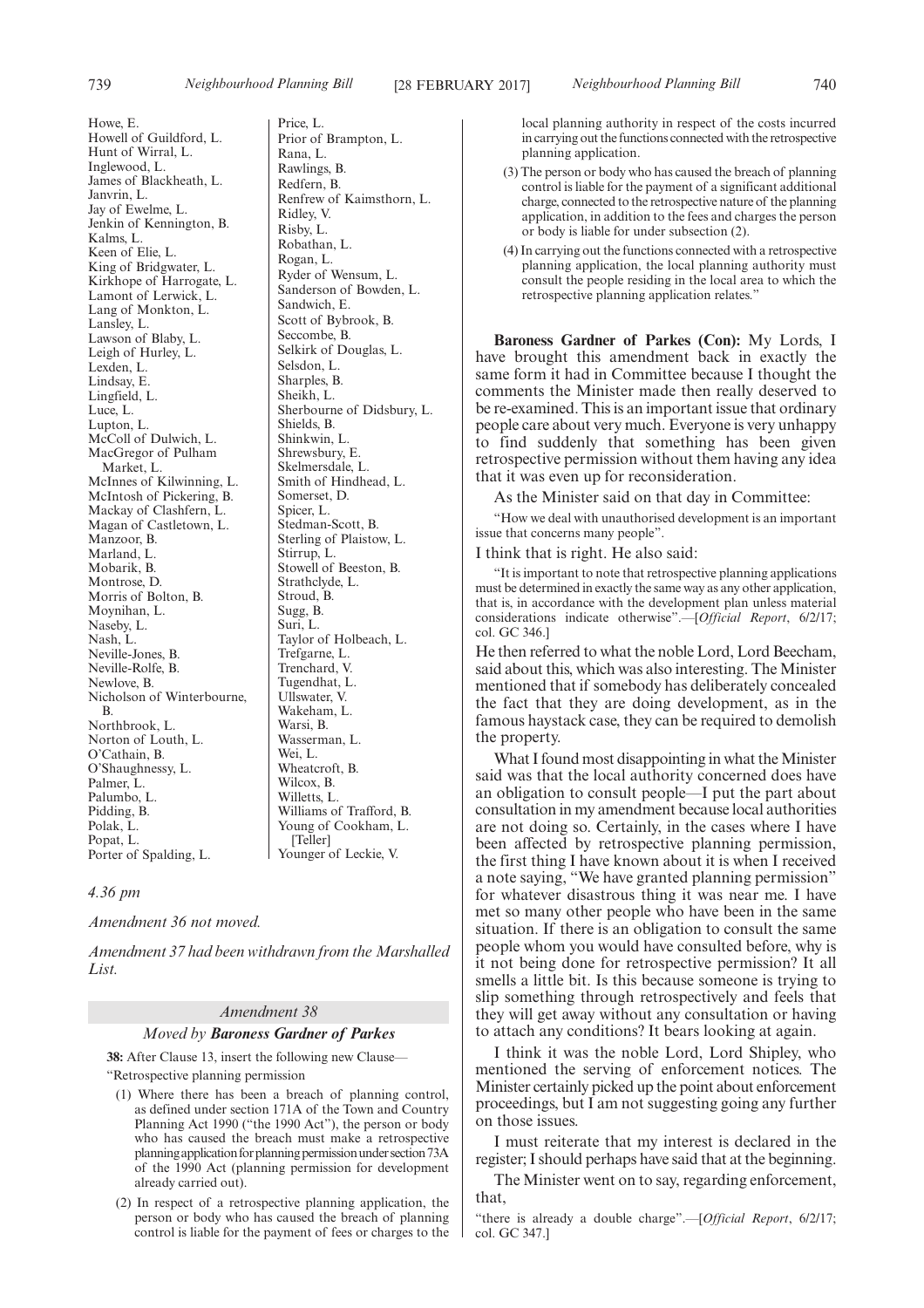#### [BARONESS GARDNER OF PARKES]

I had not appreciated that there was already a double charge, but apparently that is the case only if you have an enforcement notice. There is no extra charge if you have simply not applied and come back to get your permission, and the local authority has not notified those people who should be consulted. Is that because there is corruption, or is it laziness on their part? It is very important to have some way of ensuring that—it really would be good. The Minister said that it would not be helpful to delay effective enforcement action. All of these things are true, but why are they not adhering to the letter of the law as it is? Why are ordinary people suffering? They are finding that, instead of being able to insist that some reasonable condition that would suit everyone in the locality be included in the planning consent, and the planning authority would consider whether it was a justifiable condition to attach, they are simply not being consulted and are getting word after it is all over and done with.

I suggested a penalty fee in that proposal because planning officers to whom I have spoken have said to me that, at the moment, there is no disincentive whatever to going retrospectively for permission. You can be brave and just have a go and you have nothing to lose because you have no disadvantage: if you find out that you have not got permission, you go for it then and it does not cost anything more; you might have saved yourself a lot of time, trouble and bother, and you have just gone ahead with what you wanted. On the idea of a penalty fee, the Minister said:

"It is a matter which I know previous Governments have considered and to some extent grappled with, but in the interests of fairness have decided not to take forward".—[*Official Report*, 6/2/17; col. GC 347.]

In speaking to other amendments in Committee, the Minister said that he would be looking very seriously at various things for secondary regulation, as to what should or should not be regulated and what should or should not be considered. However, I believe that this is the sort of instance that should be looked into. The noble Lord, Lord Shipley, has said to me that this is more complicated than I imagine. I am sure, from his wisdom and knowledge, which is very great on these subjects, that I would accept that that probably is a fact, but it does not mean that it cannot be investigated and looked into. If, as I understood from the answers in Committee, there is going to be all this consideration of future regulations, then this merits being looked at much more closely. Rather than going on and on, because we have an awful lot to get through today, I beg to move.

**Lord Beecham (Lab):** My Lords, this matter was debated briefly in Committee. I made the point then that I had a good deal of sympathy with the intentions of the noble Baroness's amendment requiring a retrospective planning application, although it did not seem to me that the rest of her proposals—with all due respect—had been fully thought through in terms of how they might be applied.

In particular, subsection (2) in the amendment is unnecessary, because if there was a planning application then, of course, fees would have to be paid. There is also a real problem with subsection (3)—I think I said this to her in Committee as well—which prescribes the payment of an additional charge without giving any indication of how that might be calculated. I suggested that the matter could have gone forward on the basis that that would be determined by secondary legislation, but that has not appeared in this amendment. For those reasons, I am afraid that we cannot support the noble Baroness's amendment, although I suspect that she will not divide the House in any event. While her intention is very good, the means of carrying it through do not quite meet what is required.

**Baroness Pinnock (LD):** My Lords, I draw attention to my interest as a councillor in the borough of Kirklees and as a vice-president of the Local Government Association.

I agree with the principle behind the amendment moved by the noble Baroness, Lady Gardner of Parkes. The issue that she has brought to our attention is important, although, in common with the noble Lord, Lord Beecham, I am not entirely clear that the amendment that she has drafted will address the fundamentals behind the issue that she is trying to address.

## *4.45 pm*

This issue is important because, currently, irresponsible individuals who believe that they can avoid the irritation of planning regulations and legislation go ahead and build at their own risk. They know they are taking a risk; no doubt they assess the risk of getting away with the development which might otherwise be turned down were planning permission sought in the normal way. Of course, that risk assessment might well be right. Certainly in my experience as a local councillor over a number of years, several developers got away with taking that risk and so had a development that they might not otherwise have been granted permission for.

The issue is that planning enforcement in local planning authorities has been depleted as a consequence of the cuts to local government. That has meant there are not enough planning enforcement officers to investigate where development takes place without planning permission except in the most outrageous cases. Even then, there is an example in my own area where a vast house, described locally as a palace because it was of that sort of scale, was built without planning consent. Enforcement action was taken, and it was agreed that it could stay. That person got a substantial financial advantage out of avoiding planning consent. It seems that the balance of the rules—in planning, it is nearly always a question of balance—is now weighed too heavily against enforcement and in favour of those individuals who want to take a punt against planning law and regulations.

I hope that the Minister will look at planning enforcement in the way he looked at planning fees to strengthen that area of local government planning departments and see whether planning enforcement could be reinforced. Every time an individual takes a punt against planning legislation and going through the proper routes and gets away with it, it undermines everything that we have discussed in this and the previous planning Bill. Most people do the right thing; those who do not and get away with it seriously undermine that level of community responsibility that enables us to have planning policies and rules that help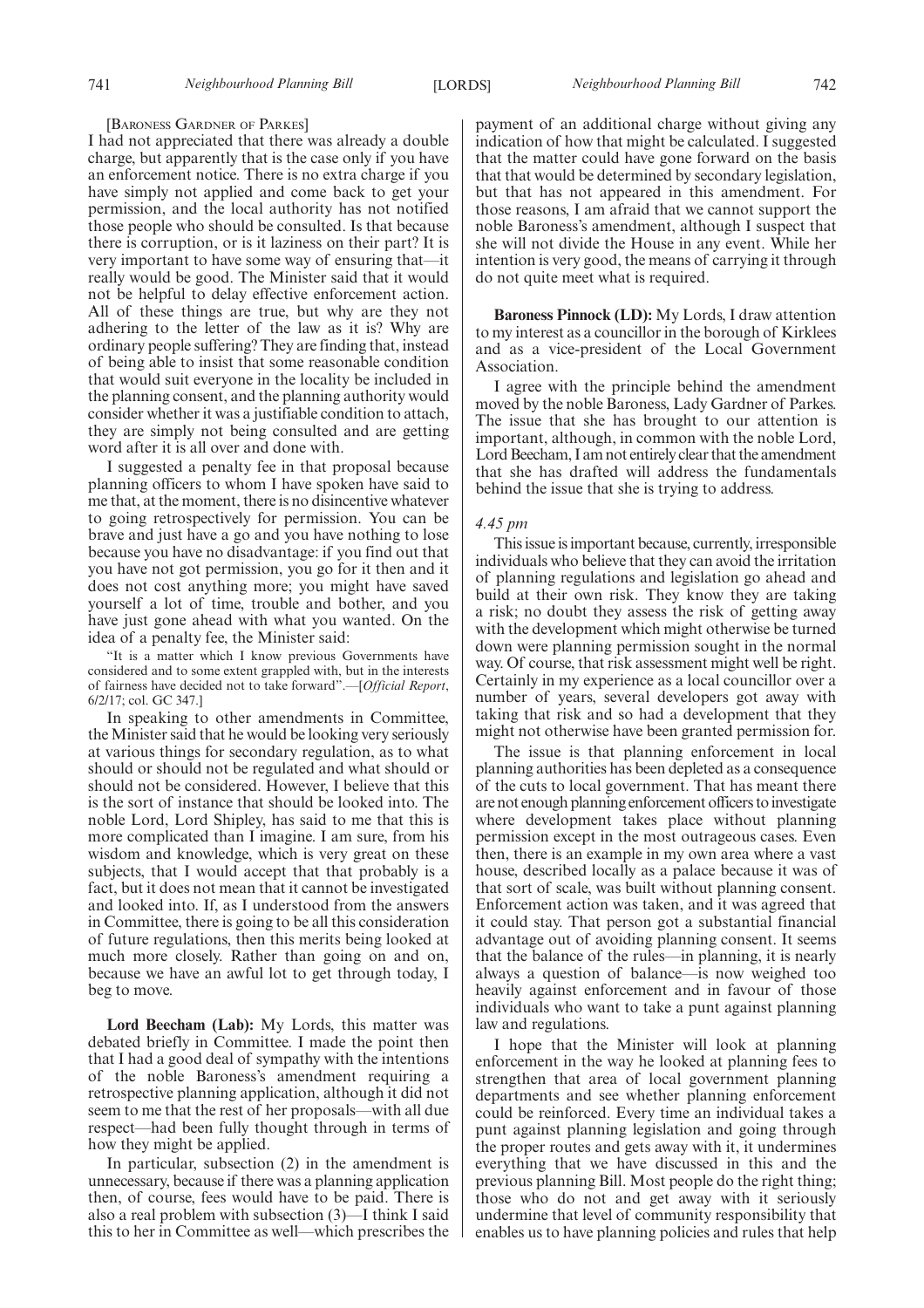everybody. That is my plea, and I thank the noble Baroness, Lady Gardner of Parkes, for raising this issue.

**Baroness Maddock (LD):** My Lords, having listened to the debate, I will intervene briefly because this issue goes back a long way. I declare my interest as a vice-president of the LGA and many years ago I was a councillor.

One thing that happens is that, if people get away with this once, they go on doing it again and again. I was once successful in persuading the planning committee to say to this man, "You must change what you have done", to stop him in his tracks. However, there is a bit of a nasty turn to this, because I was standing at the bus stop in front of the building where he had to change the windows at the top and I heard this lady say, "Oh dear, it is a terrible waste of money doing that, isn't it?". That may have been the case, but this is important. I did not realise that nothing had been done in the time since I dealt with this issue years ago. The real problem is that, if nothing is done, people who do it once go on doing it again. We need to take that into account when listening to this argument.

**Lord Campbell-Savours (Lab):**My Lords, it is 43 years since I was on a planning committee and I am sure that the law has changed a lot. However, when I was an MP, I became involved in a case in the Lake District in which someone built a building without planning permission, and there was subsequently a row. The conclusion I drew was: "Knock it down". The law allows too much flexibility. The noble Baroness, Lady Pinnock, mentioned risk. People are prepared to take a risk, and the only way in which we can make this law work well is if we are far more vigorous in its application.

**Lord True (Con):** My Lords, I very much agree with what has been said and thank my noble friend Lady Gardner for tabling the amendment. I am conscious that we all want to make progress. This is an area where, in time, we should have some examination and this is not a statutory matter to address now.

I always conceive planning as being about good neighbourliness. One of the problems is that retrospective planning applications often come in when someone has encroached a little too much and not quite followed the drawings. Then, because a neighbour who has opposed an application is cross, they go to the council and say what they want to happen. One can get into a whole rigmarole involving costs, not only of retrospective application but of demands to building control such as, "Are you coming?", "I don't think that they are building on the right line", or, "They are moving that hedge".

Such areas, which seem small, have an impact on the issue of consent in the planning system, about which I have spoken to your Lordships in Committee on this and other Bills. For many reasons, including that given by the noble Lord, Lord Beecham, my noble friend's amendment does not work but I hope that we will hear some sympathetic sounds—I know we always do—from my noble friend on the Front Bench. This is an issue on which the Government might reflect as time goes by, because there is a sense that a lot of injustice is done out there by those who willingly or unwillingly play the system. I say to the noble Lord, Lord Campbell-Savours, that local authorities are generally loath to intervene unless it is a big issue. Planning officers ask themselves, "Would I have refused the planning application for that one or two-foot encroachment?". These are the kind of considerations that apply. People should do what they promise they are going to do; that is what the system is about and should be delivered. People should not play the system.

I do not think that we can take this matter further now but hope that my noble friend will think about it over the months and perhaps years—I hope not too many years—ahead and closely examine where the frontier between consent and abuse of consent should be.

**Lord Judd (Lab):** My Lords, I should declare an interest as an honorary officer of the Campaign for National Parks. I am glad that the noble Baroness has introduced her amendment and is standing by it here on Report because this is a worrying development. A growing number of people deliberately defy the regulations that are meant to operate. It is not just a matter of building something for which they do not have permission and looking for retrospective approval; a more sinister element is that they get approval with conditions attached—for example, compliance with national parks' general policy. However, the people then try to do what they want with the building and do not observe the conditions. There is an indication that they are doing this believing, for example, that the national park authority will be hesitant about pursuing them because it is worried about its budget, the costs and all the rest if that person appeals.

We must take seriously the prospect that the quality of an area can change within a short period because, once one person has done it, there is an invitation for all sorts of other people to do it too. I am glad that the noble Baroness is making a stand.

**Lord Bourne of Aberystwyth:** My Lords, I thank noble Lords who have participated in this debate on Amendment 38. I particularly thank my noble friend Lady Gardner of Parkes, who has vast experience of not just national politics but, in particular, London politics. I know she feels very strongly about this issue. I have great respect for her and for the way she has presented the case. I am conscious that she has raised it on a number of occasions, most recently in Grand Committee.

Other noble Lords participated in the debate and sympathise with the general thrust of what my noble friend is seeking to achieve. They include the noble Lord, Lord Beecham, and the noble Lord, Lord Campbell-Savours, who stunningly remembers being on a planning committee 43 years ago. It is hard to appreciate that, but he clearly has vast experience in this area. There were also the noble Baronesses, Lady Pinnock and Lady Maddock, and my noble friend Lord True, who talked about good neighbourliness, which goes to the essence of it. The noble Lord, Lord Judd, sympathised with the thrust of what is being said here.

At the outset, I remind noble Lords that one thing that we are seeking to achieve in this legislation and more generally as a Government—supported, I think,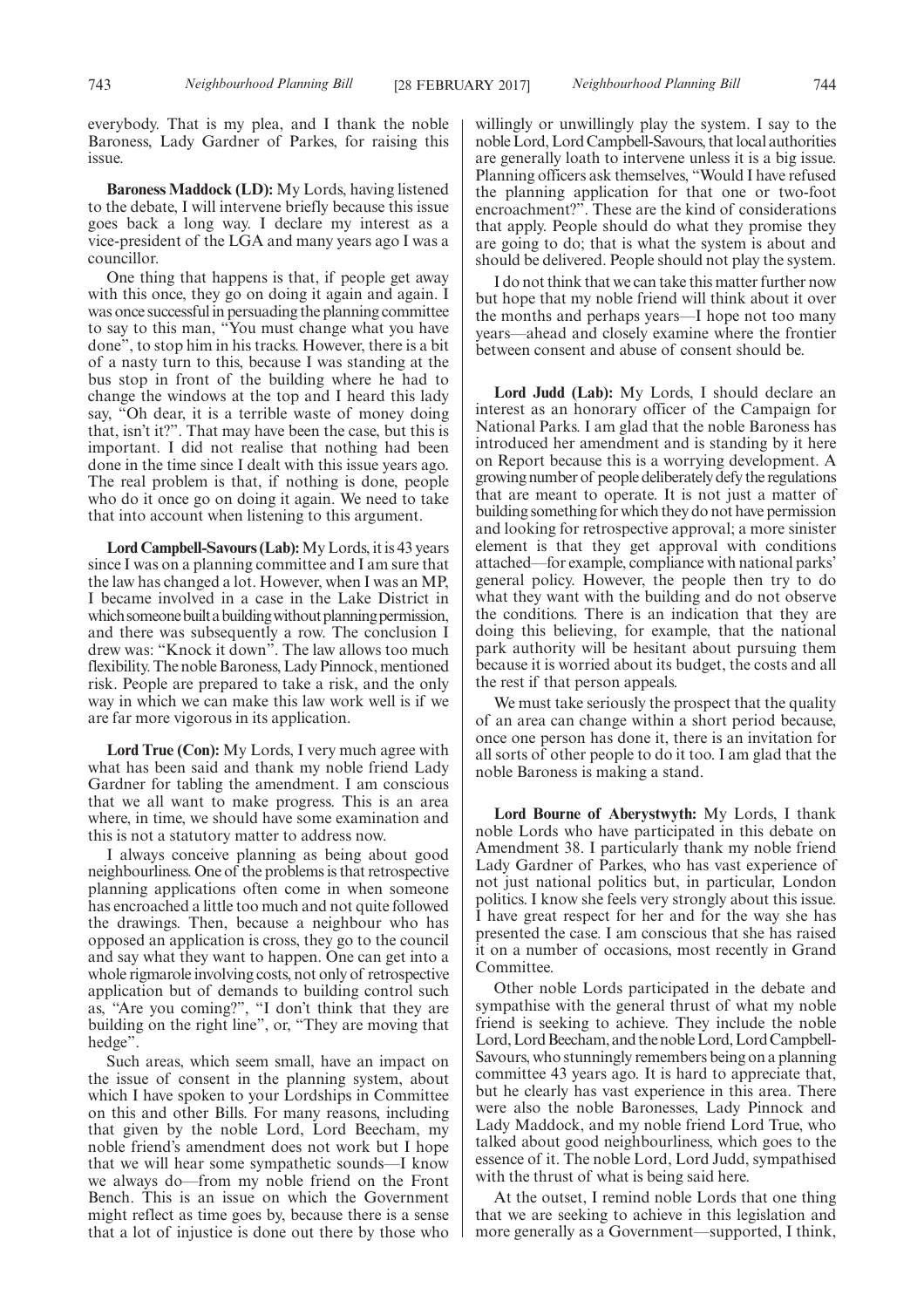## [LORD BOURNE OF ABERYSTWYTH]

by noble Lords from around the House—is localism, and therefore we have to be a little careful about resisting the temptation every time something goes wrong to weigh in and say, "That is not the right way to do it". I appreciate that there is more to it than that, but we need to keep that sense of perspective in our minds.

The ideal is, of course, that everybody should seek planning permission before they start work. That is what the majority expect and, indeed, what the majority of people do. Sadly, as my noble friend Lady Gardner of Parkes has experienced, that does not always happen. We therefore need a way to deal with these cases. Where a local authority considers that a planning application is the appropriate way forward, it can invite a retrospective planning application. Otherwise, local authorities have at their disposal a wide range of enforcement powers.

My noble friend's amendment calls for changes to the retrospective planning application process. I am afraid that the Government's position on this has not changed. I think I said in Committee, and I say again now, that there are many cases where there is a genuine error, so we need this process to deal with that situation rather than a harsher regime. The retrospective planning application process is there primarily to give those who have made a genuine mistake the opportunity to rectify the situation, but I appreciate that the examples that get into the media are much higher profile than that. We have had the haystack case, the palace in Kirklees and so on. Different considerations will apply there.

Local authorities have other tools at their disposal. Local planning authorities have flexibility, but planning applications have to be determined in the same way as any other application. My noble friend did not receive notification of the planning application. That is a mistake under the current law, and we need to look at proper enforcement. If she is able to bring forward evidence of the process not being followed, I would be very keen to look at it with officials, and I undertake to do so. I am sure that there are things that we can be doing better in relation to that with a view perhaps to looking to the future rather than this legislation. She has highlighted an important problem.

There is no guarantee that planning permission will be granted just because the development already exists. We have seen examples where that has not been the case, so we know that there are local authorities that are tough and are probably doing the right things in relation to some development. In some cases, the impact of the development may be mitigated by imposing planning conditions on the retrospective grant of planning permission. Otherwise, local planning authorities have a wide range of enforcement powers, with strong penalties for non-compliance, at their disposal. Where an enforcement notice is served and the person appeals on the ground that planning permission ought to be granted, the person is deemed to have made an application for planning permission and must pay a fee. That fee is twice the fee that would have been payable in respect of a planning application to the relevant authority seeking permission for the matters stated in the enforcement notice. This is in recognition of the additional work and would obviously act as a disincentive in that situation.

My noble friend's amendment would make retrospective planning applications compulsory for all breaches of planning control. As I say, we cannot accept that because we see situations where that would be inappropriate, as I think successive Governments have done. It would be difficult to enforce and could lead to delays and additional burdens. My noble friend's suggestion of a penalty fee in addition to charges in respect of the costs incurred by the local planning authority would unfairly penalise those who had made a genuine error, and discourage the submission of such an application for proper consideration by the local planning authority.

That said, I recognise that my noble friend has brought forward a very important issue. As I say, if she is able to come forward with some evidence of local planning authorities not doing what they should be doing and not enforcing the law, I would be very keen to see that; if other noble Lords have experience of it, I would be very keen to see that too. I can give that undertaking. However, while thanking my noble friend for bringing forward an important issue which clearly has resonance around the House, for the reasons I have outlined and in the light of the undertakings I have given, I respectfully ask her if she would withdraw her amendment.

## *5 pm*

**Baroness Gardner of Parkes:** My Lords, I thank those who have spoken. I have been very impressed by how clear they have been and by how many have had direct experience of exactly what I have brought forward, which encourages me to think that we have a case that should be looked at. On my last amendment, the Minister remarked helpfully that he would be willing to look at the issues raised, particularly in terms of secondary legislation that was possibly going to come forward later in the year. If he could similarly assure me that this would be the case here, and the matter would not be just dropped and forgotten, I would be very happy to accept that assurance. It is an important issue, and ordinary people feel justifiably aggrieved when something like that happens and they did not even have the opportunity to know that it was going to happen before suddenly getting the letter which says "We have granted permission". You did not even know anything was going to be considered, and it has gone through the whole retrospective permission without anyone being notified.

Perhaps the Minister could do something to ensure that people considering retrospective permissions see that the correct consultation takes place and that people know that these matters are being considered. It is very upsetting for people when they suddenly find out that it is all a fait accompli. A very telling point indeed was made that if someone is doing this as a deliberate policy, they will do it again and again. A lot has come out in the debate today and I just hope that the Minister will say that he will look thoroughly into these issues in terms of possible regulations or secondary legislation on the subject at a later date.

**Lord Bourne of Aberystwyth:** My Lords, I shall respond to my noble friend's suggestion. There is certainly no intention to postpone action on this where action is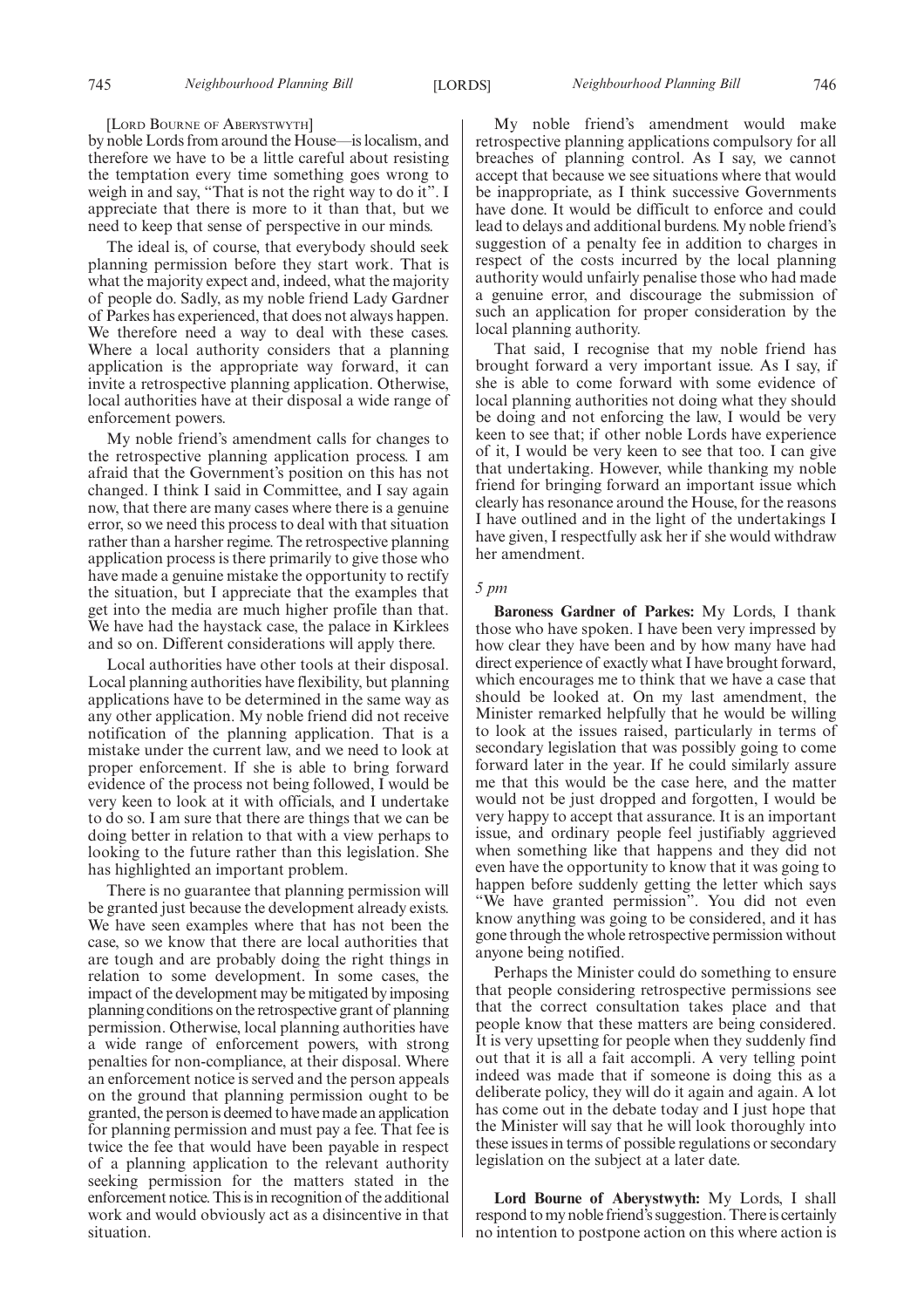needed, but I would first like to see the evidence of what the problem is before identifying possible solutions to it. I certainly give her the undertaking that I very much look forward to her bringing forward evidence, but some of this seems to relate not so much to not having the legal process there but to the legal process not being enforced. If we see evidence of that, we can look at how it can be properly enforced, but I am very happy to engage in discussion with my noble friend. I think she knows me well enough to know that that would not be with a view to postponing action but with a view to amassing the evidence so that we can look at this.

**Baroness Gardner of Parkes:** I thank the Minister for that undertaking, which is very valuable. It is up to us now, particularly those who have spoken today and who clearly have direct experience of this. I would be very grateful if they would bring forward cases that they have come across so that the Minister has a fairly good list of things, ranging over different parts of the country, because the practice varies from place to place. He has given a very fair answer to my debate and for that reason I beg leave to withdraw the amendment.

*Amendment 38 withdrawn.*

#### *Amendment 38A*

## *Moved by Baroness Young of Old Scone*

**38A:** After Clause 13, insert the following new Clause—

"Planning: duty to have regard to the protection of ancient woodland and veteran and aged trees

- In section 197 of the Town and Country Planning Act 1990 (planning permission to include appropriate provision for preservation and planting of trees), after paragraph (b) insert—
	- "(c) to refuse permission for any development which may result in the loss or deterioration of ancient woodland, and the loss of aged or veteran trees found outside ancient woodland, unless the need for, and benefits of, the development in that location are wholly exceptional;
	- (d) to refuse permission for a development in respect of which there is insufficient provision made for the preservation of woodland and planting of trees; and
	- (e) to impose any such conditions and make any such orders as are necessary to protect woodland and trees.
	- (2) The local planning authority must—
	- (a) ensure that all planning applications are compatible with the protection and enhancement of the environment; and
	- (b) ensure that the protection and enhancement of the environment is identified as a strategic priority in the authority's area under section 19 or 35 of the Planning and Compulsory Purchase Act 2004.
	- (3) In this section—
	- (a) "ancient woodland" means an area that has been continuously wooded since the year 1600;
	- (b) "veteran and aged trees" means trees which because of their age, size or condition are of exceptional value culturally, in the landscape or to wildlife.""

**Baroness Young of Old Scone (Lab):** My Lords, I draw the attention of the House to my chairmanship of the Woodland Trust and my interests as president or vice-president of a range of conservation organisations as recorded in the register of interests.

First I thank the noble Baroness, Lady Parminter, who, in my absence abroad, led on this amendment in Committee. I also thank noble Lords who spoke so eloquently in support of the amendment. It seems to have done the trick—because I also want to thank the Minister and the Government, who have responded since then, in the housing White Paper, to the evidence of increasing damage to ancient woodland and veteran and aged trees with a strong statement of commitment to increasing their protection. All of us in this House, in the other place and among the wider conservation community, and all those who value ancient woodland, are very grateful. The Minister may therefore find it a bit churlish of me to move my amendment again, but let me explain why I am doing so.

I am delighted that the Government have clearly recognised the importance of ancient woodland and the need for better protection, and put forward a proposal for consultation to include ancient woodland in a rather bizarre little list in footnote 9 of the current *National Planning Policy Framework*. Planners would be encouraged by this footnote to recognise ancient woodlands as being as valuable as the rest of the list, which includes sites of special scientific interest, national parks and green-belt land, meaning that the development which impacts on them should be more definitively restricted. The list is also strengthened in that it is no longer just a set of examples but intended to be a clear list of categories of land where development should be restricted. I absolutely welcome the Government's intention to improve protection but fear that the actual proposal will not deliver that very welcome intention.

I have two concerns about the footnote list approach. First, the list includes a range of types of protected land, all of which have got very different levels of protection. I can give two examples. Sites of special scientific interest have had strong protection for some time, and indeed the rate of loss or damage to SSSIs has dropped hugely over the last 20 years—from the early 1990s, when 15% of SSSIs were lost or damaged every year, to the position now where only about 0.1% of SSSIs suffer damage each year. But at the other end of the spectrum of this list are local green spaces, which, alas, get challenged by development on a regular basis. It is therefore not clear what level of protection amending this footnote would result in, in practice, for ancient woodland.

My second concern is that each of these categories in the list has its own corresponding policy wording in a specific full paragraph elsewhere in the NPPF, and ancient woodland is no exception. The relevant wording is paragraph 118:

"planning permission should be refused for development …unless the need for, and benefits of, the development in that location clearly outweigh the loss".

A kind of balancing act is described there. It is absolutely clear that the wording in paragraph 118 is currently failing to deliver sufficient protection for ancient woodland. It seems to imply—and I know that planners interpret it this way—that the protection of ancient woodland is optional if the development has benefits. We know from surveys that that is how planners see it. I believe that paragraph 118 also needs to be addressed if we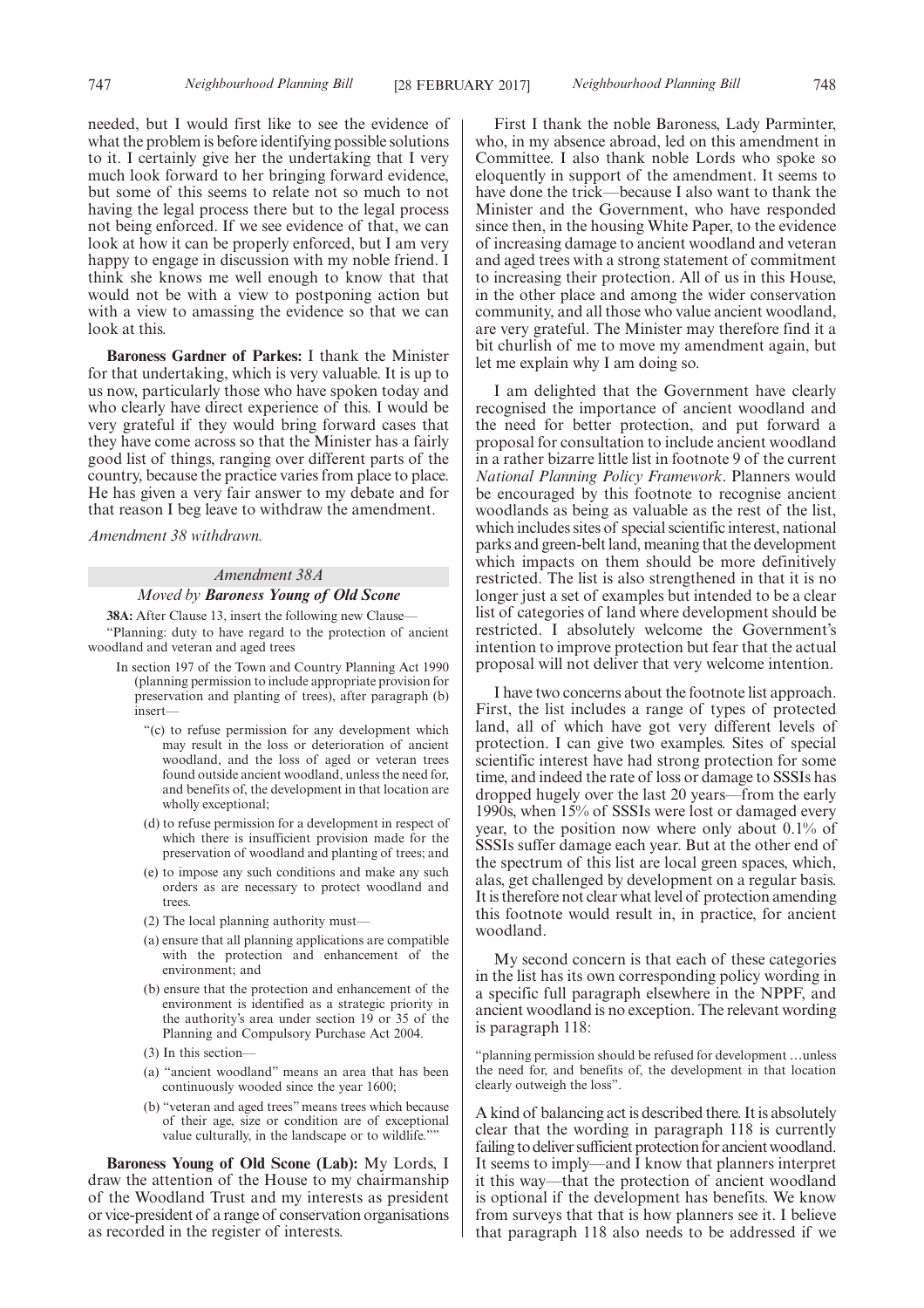[BARONESS YOUNG OF OLD SCONE]

are really going to secure the clarity of increased protection that I am sure the Government intend in such an admirable way.

My amendment would place protection in equivalent terms on the face of the Bill—though in reality none of us wants that. What we need is one further change in paragraph 118, and I urge the Minister to seriously consider adopting the revised wording that has been suggested previously by several parties who have already considered this matter in some detail, including the Communities and Local Government Select Committee, the All-Party Group on Ancient Woodland and Veteran Trees, and the Woodland Trust. The wording that is being commended by those groups in paragraph 118 would make it clear that:

"Substantial harm to or loss of irreplaceable habitats such as ancient woodland should be wholly exceptional".

That is an equivalent wording to the level of protection given to heritage buildings.

So I hope that the Minister does not judge me ungrateful. It cannot be often that a new White Paper commitment comes within days of an intervention in the House of Lords. I am sure that it was entirely due to the skilful advocacy of the noble Baroness, Lady Parminter, and the other noble Lords who supported the amendment in Committee, though I have a sneaky feeling that, as a result of the logic of the case and the persuasion by a range of groups and parliamentarians across both Houses, the Minister has actually been cooking up this improved commitment for some time. There was a bit of winking and nodding going on at each of my meetings with Ministers in both Defra and the DCLG.

This further wording would ensure that there was no confusion in the minds of the planning authority or the developers about the Government's intended protection. That cannot be anything other than a benefit in the drive to deliver houses for people. It would help developers by making it clear that ancient woodland should be avoided, and hence streamline a process that might otherwise get bogged down when the controversial damage of ancient woodland is enthusiastically campaigned against by local communities or conservation bodies.

There is much to play for. Since the NPPF was introduced in March 2012, more than 40 ancient woodlands have suffered loss or damage from development. The Woodland Trust is currently dealing with more than 700 ancient woodlands under threat across the UK, and the number continues to grow. One last tweak to paragraph 118 of the NPPF could deliver a landmark improvement. I hope the Minister, who has been absolutely ace so far in his support, can get that one further change to the NPPF and complete the package. I beg to move.

Lord Framlingham: My Lords, I support the amendment from the noble Baroness, Lady Young of Old Scone. I think the words "clearly outweigh the loss" are not going to give the same protection that "wholly exceptional" would. For those of us interested in this issue, and that now includes many people, our campaign and indeed our mission is to turn the fine words about and growing understanding of the value of trees and woodlands, particularly ancient woodlands, into action. In this, the lead given by the Government is crucial.

It is a question of priorities. In planning terms, the balance between the built environment and the natural environment is slowly being understood. Trees are not just an adornment to the built environment but play a much more important role in so many ways. In our rush to build more houses, it is important that the role of trees is kept at the top of the agenda. Ancient woodlands are so very valuable and, although planning deliberations can sometimes drag on for years and be extremely complicated, a thoughtless 10 minutes with a JCB can do untold and irreparable damage.

The amendment would give greater clarity to developers, who would be better aware of what they could and could not do. It would fit very well with the idea of every planning authority holding maps and registers of ancient woodlands and important trees, saving everyone time and money as well as protecting the ancient woodlands. The current White Paper is extremely interesting and helpful but the Bill is our current vehicle for these important changes. It is an opportunity not to be missed. If you let one vehicle go, you never quite know when the next one will come along—and what ancient woodlands may be damaged in the meantime.

The Minister has been extremely helpful and constructive in all these debates, but he knows what a significant effect a modest tightening of the law can sometimes have without detriment to the planning process. This is just such an issue, and I hope he will be able to accept the amendment.

**Lord Berkeley of Knighton (CB):** My Lords, I am very attracted to the amendment. I agree with everything that I have heard, and I am encouraged. I know the Minister is himself very keen on trees, green spaces and ancient woodland.

It is terribly important, given what the noble Baroness was saying, not to forget how, especially in underprivileged areas, trees and green spaces have been shown in recent research to have a quite astonishing effect on the well-being, the social cohesion, of a society. We really have to treasure these trees. I am pleased to see that we are talking about not just ancient woodland but the odd oak tree that has been there for 300 years and which can be for a community a kind of fulcrum—a meeting point, something which generates huge affection. The fact that sometimes these trees have been, as the noble Lord has just said, bulldozed out because of a slip or because stringent due attention was not paid to them is often a tragedy for a local community.

I note that in proposed new paragraph (c) in Amendment 38A there is the caveat that the development in that location is "wholly exceptional". The Government and the Minister therefore have a way out in this clause—it is not absolute. Where woodland communities are concerned in their relationship to them, we have to be as strong as possible in protecting ancient woodland, trees and green-space areas.

#### *5.15 pm*

**Lord Judd:** I am very glad to support my noble friend in this amendment. She has put the case admirably this afternoon. I, too, am deeply impressed by the Minister. I have been in this place a long time now, and I find it difficult to think of a Minister who has gone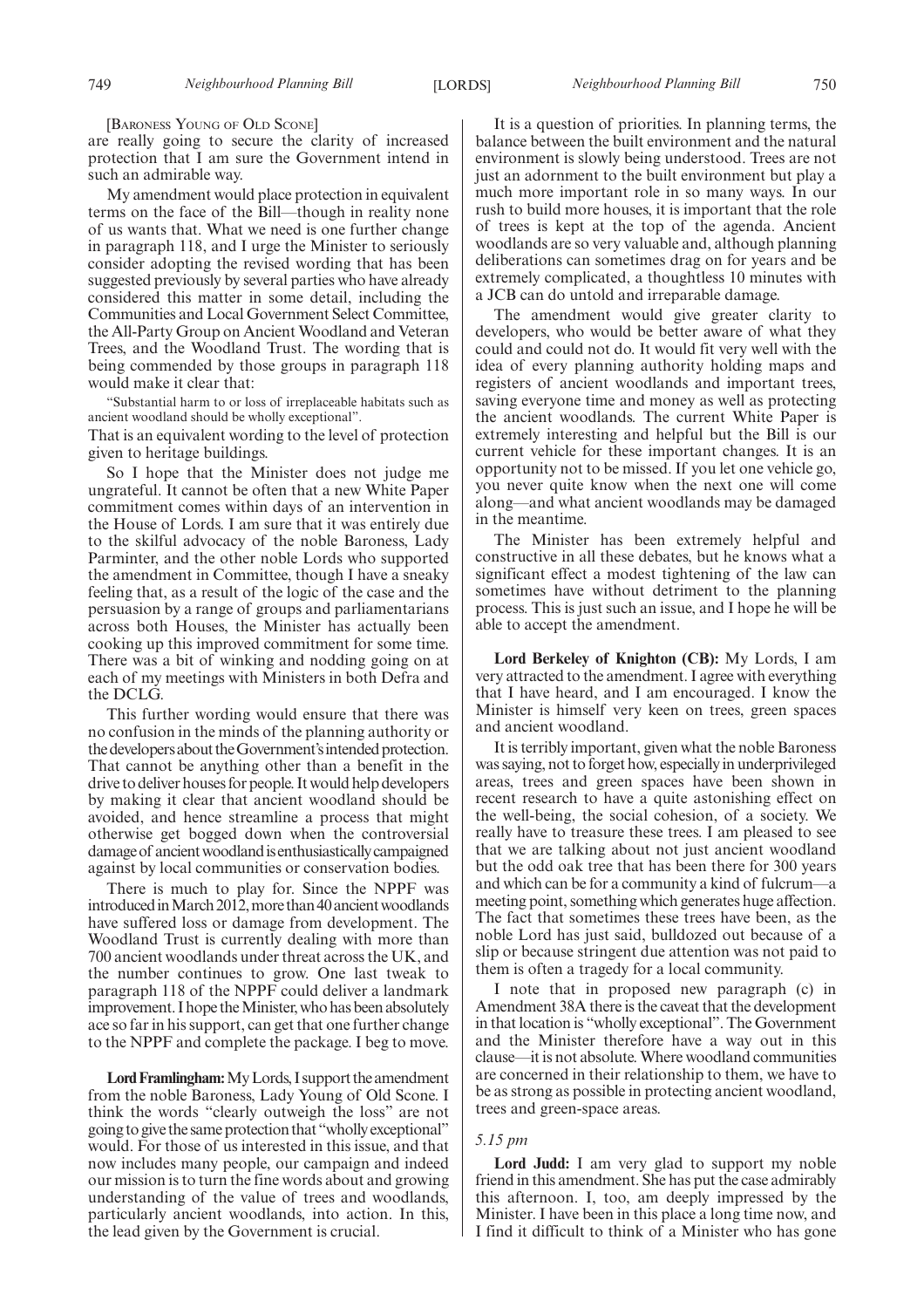out of his way more generously to try to meet wishes expressed in the context of serious debate. We had a very serious and useful debate in Committee.

Ancient trees and woodlands are almost impossible to value, because they have so much significance. I am particularly concerned in this context with urban areas. We are desperate to build houses and we very much need more houses in this country; it has to be a priority and we have to get on with it—but it is not just about putting people into shoeboxes. It is about putting people into a situation in which they can live and in which their imaginations can be stimulated—in which they can feel the spiritual dimensions of life, as the noble Lord has just said. All trees contribute in that context, but ancient trees have particularly powerful significance. Of course, if there are imaginative teachers in local schools, there can be references in the context of the education going on in those schools to what those trees represent in terms of the history of the country. We are at a time when we are very worried about national identity; we are very worried about people feeling what it means to be British and how the roots of being British are planted. Of course, the tree is a link to the past; what the tree has witnessed in its life is almost invaluable. From that standpoint, we ought to be very certain indeed that we are doing everything possible to protect trees in the situations that might threaten them.

I too find the wording in the Bill not convincing. Sometimes, there is an urban community—perhaps a relatively deprived community—where there are trees that matter in the ways we have been describing. What happens when it comes to the development process? You have the big forces of development—the big boys at work. How does the community assert itself effectively? We want to make sure that it can and that those who are concerned for the community can make representations on its behalf.

Personally, I would always like a total ban and to say that developers everywhere should do their development around the trees, particularly where there are ancient trees. This would be the ideal, but what we are putting forward seems to be a reasonable compromise. I much appreciate the sincerity and commitment of the Minister in trying to find ways of meeting our concerns. So I support him in every way I can—together with others, I am sure—by saying: let us just go this further mile and make sure what he has already been trying to do can be done well and effectively. I believe my noble friend's amendment will make this possible.

**The Duke of Somerset (CB):** My Lords, in Committee we heard powerful arguments both for retaining veteran and ancient woodlands and for the planting of new trees in new estates. I welcome the proposals in the White Paper but, as the noble Lord, Lord Framlingham, has said, this is the vehicle that we are discussing now. So I support this amendment, as I feel strongly that trees in any form hugely enhance an urban setting. They can ameliorate the sterility and newness so often and inevitably associated with such new developments. It is not just landscape or townscape; it is biodiversity and ecology that are improved. It also has a beneficial effect on the people, young and old, who live in the new community; it is they who will benefit from these trees.

Trees and plants promote respect and foster community by softening the architecture and giving scope for educational projects.

In Committee, I gave a long list of benefits associated with urban tree planting, so I will not repeat them now. I will merely say that trees add value to a scheme, over and above any detriments that one can imagine. As to what those detriments may be, I await the Minister's reply, as I cannot discern any. When he answered in Committee, he had none, except to cite the forthcoming White Paper. I thank him for what this will do, but support the greater aims of this amendment.

**Baroness Parminter (LD):** My Lords, from these Benches, I support the intent behind this welcome amendment. I too thank the Minister and the Government for what they have already committed to do. If we could just nudge them a little further, it would give life to the position that this House made clear in Committee—which is that we believe there should be an equivalence of protection for ancient woodlands. At Second Reading, the noble Baroness, Lady Young, used the memorable phrase,

"the cathedrals of the natural world".—[*Official Report*, 17/1/17; col. 161.]

We need to be clear that the wording has to be watertight. We have seen with the*National Planning Policy Framework* that every word matters. We have boiled down planning policy guidance and we need planners to be clear about the level of protection that the Government want to offer to ancient woodland. If it is not given an equivalence in the wording, then there will be arguments about the level of protection that the Government wish to see and that this House has so clearly articulated that it would wish them to give.

That equivalence is important but if we do not do it now, at an early stage when we are beginning to understand the natural capital resources in trees—their cultural, social and biodiversity significance—there will be endless arguments among planners as this emerging field develops. The Minister's clear statement that the Government want to give protection to ancient woodlands is welcome. With a small step in this direction, and tightening the wording of the*NPPF*, the Government could give us confidence that this intention can actually be delivered on the ground.

**Baroness Andrews (Lab):** My Lords, I could not agree more with the noble Baroness, Lady Parminter. There is a strong argument for consistency of vocabulary and for the notion of significance in planning and the treatment of national assets. Paragraph 132 of the *NPPF* states that:

"The more important the asset, the greater the weight should be. Significance can be harmed or lost through alteration or destruction … As heritage assets are irreplaceable, any harm or loss should require clear and convincing justification".

This new status has taken many years to achieve. I remember having discussions in the department about how to increase the protection of ancient woodlands at least a decade ago. Thanks to the Minister and his officials, we have now got to the point where we recognise that there is an equivalence between a natural and a built asset. When we are dealing with the question of loss—even more than damage, in terms of ancient woodlands—it is fair to look at what equivalence can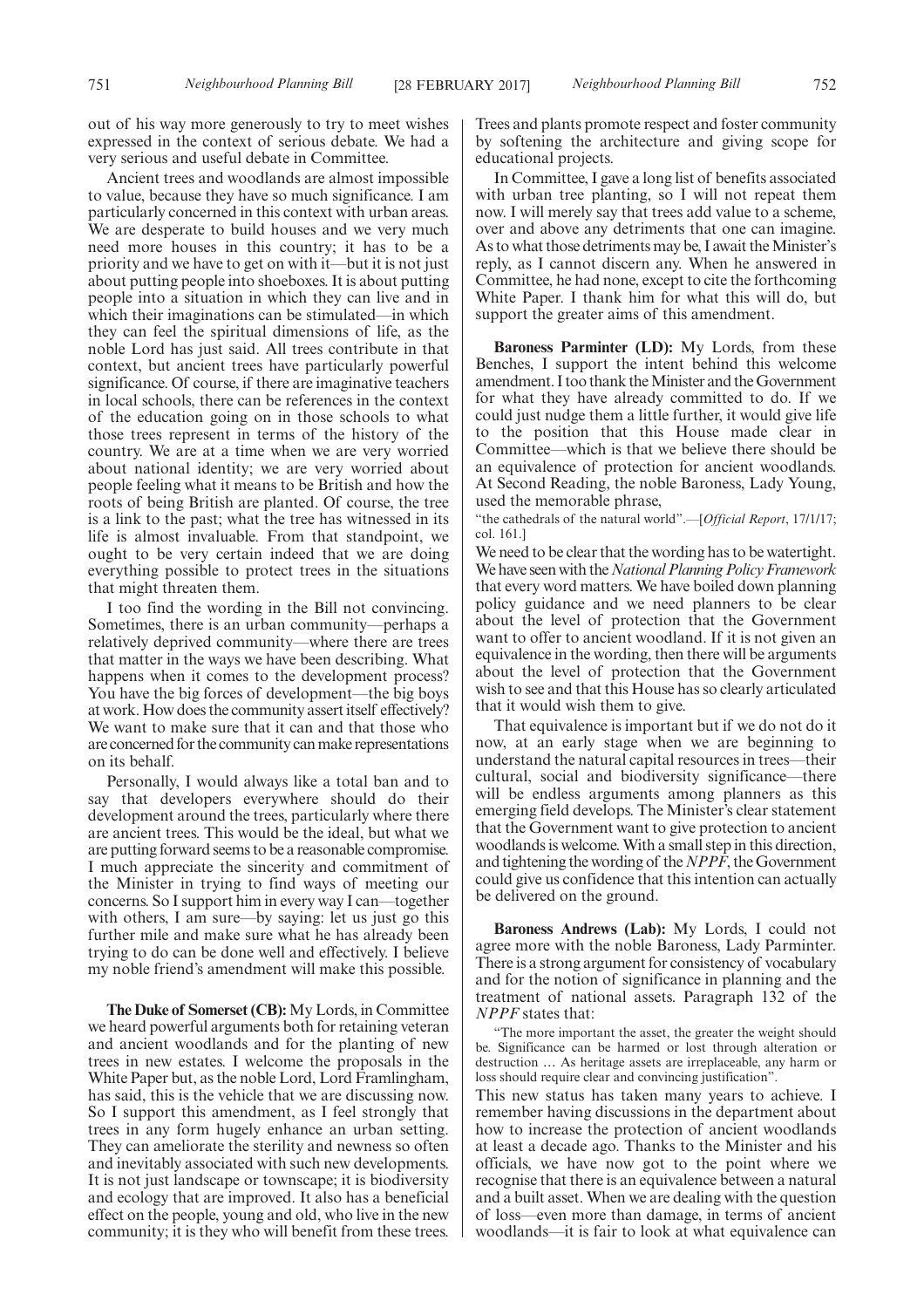#### [BARONESS ANDREWS]

be made in relation to the NPPF. It is not just the use of language but the significance we attach to the notion of damage, and how extensive or irreparable it is, and to what it means to be wholly exceptional.

The formula which my noble friend Lady Young has come up with is quite sensible. It will save time and grief for planning authorities and people who have to deal with balancing these issues. Greater clarity and some consistency would be a help rather than an obstacle to achieving the objective and facilitating development.

**Lord Bourne of Aberystwyth:** I thank the noble Baroness, Lady Young of Old Scone, for her kind words and for raising again the important issue of protecting our ancient woodlands and veteran and aged trees. She should not underestimate the role she has played in putting this on the agenda. She made a very powerful case, as did other noble Lords. I thank noble Lords who have participated in the discussion, including my noble friend Lord Framlingham, the noble Lord, Lord Berkeley of Knighton, and the noble Duke, the Duke of Somerset. The noble Lord, Lord Judd, spoke with great force and passion as he always does on these issues; his generous words were most kind. I agree with the noble Baroness, Lady Parminter, about ensuring that we have watertight protection, and with the noble Baroness, Lady Andrews, who talked about consistency of vocabulary and these "irreplaceable assets".

In Committee we had a range of passionate and compelling speeches including from many noble Lords who have spoken to this amendment. The noble Baroness, Lady Parminter, the noble Lord, Lord Judd, the noble Duke, the Duke of Somerset, and my noble friend Lord Framlingham all spoke then, and again today, about protecting these irreplaceable natural resources. The noble Baroness, Lady Young, so evocatively—almost hauntingly—described them as the "cathedrals of the natural world". I do not know whether she has ever thought about taking up another career as a wordsmith, but there is a Daphne du Maurier role to be carved out there. For somebody such as me, who is particularly attracted to cathedrals, that haunting image certainly brings it to life.

We have responded positively and are now consulting on the housing White Paper. This is not part of the legislation but part of the housing White Paper; we have succeeded in getting it in there and are very much committed to this. At the end of the consultation the Government will, we hope, clarify the protections for ancient woodlands and aged and veteran trees along the lines we have been talking about in this debate. The proposed change would put policies on ancient woodland and aged and veteran trees alongside other national policies. I am pleased that the proposal was warmly welcomed by the Woodland Trust and I thank the Trust for its role in helping on this. I believe we are making massive progress.

A consultation on the White Paper is open until 2 May. I encourage noble Lords and, through them, other sympathetic organisations, to contribute to the consultation, so that we can achieve something along the lines that noble Lords have been discussing. We are holding engagement sessions with a variety of groups alongside the consultation, so that everyone has the opportunity to contribute their views. The consultation will enable us to work together with these parties on appropriate protection for these irreplaceable assets and habitats.

## *5.30 pm*

I understand how passionately the noble Baroness and others feel about this subject, for which she has certainly been a tireless advocate. The proposed change to the NPPF would further protect our ancient woodland. We will work constructively to ensure that any concerns raised during the consultation—as I said, I hope people will put their concerns into the consultation—are taken forward. However, we cannot pre-empt the outcome of the White Paper consultation. Having opened the consultation until 2 May, we have to wait for that process to unroll. With the commitment given that the Government are determined properly to protect these assets and cathedrals of the natural world, this is the best way for us to move forward. I am very happy to continue to engage on this with the noble Baroness and others, including the Woodland Trust, on how we move things forward, but it has to be through the consultation, to ensure we follow process in the fair and proper way.

With the assurance that I am very happy to meet the noble Baroness—and, as I said, other noble Lords who may wish to join that process as well as the Woodland Trust—again following this debate, I respectfully ask the noble Baroness to withdraw her amendment.

**Baroness Young of Old Scone:** My Lords, I thank all noble Lords who spoke so helpfully and supportively in this debate. It is wonderful to have this degree of support for these cathedrals of the natural world. I have to make a terrible admission to the Minister: I discovered in my research that he is rather keen on cathedrals, so it seemed a good idea to call these the cathedrals of the natural world. I thank the Minister very much for his kind words about the case. They are irreplaceable; we do need equivalent protection. I thank noble Lords who pointed out the value of ancient woodland, the help recognition of this would give to both planners and developers to avoid conflict for the future, and the need to strengthen the NPPF further.

The Minister kindly pointed out that the consultation, which he cannot pre-empt, goes on until 2 May. I hope he realises that means there are three months of wallto-wall pressure heading in his direction, as we gird the loins of many others to respond to the consultation along the lines of the support that has been given in this House. I hope this is another of the Minister's nods and winks but, no doubt, we shall find out only at the end of the consultation period. So, with many thanks to all supporters and to the Minister for the help he has given so far, I look forward to the next three months of enunciating this case, until the point where, eventually we get the change that is needed to bring into effect the very real and welcome commitment that the Government have shown. In the meantime, I beg leave to withdraw the amendment.

*Amendment 38A withdrawn.*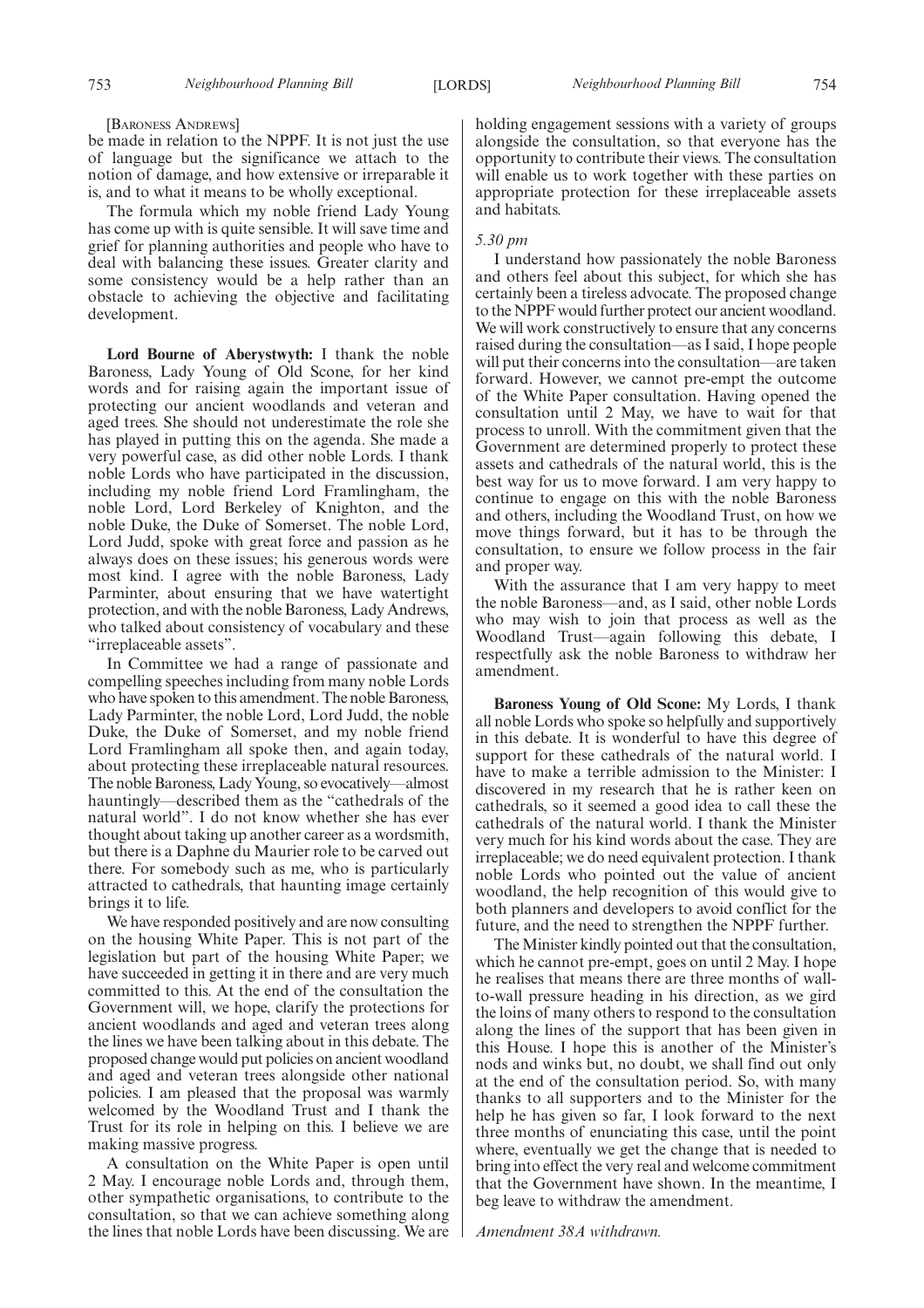#### *Amendment 38B*

#### *Moved by Lord True*

**38B:** After Clause 13, insert the following new Clause—

"Local determination of the application of prior approval for conversion from office to residential use

- (1) Notwithstanding—
	- (a) any section of the Town and Country Planning (General Permitted Development) (England) Order 2015, the Town and Country (General Permitted Development) (England) (Amendment) Order 2016, or
	- (b) any section of any other order or regulation purporting to convey a right to developers to automatic prior approval of the conversion of an office (Class  $B1(a)$ ) or retail premises to residential use (Class C3), or the demolition of such premises for such conversion,
- consent may be refused by the local planning authority for the conversion, or demolition for conversion, of any such office or retail space to residential use, if the local authority has, by a majority vote in Council, passed a formal resolution stating that the purported right to approval for such demolition or conversion without full planning consideration shall no longer apply within that local authority planning area, or in any part of it.
- (2) In reaching any decision on the conversion of offices to residential use the local planning authority shall be able to take account of all representations from the public or from local businesses, and of all aspects of an approved local plan, neighbourhood plan or supplementary planning document incorporated within an approved local plan, provided that it has previously passed a resolution under subsection  $(1)$ .
- (3) A resolution under subsection (1) may only be adopted if the local planning authority has laid before the Council no less than a week prior to the vote under subsection (1) a report demonstrating that—
	- (a) the operation of prior approval is damaging local businesses and the local economy and that planning control over the retention of office space is necessary for the future economic development of the area, or
	- (b) active businesses within the area covered by the resolution are being expelled from office or retail space to enable its conversion to residential use.
- (4) No resolution may be adopted under subsection (1) if the local authority concerned has not met its housing targets in the preceding year, or cannot satisfactorily demonstrate in the report tabled under subsection (3) that it will exceed those targets in the year concerned.
- (5) A copy of the report laid under subsection (3) must be submitted to the Secretary of State no later than the day on which the agenda for the Council meeting concerned is published.
- (6) The Secretary of State may set aside, within three months of its passing, any resolution made by a local planning authority under subsection (1) if the Secretary of State does not consider that conditions under subsection (3)(a) and (b) are being met."

**Lord True:** My Lords, I apologise for bringing new material before the House at this stage of the Bill, though I did give notice that I might do so at the previous stage. This Bill has been scheduled in a way that could not be more difficult for me. I declare an interest as the leader of a London borough and this evening is our annual budget council meeting, which begins at 7 pm. Looking at the clock, this will probably be the first council meeting in 20 years on the Front bench for which I have been late—I hope I will not miss it, as I hope your Lordships are not that prolix. But it is a testimony to the importance that I feel this matter deserves.

This is something that came up during the passage of the Housing and Planning Act last Session and I argued the point at some length. Ultimately it was stated that it was a red line for the then Chancellor of the Exchequer. I felt that his red lines were around trying to ensure it was possible to oust small businesses in the suburbs of London and that, had he found his red lines somewhere else, perhaps history might have evolved differently. But that is the past. I have since found, having been given some indication that there would be a readiness to discuss this matter, a willingness to discuss it, personified by my noble friend on the Front Bench. This is entirely distinct from the attitude that I encountered not so long ago and I am enormously grateful for that. I underline everything that so many noble Lords have said in the passage of the Bill about the open and thoughtful conduct of my noble friends on the Front Bench and indeed of Ministers. I met the Minister, Mr Barwell, this morning and I found the same open response there.

In a nutshell, this long amendment is about trying to close off some of the issues that were raised with me on the previous occasion. Under the system that was introduced in May 2013, permitted development rights allow office floor space—classified B1 in the technicalities —to be converted to residential space without planning permission. In some areas of the country that is fine. Indeed, these changes have made a great contribution to housing development, including in my own borough, where no one has an interest in defending redundant office space. At no stage have I wished to strike down the willingness of local authorities to go along with that power and use it.

The problem is that in some areas, including my own authority of Richmond, which is a conspicuous example, the difference in value between office property—or, for instance, a stables in my ward that has been affected and residential property is so great, at 3:1 or 4:1, that the policy has acted as a magnet for unscrupulous developers. I have even traced one or two with offshore designations. They come in, buy properties and begin to expel working businesses. As a Conservative, this is absolutely contrary to everything I believe in and to what our party stands for—aspiring for people who work hard. Indeed, how often do we hear such things from all Benches in this House?

It is wrong that, to make profits for somebody else who has no interest in the community, offices and business premises can be closed. This should at least be subject to local determination. I do not wish to trouble the House at too great a length, as that would repeat some of what I said last year, but in Richmond, up to last autumn, we had 251 of these so-called prior approvals and we have lost more than 30% of our overall floor space. In more than half of the cases, the offices subject to prior approval were, in the jargon, either fully or partly occupied. That meant someone was trying to make a living or was employed there. The owner saw an opportunity to make a profit on this arbitrage between the two classes and pushed somebody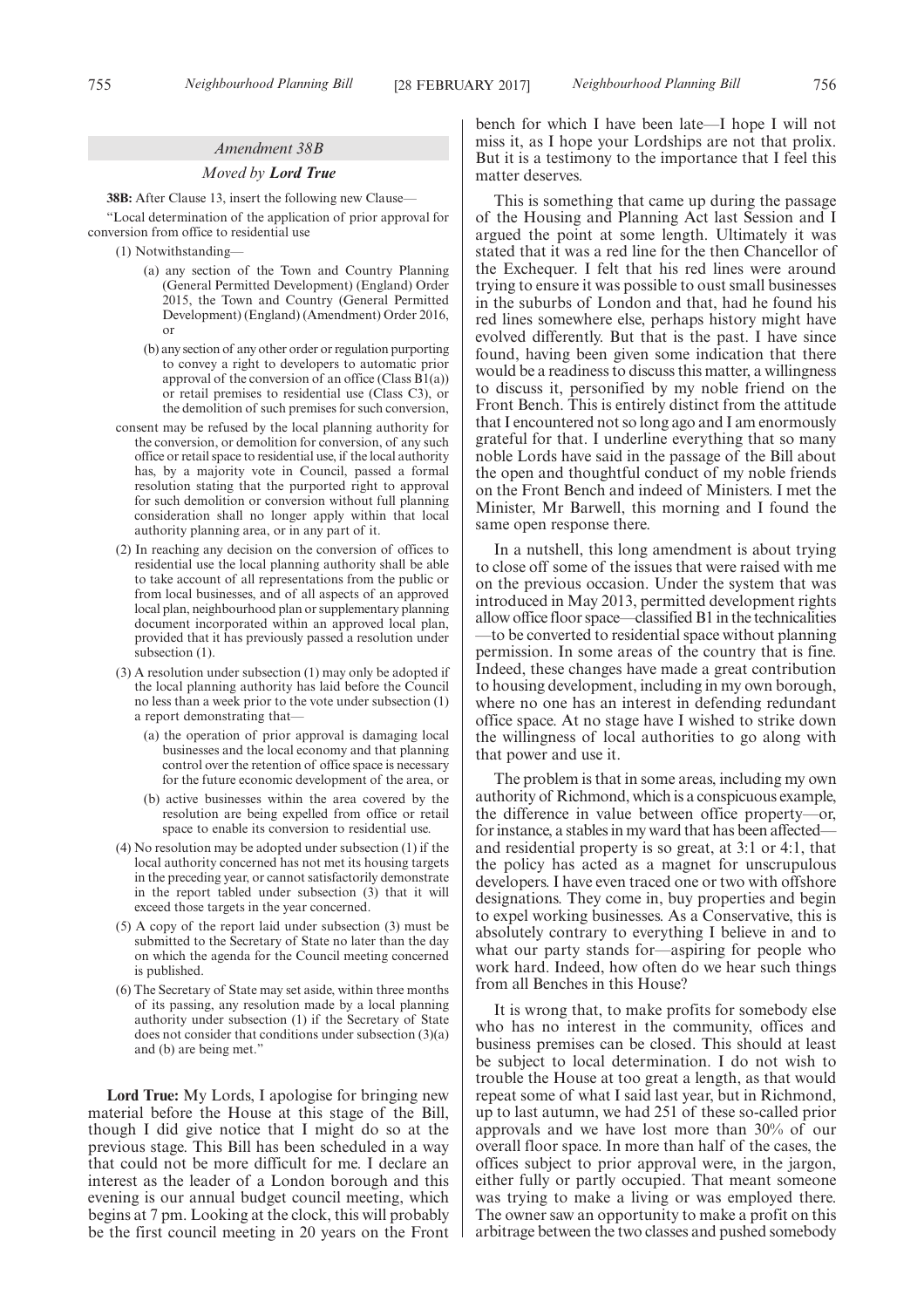## [LORD TRUE]

out. I think that is wrong, as do all of us in local authorities and local government. There was a wonderful malapropism from my noble friend earlier when he said that the "interesting" parties would be consulted. I am not sure that most people find local government very interesting but we are certainly interested.

We come across many personal cases of people who are homeless, terribly sick, suffering from dementia or in poverty, but one of the most difficult things I have found has been having to explain the situation to constituents—in one case, the grandson of somebody who founded a business in the premises from which they were being ousted so that a developer could make a profit. Therefore, I have put forward some proposals for how this might be addressed, although I make no claim that my solution is necessarily the best one. I look forward with interest to hearing what my noble friend on the Front Bench has to say.

Article 4, which is often proposed as a solution, is not perfect. It is too slow. In the case of prior approval, the new buildings make no contribution to infrastructure —schools, transport or health—and are not required to meet space standards. There is no consideration of loss of business rates or council tax income and so on, and under Article 4 planning fees do not come to the local authority. The current provisions of Article 4 do not allow a planning authority to demand a fee for associated planning applications, so even the standard approval application charge of £80 is lost. Of greater concern is the loss of the planning application fee.

In my borough, according to the figures that I have been given, the 251 prior applications determined would previously have generated fees of in excess of £400,000 but rendered just £20,000 for the borough under the prior approval process. There is a massive gain for the arbitragers and a massive loss for the local authority. A much sharper process will have to be introduced swiftly into Article 4 if we are to address this matter. The problem shifts because the arbitragers move very fast from one place to another, so at the very least some reform is needed.

I also hope the Government will think again about extending the proposals—certainly in areas such as mine, which are already badly affected—to allow demolition and replacement without planning permission. Instead of going in the direction of amelioration, this is going in the wrong direction.

In my amendment, I have tried to accept two points that were legitimately put to me by the Government: first, that a local authority should be able to show that it is conforming with its housing duties and meeting its housing targets; and, secondly, that at some point the Government must have a stopping power if a local authority behaves unreasonably or if it can be shown that a local authority has no reason, in terms of lost employment or threat to the economy, to act. Again, I am not sure whether my formulation is right, but I hope that if my noble friend on the Front Bench—I anticipate that he might give me some hope—cannot accept that this is the way forward today, he will be prepared for there to be further considerations and discussions on this matter. I believe that that is the spirit that I am finding in the Government, but I beg him to understand that, in the spirit of localism, something which may be a boon in other parts of the country is a bane in ours. I hope we will find a way forward to resolve what I believe, in terms of the eviction of businesses, is a social evil.

## *5.45 pm*

**Lord Tope:** My Lords, I have added my name to the amendment of the noble Lord, Lord True, and, once again, I find myself supporting him strongly on this issue. We went through the Housing and Planning Bill together, usually extremely late at night—I recall being worried about whether I would get away in time to catch my last train. It worried me at the time that Conservative Richmond and Liberal Democrat Sutton, which are almost neighbouring boroughs, were so much in agreement. Now, when I hear that tonight we might be keeping the noble Lord, Lord True, from his budgetmaking council meeting, I feel that I almost owe it to my Liberal Democrat colleagues in Richmond to speak for at least another three hours on this extremely important amendment. Maybe we will do that.

I strongly support the noble Lord, Lord True, on this issue. I was, for 13 years, leader of a council in an almost neighbouring south London borough—Sutton. As I have said many times in this Chamber, I was a town-centre councillor in that borough for 40 years. I should perhaps add that it is still Liberal Democrat run after more than 30 years, so we are clearly doing something right there. This is a serious issue. It has affected Sutton and many London boroughs, and no doubt other parts of the country but particularly London, where residential property values are much higher and property owners and developers can make much more money from residential development than from office development.

Like the noble Lord, Lord True, in spite of the temptation he offered me, I will not go through all that I have said in previous debates, both on the Housing and Planning Bill and in Committee on this Bill. This matter was discussed in Grand Committee. I know that the noble Lord, Lord True, was unable to be there but I raised the issue there as well. I repeat that, in the time it took us to get an Article 4 direction into the town centre in Sutton—in a little over a year, but I will come back to that in a minute—the town centre lost 28% of its office space in about 18 months. The noble Lord, Lord True, talked about the figures for Richmond. Similarly, the percentage of office space in Sutton that was occupied or partly occupied was 62%. So we are not talking about empty and redundant offices which are past their sell-by date or are in areas where they are no longer needed; we are talking about active employment zones where people have jobs or go to shop or eat in their lunch hours, and which are a very important part of the local community.

I mentioned the Article 4 direction, which eventually we got for the town-centre area. Initially, my council proposed to get an Article 4 direction for the borough as a whole. I see the noble Lord, Lord True, nodding in agreement. Perhaps that was also the case in Richmond—I know that it was in a number of other London boroughs. It was made very clear to us by the Government at the time that that was a non-starter—it would not happen. So in Sutton we attempted to get an Article 4 direction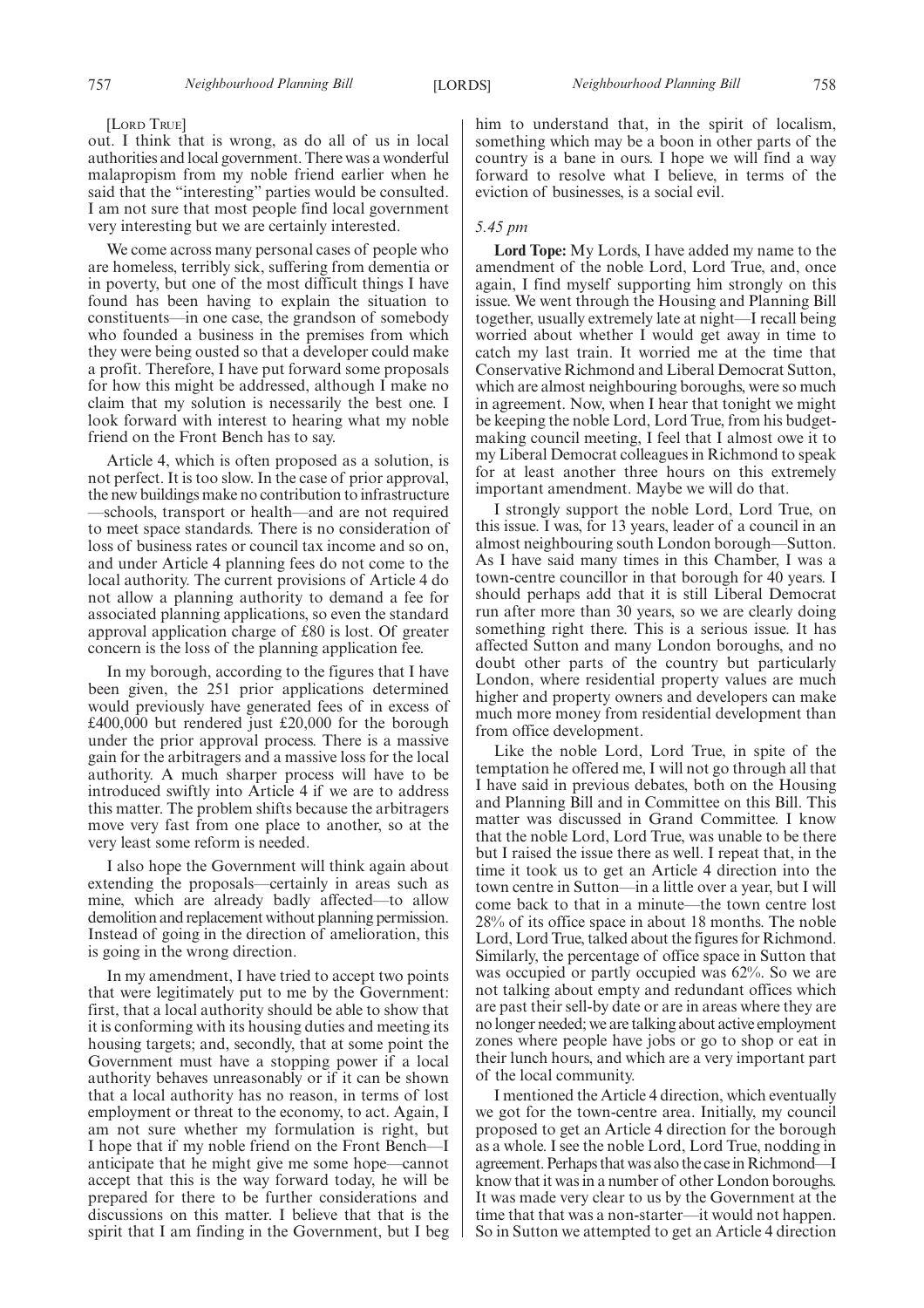in rather more targeted areas. Again, it was made clear to us that that would not succeed, so we targeted solely the town-centre area, to which I have referred on a number of occasions.

If you introduce Article 4 immediately, you are liable for considerable compensation payments to potential owners. It is simply not a viable option, particularly in a valuable town-centre area, so it needs 12 months' notice. That was probably a significant contributor to why we lost 28% of our office space in the notice period for the Article 4 direction. As I said in Grand Committee, since Article 4 has applied in the town centre, that process has slowed down considerably for a number of reasons, but what has happened now is that the same developments are happening in a number of the district centres, where Article 4 does not apply and where, frankly, to go through the lengthy and expensive process of introducing Article 4, even if it were likely to be successful, would be time-consuming, expensive and possibly not so effective.

Minister after Minister, including the noble Lord on the Front Bench today, has quoted Article 4 as the answer to this problem. Clearly, attitudes have changed, and perhaps the understanding of the problem is greater than it was. Are the Government any more minded now than they were 12 or 24 months ago to accept Article 4 directions for the whole of a local authority area, as distinct from a very targeted approach? If that were the case, it would be very useful to know that from the Minister and would at least be of some help—and a very refreshing and welcome change.

I share the view of the noble Lord, Lord True, that the proper answer to this issue is to allow local authorities to decide for themselves, knowing and recognising the local situations. Like the noble Lord, Lord True, and as I have said on other occasions, I have no problem with the issue in principle. I understand and entirely accept that in other parts of the country it has proved very successful. However, in our part of south London, and in other parts of London, exactly the opposite has been the effect; it has been disastrous.

I turn now to the reason for which this measure was introduced. The current Minister, Gavin Barwell, a former Croydon councillor—another south London councillor—has said that housing need and the need to meet the Government's housing targets override any concerns about permitted development rights. As I said before, it is not just about housing numbers. It is about housing need and about actually getting the right sorts of homes—not necessarily houses—in the right places. It is about the homes that are needed in areas where there are jobs for people to work in and where they support the local economy and do not detract from it.

Above all, this should contribute towards affordable homes. I leave aside for the moment what is the definition of an "affordable home" in south London, but south London needs affordable homes, and this process is providing very few, if any, affordable homes at all. Indeed, London Councils gives some figures, stating that:

"Between May 2013 and April 2015 at least 16,000 new dwellings have avoided the full planning process through office-toresidential PDRs. Had these developments been required to seek full planning permission for their conversion, many of them could have been required to contribute to affordable housing provisions",

and, indeed, to contribute in many other ways to the local infrastructure—all of which is avoided by permitted development rights. It is questionable to what extent these really contribute to housing need in parts of London, as distinct from housing numbers. We should remember that there is an important distinction there sometimes.

A final point, which I raised very late at night during the Housing and Planning Bill, is that I would understand this a bit better if it was felt that the councils concerned were failing to meet their housing targets. Almost a year ago, I quoted the figures from my own council, and no doubt the noble Lord, Lord True, could do the same for his council. For each of the previous 10 years, my council—of which I am no longer a member—has more than met its housing target. Taken over the 10 years as a whole, housing completions in our borough were 130% above target. What is the justification for imposing the permitted development rights when it means losing all other planning gain that comes from such developments and, most importantly, losing the opportunity to get more much-needed affordable housing?

For all those reasons, I am more than happy to support, once again, the amendments of the noble Lord, Lord True. Like him, I do not know whether they are precisely right or necessarily the right answer. For me, the right answer is to trust the local authorities to do what is best for their area. But if we still do not have a Government willing to do that—I accept that the coalition Government were no better; indeed, they were arguably worse—then at least let them allow some leeway in those areas where it is an extremely important and pressing issue. What is happening in London today will happen in other parts of the country very soon, if it has not happened already.

**Lord Porter of Spalding:** My Lords, I support the amendment and declare my interests in the register as chairman of the Local Government Association and leader of a small rural district council, which, thankfully, is not affected by this issue and I do not think will, at any point soon, be directly affected by this issue.

I apologise to the House because, having tabled a similar amendment for Grand Committee, I was unable to attend to move it because I had an important diary clash and was speaking elsewhere at a conference. I thank my noble friend Lady Cumberlege for moving the amendment, which by all accounts she did much more eloquently than I would have done, so noble Lords had the bonus of having a better speaker delivering it.

I will not say too much because I need my noble friend to get back to make sure his budget is safe. This is a problem in very few areas around the country. It would not take much to shift from the Government's point to be able to meet at least some of the concerns that are being raised. I do not think that anybody has a problem where redundant office accommodation has been lost that then becomes a benefit and an asset to the community by being turned into residential. But when this policy is driving viable businesses out of their homes, it has probably gone a step too far. Having listened to the debate on the previous amendment, I wonder whether it would help the Minister if we started to refer to these offices as white-collar cathedrals.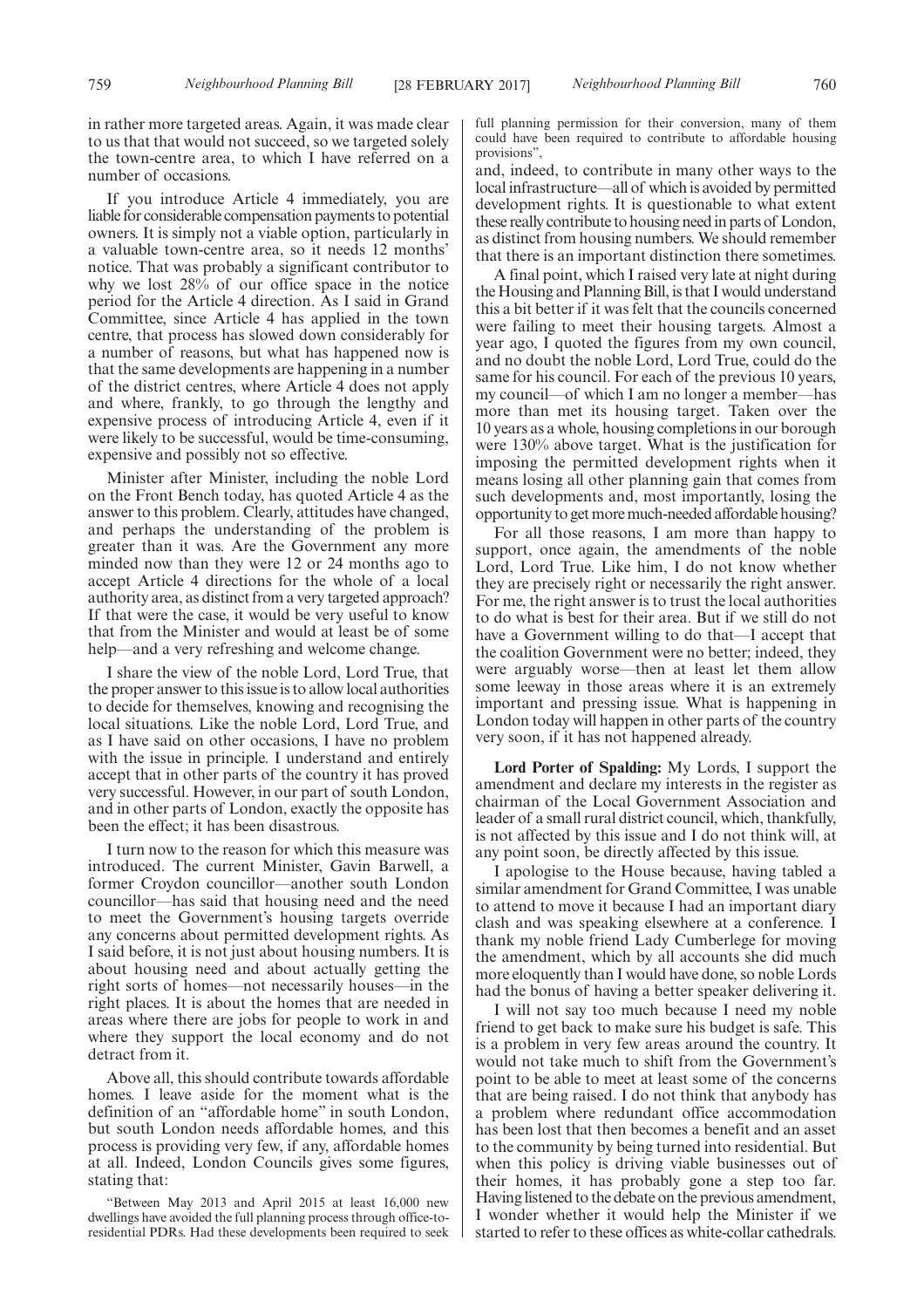**Lord Kennedy of Southwark:** My Lords, I will speak very briefly because I want to ensure that the noble Lord, Lord True, can get off quickly to his budget meeting tonight. I certainly support the noble Lord and the noble Lord, Lord Tope, in their amendment and I am sorry that I did not actually sign up to it; that was an omission on my part. I am also very glad to be part of this south London, all-party coming together, certainly on behalf of Labour-controlled Lewisham. We would be very much in support of the amendment in front of us here. The noble Lord has set out a compelling case, and I hope that the noble Lord, Lord Bourne, can respond positively to that. I know that he will certainly try his best and I look forward to his response.

**Lord Bourne of Aberystwyth:** My Lords, I thank the noble Lords who have participated in the debate on this important amendment. I thank in particular my noble friend Lord True, who has been very committed to this issue. He has been a tireless advocate of change in relation to permitted development rights for office to residential and has been extremely generous with his time, both with me and with officials, particularly in sharing with us his experience in Richmond. There is no clearer indication of his commitment to his borough than that he is here this evening prior to going to the meeting on the all-important budget.

I also thank the noble Lord, Lord Tope, for giving his perspective from Sutton. I appreciate that this is largely a London issue. I do not know whether it is a particular issue in the borough of the noble Lord, Lord Kennedy, but it seems to be more focused on London than elsewhere—perhaps for understandable reasons.

Before turning to the detail of the amendment and what I am proposing, I will say a few words about why the Government see permitted development rights that support the delivery of new housing as an important tool in helping to address the current housing challenges the country faces. That is true of the Government, it is true of the department and it is true of the Minister, my honourable friend Gavin Barwell, although he does not believe that it comes without the need to act in particular instances. I do not think he sees this as a totally monochrome issue.

#### *6 pm*

The Prime Minister has made clear that the chronic shortfall in the delivery of new homes is one of the greatest barriers to progress in Britain today, which I am sure we would all agree about as a basic principle. As we have said as a Government many times over the last few weeks, the housing market in England is not working. Noble Lords have identified that issue, too, and therefore we have announced through the White Paper a series of measures to help the country to plan for, and build, the homes it so desperately needs. This includes plans to diversify the market by bringing in smaller and medium-sized builders, encourage innovation through modern methods of construction and attract investors to develop new homes for rent as well as for sale.

At the heart of the housing White Paper is a clear expectation that every part of the country should have in place an up-to-date local plan that starts from an honest assessment of the need for new homes in the area. The White Paper also proposes to introduce a new housing delivery test, which will hold local authorities to account on the delivery of sufficient homes in their areas to meet local need. While I recognise the concerns that noble Lords have highlighted today, it is clear that permitted development rights in generality for the change of use to residential are delivering new homes. In the year to March 2016, over 13,800 additional new homes across England were delivered under these rights, providing young people and families with a chance of a much-needed new home. Over 12,800 of these homes came from the change of use from offices to residential. Such statistics cannot be lightly ignored. These rights play an important role in the planning system, making effective use of existing buildings as part of our broader brownfield strategy, avoiding the need to build on greenfield land, for example.

However, I recognise that while the national picture is positive in terms of how these permitted development rights contribute to housing delivery, in some places—we have heard specifically about two today—there have been concerns about the local impact. My noble friend Lord True and the noble Lord, Lord Tope, in particular have spoken eloquently about this and the experience of the rights in their areas.

Again, at the national level, the picture is positive. The British Council for Offices reports that the market is responding, particularly in regard to prime office space. In addition, it is also providing cheaper and smaller office space, including through hub, incubator and serviced office models. In addition, Jones Lang LaSalle reports that in the year to December 2016, overall UK office rents fell by 1.3%. However, the Government accept that this is not the picture everywhere, and I assure noble Lords that we are sympathetic to their concerns about the impact of the right in certain areas. Where there are local issues, it is already open to the local planning authorities, as has been said, to bring forward an Article 4 direction to protect the amenity or well-being of the area. We know that local planning authorities are already doing so, with 33 directions having been made to restrict office to residential permitted development rights in specific areas, including in the London boroughs of Richmond and Sutton, as, in all fairness, we have heard. Although rarely used, the Secretary of State retains powers to intervene in directions—for example, to modify a direction where it is too widely applied.

Having listened carefully to the concerns of my noble friend Lord True and the noble Lord, Lord Tope, and to the points made briefly by the noble Lord, Lord Kennedy, during this and previous debates, I am interested in the approach suggested in this amendment that areas that are delivering the homes that their communities need should have greater flexibility to remove permitted development rights. Building on the existing Article 4 process, I am keen to work with my noble friend Lord True and the noble Lord, Lord Tope, to explore an approach that would provide more certainty that where an Article 4 direction removing the permitted development right for the change of use from office to residential is necessary to protect amenity and well-being, the Secretary of State will not intervene where an area is meeting its housing need, tied to housing targets. As now, a direction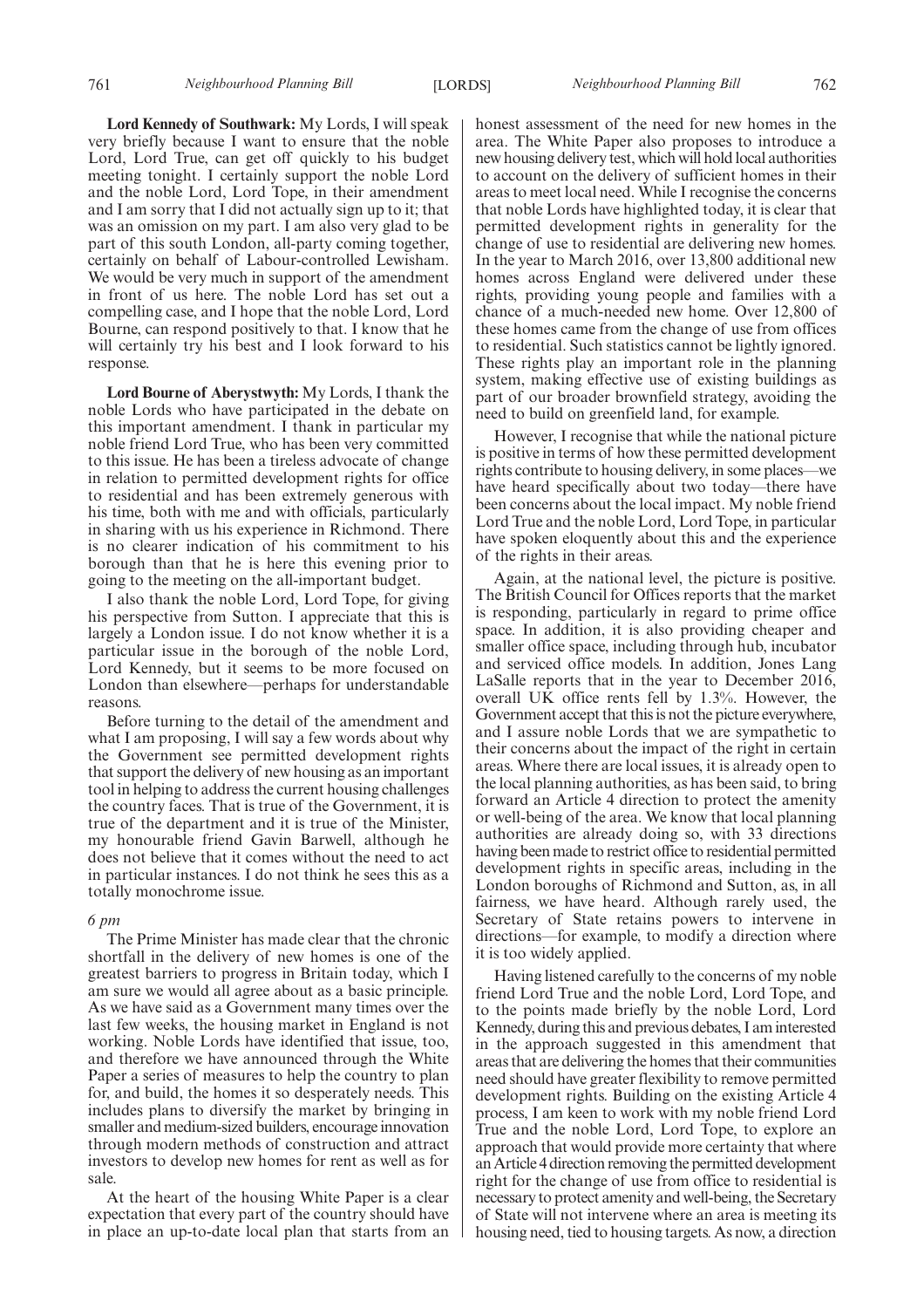will still need to be supported by robust evidence of the impact on amenity and well-being, including from the loss of office space. In particular, I am interested in exploring how we can build on the proposals in our recent housing White Paper for a new housing delivery test. I am keen to discuss this proposition further with my noble friend Lord True and the noble Lord, Lord Tope, and to return to this matter at Third Reading. This approach would reflect the intent of my noble friend's amendment in that it provides local flexibility for those areas that are meeting their housing requirements to have greater say over where the right would apply, as long as they can demonstrate that removal of the right is necessary, without adding new procedures or complexity to the statute.

I have also heard concerns raised, and discussed them with my noble friend Lord True, about the importance of ensuring that local authorities are adequately resourced to consider planning applications in areas where an Article 4 direction is in place. If noble Lords agree, I would like to return once again to this matter at Third Reading. In the light of assurances on those two important issues, which I know have been raised by noble Lords, I ask my noble friend Lord True and the noble Lord, Lord Tope, not to press this amendment to a vote at this stage.

**Lord True:** That was a very gracious response. Obviously, I want to study carefully what my noble friend has said in *Hansard,* but it would be churlish not to accept his offer to look into ways of resolving the issue. I am extremely grateful to have that for the first time. This reflects what I described in my opening remarks today as this very constructive attitude from the Front Bench this time round. I could not be more grateful for that.

I sincerely thank the noble Lord, Lord Tope. It seems quite a long time ago but he was my noble friend when we started along this road in 2013. He has been staunch on the subject because, like me, he has seen it in real life. Good policy has to reflect real life and be flexible enough to accommodate the wrinkles of life. We are not machines. I am grateful to him for his strong speech this evening. I agreed with every word he said. I am obviously also extremely grateful for the brief words from the noble Lord, Lord Kennedy, and the chairman of the Local Government Association. I should have made reference to the amendment tabled in Grand Committee and I endorse what my noble friend Lord Porter said about my noble friend Lady Cumberlege who has, in a sense, been the conscience of the Committee and the House in the progress of this important legislation. Even though she did not speak on this occasion, I rather felt that the spirit was moving within her. I am extremely grateful. I hope that between now and Third Reading, we can find a way forward. On the basis of what my noble friend said, I am hopeful that that will be the case. I recognise the needs of the Government and of the country as much as anyone else.

With that, I guess I ought to be away to the council meeting. I hope that the House will not be offended if I go off to attend a meeting. The budget is not presented by the leader in my local authority but by my deputy, who is in his mid-80s and about to marry again in July. He is well able to see off a Liberal Democrat and Labour challenge should there be one. I will not break up the sense of unity that we have had around the House. I am grateful for the support from all sides and to the Front Bench, and specifically for my noble friend Lord Bourne's role in all of this. I look forward to positive talks between now and Third Reading. With that, I beg leave to withdraw the amendment.

*Amendment 38B withdrawn.*

*Amendments 39 and 40 not moved.*

## *Clause 16: Procedure for authorising temporary possession etc*

## *Amendment 41*

#### *Moved by Lord Young of Cookham*

**41:** Clause 16, page 16, line 30, leave out subsection (2) and insert—

"(2) The temporary possession of the land must be authorised by the type of instrument (the "authorising instrument") that would be required if the acquiring authority proposed to acquire that land compulsorily for the purposes for which it proposes to take temporary possession of that land."

**Lord Young of Cookham (Con):**My Lords, the co-pilot is back in charge and I am hoping for a smoother flight than the one I had on Thursday, when I encountered some turbulence as we flew over Clause 13. I listened with some interest to the debate we just had as a former councillor of the south London Borough of Lambeth; that was a very long time ago. We now move on to Part 2 of the Bill and amendments to the compulsory purchase provisions. Noble Lords will have noted that there are a large number of government amendments. These are mainly to ensure that the temporary possession provisions in the Bill work as intended and are fair to all, but they also respond positively to issues raised by noble Lords in Committee.

Amendments 41 to 43 amend Clause 16, which sets out the procedure for authorising temporary possession. In Grand Committee the noble Baroness, Lady Parminter, spoke eloquently to the amendment tabled by the noble Baroness, Lady Andrews, and herself about the need to ensure that land held inalienably by the National Trust is appropriately protected in the context of the new temporary possession power. As I indicated we would, the Government have considered the matter further, and I am happy to tell both noble Baronesses that we are now in agreement that the special interest of inalienable National Trust land, and its irreplaceable nature, requires particular protection.

Amendment 42 is the principal amendment in this group. It makes provision for any inalienable National Trust land which is required temporarily to be subject to the same additional protection as National Trust land which is to be acquired by compulsion. This means that where the National Trust sustains an objection to the taking of temporary possession of any of its inalienable land, the authorising instrument will be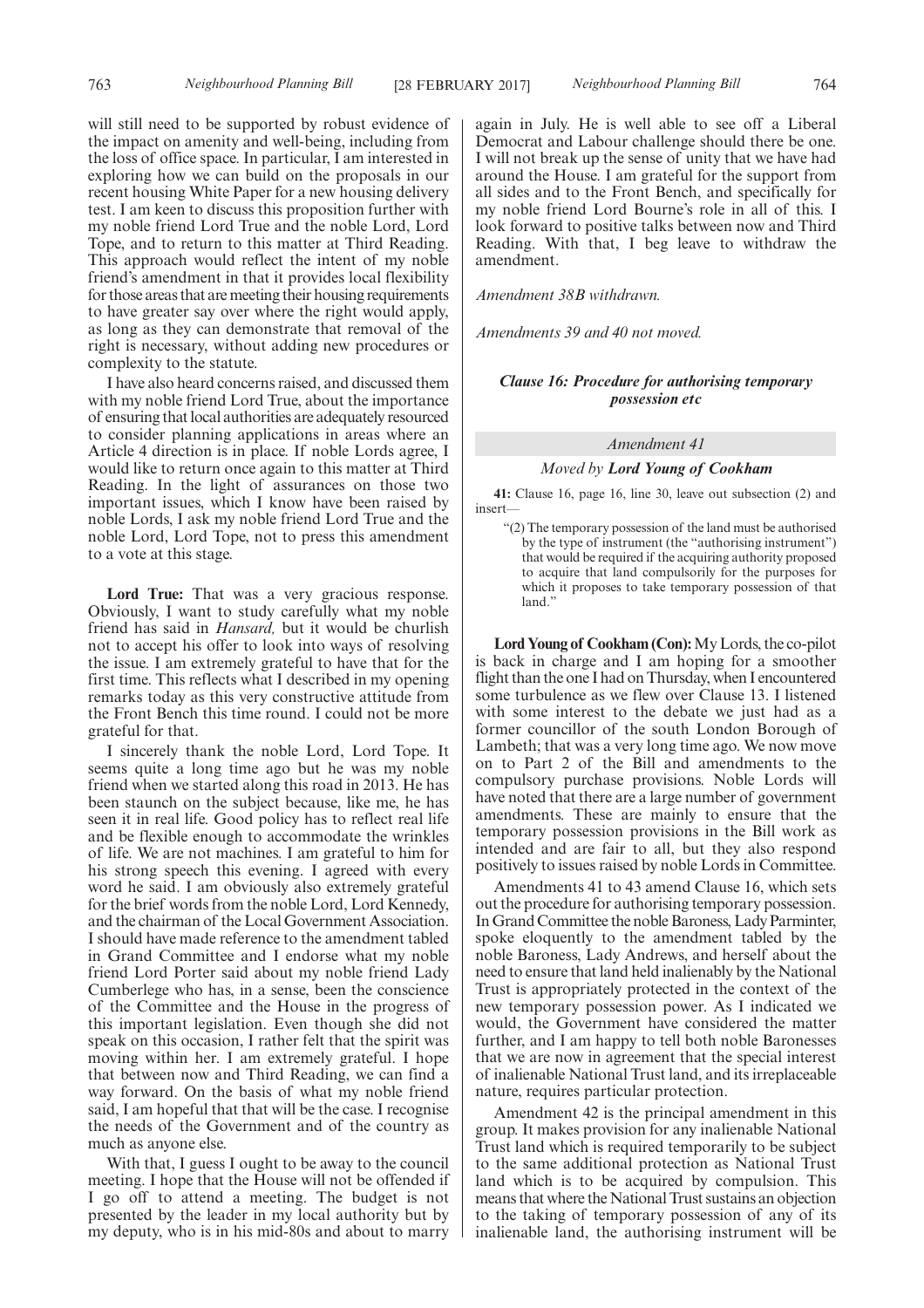[LORD YOUNG OF COOKHAM]

subject to special parliamentary procedure, in the same way as it would if the land was being acquired by compulsion.

The other amendments are technical and consequential. Amendment 41 clarifies that temporary possession must be authorised by the same type of instrument as would have been used if the land in question had been compulsorily acquired for the same purposes for which temporary possession is needed. Amendment 42 works by an exception to Clause  $16(3)(c)$ , which provides that where an authorising instrument authorises temporary possession then, for the purposes of the procedures for authorising and challenging it, temporary possession is treated in the same way as compulsory acquisition. Amendment 42 is therefore drafted so that it disapplies special parliamentary procedure for special kinds of land except for National Trust land held inalienably. As confirmed in the Government's policy paper published in December 2016, special kinds of land other than National Trust land will be subject to the serious detriment test in the temporary possession regulations made under Clause 26. Amendment 43 clarifies Clause  $16(3)(c)$  by removing a potential ambiguity allowing the clause to be interpreted in two different ways.

I now move to Clause 17 and Amendment 45. In Grand Committee, the noble Lord, Lord Shipley, raised the issue of whether there would be a time limit on acquiring authorities exercising their power of temporary possession after it had been authorised. This is an important matter and I am grateful to the noble Lord for raising it. Amendment 45 addresses the issue by providing that acquiring authorities must serve a notice of intended entry within three years from the date on which the compulsory purchase order authorising temporary possession becomes operative. Where temporary possession is authorised by a different type of authorising instrument—for example, a development consent order—the time limit for serving the notice of entry is within five years of it becoming operative. These limits are in line with those where land is being acquired by compulsion.

Amendments 47, 50, 50A, 50B, 50C, 51, 52 and 61A deal with the power to override easements and other third-party rights over land taken for temporary possession. Where land is taken by compulsion, acquiring authorities have this power, which is necessary to ensure that there are no impediments to the scheme going forward. These third-party interests are typically rights to allow underground services such as water, gas, electricity and telecommunication belonging to one property to pass beneath the land of neighbouring properties; there are also rights of light and of way and covenants restricting development to certain uses or density. Land needed for a temporary period may also be subject to easements or restrictive covenants, so to avoid problems such as those with insurance or litigation it is necessary for acquiring authorities to have the power to override these rights when they take temporary possession of land. That is what these amendments do. The provisions are modelled on the corresponding provisions for schemes where land is acquired by compulsion as set out in Sections 203 and 205 of the Housing and Planning Act 2016.

Amendment 51 is the principal amendment, as it contains the power to override a relevant right or interest. Amendment 47 sets out the compensation provisions.

## *6.15 pm*

I come now to the four starred amendments. Noble Lords will have observed that the Government have withdrawn Amendments 44, 46 and 61 from the Marshalled List, and these four amendments are consequential on the withdrawal of Amendment 44. For the Government to withdraw three amendments and table four consequential amendments the day before Report is unusual, and I apologise to the House for that.

Amendment 44 would have required the acquiring authority to serve a notice of intended entry on those who own land subject to easements and other third-party interests, as well as those who have an interest in or a right to occupy the land. Amendments 50A and 61A replace Amendments 46 and 61. Amendment 50B is required to amend the advance payment provision in Clause 21 because, as currently worded and in the absence of Amendment 44, third-party right owners would not be able to claim an advance payment of compensation. This would clearly be unfair to them and should be corrected. Amendment 50C is consequential on Amendment 50B. I hope I have been able to reassure the House that these late amendments are minor in scope and will ensure that the temporary possession process mirrors the compulsory purchase process on this small but important point.

Amendment 52 provides protection for statutory undertakers and National Trust land and this corresponds to the provisions in Section 203 of the Housing and Planning Act 2016. Amendment 50 is consequential.

Amendments 48 and 49 relate to the compensation provisions for temporary possession. The noble Lord, Lord Shipley, tabled an amendment in Grand Committee seeking to remove subsections (3) to (6) of Clause 20. In responding to that amendment I indicated that the Government would discuss the issue further with the Compulsory Purchase Association. Those discussions have happened and I am pleased to say we have reached an agreed position. Amendments 48 and 49 delete subsections (3) and (4) of Clause 20, which require the value of the leasehold interest in the land for the period of temporary possession to be taken into account in calculating the amount of compensation due to a claimant. Expert practitioners have advised that taking into account this interest for this period may not be relevant in all cases. Saying it should be taken into account is, therefore, likely to lead to confusion and may cause unnecessary disputes about how the leasehold value is to be assessed.

The key point in this is that a claimant will be compensated for any loss or injury they sustain as a result of the temporary possession, as set out in Clause 20(2). We consider that the Upper Tribunal can assess loss or injury perfectly well by applying the established common-law principle that losses must be reasonably incurred and subject to the principles of causation, remoteness and mitigation, without being required to take into account something that may be irrelevant in a given case. We consider subsections (5)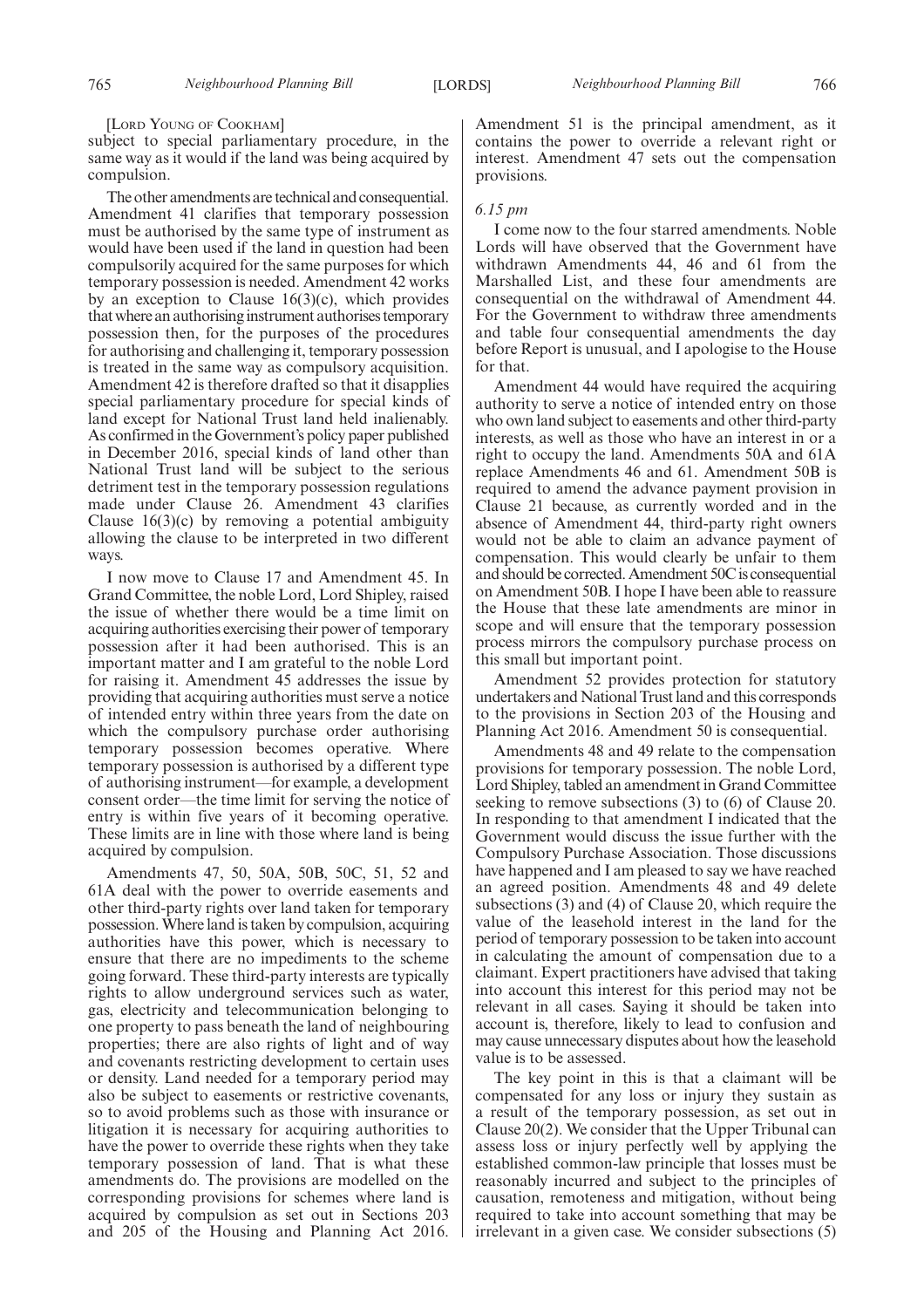and (6) of Clause 20 to provide useful clarification to the compensation provisions concerning disturbance compensation and have therefore retained those subsections.

Finally, on temporary possession, we have a number of amendments which deal with the recommendations of theDelegatedPowersandRegulatoryReformCommittee concerning the regulation-making power in Clause 26. As I said in Grand Committee, we take the committee's recommendations very seriously. We have, therefore, given further careful consideration to these matters and discussed them again with key stakeholders. I am pleased to inform the House that we agree completely with the committee's recommendations in respect to the reinstatement of land subject to temporary possession. Amendment 53, therefore, places an obligation on the Secretary of State and Welsh Ministers to make regulations providing for the reinstatement of temporarily possessed land and for the resolution of disputes about reinstatement by an independent person.

Amendment 57 removes the previous reinstatement provision in Clause 26(2)(i), which is no longer required as a result of Amendment 53. Amendments 54 to 56 respond to the committee's recommendation on Clause 26(2)(a). This subsection states that the Secretary of State or Welsh Ministers may make regulations to exclude or modify the temporary possession provisions in the Bill in particular cases or types of cases. The Delegated Powers Committee thought that this subsection was too wide and should be redrafted to reflect the narrow policy intention set out in the Government's policy paper. We highlighted in the policy paper that development consent orders under the Planning Act 2008, and orders under the Transport and Works Act 1992 and Harbours Act 1964, can modify or exclude a statutory provision which relates to any matter for which provision has been made in the order, but that there is currently no corresponding power under the Pipe-lines Act 1962 or the Gas Act 1965.

Having now explored this issue further with stakeholders, we have discovered that the Pipe-lines Act 1962 and the Gas Act 1965 are not the only examples of legislation which do not contain the corresponding power to modify or exclude statutory provisions relating to matters for which provision has been made in the order or authorisation. We understand the committee's concern that the power to exclude provisions, as drafted, could be used more widely. Amendments 54 and 55 therefore remove the general power to exclude or modify in Clause 26(2)(a) and limit the power to exclude provisions to the Pipe-lines Act 1962, Gas Act 1965, Gas Act 1986 and the Electricity Act 1989. However, we consider that there is a need to retain a general power to make limited modifications that appear necessary or expedient for giving full effect to the temporary possession provisions. For example, in some cases it may be appropriate to modify the time limit within which notice of intended entry must be served. Amendment 56 amends Clause 26(2)(b) to allow for this. Amendments 70 and 73 are consequential on Amendments 53 and 54.

Another recommendation from the Delegated Powers Committee was that Clause 26 should be amended to include a requirement that interested parties should be consulted before any temporary possession regulations are made. It has always been our intention to consult on the detail of the regulations before they were made. Amendment 58 demonstrates that the Government are therefore fully content to agree to the committee's recommendation to include in the Bill a requirement that interested parties should be consulted before any temporary possession regulations are made.

Moving away now from temporary possession, I turn to Clause 29 and Amendment 62. New Section 6A of the Land Compensation Act 1961, in Clause 29, will set the rules by which the no-scheme world is defined. This is the world in which compensation for compulsory purchase falls to be assessed, and this amendment deals with no-scheme Rule 4. In Grand Committee the noble Lord, Lord Shipley, argued that Rule 4 is unnecessary and should be omitted. In responding, I said that we would discuss the matter further with the Compulsory Purchase Association. These discussions have now taken place and I am pleased to inform the House that the Government and the Compulsory Purchase Association agree that Rule 4 serves a useful function and should be retained.

Rule 4 was thought to duplicate no-scheme Rule 3 but, in disregarding other schemes that could be brought forward only by,

"the exercise of a statutory function or … compulsory purchase powers",

Rule 4 performs a different function to Rule 3. Rule 4 comes into play when the same land is subject to two statutory schemes: an example would be those of the Olympic Park and Crossrail. Where land would be taken for the Olympic Park, that scheme is assumed to be cancelled, applying Rule 1. It is then assumed that there would be no other scheme to meet the same need, applying Rule 3. Applying Rule 4 assumes that no other public scheme would come forward; this allows the blighting effect of Crossrail to be disregarded as well, thus creating a fair no-scheme world for claimants.

I should mention here that a question has been raised by the noble and learned Lord, Lord Walker of Gestingthorpe, who is in Hong Kong and so unable to be in his place, about a possible tension between no-scheme Rule 4 and Section 14 of the Land Compensation Act. Having carefully considered his question and discussed this with expert practitioners, we are satisfied that there is no tension between Rule 4 and Section 14. I shall therefore write in detail to him and place a copy of the letter in the Library.

Amendment 62 adopts a conceptually different approach for what the valuer must do in applying Rule 4, to be consistent with the conceptual approach adopted for no-scheme Rules 1 to 3. It changes it from a negative into a positive action—from,

"no consideration of whether other projects would have been carried out",

to an active assumption that,

"it is to be assumed that no",

other projects would have been carried out. Amendment 62 therefore brings no-scheme Rule 4 into line with the conceptual approach used for no-scheme Rules 1 to 3, which use the same formulation.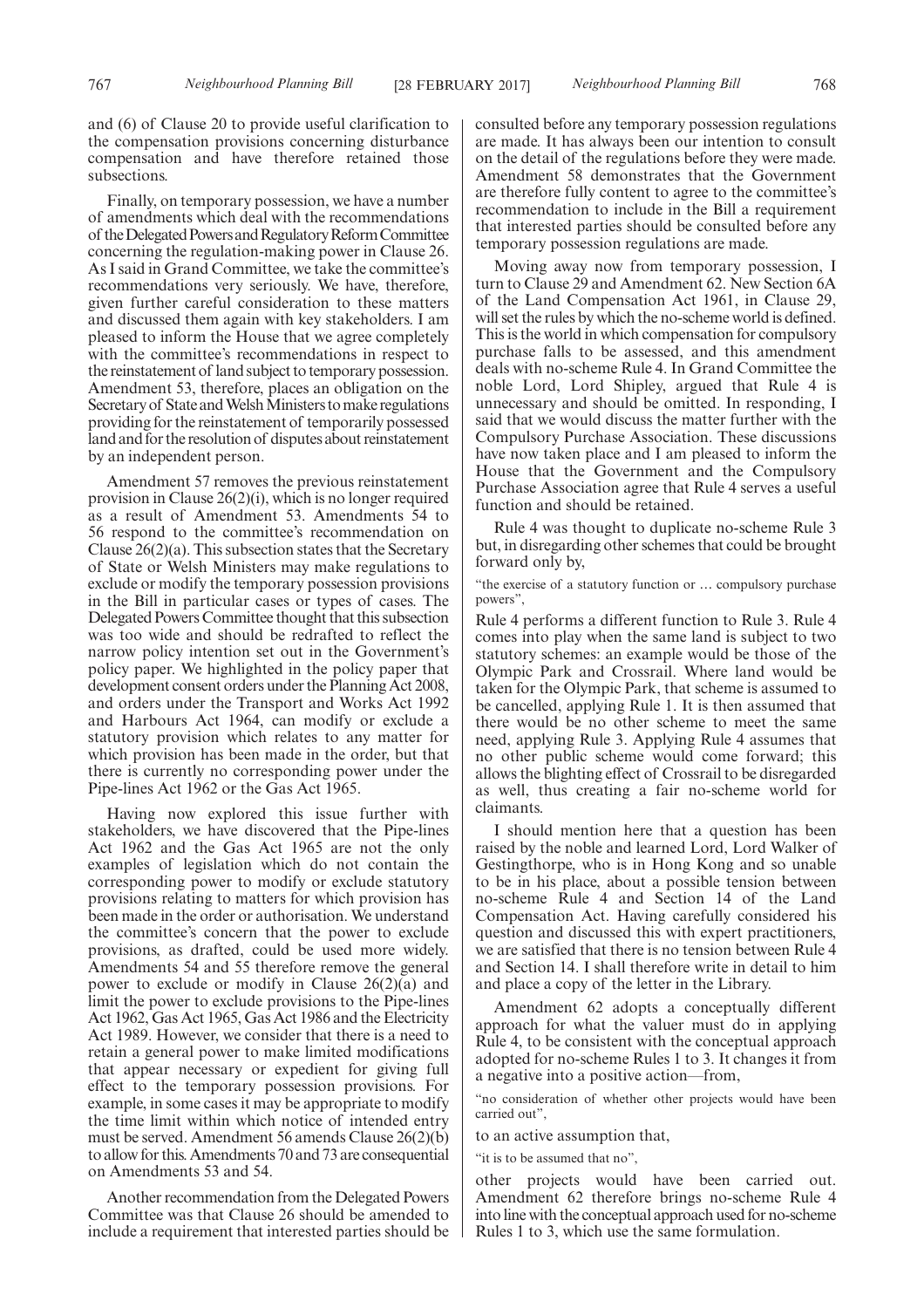#### [LORD YOUNG OF COOKHAM]

I am sure that the House will be pleased to know that we are now nearing the end. Perhaps I may tell noble Lords that this speech is a lot shorter than it was originally. Amendment 63 is the Government's final amendment to Part 2. It is a minor and technical amendment to correct an omission in Clause 33, which inserts new Sections 403A and 403B into the Greater London Authority Act 1999. It ensures that new Section 403B is treated in the same way as new Section 403A for the purposes of paragraph 20 of Schedule 11 to that Act. I beg to move government Amendment 41.

**Lord Beecham:** My Lords, this speech will be shorter than that given by the noble Lord, Lord Young, and this speaker is, of course, somewhat shorter than him. I congratulate him on incorporating the two amendments which I had intended to move, Amendments 59 and 60, although I note that there was no attribution in his speaking on the matters which substantially cover them. Nevertheless, I am grateful to him for his clear exposition of all these amendments, for the adoption of the two that I would have spoken to and for clearly listening to the comments, criticisms and suggestions from around the House. I am happy to endorse those matters and I will not move the amendments in my name.

**Lord Shipley:** My Lords, I thank the Minister for all that he said about compulsory purchase, both temporary and non-temporary. I think that his comments demonstrate the role of scrutiny and the value of this Chamber. I had a great deal to say on compulsory purchase in Committee but now I have virtually nothing at all to say because the matter has been resolved. It demonstrates the importance of talking with expert practitioners. Perhaps I should also repeat what I said in Committee about the large number of government amendments regarding compulsory purchase although the Bill had come to us from the House of Commons as a finished Bill. In this respect at least—but also on the planning side, as we know—it did not merit the status of a finished Bill. However, I am grateful to the Minister and his colleagues in the department for all the work that they have done. As far as I am concerned, we now have a Bill—assuming that all the amendments are adopted—that will make the statutory position a great deal clearer. I shall say something further when we come on to the question of Henry VIII powers, because some powers will still apply to this part of the Bill. For the moment, however, I have nothing further to add.

## *6.30 pm*

**Lord Campbell-Savours (Lab):** My Lords, I was unfortunately unable to attend the Committee stage on the Bill because it clashed with other meetings. However, I want to use government Amendment 62 to raise an issue that, from what I have heard, was not dealt with in Committee.

I want to go back to the debate that took place on 17 March 2016, when the noble Viscount, Lord Younger of Leckie, commented on this whole question of the no-scheme world. Perhaps I may read out what he said and then ask some questions about how we should interpret it. He said that the compensation code—which, as I understand it, is dealt with under Amendment 62—

"is underpinned by the principle of equivalence. This means that the owner should be paid neither less nor more than his loss. The code provides that land shall be purchased at its open market value, disregarding the effect of the scheme underlying the compulsory purchase".

I think that that is what the noble Lord, Lord Young, was referring to, and it is a question of rules. The noble Viscount continued:

"The land is valued in a construct called the 'no-scheme world', whereby any increase or decrease in value which is due to the scheme is disregarded. Land will always have its existing use value but market value also takes into account the effect of any planning permissions that have already been granted, and also the prospect of future planning permissions".

He goes on to talk about "hope value", and then says:

"In some situations there will be no hope value, because the individual claimant could not have obtained planning permission for some more valuable use. For example, the land might be in an isolated rural location where permission for development would have been unlikely to be granted".—[*Official Report*, 17/3/16; col. 2040-41.]

In other words, as I understand that, there is provision within the law whereby we can acquire land at a very low price, depending on what the ultimate use of the land will be.

What I cannot quite get my head around is why, if that is the case, we cannot buy land for housing on that basis. Why cannot we buy land for housing on the same basis as we buy land for airports, motorways, bypasses, railways, reservoirs and other utility uses, and then build housing developments on that land? It could be acquired at a very low price, probably something like £8,000 or £10,000 a plot on which to build, as against often spending £50,000, £100,000 or £200,000 for a plot of land.

On this sort of housing use, Section 226 of the land compensation Act 1965, as amended by Section 99 of the Planning and Compulsory Purchase Act 2004, sets out conditions for applying for a compulsory purchase. It must aim for,

"the promotion or improvement of the economic well-being of their area"—

#### or,

"the promotion or improvement of the social well-being of their area".

Therefore it is defined in the law that where there is an acquisition for improvements in social well-being, a CPO can be used. So why cannot we use that procedure for acquiring land at a low price to build the hundreds of thousands, if not potentially millions, of houses that are going to be needed here in the United Kingdom?

I go back again to the argument that I have used repeatedly in the House. I do not want to bore noble Lords, so I will put it simply: there is a difference in the cost of land in United Kingdom. You can buy land around the London area—agricultural land—at £20,000 to £25,000 an acre which, at a stroke of a planner's pen, is worth £4 million or £5 million per hectare. If that is the case, it is the community that has increased the value of that land, not the landowner. Therefore, it is the community that should see the benefit of that land. If the community is to see the benefit of that land,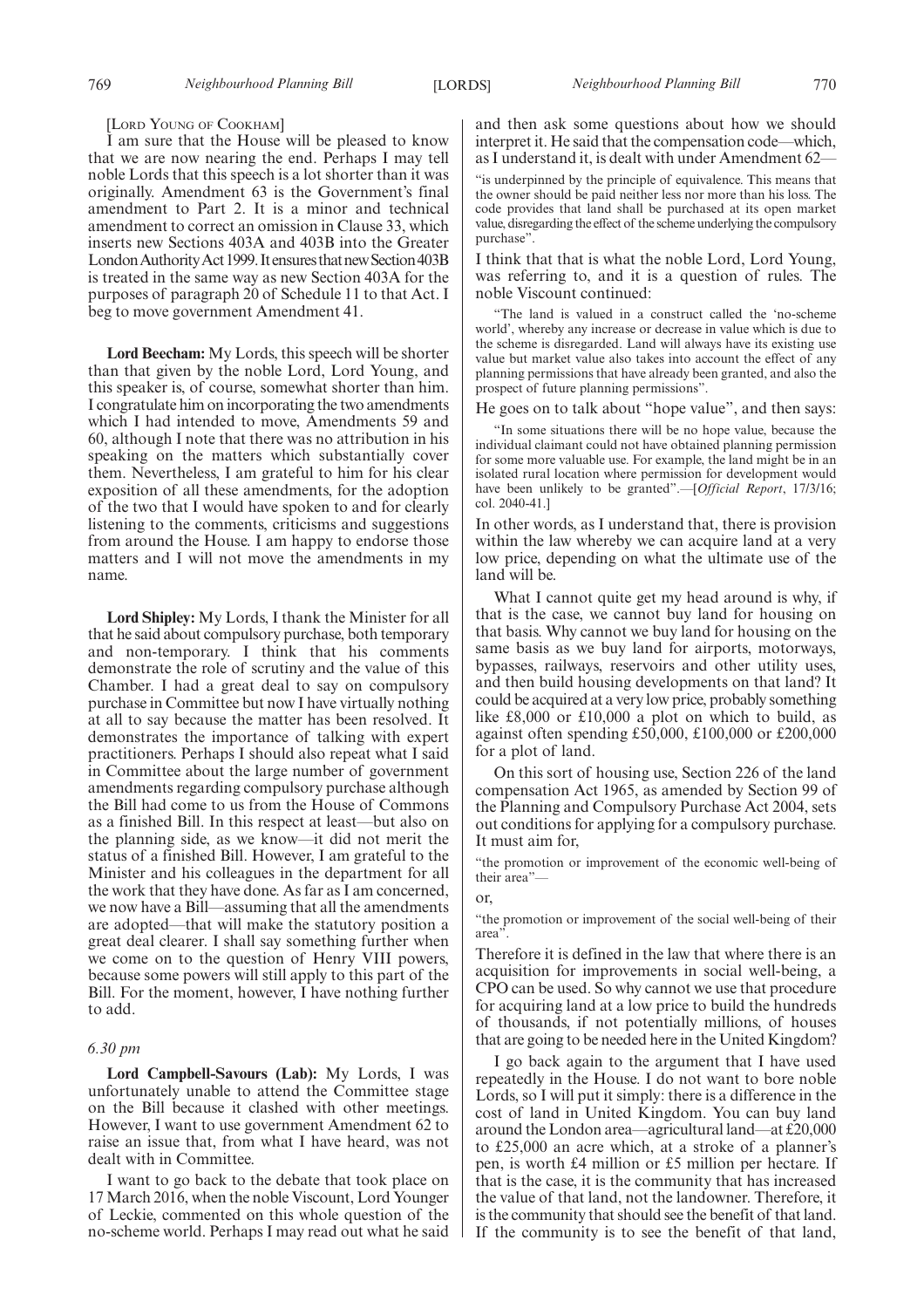it potentially means that we could create cheaper housing for thousands, or perhaps even millions, of people. We somehow do not do that, because we are always protecting the land value, which is only to the benefit of the people who own the land. I cannot understand why, if we have provisions in the law like this, which allow for the acquisition of land, we do not use them. We have a judgment from Lord Denning where he says that,

"Parliament only grants it, or should only grant it, when it is necessary in the public interest".

It is in the public interest to acquire cheap land to provide housing for people in the United Kingdom. I have used this amendment as a peg, and I ask Ministers once again: why cannot we proceed on the basis that I keep advocating in this Chamber?

**Baroness Parminter:** My Lords, I sincerely thank the Minister for the consideration that he and the ministerial team have given to the comments and concerns that I raised in Committee. I offer those thanks on behalf of myself and the noble Baroness, Lady Andrews, who is no longer able to be in her place. In particular, I welcome Amendments 42 and 55, which specifically address the concerns that we had about the impact of the temporary possession proposals on the special land that the National Trust holds for the good of the nation. I am delighted with the way that the Minister has retained the status quo for the National Trust's inalienable land. I thank him most sincerely.

**Lord Young of Cookham:** I am grateful to all noble Lords who have taken part in this debate, particularly to those who welcomed the amendments tabled by the Government to meet concerns expressed earlier on.

If I may respond briefly to the very important issues raised by the noble Lord, Lord Campbell-Savours, no one is more anxious than I am to see more houses being built. In view of his interest, he might like to come along on Thursday, when we have a debate on the White Paper, which will be a broader debate about housing. I will make three quick points about the question that he raised. First, Clause 29, the no-scheme principle, makes no fundamental changes to the principle of compensation. It seeks to clarify where we are by looking at past cases and setting out some clear rules, Rules 1 to 5, so that we can, in future, fairly assess the compensation that people are entitled to if they are affected by a CPO.

The second point, which really arises from that, is that we have always paid the market value. For as long as I have been involved in this type of legislation, when somebody's land or property has been acquired, we have always paid the market value. That is the right thing to do in a fair society; otherwise, one is verging towards confiscation. If you are going to take away something at less than its value from an individual who does not want to part with it, that is approaching what could be called confiscation.

**Lord Campbell-Savours:** The Minister talks about its value, but its value prior to the planner signing it off and designating it as land for housing is agricultural. That is what it is.

**Lord Young of Cookham:** The compensation is based on the existing use value. Sometimes that might have a hope value, and in some of the circumstances he has outlined, it might not be zoned for housing, but the market value might be slightly above agricultural value because of so-called hope value. That gets priced in. The important point is that we pay market value. What the noble Lord wants to do is to acquire it at below market value to facilitate the building of more houses. I understand that, but that is not the principle on which people have been compensated for the last 40 or 50 years; they have always had the market value.

Thirdly, the no-scheme principle says that if the value of your property has suddenly gone up because of something that the public sector is building—a station or whatever—then that is disregarded for the purpose of assessing its value. That is what we do: that is what the no-scheme principle implies, so you do not get the benefit of the public investment that has accelerated the value of your land. I hope that I have satisfied the noble Lord. Although he is smiling, I suspect that I might not have. On the rather slender hook of Amendment 62, he has hung a very substantial debate, perhaps more appropriate to the Second Reading of this Bill many months ago. Of course, however, I would be happy to have further discussions with him if he has any continuing concerns about how land is acquired compulsorily.

*Amendment 41 agreed.*

*Amendments 42 and 43 agreed.*

*Amendment 44 had been withdrawn from the Marshalled List.*

## *Clause 17: Notice requirements*

*Amendment 45 agreed.*

*Amendment 46 had been withdrawn from the Marshalled List.*

## *Clause 20: Compensation*

*Amendment 47 to 50A agreed.*

## *Clause 21: Advance payments*

*Amendments 50B and 50C*

## *Moved by Lord Bourne of Aberystwyth*

**50B:** Clause 21, page 19, line 38, leave out "to the claimant" and insert "in relation to the land in respect of which the claimant is or will be entitled to compensation"

**50C:** Clause 21, page 19, line 40, leave out "a notice of intended entry to the claimant" and insert "such a notice"

*Amendments 50B and 50C agreed.*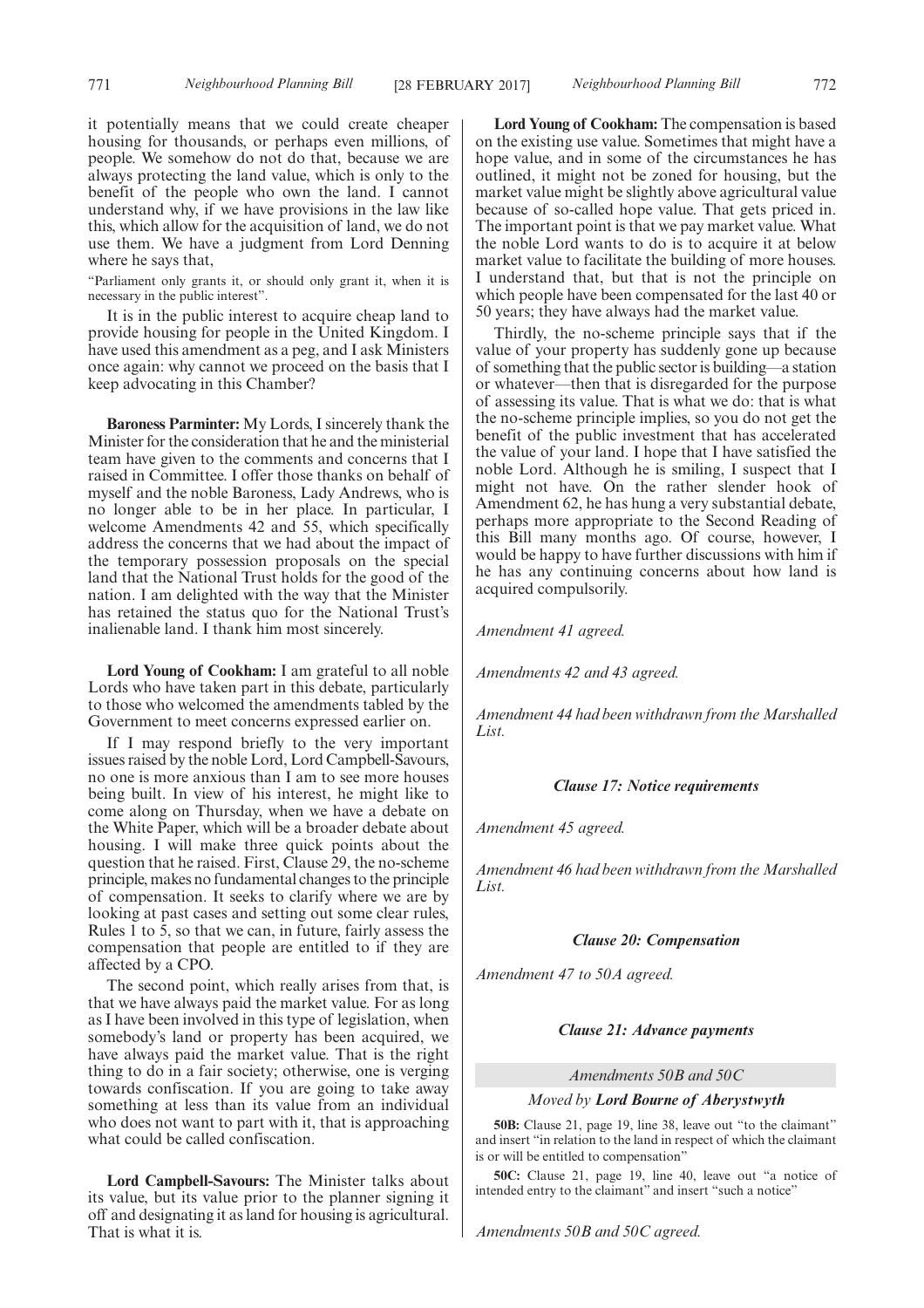## *Amendments 51 and 52*

## *Moved by Lord Bourne of Aberystwyth*

**51:** Clause 24, page 22, line 27, at end insert—

- "( ) The acquiring authority may use land as described in subsection (1) even if this involves—
	- (a) interfering with a relevant right or interest, or
	- (b) breaching a restriction as to the user of land arising by virtue of a contract."
- **52:** Clause 24, page 22, line 30, at end insert—
	- "(4) Nothing in this section authorises an interference with—
		- (a) a right of way on, under or over land that is a protected right, or
		- (b) a right of laying down, erecting, continuing or maintaining apparatus on, under or over land if it is a protected right.
	- (5) Nothing in this section authorises—
		- (a) an interference with a relevant right or interest annexed to land belonging to the National Trust which is held by the National Trust inalienably, or
		- (b) a breach of a restriction as to the user of land which does not belong to the National Trust—
		- (i) arising by virtue of a contract to which the National Trust is a party, or
		- (ii) benefiting land which does belong to the National Trust.
	- (6) For the purposes of subsection (5)—
		- (a) "the National Trust" means the National Trust for Places of Historic Interest or Natural Beauty incorporated by the National Trust Act 1907, and
		- (b) land is held by the National Trust "inalienably" if it is inalienable under section 21 of the National Trust Act 1907 or section 8 of the National Trust Act 1939.
	- (7) In this section—
		- "protected right" means—
		- (a) a right vested in, or belonging to, a statutory undertaker for the purpose of carrying on its statutory undertaking, or
		- (b) a right conferred by, or in accordance with, the electronic communications code on the operator of an electronic communications code network (and expressions used in this paragraph have the meaning given by paragraph 1(1) of Schedule 17 to the Communications Act 2003);
		- "statutory undertaker" means a person who is, or who is deemed to be, a statutory undertaker for the purposes of any provision of Part 11 of the Town and Country Planning Act 1990;
		- "statutory undertaking" is to be read in accordance with section 262 of the Town and Country Planning Act 1990 (meaning of "statutory undertakers").

*Amendments 51 and 52 agreed.*

## *Clause 26: Supplementary provisions*

*Amendments 53 to 58*

# *Moved by Lord Bourne of Aberystwyth*

**53:** Clause 26, page 23, line 16, at end insert—

"(A1) The appropriate national authority must by regulations make provision about—

- (a) the reinstatement of land subject to a period of temporary possession, and
- (b) the resolution by an independent person of disputes about reinstatement.'
- **54:** Clause 26, page 23, line 16, at end insert—
	- "(A2) The Secretary of State may by regulations exclude the application of any provision of this Chapter in relation to a person who is an acquiring authority as a result of an authorisation by virtue of—
		- (a) section 11, 12 or 12A of the Pipe-lines Act 1962 (compulsory purchase of land or rights over land in connection with pipe-lines),
		- (b) section 12 or 13 of the Gas Act 1965 (compulsory purchase of rights in relation to storage of gas etc),
		- (c) paragraph 1 of Schedule 3 to the Gas Act 1986 (compulsory purchase of land by gas transporter), or
		- (d) paragraph 1 of Schedule 3 to the Electricity Act 1989 (compulsory purchase of land by licence holder)."

**55:** Clause 26, page 23, line 25, leave out paragraph (a)

**56:** Clause 26, page 23, line 29, at end insert "including by modifying that provision so that it is effective in relation to those cases or types of case,"

**57:** Clause 26, page 23, line 45, leave out paragraph (i)

**58:** Clause 26, page 24, line 3, at end insert—

"( ) Before making regulations under this section the Secretary of State or the Welsh Ministers, as the case may be, must carry out a public consultation."

*Amendments 53 to 58 agreed.*

*Amendments 59 and 60 not moved.*

*Amendment 61 had been withdrawn from the Marshalled List.*

## *Clause 27: Interpretation*

## *Amendment 61A*

## *Moved by Lord Bourne of Aberystwyth*

**61A:** Clause 27, page 24, line 16, at end insert— ""relevant right or interest" has the meaning given by section  $20(11)$ ."

*Amendment 61A agreed.*

## *Clause 29: No-scheme principle*

*Amendment 62*

## *Moved by Lord Bourne of Aberystwyth*

**62:** Clause 29, page 25, line 17, leave out "there is to be no consideration of whether" and insert "it is to be assumed that no"

*Amendment 62 agreed.*

## *Clause 33: GLA and TfL: joint acquisition of land*

## *Amendment 63*

*Moved by Lord Bourne of Aberystwyth*

**63:** Clause 33, page 32, line 45, after "403A" insert ", 403B"

*Amendment 63 agreed.*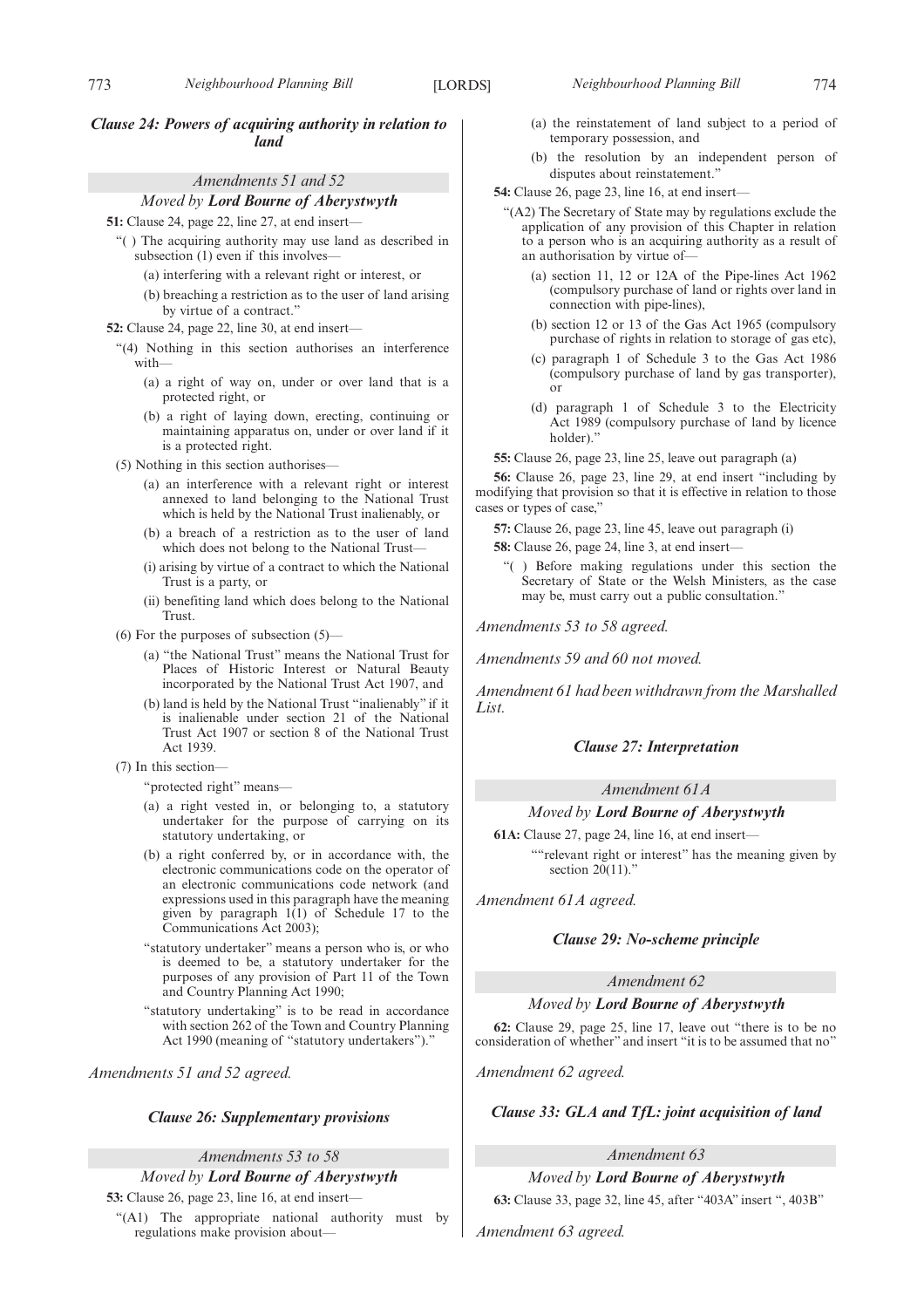#### *Amendment 64*

# *Moved by Lord Bourne of Aberystwyth*

**64:** After Clause 38, insert the following new Clause— *"CHAPTER 3*

#### *CONSEQUENTIAL PROVISION*

Consequential provision

- (1) The Secretary of State may by regulations make provision in consequence of any provision of this Part.
- (2) Regulations under subsection (1) may amend, repeal or revoke any enactment.
- (3) In subsection (2)"enactment" includes—
	- (a) an enactment contained in subordinate legislation within the meaning of the Interpretation Act 1978, and
	- (b) an enactment contained in, or in an instrument made under, a Measure or Act of the National Assembly for Wales."

**Lord Bourne of Aberystwyth:** My Lords, I will speak collectively to government Amendments 64, 72, 76, and 77. I listened carefully to the concerns raised during Grand Committee and am grateful to the noble and learned Lord, Lord Judge. He is not in his place but was most generous with his time in meeting with me between Committee and Report to discuss the matter further. I know that other noble Lords have focused on this area: the noble Lords, Lord Pannick, Lord Kennedy and Lord Beecham, and my noble friend Lady Cumberlege have all raised concerns on this.

These government amendments narrow the scope of the consequential power in Clause 40 to apply it to only Part 2 of the Bill—the part related to compulsory purchase and not the part related strictly to neighbourhood plans. We expect it to be most needed in relation to compulsory purchase and therefore have responded to concerns raised in Grand Committee.

The Government have also ensured that the new consequential power which applies to Part 2 of the Bill allows provision "in consequence of this Bill", rather than provision which the Secretary of State,

"considers appropriate, to be made in consequence of this Bill". This change of words may appeal to those who thought that the original language was too subjective.

I do not wish to pre-empt any points that noble Lords may wish to make on this but I do want to address the concerns raised. We have responded to those concerns and significantly narrowed the scope of this provision in the Bill. I beg to move.

**Baroness Cumberlege (Con):** My Lords, I declare an interest. As noble Lords are aware, I have a legal case pending. I took advice from the Clerk of the Parliaments and was told that the sub judice rule does not apply in my case. My other interests are in the Lords register.

I am very grateful to my noble friend Lord Bourne for adding his name to my Amendment 68. As he explained, it will delete the Henry VIII clause pertinent to the compulsory purchase and compensation part of the Bill and will narrow the scope of this clause. We had a robust debate in Committee and I was extremely grateful to the noble and learned Lord, Lord Judge, for speaking to the amendment there with such lucidity,

force and wisdom. Again, he put his name to my amendment here but sends his apologies to the House because he has a long-standing engagement.

I am delighted that the noble Lord, Lord Pannick, is here this evening and will support the amendment, as will the redoubtable noble Lord, Lord Kennedy. Best of all, my noble friend Lord Bourne, the Minister, put his name to the amendment as well. I am sure that, having reached this agreement, he put in a huge amount of time and energy in negotiating to achieve what we have achieved this evening.

### *6.45 pm*

I am very much aware that we are nearing the end of Report. If noble Lords will forgive me, I will say a few words about the use of Henry VIII clauses that come to this House and to the other place. They can be a recipe for sloppy drafting. Sometimes it is easier to introduce a Henry VIII clause than to think through an issue with great clarity before it is brought to the House. We have had a procession of planning Bills and a lack of coherent policies.

Sometimes, if noble Lords will forgive me, I have a vision of Sir Humphrey Appleby in the Department for Communities and Local Government. "Of course, Minister, the Bill is not perfect. In an age of rapid change, we cannot cover every eventuality. But with a Henry VIII clause we can just tweak a few of the sections that aren't quite right in line with what is required, without going to the trouble of parliamentary scrutiny". "But Humphrey, that is not democratic" "That is up to you, Minister. But do you really want to go through the whole process again with that intolerable Baroness Cumberlege and her interminable questioning of clauses and sections? You look tired, Minister. You need to lead a balanced life". "True, Humphrey. Democracy has its limitations".

Fortunately, my noble friend is not Jim Hacker. He has unquestioned integrity and has been selfless in the pursuit of getting what is right for this legislation, for planning as a whole and for the country. The planning laws are very many and they are pretty impregnable. We have one amending another—inserting, deleting, referring back and almost certain to confuse. Again, I can hear Sir Humphrey: "I know, Minister, but making it clear is not the purpose of the Act. With a Henry VIII clause, if we can get that through Parliament, we could change it to confuse planning authorities. That way, you can do as you want and maintain a work/life balance". Fortunately, we do not have any Sir Humphrey Applebys in the Department for Communities and Local Government.

In conclusion, I hope that every Member of this House will be diligent, search the furthest corners of each Bill for Henry VIII clauses, challenge them and instigate debates to have them removed—or partially removed. In this case, it is a partial removal. I understand the reasons for that and I think that they are legitimate. After all, we have just been through 24 different amendments to the Bill to ensure that the compensation and compulsory purchase remit for the future is right. But, in the longer term, we need some clearer thinking and to concentrate on strategy rather than minutiae. We need time to consolidate legislation, to make it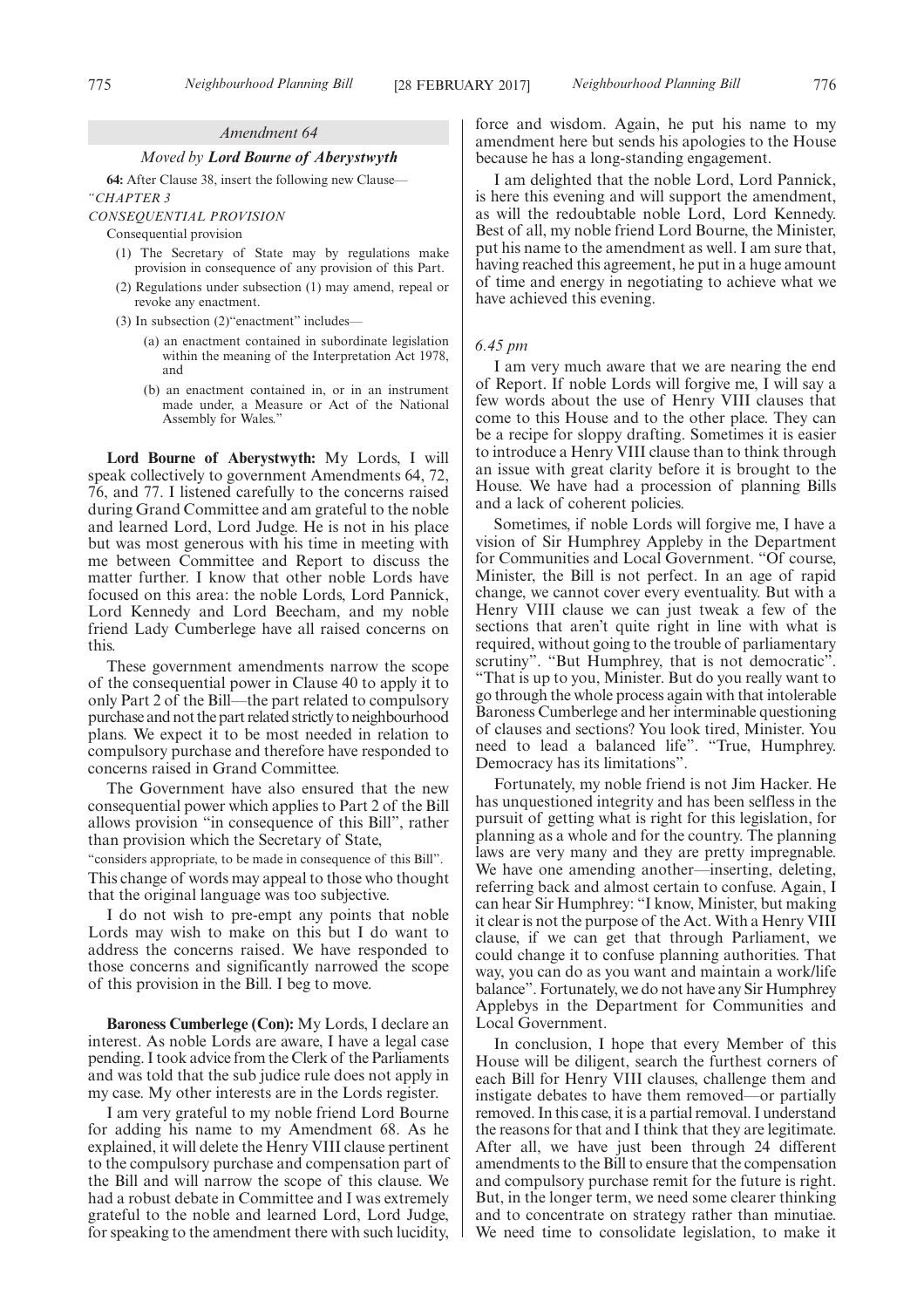### [BARONESS CUMBERLEGE]

more comprehensible to those of us—I include myself who have to wrestle with hundreds of interconnecting clauses in many disconnected Acts of Parliament.

I do not want to be ungracious. I thank my noble friend Lord Bourne for doing what is unquestionably right and for his enormous diligence, patience, courtesy, integrity and graciousness—a term used earlier in the debate—throughout this and earlier stages of the Bill. I am delighted that he debated this with the noble and learned Lord, Lord Judge, and saw fit to add his name to this amendment, which deletes Clause 40.

**Lord Pannick (CB):** My Lords, I am pleased that the Minister has wisely responded to the concerns expressed by the noble Baroness, Lady Cumberlege, the noble and learned Lord, Lord Judge, and others. I congratulate her on her efforts and successful attempts to draw attention to the mischief of Clause 40. In its original form, it was a manifestly unacceptable provision —indeed, a quite extraordinary clause. I remind your Lordships that it said that by regulations the Minister may "make such provision" as the Minister,

"considers appropriate in consequence of any provision of this Act", and that the provision that the Minister may make included amending, repealing or revoking any enactment —any primary or secondary legislation.

Your Lordships' Constitution Committee, of which I am a member, has regularly drawn attention to the constitutional impropriety of such broad Henry VIII clauses. Clause 40 should never have been tabled in that form. I added my name to Amendment 68 in the name of the noble Baroness, Lady Cumberlege, which would leave out that clause, because of my concern at the constitutional impropriety. The noble and learned Lord, Lord Judge, added his name for the same reason, as he explained in Grand Committee.

The wording in the amendment is much more acceptable. As the Minister indicated, it is confined to consequential regulations, not regulations that are, in the view of the Minister, appropriate in consequence of the Act. I have no doubt that a court would hold Ministers to that objective test. The new wording is also confined, as he said, to provisions consequential on this part of the Bill.

I am therefore grateful to the Minister for tempering the wish of the Executive to take broad powers to amend primary legislation. I hope he will communicate to his ministerial colleagues that noble Lords are focused on this subject and that if Ministers again bring forward broad Henry VIII clauses such as Clause 40, we will put down amendments and, if necessary, divide the House.

**Lord Shipley:** My Lords, I add my thanks to the Minister for the proposed changes. The noble Lord, Lord Pannick, has said what I was going to say and I will not repeat it. The change of wording in the amendment is significant because, as he indicated, it is no longer the case that the Secretary of State has the power to consider something "appropriate". Rather, he can make provision in consequence of any provision in this part of the Bill. This is much better. Henry VIII powers should never have been applied to the planning chapters of the Bill.

I said earlier that compulsory purchase is indeed complicated and I accept that consequential provision may be needed, which can be taken quickly if there is found to be a further flaw in the legislation that Parliament passes. That said, I seek the Minister's confirmation that the wording now being used in relation to compulsory purchase is the standard wording used in other Bills. It has been said that there is a power in recent planning Acts for Ministers to make consequential provision. We need to be clear about that and that we are not doing something in the amendment that has not been in any other Bill or Act. I understand that to be the position but would be keen to hear the Minister confirm that there is nothing unusual in the wording of the amendment.

**Lord Beecham:** My Lords, I join other noble Lords in thanking the Minister and, indeed, in congratulating him on these substantive changes, which are ultimately, I suppose, a concession to the powerful arguments advanced, in particular by the noble and learned Lord, Lord Judge, and by the noble Lord, Lord Pannick, and other Members across the House.

It would have been good to see a similar approach from Ministers when we discussed the Housing and Planning Bill at great length last year. It is not a personal criticism of them; the Minister at that time, the noble Baroness, was not allowed to move in the direction in which Ministers on this Bill have been able to move, which I very much welcome.

For clarification, may I assume that my Amendments 71 and 75 are effectively covered by the welcome amendments that the Government have brought forward? That is right, and that is a repetition in the case of the previous amendments. However, I am not entirely clear about Amendment 67 in my name, which requires the Secretary of State to consult the Welsh Ministers before making regulations under Section 38. That proposal was dismissed on the previous occasion, although it had been a matter of strong concern to the Delegated Powers and Regulatory Reform Committee, to which the Government's official response was extremely negative. I do not know whether the Minister can offer any assurance that, whether or not is contained in the amendment, the Government will consult Welsh Ministers. There was rather a general statement that this happens automatically. The purpose of including it in the Bill was to make sure that more than just custom and practice would apply in this case. It would therefore be helpful if the Minister indicated whether the government amendments cover my amendment or, in the event that they do not, whether he will again confirm explicitly that there will be consultation with Welsh Ministers before making regulations under Section 38. It would be preferable to include that in the Bill but, at the very least, a ministerial assurance would carry some weight. In those circumstances, if that were the position, I would withdraw my amendment.

**Lord Bourne of Aberystwyth:** My Lords, perhaps I may respond, particularly to the points raised by the noble Lord, Lord Beecham, in relation to Wales. I will pick them up at the end of this part of the review of other noble Lords' amendments. I once again thank those who have participated in the debate, including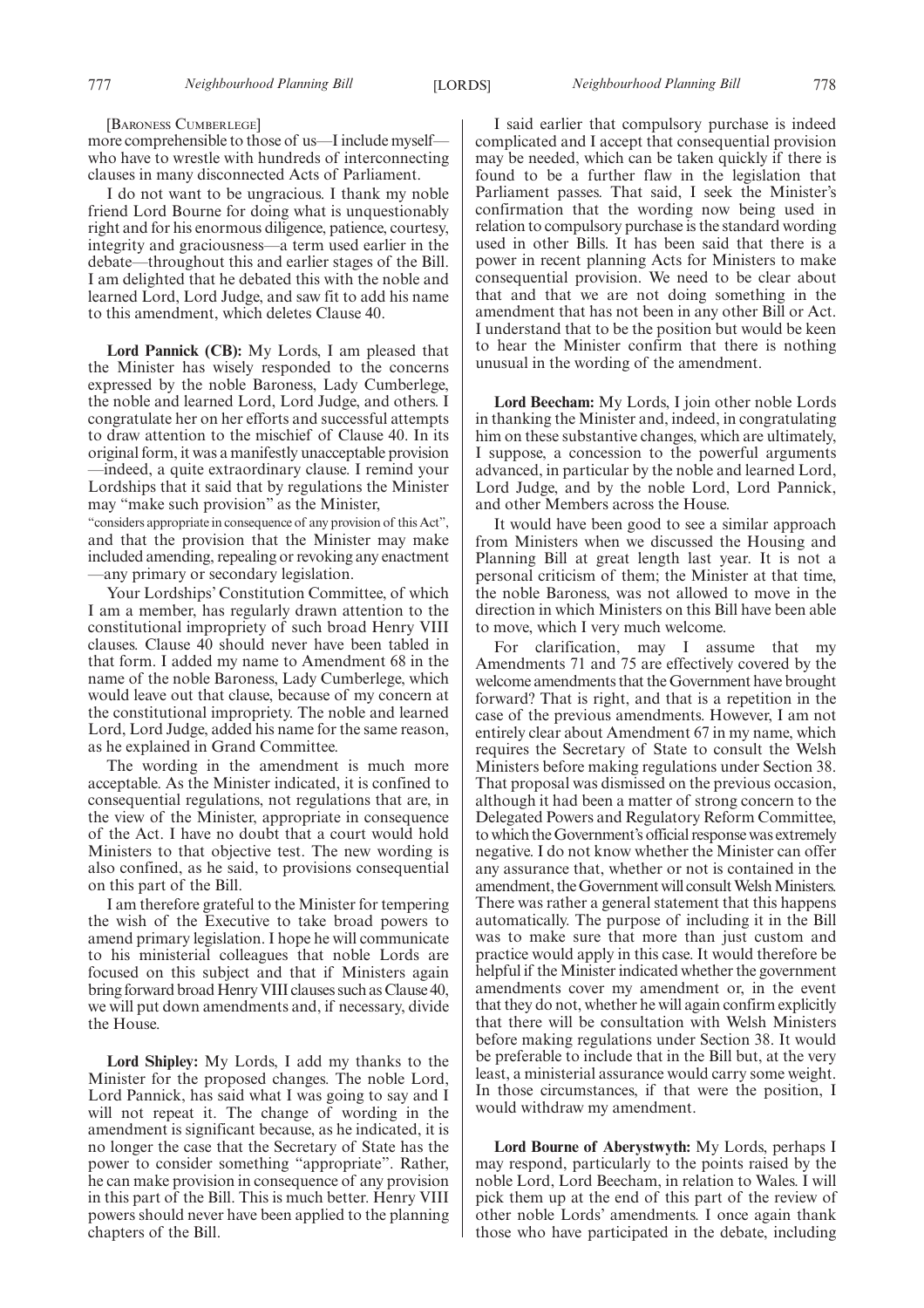my noble friend Lady Cumberlege, who set out a horrifying "Yes Minister" position. I am sure that one or two officials in our department will be listening but it is not regarded there as a training manual—although it possibly is the case in other departments. However, I give fair warning to anybody who thinks it is that it is not. The point was well made.

I am grateful for the welcome given by the noble Lord, Lord Pannick, to the position exhibited in the government amendments, as well as by the noble Lords, Lord Beecham and Lord Shipley. It was certainly the subject of my fruitful discussion with the noble and learned Lord, Lord Judge, who was instrumental in putting a strong case.

I confirm to the noble Lord, Lord Shipley, that the wording is the usual wording. I hope he is reassured by that.

## *7 pm*

I think we have responded. As a lawyer I understand the concerns, so I was very keen that we responded positively. We have sought to restrict the power to the area where we will need it for reasons that I am pleased noble Lords appreciate. We have also slightly altered—perhaps significantly altered in a few words some of the wording.

The view of experts is that the position as now set out in the legislation will be construed very strictly against those seeking to rely on it—that is, potentially, the Government. That is enforced by*Craies on Legislation*: *A Practitioner's Guide to the Nature, Process, Effect and Interpretation of Legislation*. It provides that consequential provision,

"will be construed strictly against the legislature".

This passage goes on to state that provision made in reliance on the power,

"will be strictly tested to determine whether it can fairly be presented as a mere consequence (whether absolutely necessary or clearly desirable) of the principal provisions".

In the event that the power is used to amend or repeal a provision of an Act of Parliament, or a Measure or Act of the National Assembly for Wales—so, in answer to the point raised by the noble Lord, Lord Beecham, in relation to this general provision, it will apply to measures in relation to Wales as well, although I will deal with his specific point shortly—it will need to be approved by each House of Parliament before it can be made by affirmative resolution.

It may assist noble Lords if I quickly provide an example of how the power is most likely to be used. We need to make sure that the new powers to take temporary possession of land, for example, can be conferred under all the numerous Acts which enable compulsory purchase powers to be conferred. We hope to do that by the time the Bill is passed, but that may not prove possible. That may entail amendments which may not be considered minor in the strict sense of the word but go beyond merely updating crossreferences.

I understand the depth of feeling about this provision and hope that with the assurances made by my amendments, particularly the significant narrowing in the scope of the power, my noble friend and noble Lords will not move their amendment.

Amendment 67 is tabled in the name of the noble Lord, Lord Beecham. It seeks to require the Secretary of State to consult Welsh Ministers before making any regulations which amend legislation in consequence of this Bill. There was a perhaps slightly unsatisfactory discussion of this in Committee, for which I share some of the blame. This happened in relation to the then Wales Bill very recently. I was seeking to say—perhaps I did not do so elegantly, and I certainly did not seem to get the message across—that, mutatis mutandis, we would apply it in the same way here. That is, as soon as we know of regulations that we need to make in this direction, we would have an exchange of correspondence with, first, the First Minister in Wales, and, secondly, the Presiding Officer in Wales, so they would be notified at a very early juncture. I will ensure that once we have the exchange of correspondence, which we do not yet have, I will share—subject to Chinese walls of government departments—the exchange we had in relation to the Wales Act, because it will closely follow that. That is the intention, so I hope that noble Lords will accept that that is effectively consultation and that they would be able to object and raise concerns at that stage although we will, in practice, have notified them at a much earlier stage and discussed it, as we have discussed this provision.

As I said during the passage of the Wales Bill, it is tempting to think that there is always conflict between the National Assembly for Wales and this Parliament. That is not the case, and it has got less so just because of the effluxion of time. Even with different parties in government here and in government there, it is largely a helpful, fruitful discussion. We would engage at an early stage in relation to things that I think would be minor. We would formalise in an exchange of correspondence. I hope that takes care of the noble Lord's concerns. I understand that he would prefer it in the Bill, but he has that assurance which will appear on the record, and that is the way that we have proceeded in relation to other legislation.

*Amendment 64 agreed.*

## *Amendment 65*

## *Moved by Lord Kennedy of Southwark*

**65:** After Clause 38, insert the following new Clause— "Amendment to TfL powers

- In Schedule 11 of the Greater London Authority Act 1999 (miscellaneous powers of Transport for London) after paragraph 12 insert—
	- "12A\_ Transport for London or any subsidiary of Transport for London may sell, exchange or lease its land for the purpose of providing housing of any description at such price, or for such consideration, or for such rent, as having regard to all the circumstances of the case is the best that can reasonably be obtained, notwithstanding that a higher price, consideration or rent might have been obtained if the land were sold, exchanged or leased for the purpose of providing housing of another description or for a purpose other than the provision of housing and for the purposes of paragraph 29 below Transport for London or any subsidiary of Transport for London shall not be required to act as if it were a company engaged in a commercial enterprise if undertaking any activities at paragraphs 15(2) or (3) below with a view to selling, exchanging or leasing its land under this paragraph."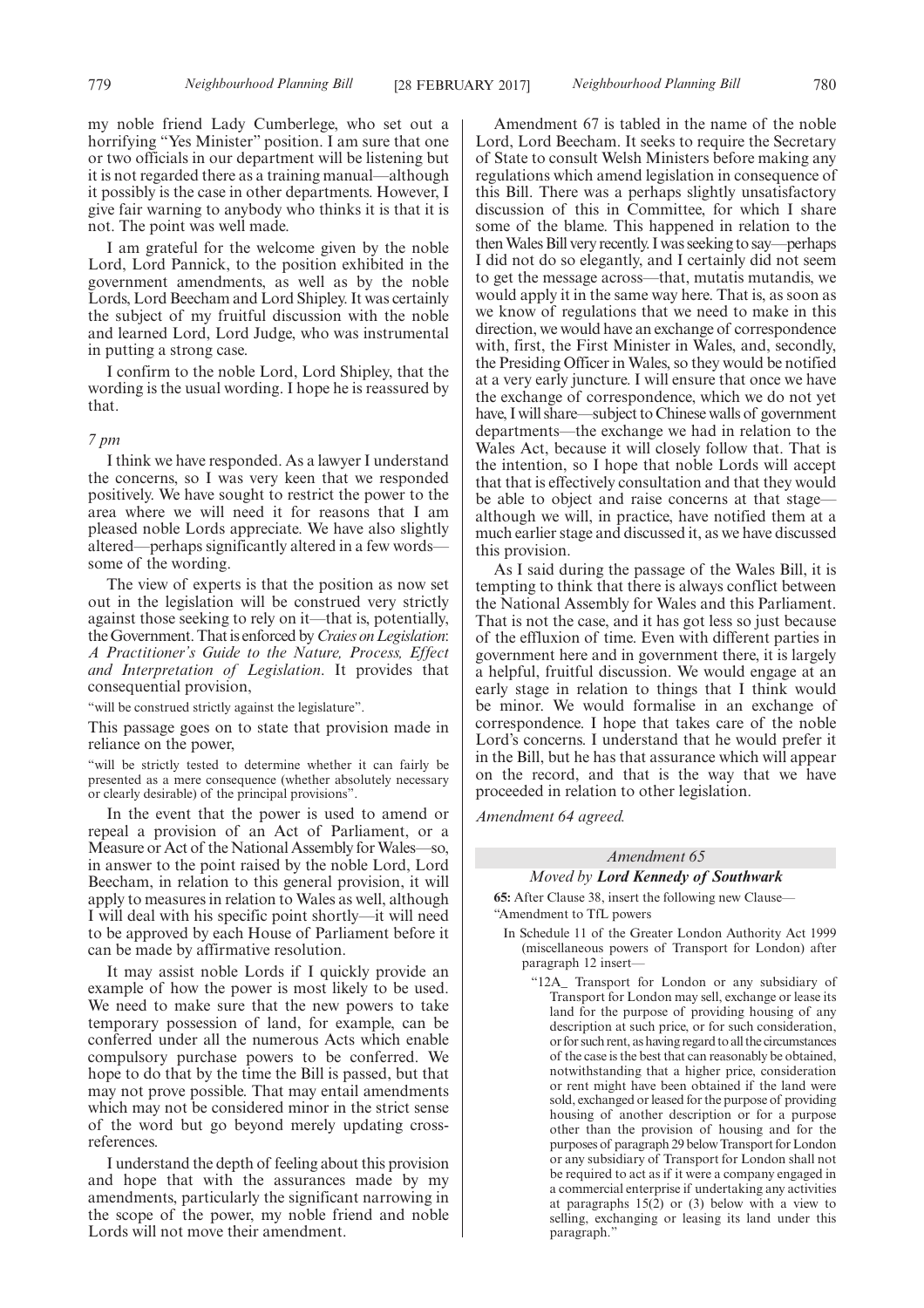**Lord Kennedy of Southwark:** My Lords, this is the last amendment on Report. We had a short debate in Grand Committee on 8 February. The amendments I tabled then and have tabled now are to help the discussion taking place between the department, the Government, Transport for London and the Greater London Authority in respect of the powers that those authorities think they need to dispose of land and help build more housing.

I am hoping the Minister will be able to respond to this and update us on where we have got to in discussions so far. I do not believe any agreement has been reached, as yet. I hope we are going to get somewhere and that we will not reach the end of this process with nothing having been agreed. That would be most disappointing. I got a fairly positive response from the Minister in Grand Committee. I will leave it there. I hope the Minister can respond positively and tell us that, although nothing has yet been agreed, the discussions are ongoing. We all hope that we will get some resolution before we reach the end of this process. I beg to move.

**Lord Young of Cookham:** My Lords, I am grateful to the noble Lord, Lord Kennedy, for the bridge-building way in which he moved the amendment. Amendments 65 and 66 seek to make new provision in the Greater London Authority Act 1999 which would amend the powers of Transport for London and the Greater London Authority to dispose of land.

Amendment 65 seeks to give Transport for London the flexibility to dispose of land for housing, even if a higher value use was available, provided the best consideration reasonably obtainable for housing use had been achieved. To achieve this, Amendment 65 would disapply the requirement for TfL to,

"act as if it were a company engaged in a commercial enterprise".

Amendment 66 would remove the requirement for the GLA to obtain the consent of the Secretary of State to the disposal of land for housing, even if a higher value use was available, provided the best consideration reasonably obtainable for housing use had been achieved.

In Grand Committee, I promised to facilitate a meeting between the Government, the GLA and TfL before Report to discuss how we should respond to the concerns the noble Lord had raised. I confirm that that meeting has taken place.

We have been working with TfL to assess the impact of making the proposed amendment, but unfortunately we remain concerned about the potential impact of Amendment 65 on TfL's overall receipts targets and consequently on public finances more generally. Given these ongoing concerns, I cannot accept the noble Lord's amendment, but I can assure him that the Government will continue to work with TfL to address those concerns and ensure that TfL is able to meet both its housing and its receipts targets.

On Amendment 66, the noble Lord will be aware that the Government made a commitment in the housing White Paper to consult on extending the ability of local authorities to dispose of land at less than best consideration without seeking consent to do so from the Secretary of State.

781 *Neighbourhood Planning Bill Neighbourhood Planning Bill* [LORDS] 782

Land disposals by local authorities are governed by a separate regime from those undertaken by the GLA. I do not believe it would be right in this Bill to reduce the protections established by the current requirement for consent of the Secretary of State for disposals by the GLA at less than best consideration. The White Paper did not specifically reference this GLA consent requirement, but I reassure the noble Lord that the scope of the consultation announced in the White Paper will extend to the GLA consent regime.

With the reassurance that we will continue to work with TfL and the GLA to find appropriate solutions to the very real concerns the noble Lord has raised, I hope he will be prepared to withdraw the amendment so that we can end Report on a consensual note.

**Lord Kennedy of Southwark:** I am happy not to press my amendments at this stage, but will just say that I do not know whether these discussions are ongoing. Is the noble Lord suggesting that there may be some light and that this may come back at Third Reading or is he suggesting that it is more likely that this will be addressed in a White Paper? Or could it be either? Some clarification on that would be useful. Important points have been raised. The Mayor of London has specific targets for building homes in London, and we all want to see that happen—but if you want to get it done, these things need to be addressed. With that, I beg leave to withdraw the amendment.

*Amendment 65 withdrawn.*

*Amendment 66 not moved.*

## *Clause 40: Consequential provision*

*Amendment 67 not moved.*

*Amendment 68*

*Moved by Baroness Cumberlege*

**68:** Clause 40, leave out Clause 40

*Amendment 68 agreed.*

*Amendment 69 had been withdrawn from the Marshalled List.*

## *Clause 41: Regulations*

*Amendment 70*

# *Moved by Lord Bourne of Aberystwyth*

**70:**Clause 41, page 36, line 12, leave out "26(1)"and insert "26(A1),  $(A2)$  or  $(1)$ "

*Amendment 70 agreed.*

*Amendment 71 not moved.*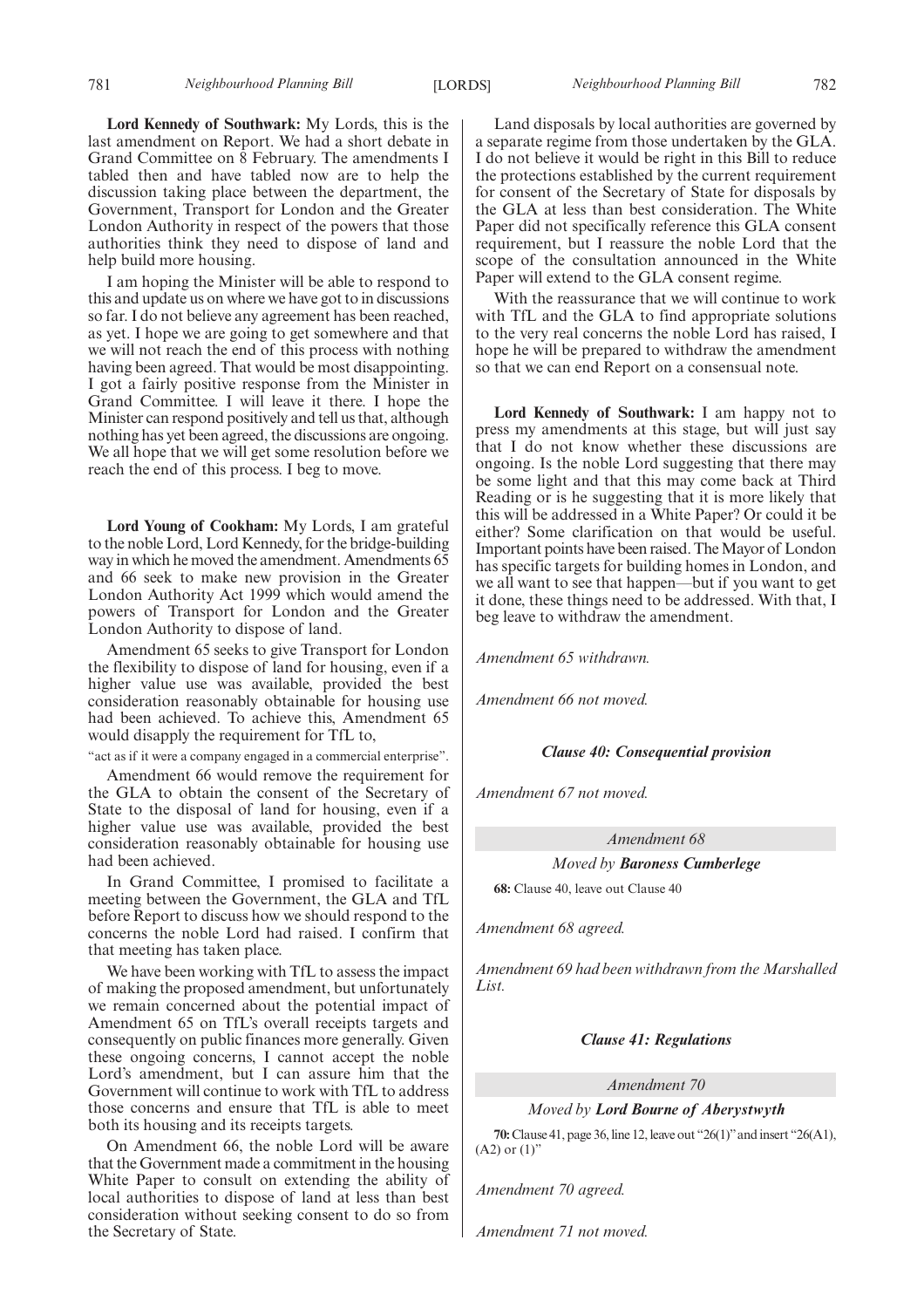## *Amendments 72 to 74*

#### *Moved by Lord Bourne of Aberystwyth*

**72:** Clause 41, page 36, line 13, leave out "40(1)" and insert "(Consequential provision)(1)"

**73:** Clause 41, page 36, line 16, leave out "26(1)" and insert " $26(A1)$ ,  $(A2)$  or  $(1)$ "

**74:** Clause 41, page 36, line 23, leave out "40(1)" and insert "(Consequential provision)(1)"

*Amendments 72 to 74 agreed.*

*Amendment 75 not moved.*

# *Clause 42: Extent*

*Amendment 76*

# *Moved by Lord Bourne of Aberystwyth*

**76:** Clause 42, page 36, line 40, leave out "This Part extends" and insert "Section (Consequential provision) and this Part extend"

*Amendment 76 agreed.*

## *Clause 43: Commencement*

*Amendment 77*

# *Moved by Lord Bourne of Aberystwyth*

**77:** Clause 43, page 37, line 13, at end insert— "( ) section (Consequential provision);"

*Amendment 77 agreed.*

# **Nursing and Midwifery (Amendment) Order 2017**

*Motion to Approve*

*7.11 pm*

# *Moved by Lord O'Shaughnessy*

That the draft Order laid before the House on 25 January be approved.

*Relevant document: 22nd Report from the Secondary Legislation Scrutiny Committee*

**TheParliamentaryUnder-Secretaryof State,Department of Health (Lord O'Shaughnessy) (Con):** My Lords, I am grateful to the noble Lord, Lord Hunt, for his interest in this matter, and although naturally I am disappointed by his amendment to the Motion, I will use the opportunity afforded by it to aim to reassure him and all noble Lords that the proposed changes in this order are consistent with the Government's commitment to strengthening the midwifery profession while also ensuring public protection. In addition, I am aware that the Secondary Legislation Scrutiny Committee has brought this order to the special attention of the House, and I will address the concerns of the committee in my remarks.

I know that the House will agree that it is vital for all women to be able to give birth in a safe, high-quality environment. This Government are committed to ensuring maternity services are the best and safest they can be. However, it is also true that things can and do go wrong, often with devastating impacts on mothers and babies but also on husbands, partners, parents, siblings and extended family members. Any good system of policy and regulation must promote best practice while also preparing to respond to mistakes when they happen.

In October 2016, *Safer Maternity Care* was published. It set out an action plan for the Government's vision to make NHS maternity services some of the safest in the world and to achieve our national ambition to halve, by 2030, the rates of stillbirths, neonatal deaths and brain injuries that occur during or soon after birth and maternal deaths, with an interim aim of a reduction of 20% by 2020. Midwives are key to achieving this ambition. Because of this Government's actions, there are more than 2,100 additional full-time equivalent midwives on our maternity units since 2010, and a further 6,300 are in training.

Midwives do a critically important job caring for mothers and babies and I pay tribute to the work that they do, which my family has been privileged to benefit from. However, when mistakes are made, it is right that they must be properly investigated. This order is before noble Lords partly in response to concerns raised during investigations into systematic failures in the care of mothers and babies at Morecambe Bay NHS Foundation Trust. As noble Lords know, following the completion of a number of investigations into complaints from families of those affected by the tragic events at Morecambe Bay, the Parliamentary and Health Service Ombudsman highlighted that,

"the midwifery supervision and regulatory arrangements at the local level failed to identify poor midwifery practice".

A subsequent report by the King's Fund described the system of local investigations as a "sub-FTP" fitness-to-practise—"investigatory process", which,

"causes confusion … and can result in a lack of clarity for providers over their responsibility".

Similar concerns were raised in Dr Bill Kirkup's Morecambe Bay investigation report, which referenced the,

"remarkable conflicts of interest inherent in a single individual combining the roles of risk manager, supervisor of midwives, senior midwife and staff-side representative".

The report also stated that,

"the supervisory system as applied in Morecambe Bay … lacked objectivity and failed repeatedly to identify the evident problems in the unit or alert others to them".

All three reports that I have just quoted from recommended that urgent change was needed to ensure a clear separation between regulation and supervision of midwives.

### *7.15 pm*

In large part to respond to the importance of improving safety and maternity services, this order makes a number of changes to the Nursing and Midwifery Council's governing legislation as the independent regulator for nurses and midwives across the UK. Specifically, the order will: remove the statutory system of supervision and local investigation that is unique to midwifery;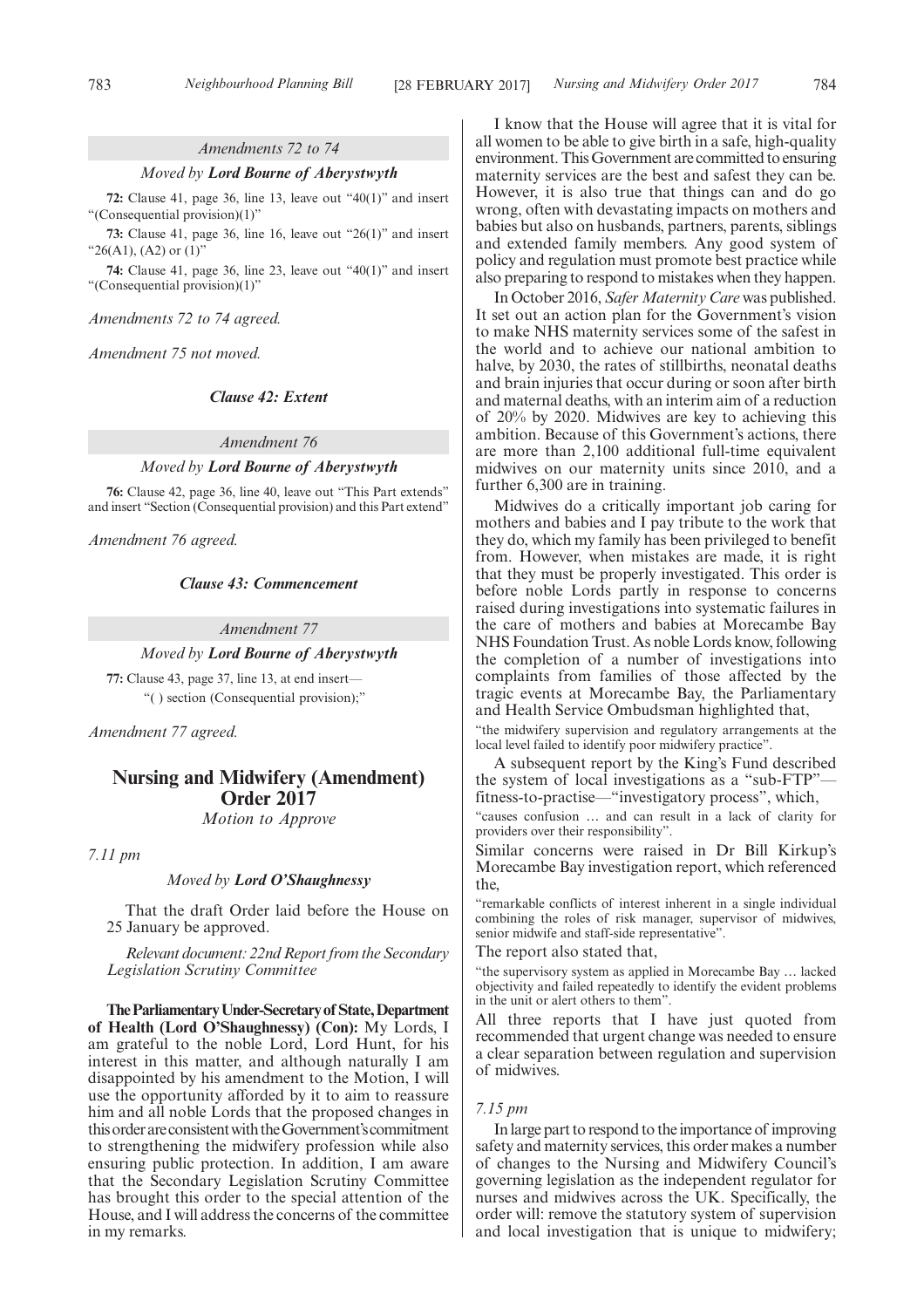#### [LORD O'SHAUGHNESSY]

remove the statutory requirement for the NMC to have a midwifery committee; and make changes to improve the efficiency, effectiveness and proportionality of the NMC's fitness-to-practise processes for both nurses and midwives.

My department publicly consulted on the measures set out in the order, receiving over 1,400 responses. Although the consultation highlighted concerns, in particular from within the midwifery profession, around the removal of both statutory supervision and the statutory requirement for a midwifery committee, this legislation is required to enhance patient safety, modernise the regulation of midwifery and improve fitness-to-practise processes for both nursing and midwifery. I will take each change in turn.

First, the principles of midwifery regulation are based on a model established in 1902, when midwives were working as independent practitioners. As part of the current statutory provisions, supervisors of midwives have a role in investigating and resolving fitness-to-practise concerns at a local level. This system of supervision and local investigation is unique to midwifery and there is a lack of evidence to suggest that the risks posed by contemporary midwifery practice require this additional tier of regulation. More significantly, given the findings of the reports I have referenced, I am confident that the separation of regulatory investigations from the supervision of midwives will be a positive step in enhancing public protection and will bring the regulation of midwifery into line with other regulatory practices.

To ensure that midwives continue to have access to support and development, the four UK countries, through their Chief Nursing Officers, have collaborated to develop new, non-statutory models of supervision that will deliver these elements. While taking account of the requirements in their own country, each of the four countries has been working within UK-agreed principles to develop employer-led models of supervision. These models will have no role in fitness-to-practise matters concerning midwives. The new models of midwifery supervision will be introduced following the removal of the current statutory requirements and will build on the systems and processes for good governance and professional performance already in place through employers.

The second change that the order makes is to remove the statutory requirement for the NMC to have a midwifery committee. The role of the midwifery committee is to advise the NMC's council on matters affecting midwifery. This statutory requirement for a regulator to have a committee for a specific profession is unique to the NMC. The removal of this requirement does not prevent the NMC from establishing committees or groups in relation to midwifery, but simply removes the statutory requirement to do so—again aligning the regulation of midwives with that of other medical professions.

The NMC is working to ensure that appropriate, non-statutory routes are put in place so that the council continues to obtain expert advice on midwifery matters. To that end it has established a strategic midwifery panel to advise on key midwifery issues and develop strategic thinking on the future approach to midwifery regulation. This panel has four-country representation and includes the Royal College of Midwives. The NMC has also appointed a senior midwifery adviser to provide expert advice on midwifery issues. It is important to note that the NMC still has a statutory duty to consult persons likely to be affected by any proposed rules changes, and when establishing standards and guidance, including midwives and those with an interest in midwifery.

This Government value the important role of midwives and believe that they provide one of the most fundamental services in our health system—enabling babies to be brought into the world in a safe environment. I hope that noble Lords will be reassured that these changes will support the profession in ensuring the best outcomes for mothers and their babies.

The NMC sets standards of conduct, performance and behaviour for over 657,000 nurses and almost 35,000 midwives, and the third set of changes concerns the fitness-to-practise processes that the NMC follows when a registrant does not meet these standards. In 2015-16, the cost of these processes was over £58 million —around 76% of the NMC's budget. The changes in this order will enable the NMC to take proportionate action to address less serious concerns more efficiently and effectively while maintaining public protection.

The department believes that the principles of better regulation centre on giving greater autonomy and flexibility to the regulatory bodies to enable them to more effectively deal with fitness-to-practise cases. The changes we are introducing include new powers for the investigating committee to agree undertakings with a registrant or issue a warning or advice to a registrant. They also include the replacement of the conduct and competence committee and the health committee with a single fitness-to-practise committee where both conduct and health issues can be considered. These changes will ensure that the NMC is able to respond to fitness-to-practise allegations in a more efficient and proportionate way, benefiting patients, registrants and employers.

The NMC is working with stakeholders to draft guidance for its investigating committee and case examiners in relation to the new powers. We would expect the NMC to exercise its powers in a fair, reasonable and proportionate manner, balancing the need for public protection and upholding standards and confidence in the profession with the interests of the nurse or midwife. The NMC has assured the department that it will keep the operation of its new powers under review. The NMC is also subject to accountability hearings with the health committee and to annual performance reviews by the Professional Standards Authority. The NMC will need to amend its fitness-to-practise rules before some of the changes come into effect. An Order in Council with these proposed amendments will be laid in Parliament for consideration.

The changes that this order makes to the NMC's governing legislation will ensure that the regulation of nurses and midwives continues to be fit for purpose and will have patient safety at its heart. I beg to move.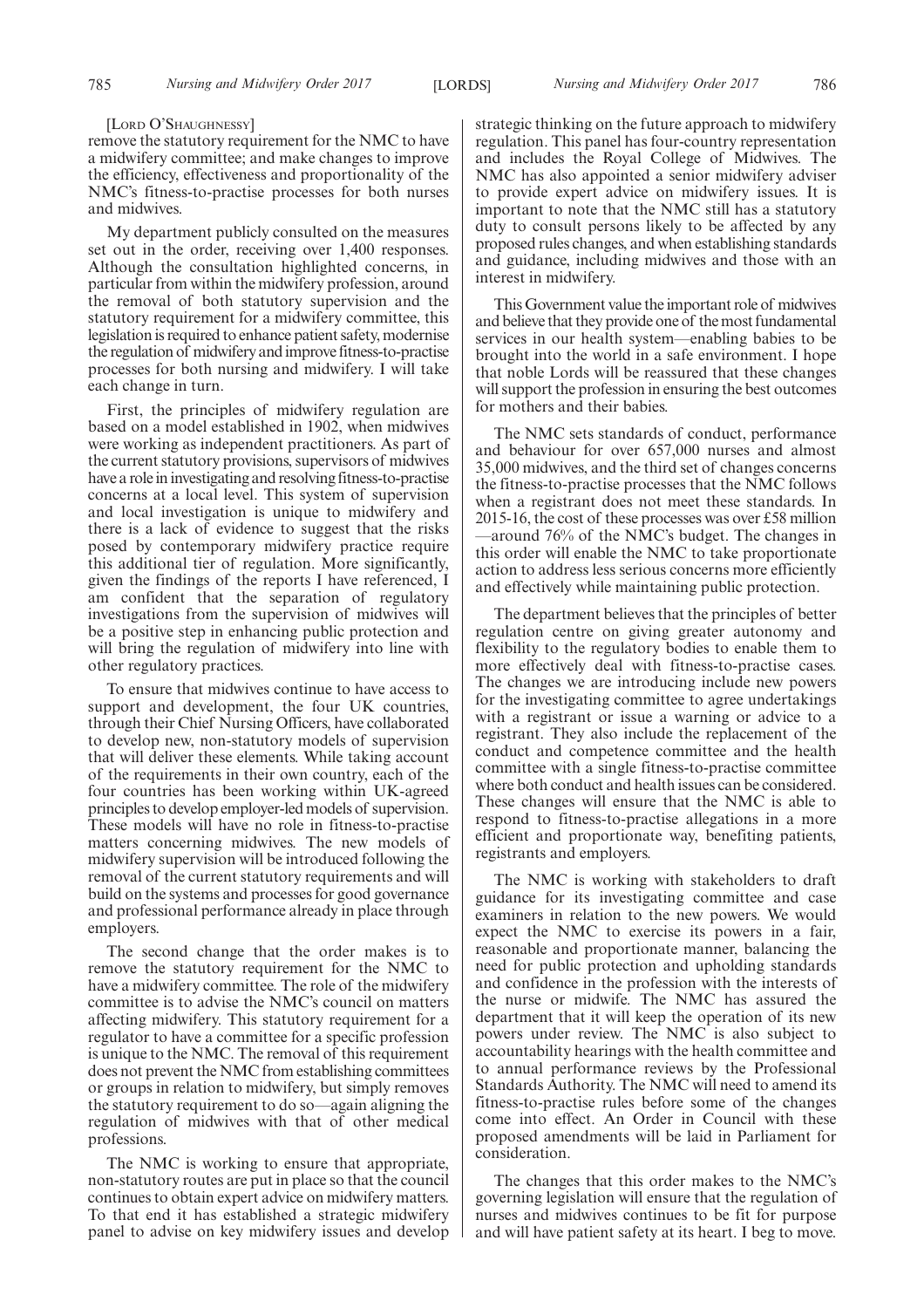#### *Amendment to the Motion*

#### *Moved by Lord Hunt of Kings Heath*

At end insert "but that this House regrets that the draft order abolishes the statutory midwifery committee; and calls on Her Majesty's Government to ensure that robust arrangements are in place to ensure the continuation of supportive clinical supervision and leadership for midwives."

**Lord Hunt of Kings Heath (Lab):** My Lords, I thank the Minister for introducing the order.

It is fair to say that we debate midwifery regulation at a time of great challenge for the profession. I was looking recently at the fifth *State of Maternity Services Report*, produced by the Royal College of Midwives, which shows so clearly that we are in the eye of a perfect storm: the number of births is going up; there are fewer births to younger women and more to older women, which puts extra pressure on services; and we need more midwives.

We also need more midwives because of the age profile of the profession and the attrition rate of newly qualified midwives. One in three midwives are in their 50s and 60s. Even though, as the Minister has said, the number of training places is going up, the RCM estimates that the net annual increase at the moment is only about 100 midwives per annum. The RCM argues that, to deal with this, the NHS needs to do much more to retain existing staff and ensure that newly qualified midwives are employed quickly.

I very much share the Minister's view that it is important we have an effective regulatory system alongside effective supervision of the profession, with clear and visible leadership at local, regional and national levels, but this is at the heart of my concerns about the order. The Minister explained very well the background to the order and the various reviews emanating from the serious incidents in Morecambe Bay. The NMC subsequently commissioned advice from the King's Fund, which took as its basis that midwifery is regulated differently from other healthcare professions. The King's Fund also undertook a review, to which information provided by the overseeing Professional Standards Authority cited,

"a lack of evidence to suggest that the risks posed by contemporary midwifery require an additional tier of regulation"

that is, the supervisors—

"bringing into question the proportionality of the current system when compared to that operating for other professions".

The PSA also stated that,

"the imposition of regulatory sanctions or prohibitions by one midwife on another without lay scrutiny is counter to principles of good regulation in the post-Shipman era".

As the Minister has said, the core recommendation arising from that work of the King's Fund was that,

"The NMC as the health care professional regulator should have direct responsibility and accountability solely for the core functions of regulation. The legislation pertaining to the NMC should be revised to reflect this. This means that the additional layer of regulation currently in place for midwives and the extended role for the NMC over statutory supervision should end".

As we have heard, the NMC has accepted that core recommendation, which is reflected in the order before us.

I understand clearly the logic behind the recommendation and the order that we have tonight, but I think it is worth looking in detail at the King's Fund report. It acknowledged that, if you removed the supervisory role and restricted the role of the NMC to purely that of a regulator—which I do not disagree with—you would leave a gap. As the King's Fund said,

"While clearly valued and of benefit to midwives, the functions of support and development, leadership of the profession and strategic clinical leadership are not the role of the regulator. We believe that others in the health care system should take on responsibility for ensuring these functions continue".

The report laid out a number of options and acknowledged that this was not guaranteed. It therefore recommended that the Department of Health,

"should consider how best to ensure access to ongoing supervision and support for midwives … Organisations providing maternity care should consider how they will continue to provide access for service users to discuss aspects of their care ... NHS England ... should assure themselves that they have adequate facility for accessing strategic input from the midwifery profession into the development of maternity services".

Essentially, the point of my regret Motion is to ask the Minister to spell out exactly what progress is being made—

**Lord Willis of Knaresborough (LD):** The noble Lord has raised an incredibly important point. Would he accept that the department, and indeed NHS England, together with the regulator, have moved very quickly to have the chief nursing officers from the four countries charged with the responsibilities, which quite rightly they should have, for actually putting in place adequate supervisory arrangements in order to support the midwives? Does he not feel that that is sufficient? If not, what else could be done?

**Lord Hunt of Kings Heath:** I am very grateful to the noble Lord for his intervention. I fully accept the point he raises. The noble Lord knows a very great deal about nursing and midwifery, and has done some very valuable work in this area, but he mentioned the word "nursing". He will know that there is an issue about how midwifery leadership is undertaken under the banner of nurses. That is really what I want to come to, but I think his point is very valid.

I am not suggesting that the Government—essentially, we are talking about four government departments—have not looked into this issue, but there are some issues about the visibility of professional leadership of the midwifery profession which I worry about. We know that midwives are subsumed under nursing leadership, and that has some consequences when it comes to priorities and resources. It is also worth saying to the noble Lord that, of course, often these directors can be described as directors of nursing and midwifery, but to get to a director level in the NHS, even at NHS trust level, midwives have to become directors of nursing and therefore they need a nursing qualification. My understanding is that only 30% of midwives are also nurses, so there is almost a glass ceiling for many members of the midwifery profession.

# *7.30 pm*

Why am I concerned about this? It is very simply that, given the huge pressures on midwifery at the moment, I worry that, when it comes to decisions being made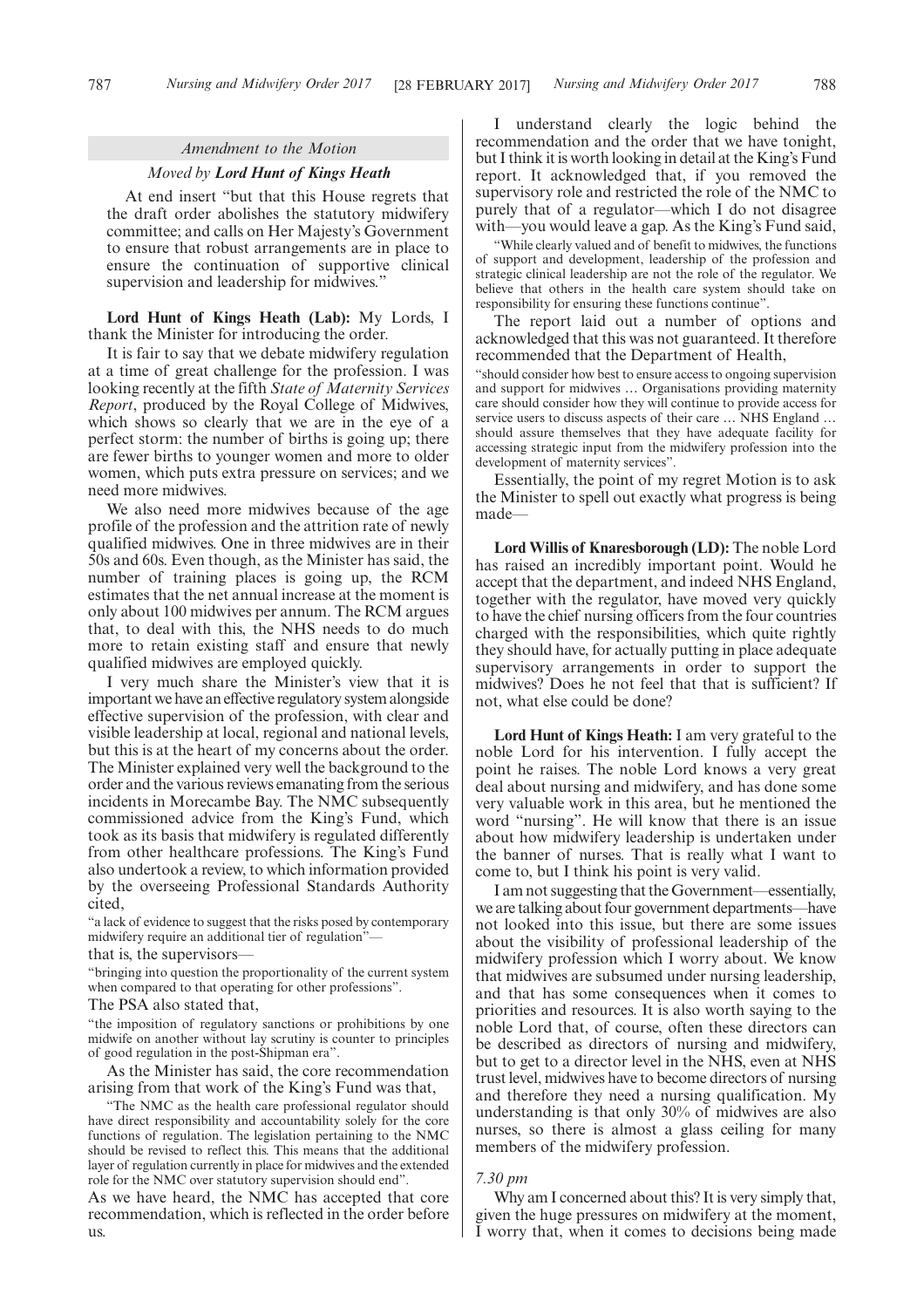#### [LORD HUNT OF KINGS HEATH]

nationally, either in the Department of Health or other health departments, or in NHS England or in the regional offices of NHS England, or locally on the boards of NHS trusts, with the best will in the world the midwifery voice is often not heard. As we see pressure coming on midwifery services, it is a worry that at board level, for example, there are few instances where the head of midwifery reports directly to the board, so the board does not always hear the concerns of the midwifery profession.

**Lord Willis of Knaresborough:** I enjoy this better than listening to great long tirades. Is the noble Lord not pointing to a system failure in our health service? Is he not falling into the trap of saying that, unless you have a protected silo, you cannot have an adequate voice? Surely, given his own thinking in Birmingham, which has been quite outstanding, and given what is happening in Manchester, we are looking at health economies where we are putting together groups of professionals working as teams, rather than perpetuating the idea that, unless we have a silo, we cannot move forward.

**Lord Hunt of Kings Heath:** My Lords, I understand where the noble Lord is coming from. I would never want to propose a situation of a silo, but there are instances where it is necessary to give—I do not think that "protection" is exactly the word—some kind of underlining to the importance of a particular profession. The noble Baroness, Lady Cumberlege, is here, and it seems to me that the fact that she had to undertake a review recently is a visible sign of the problems that we have had in getting midwifery issues to the top of the table. I am not seeking to create a whole hierarchy of new directors at a cost of money and to silo it, but I think that we have some problems at the moment.

This issue was raised in the other place when the order was debated there. I actually think there is a case for there to be a chief midwifery officer at government level. In the other place, the Minister said that the Government consider that,

"the chief nursing officer is the professional lead for both nursing and midwifery and we intend that to continue. That role is supported by the head of maternity in NHS England, which will continue to be the case. … There will be a regional maternity lead and a deputy regional maternity lead in each of the four NHS England regions".—[*Official Report*, Commons, Delegated Legislation Committee, 22/2/17; cols. 9-10.]

I must say that I do not like the term "maternity lead", as it seems to understate and undermine the position. I know that you cannot say that everything is in the title, but "maternity lead" to me means a lower status—it is quite clear to me that you use "maternity lead" to indicate a lower status.

Let me be clear that the current head of midwifery in NHS England is a distinguished and highly respected midwife—there is no question about that—but I think that there is a problem. What does "head of midwifery" mean? Why do we not use the word "director"? There is an issue about authority and status. At the end of the day, as I understand it, the head of midwifery is the head of the profession in England, and I think that NHS England should recognise that in that person's title and position.

It is very important that midwives as a whole look to the chief midwife for that essential professional leadership. It is clear from what the NMC has said, and from the order before us, that the NMC cannot provide that professional leadership. It is there to regulate, so we need strong professional leadership. I hope that the Minister will give this some further consideration. I am not seeking to create a whole new edifice; I am concerned about the voice of midwifery not being heard at the highest level.

That brings me to the proposed abolition of the midwifery committee. Again, I am the last person to believe that, if you have a committee, everything is well. Of course, I understand entirely why the NMC does not like the statutory midwifery committee. I completely get that; no chief executive of any body ever likes to have a statutory committee, particularly if the other bits of the area that it regulates do not have one. We all understand that, but you have to look at the fact that the NMC currently has 640,000 nurses on its register and 40,000 midwives. Inevitably, issues to do with nursing are bound to dominate the NMC consideration. So the benefit of having a statutory committee is again to give some kind of protection and recognition that midwifery needs to have some consideration within this very large regulatory body.

As a result of discussions, for which I am grateful, the NMC has given various assurances about the strategic midwifery panel and the number of advisers that will be appointed. Can the Minister ensure that Parliament is kept informed of the work of the NMC and, in particular, about how it will ensure that it is fully apprised of midwifery matters by the new arrangements? He said earlier that the NMC would keep these matters under review—and I think that he referred to the new disciplinary procedures—but I took that to mean these arrangements in general. "Under review" falls within governance and quango-land; it is not really a high status. Could he ensure that, at the very least, the NMC reports to Parliament on a regular basis on how it ensures that midwifery issues are fully heard by the council?

In conclusion, in moving this amendment I do not seek to criticise the NMC. I believe that the current chief executive inherited a mammoth challenge. I have been impressed by the progress that she has made, but the distinctive role of midwifery should be recognised, particularly at a time of extreme pressure on the profession. It is important that we do not dissipate its voice. I would welcome some reassurance from the Minister. I beg to move.

**Baroness Walmsley (LD):** My Lords, midwives have a very special role in the local medical and nursing team. They should be seen as an integral part of that team; their role should not necessarily end at the point of birth. I know from many cases that the personal relationship built up between a mother and her designated midwife during the antenatal period can be enormously valuable at a time when she is very vulnerable. The mother often has the confidence to confide in the midwife if she has any health or personal security worries. I am talking here about domestic abuse, which so often occurs when a woman is pregnant. It is important that this relationship is nurtured and nothing gets in the way of a midwife adding all the value of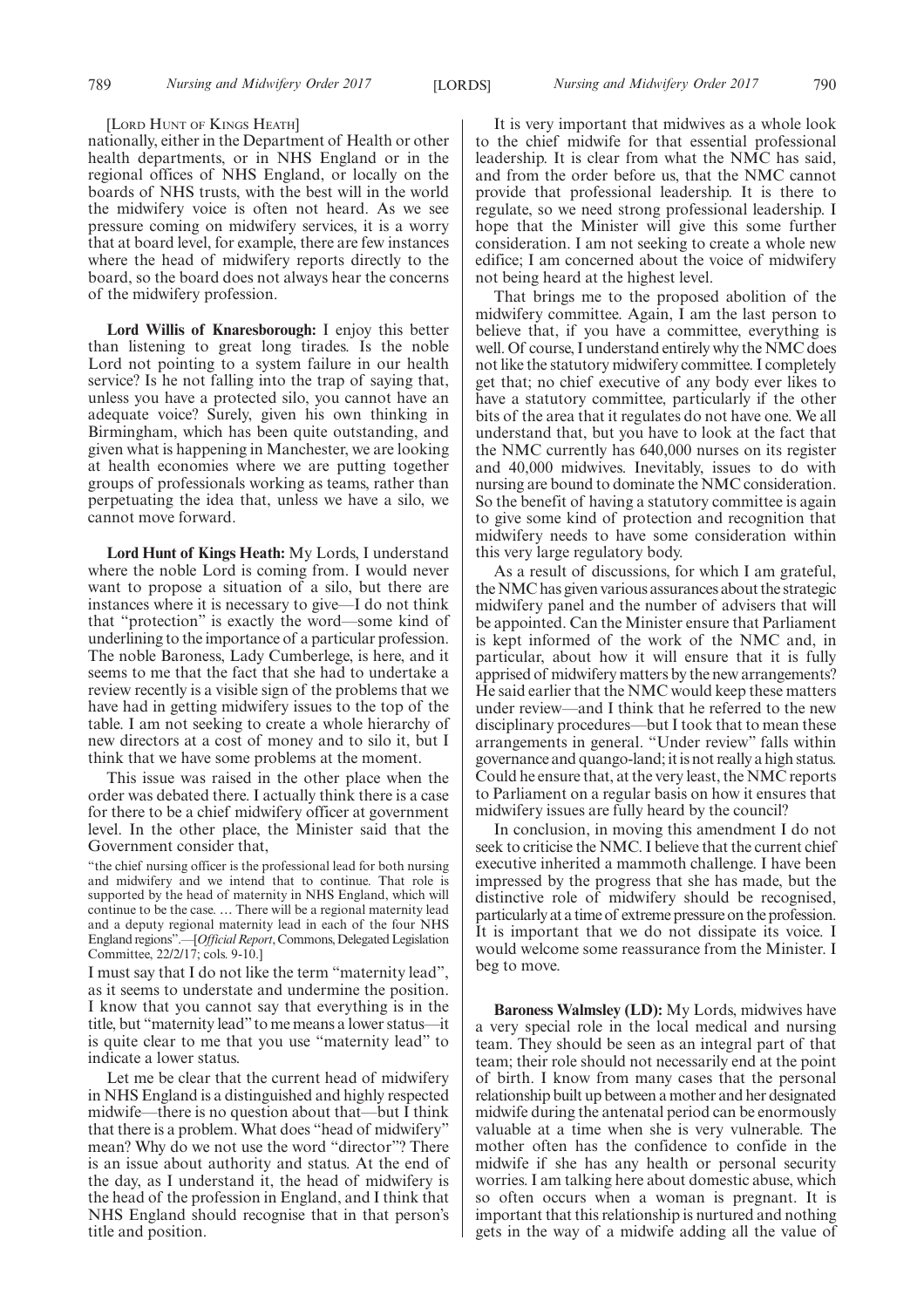No debate about midwives and nurses is complete without talking about numbers. The noble Lord, Lord Hunt, mentioned rates of attrition. A couple of weeks ago, at Oral Questions, I asked the Minister how data are collected on the rate of attrition. It is not consistent. It makes it very difficult to know which areas of the country are good at keeping their midwives and nurses and which are not, so that we can see and spread best practice.

We have an enormous number of nurses from EU countries and, indeed, from other parts of the world. Brexit is looming and there is uncertainty—which we debated in this House yesterday and on other occasions over the status of people from other EU countries working here. At the same time, we have a Government who are trying to reduce their immigration rates to a maximum of 100,000 a year, which could affect midwives coming from countries outside the EU. This is a big concern and we must not ignore it when we are talking about regulation.

I turn to the order before us and the amendment in the name of the noble Lord, Lord Hunt. We on these Benches are broadly supportive of the order, which will bring more flexibility into the regulation of nurses and midwives, in line with the way in which the GMC and other medical regulators are able to carry out their fitness-to-practise processes. It is right that the regulator should be able to deal more proportionately with cases where there is a finding of "no case to answer" and where the person concerned accepts that the practice in that case falls short of what should be expected. There is currently no power for examiners to consider alternative ways of resolving these cases. However, the Secondary Legislation Scrutiny Committee raised some questions about the new power to issue a warning. It accepted that this power is permissive but felt that, if examiners are to use the power to give a warning, and guidance is intended to direct users as to how terms should be interpreted, then the detail of the threshold for issuing a warning should either be in statutory guidance or in the order. What is the Government's response to the committee's suggestion?

Turning to the role of midwives in the governance of the NMC, it is important that the particular role of midwives is both recognised and catered for. However, if you are taking away the role of development support and supervision, and separating it from regulation, you do not necessarily need the existing structure of the midwifery committee. It is important and right that regulation and supervision are separated. I understand that there is to be a new midwifery panel which should be consulted and that supervision is to be replaced by new support and supervision structures in the four countries of the UK. There is also to be a new senior midwifery adviser. I take the point of the noble Lord, Lord Hunt, about status, which is important, particularly to the morale of the midwifery profession. Concerns have been raised that the new structures for support and supervision will not be ready in time for the changes at the end of March. I understand that, of the four nations, only Wales is ready to take over. What can the Minister tell us about the state of readiness of the other three nations?

I recognise that the new structures that the Government are proposing present a challenge to the midwifery profession. This is right, in response to the reviews discussed earlier. There are concerns that the new structures within the NMC cannot, for example, put midwifery matters on the council's agenda. Can the Minister assure us that specific midwifery issues will be appropriately dealt with under the new structures?

The effectiveness of the proposed new structures will take a while to be demonstrated, so it is right that we seek these reassurances at the outset. In the end, patient safety must be at the forefront and that depends on the quality of development, training and supervision of the midwives. It is a challenge for the profession, and it is only right that we give midwives the opportunity to demonstrate that they can rise to that challenge. However, it is right that the powers and structures of the regulator are up to date and able to cope with the workload in an appropriate manner at a time when, as the noble Lord, Lord Hunt, said, the demand is rising.

## *7.45 pm*

**Baroness Cumberlege (Con):** My Lords, I declare an interest as a vice-president of the Royal College of Midwives.

I read the Second Reading debate that the noble Lord, Lord Hunt, introduced on the regulation of health and social care earlier this month. I was disappointed not to be able to listen to it in the Chamber because it had some eminent speakers. I read *Hansard* and, as so often, I was impressed by the clarity and first-hand knowledge that noble Lords brought to that debate. This time, the noble Lord, Lord Hunt, concentrated on beaming down on one aspect of regulation concerning one profession—midwifery.

In Parliament a couple of weeks ago, the general secretary of the Royal College of Midwives enlightened parliamentarians on the state of maternity services in 2016. Professor Cathy Warwick told us that, in the last six years, we have seen the number of midwives increase by 1,560, but that the increase has massively slowed down in recent years. As noble Lords have said in this debate, the work has been changing. First, we have seen an increase in the number of mothers giving birth. Secondly, we know that teenage pregnancies have declined—something we have sought to achieve in this country. However, older mothers over the age of 40 are giving birth and they have increased in number. Many of these women have long-standing health complications. They are sicker and sometimes they have babies who are more vulnerable and need greater care.

As the noble Lord, Lord Hunt, has said, the midwifery workforce is also changing, with an increase in the number of experienced midwives nearing retirement—one in three is now in her 50s or 60s. It is not so much about the numbers; this is a body of midwives who are really experienced. We need experienced midwives to ensure that new students coming in can understand the service in which they are working and the different skills they need. So we have to try to maintain the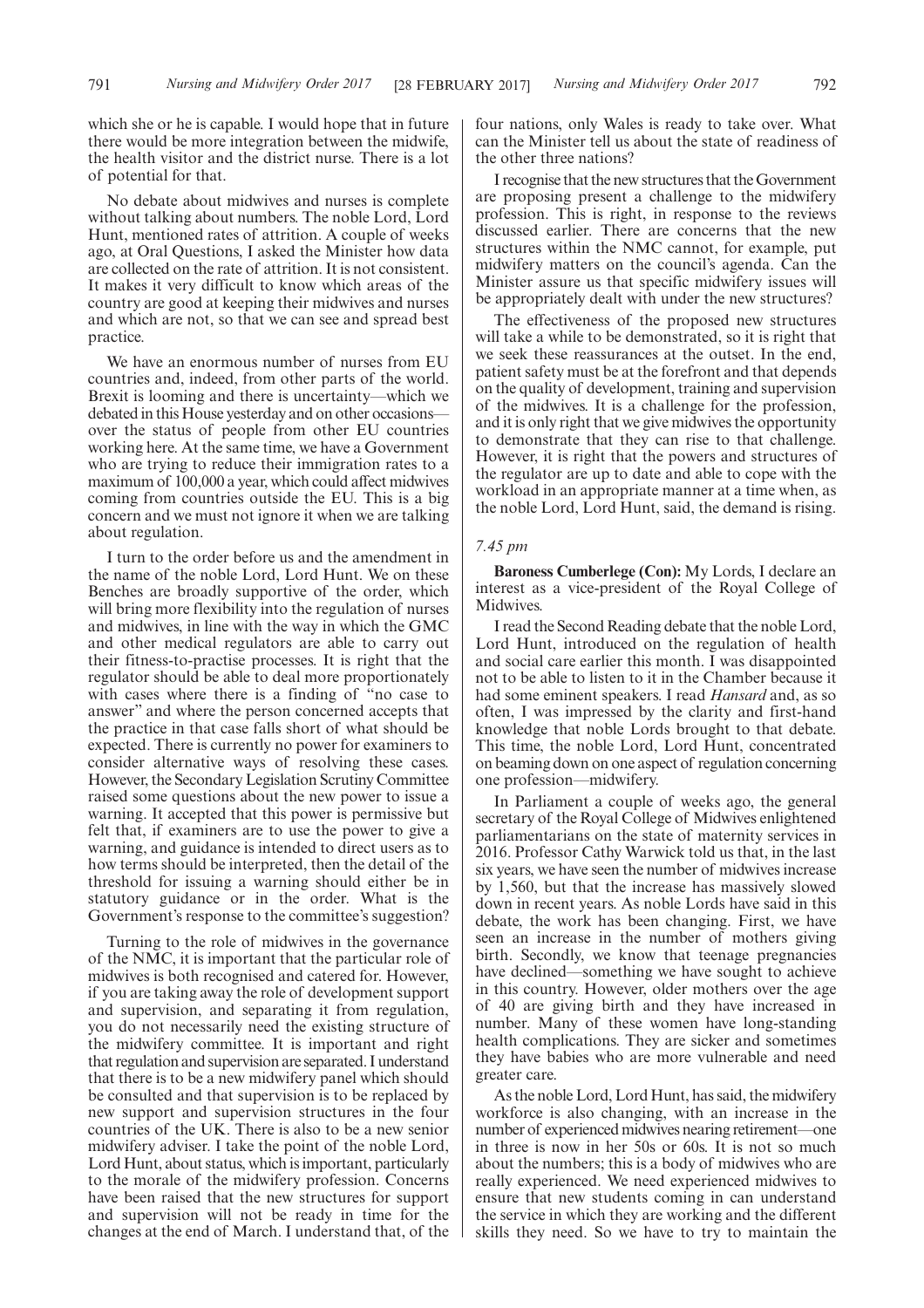#### [BARONESS CUMBERLEGE]

midwives that we already have and this order has a part to play. It is a new order and my noble friend the Minister gave a clear exposition of its value.

I want to probe some of its consequences a little. When we were carrying out the review of maternity services for England, the first thing we did was to ask the women, their partners and families what they wanted from maternity services. In this case, our constituency is the midwives. What do the midwives want? It was interesting that, when they were asked about statutory supervision going, they were very upset about it. Eighty-four per cent wanted to keep statutory supervision. They had keen concerns about patient safety and about the quality of assurance if supervision were removed from the law. They felt that the potential for the removal of support for midwives was considerable and they had concerns relating to the NMC's ability to manage an increased fitness-to-practise referral rate.

These are genuine concerns and it is our duty to see that they are met as the roll-out of this new process takes place. I understand that the Secretary of State has commissioned another review of the NMC, again concerning Morecambe Bay. One case from there has still to be concluded after eight years. No wonder midwives are concerned about the NMC's ability to manage an increased fitness-to-practise referral rate. The NMC has to step up to the plate. Look at how the GMC has evolved over years: the first thing its new chief executive did was ensure that it was an efficient organisation. I do not get that feeling of confidence with the NMC. Some work needs to be done on that, maybe on aspects brought up by the review.

In the five-year forward view, which was agreed between the DoH and NHS England, an ambition was laid out to make it easier for groups of midwives to set up their own NHS-funded midwifery services. We all agree that we need more midwives. Since the publication of *Better Births*, a small group of midwives called Neighbourhood Midwives has gathered together and managed to get a contract from the NHS. This gives us more midwives and women more choice, which is something we should applaud. However, it is important that midwives are subject to regulation, wherever they are working, and that has been the case since the European Union brought in its directive. There is a long-running saga about independent midwives and I declare my interest as a patron of Independent Midwives UK. The NMC has felt it right to ensure that independent midwives are suitably covered for clinical indemnity when delivering women giving birth, and it is right to do so. However, I cannot glean from the NMC what level of indemnity is required. I have asked five times what is the "appropriate"—the NMC's word—cover that it requires for clinical indemnity for independent midwives. I get no answer. I do not know whether the NMC realises how difficult it is to get clinical indemnity to cover people working in different professions. Although a lot of the cases that are brought are actually systems failures, sometimes they are obstetric failures. It is right that the regulators should look at the safety record of those they are indemnifying and I am not sure that is understood by the NMC.

The first questions that any insurance company is going to ask are: "What is meant by appropriate? What size of pot is required?". Again, we get no answers. The NMC has spent a very long time warning independent midwives that they could lose their registration. Four days before Christmas, the NMC sent a letter out telling independent midwives that they had lost their right to practise. Four days before Christmas, these trained midwives, who had spent a long time in the service, were in fear of losing their livelihoods, vocation and profession. Above all, they lost their right to attend in labour women whom they knew well. As the noble Baroness, Lady Walmsley, has said, that is so important. We know that if there is continuity in the person looking after the woman through antenatal, the birth and postnatal care, we reduce the number of premature births by 24%. Premature births are expensive, emotionally and in monetary terms. If we can reduce them by that percentage we should strive very hard to achieve it.

Since these independent midwives have sought clarity from the NMC, the NMC owes it to them, but they have received conflicting advice. In its values, the NMC states that it wants to be "fair". My noble friend raised the question of fairness. The NMC says that it will be,

"consistent in the way we deal with people".

I cannot see that consistency. All the midwives and women who have rung me up and sent me emails have said that they do not understand the consistency because it is not there. It seems to apply one way to one midwife and another way to another, depending on the relationships—sometimes family ones—with the women. I welcome the review of the NMC, not least to examine the level and content of communication provided to those registrants who are seeking clarity, so that they know where they stand. That is the least that a registration body should do.

*Better Births*, the report of the maternity review for England, has two central themes: choice and safety. As my noble friend said in his introduction to this debate, safety should be at the heart of the service. We agree with that and safety is attached to the order. In our travels during the review, we listened to countless women—lots of them—trying to find out exactly what they wanted from the service. One strong response was that women and their families are seeking a safer service. I will tell noble Lords, and particularly the Minister, about our visit to Sweden because we are waiting for a consultation paper and I hope my noble friend will put pressure on the Secretary of State and his colleagues to release it. Over the last five or so years, Sweden has reduced the number of serious birth injuries from 20 per 100,000 babies born to five. In England, our current rate is 30 per 100,000. Last year, the NHS Litigation Authority paid out £560 million to 130 families for children who had been damaged at birth, while another 70 families who were not able to establish clinical negligence in this country received no compensation at all.

# *8 pm*

In England, it takes up to 10 years to settle such cases, and the costs are likely to rise to £1 billion by 2020. In Sweden, the test is whether the damage was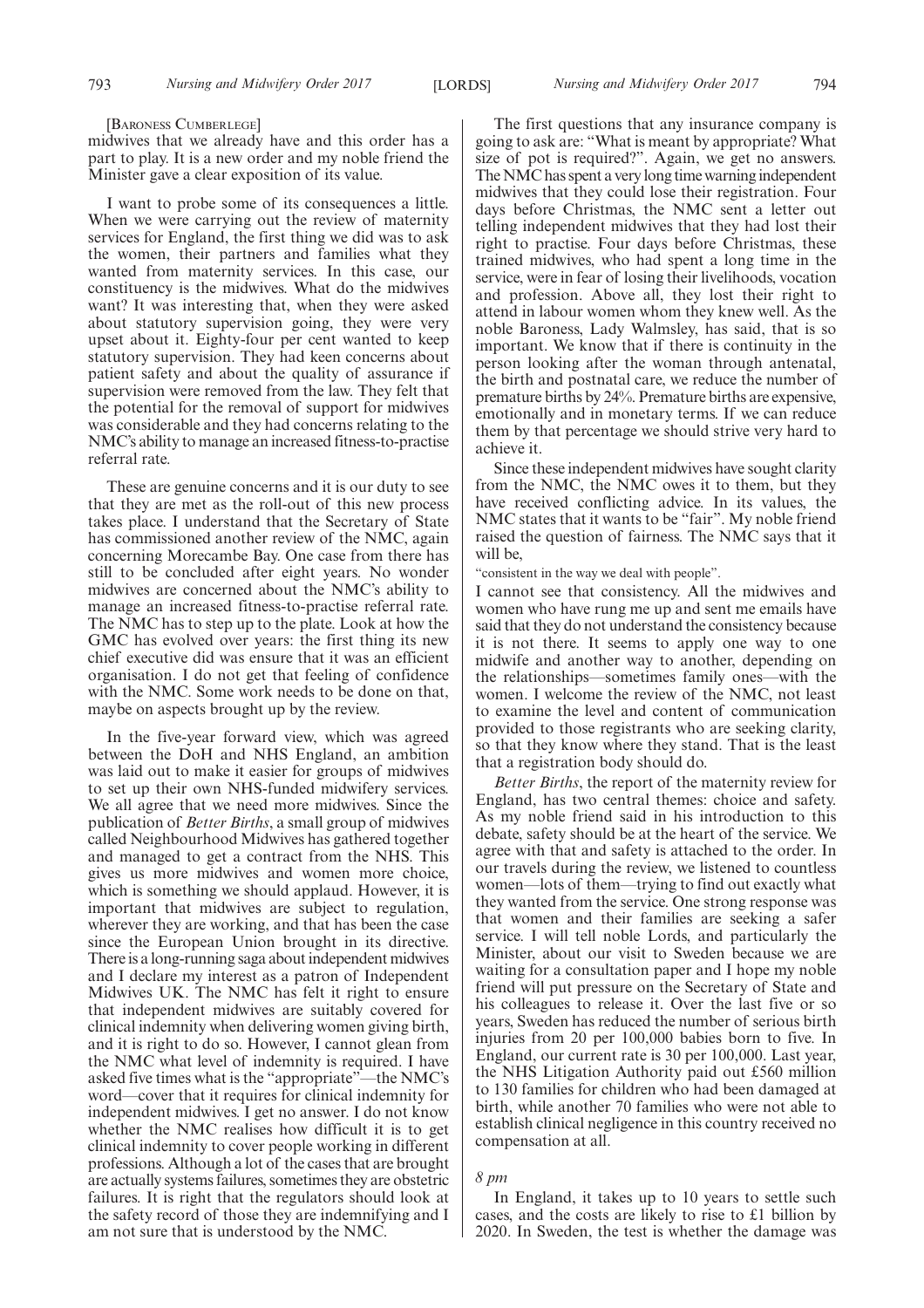We need a system like the one in Sweden. That is what we have proposed in *Better Births* through what we call a rapid resolution and redress system. The Government have agreed to consult on this scheme and we hope the consultation will be launched as soon as possible, because we have momentum going now. This is a once-in-a-generation opportunity to do a really good thing for families, for babies, for the country and for the Exchequer. Anything my noble friend can do to ensure its publication would be very welcome indeed.

One has only to read the superb series on midwifery in the *Lancet* to see the scope of practice for midwives and how it differs immensely from nursing. This addresses some of the points the noble Lord, Lord Hunt, made. The Royal College of Midwives makes the case clearly in its paper when it says:

"We would not treat doctors and dentists as if they were interchangeable".

Nursing and midwifery should be treated like that—they are different. I understand what the noble Lord, Lord Willis, was saying about silos. We have to avoid them. Travelling around the country one sees silos, but one also sees magical things happening where there are no silos—where obstetricians, midwives, nurses, neonatal nurses and all the rest are working together. Within *Better Births*, we are introducing local maternity systems to try to make that happen.

Our concern is heightened by the fact that, as the noble Lord, Lord Hunt, was saying, there are no seats on the council set aside for midwives. Inevitably, the council is dominated by nurses. Therefore, with the best will in the world, the council can at times make decisions about midwifery with no midwife in the room. I do not think that is right. We are told about a panel, but a panel is not strong. We want something that has presence, that is respected and that can make a mark within the regulatory body, the NMC.

I will give my noble friend four questions—I should have given him notice of this, but I have been very busy on another Bill today—and I will perhaps seek a written answer to them. Could he give an assurance that, regardless of any removal of the legal requirement for a midwifery committee, the Government will continue to require the NMC to pay due regard to the midwifery profession, recognising that it regulates two separate, distinct professions? The NMC will be required to put in place robust systems to ensure that it seeks and obtains professional midwifery advice on all matters affecting midwifery. Will he agree to what I think is a very modest request?

Could my noble friend also confirm that the NMC will continue to be required to produce standards and guidance for midwives? This should include standards pertaining to the care of mothers and babies and be based upon extensive consultation with the midwifery profession. Another value the NMC has is accountability. As the noble Lord, Lord Hunt, and the noble Baroness, Lady Walmsley, said, we need the NMC to be accountable. Her comment about knowing where the good places are that retain midwives is very important. My view is that it depends on the leadership and accountability of those looking after the service.

Thirdly, I ask my noble friend, regarding local supervision of midwives, to confirm that a robust system will be in place to monitor the rollout of the new system and, specifically, that the Department of Health will be required to report to Parliament—as has already been suggested in the debate—on the effectiveness of the new arrangements after their first year of operation.

Finally, I ask my noble friend to agree that there is a need for a senior midwifery voice within the UK Government. As has been said, we have a superb leader in NHS England on midwifery care, but that person needs a higher status. That person should be on the same level as the Chief Nursing Officer, because they are looking at different aspects. Can my noble friend consider having a chief midwifery officer at the national level, with directors of midwifery within the NHS England regional teams? We need that leadership. Over the years it has been much diminished, as the noble Lord, Lord Hunt, explained very well. We very much admire the lead maternity person in NHS England but they need to be called a "director". She or he needs a higher status, and I do not think that such a request is impossible to respond to.

**Lord Willis of Knaresborough:** My Lords, at the beginning of this debate I decided not to say anything. I have been stung into action but I will be incredibly brief. First, I thank the noble Lord, Lord Hunt, for tabling his amendment to the Motion. Although I am very supportive of the order, he has again demonstrated the need to debate these orders and to get the views of Members of your Lordships' House who have vast experience in these areas. The noble Baroness, Lady Cumberlege, has again demonstrated the breadth of her experience and has brought it to bear.

I should declare my interests as a consultant to the NMC and as a fellow of the Royal College of Nursing—an honorary one because I have never been a nurse and have never been on the register. People would not trust me in that way. I should also put on the record that I am huge admirer of the midwifery profession. My daughter has recently had two caesarean sections in different parts of the country. One location, which I shall not name, was incredibly disappointing and demonstrated some of the real issues that have to be addressed. That is where my passion for a more integrated service has come from.

The other birth took place last year in York, which has an integrated and mother-led maternity service exactly what my noble friend Lady Walmsley and the noble Baroness referred to. There, the mother is not a recipient on behalf of others but leads the whole process—everything from pain management to enhanced recovery. All of this demonstrates what is in the noble Baroness's report. Things should be looked at from the mother's point of view and built up from there.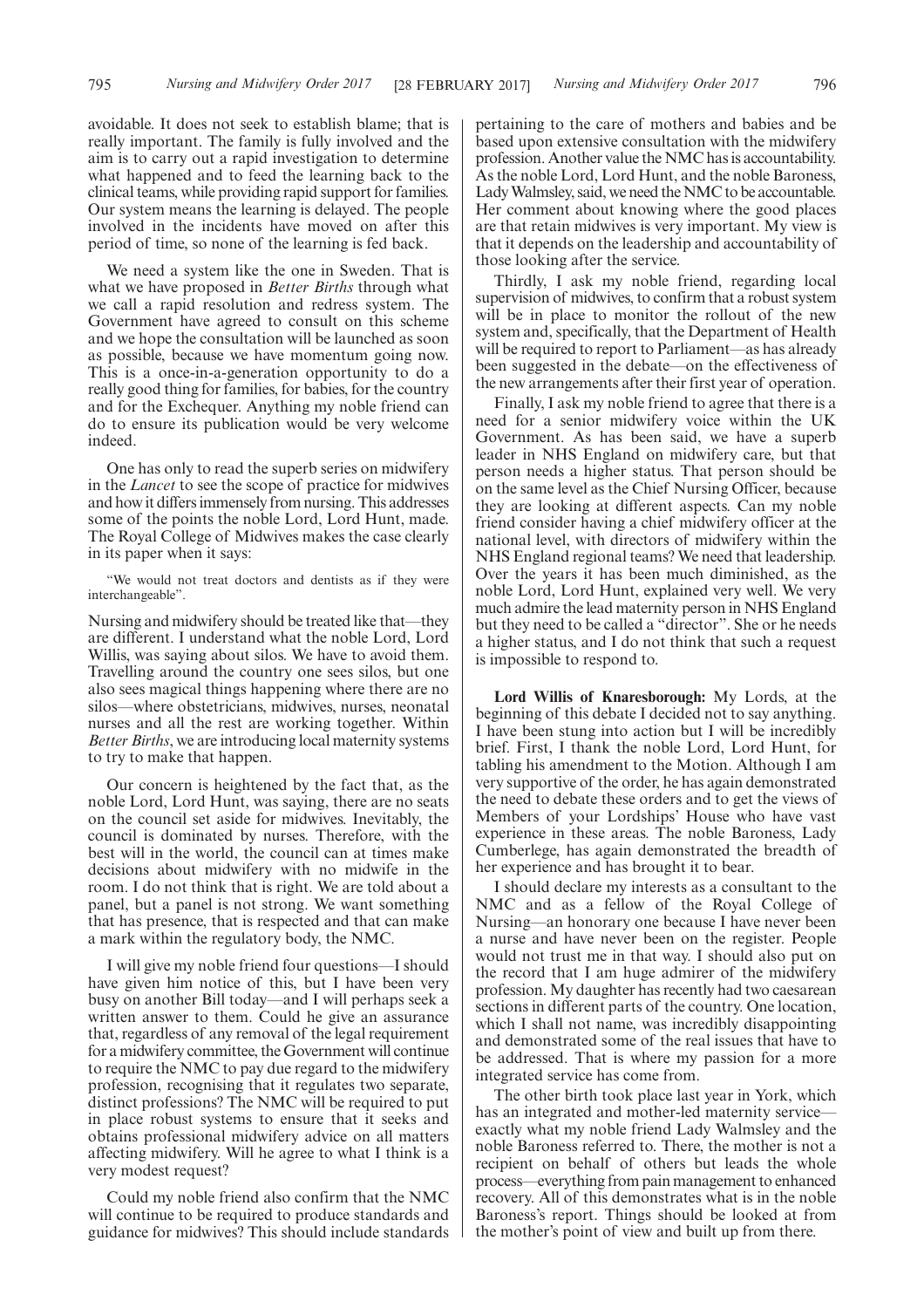#### [LORD WILLIS OF KNARESBOROUGH]

Again, I would not wish my silo comments to be misunderstood but I am desperately anxious that the role of the midwife should in many ways go back to its origins. This legislation goes back over a century, but in those days the midwife was not simply someone who ensured a safe birth; she was instrumental in dealing with the family within the community. I feel that we miss a trick when we do not use the phenomenal expertise within the midwifery profession to become leaders in carrying forward the Government's drive rightly, in my view—towards a community, populationbased health economy. Midwives could fulfil that role.

There are two issues relating to the order, and I want to stick to those rather than deal with some of the other issues that have been raised. The first is fitness to practise, the importance of which has been somewhat overlooked compared with the removal of the committee. Fitness to practise is a huge issue both for midwives and for the nursing profession. Some £48 million a year of nurses' and midwives' own money is spent on this process. People often wait five years for a resolution. Their career is wrecked, they cannot go back to practise and we lose them. All that needs to be addressed. I applaud the Government for listening to the concerns of the Nursing and Midwifery Council and for bringing in a fitness-to-practise process. That will at least speed matters up and get an early resolution.

Quite rightly, questions have been raised about the way in which affirmative resolutions come about, whether they should be in the order or in guidance, and whether the guidance should be statutory. These are things for the Minister to work out with his colleagues, and I applaud those questions. It is very important that we have a system which is speedy, fair and appropriate.

The second issue with the order is the separation of the role of regulation from professional interest. I cannot believe that anyone believes that that is not the right thing to do. With independent regulators of healthcare systems—whether they relate to dentists, doctors, nurses or midwives—the professional interest should be separated from the regulatory interest. That is what this order tries to do. Rightly, the noble Baroness, Lady Cumberlege, and the noble Lord, Lord Hunt, asked whether, by separating them, you lose something or gain something. I believe that we gain something enormous by having a regulator who can concentrate and where everybody knows where the regulatory burden lies and there is a clear responsibility to deal with it. The reports on Morecambe Bay show that that was all fudged, with one blaming the other. I think that we must try to move away from that.

The whole issue of supervision worries me as much as it does other Members of the House. We cannot simply say that, by putting it with the four lead nurses, who are responsible for nursing and midwifery, the problem is solved. We know full well that that is not the case. For instance, they do not have a resource to be able to deliver that service across the four countries. I hope that the Minister, when he replies, will say what plans the Government have to actually enforce and indeed to support the four CNOs, or Chief Nursing Officers—and midwifery officers, we should call them rather than simply leave them to get on with it.

This order is going in the right direction. Sadly, it misses out one thing—I thought the Minister might mention it in his opening statement—which is that the department has said on a number of occasions that this order has nothing to do with the scope of midwifery practice. The noble Baroness, Lady Cumberlege, quite rightly said that we have to have someone who sets the standards for midwifery in the future, and it has to be the NMC. I totally agree with her. But, quite frankly, simply creating more of the same is not the answer as we move forward. You cannot have the models that she described in her excellent report without having far greater flexibility within the system than we have now.

When the NMC looks at the scope of midwifery practice in setting new standards—as I am sure it will—I hope that it will look at how we can put midwifery rightfully in place right at the heart of our care system and make sure that the sort of standards that we have lived by for the past century are enhanced and that we can be proud of them as we move forward. I applaud the Minister for bringing this forward and I am wholly supportive of it, although my colleague has a few reservations.

# *8.15 pm*

**Lord O'Shaughnessy:** I thank noble Lords for an extremely high-quality and very well-informed debate on both this order and the amendment. I will do my best to deal with the many questions and important issues that were raised by noble Lords.

First, I welcome the welcome that this order has broadly received. As the noble Lord, Lord Willis, pointed out, the separation of the professional interest and regulatory functions is best practice; that is how we expect regulation to take place these days. Unfortunately, in Morecambe Bay that lack of separation was one of the contributing factors, and that obviously has been a spur to change. I also welcome the words of support for the fitness-to-practise changes, which I think will bring in a quicker, more flexible and more proportionate system.

I turn to some of the points made by the noble Lord, Lord Hunt. There is undoubtedly an issue about the workforce, as he pointed out. There has been an increase in the number of births, and more is being done both to recruit existing staff and to retain them. But at the heart of this are three issues. The first is the point about silos versus integrated care. Of course we all want integrated care; that is the direction of travel. At the same time, necessary changes are taking place to the regulatory structure to deliver the kind of separation and clarity that we also want to happen. The concern being raised is whether, in doing so, we will in some way change the status of the profession, if you like—not intentionally, but by virtue of the removal of various statutory arrangements and so on. I can understand why some might draw that conclusion, but it is clearly not the intention of what is happening here, and I hope to set out a few reasons why that is the case.

The proposed changes do not alter the status of midwifery as a distinct profession with its own standards. There will be no change to the protected title of midwife, and delivering a baby remains a protected function for a midwife or medical practitioner; it is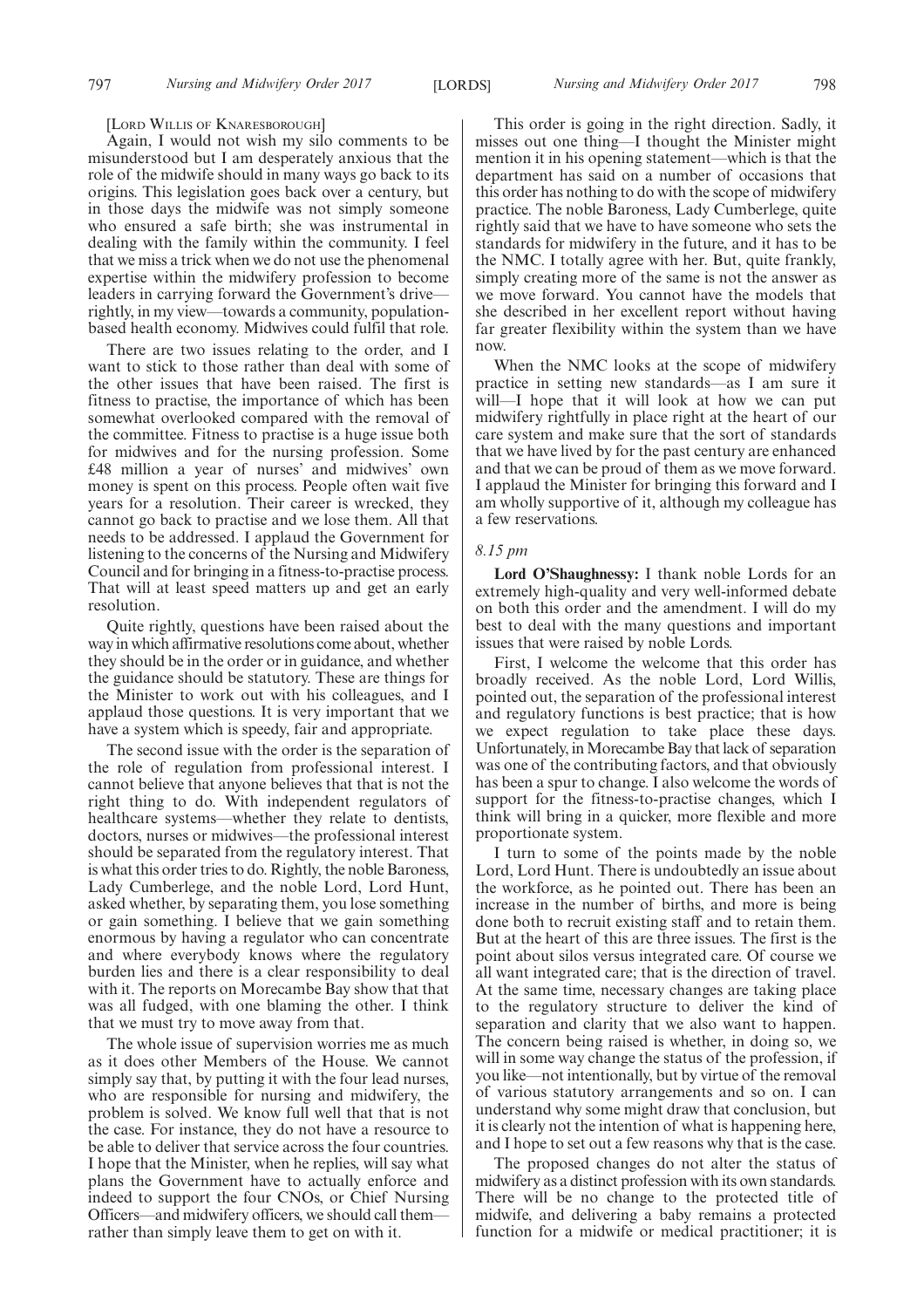incredibly important to set that out at the beginning. As the noble Lord, Lord Hunt, pointed out, there are various tiers of representation, if you like, below Chief Nursing Officer: head of maternity, NHS England regional heads, deputy heads and so on. I do not know the specific reason why that is called maternity, not midwifery. I imagine that it might be because of integrated care and because, although it might have midwifery as the major focus of it, it might also involve other aspects of the birthing arrangements. I shall certainly endeavour to find out and write to the noble Lord about it.

The other issues were around whether the profession is getting the attention and respect that it deserves and indeed is properly represented at the right levels and in the right bodies. There is a midwife on the NMC. That is not a statutory requirement but the council ensures that it happens. It is also fair to say that we have a Secretary of State who is taking the issue of maternity safety incredibly seriously. I mentioned the national ambition, but we also had the publication of *Safer Maternity Care* in October and I will come on to some of the issues raised by my noble friend Lady Cumberlege as well. A lot is going on to support the profession.

One important part of that is making sure that this new supervisory function takes place properly and replaces statutory supervision. I quite understand why noble Lords will be concerned that that should take place. While on the one hand we have all agreed that the separation of regulation and supervision needs to happen and that the order creates greater clarity, there must be something to replace the supervisory arrangements that we agree need to change.

I reassure noble Lords that the four countries in the UK have been working together since 2015 to take account of the new employer-led models of supervision. In England, the NHS has evaluated the model in seven pilot sites to inform the model and its implementation, and there has been an education programme. Those pilots began last November and will complete in March, so they are informing the arrangements that go on in England. In the other countries, systemic reviews of the new system are taking place, on slightly different timeframes in different countries. But I reassure noble Lords that that will be happening. Not only is there preparation for the new system, there will be reviews into its effectiveness. Given all the points noble Lords have made about our experiences in Morecambe Bay and elsewhere, it is clearly essential that that happens.

A reasonable question was asked by the noble Baroness, Lady Walmsley, and my noble friend Lady Cumberlege about whether midwifery issues would be properly dealt with by the NMC and whether it has the capacity to do so, given its past problems. It received a much more positive performance review from the Professional Standards Authority, which found improvements down the line. Clearly, there is still one outstanding issue resulting from Morecambe Bay, but it is now an improved regulator and we can have confidence that it will do the kind of job that we now ask it to do.

My noble friend Lady Cumberlege raised the issue of the right level of insurance for independent midwives. I know that is incredibly important for maternal choice. Insurance is clearly a hot topic at the moment, but I will certainly write to her and find out exactly what the regulator is doing to give proper guidance, because that must happen. She is quite right to raise the example of Sweden. We know that there is a lot more to be done to improve maternity services in this country. Change is going on. My noble friend also mentioned the consultation going on with regard to regulatory redress. There needs to be a change of culture so that it is less adversarial and less litigious, and designed to increase learning and bring that to bear much more quickly on the process. We are undertaking that set of reforms and I pay huge tribute to her for her work in making that happen. My noble friend asked a set of other questions and I will certainly write to her so that I can answer her properly if I have not done so in the answers I have given already.

I end by paying tribute to the profession itself. The noble Lord, Lord Willis, made an excellent point, which goes beyond the scope of the order but is important. There is more that midwives can—indeed, must—do if we are to have a properly integrated system. We all want a healthcare system that, in the end, involves a personalised pathway. Whatever your experience, whether you are an older person, a young person, a mother or whatever, you can have someone by your side, leading you through that experience. Clearly, many pregnant women will want that to be a midwife, so I absolutely take the point about integrating with health visitors and many others besides. I hope changes are going on. That is perhaps not a subject for debate tonight but for another time. On that basis, I ask the noble Lord, Lord Hunt, to withdraw his amendment.

**Lord Hunt of Kings Heath:** My Lords, I am very grateful to the Minister. I totally agree with the noble Baroness, Lady Walmsley, about the importance of the midwife being an integral part of the team. The noble Lord, Lord Willis, is right, as is the Minister, that one of the lessons of Morecambe Bay is the problem of different professions being completely unable to relate and talk to each other. Frankly, this is an issue that the health service suffers from and the Minister is right that, in a sense, it could be argued that the NMC is putting forward a more integrated approach to regulation. The risk is that, because of the disparity between the number of nurses and midwives—and we have often seen this before—integration could mean the marginalisation of certain people. This is the risk that we need to guard against—the unintended consequence.

The Minister has given a very good assurance that this matter will be kept under clear review; he emphasised that this would be a proper review and I very much welcome that. However, I still believe that, in the end, the answer to the question that he posed—"Are midwives around the right table?"—is that the experience of the health service is that they are never around the table at all. This is the problem. Whether the meetings are at board level of an English NHS trust, at the top level of the senior management team of a regional office of NHS Executive, at the NHS Executive itself, or at the department, they are never there. The big problem of how we get midwifery input at those top levels is one that we are still struggling with.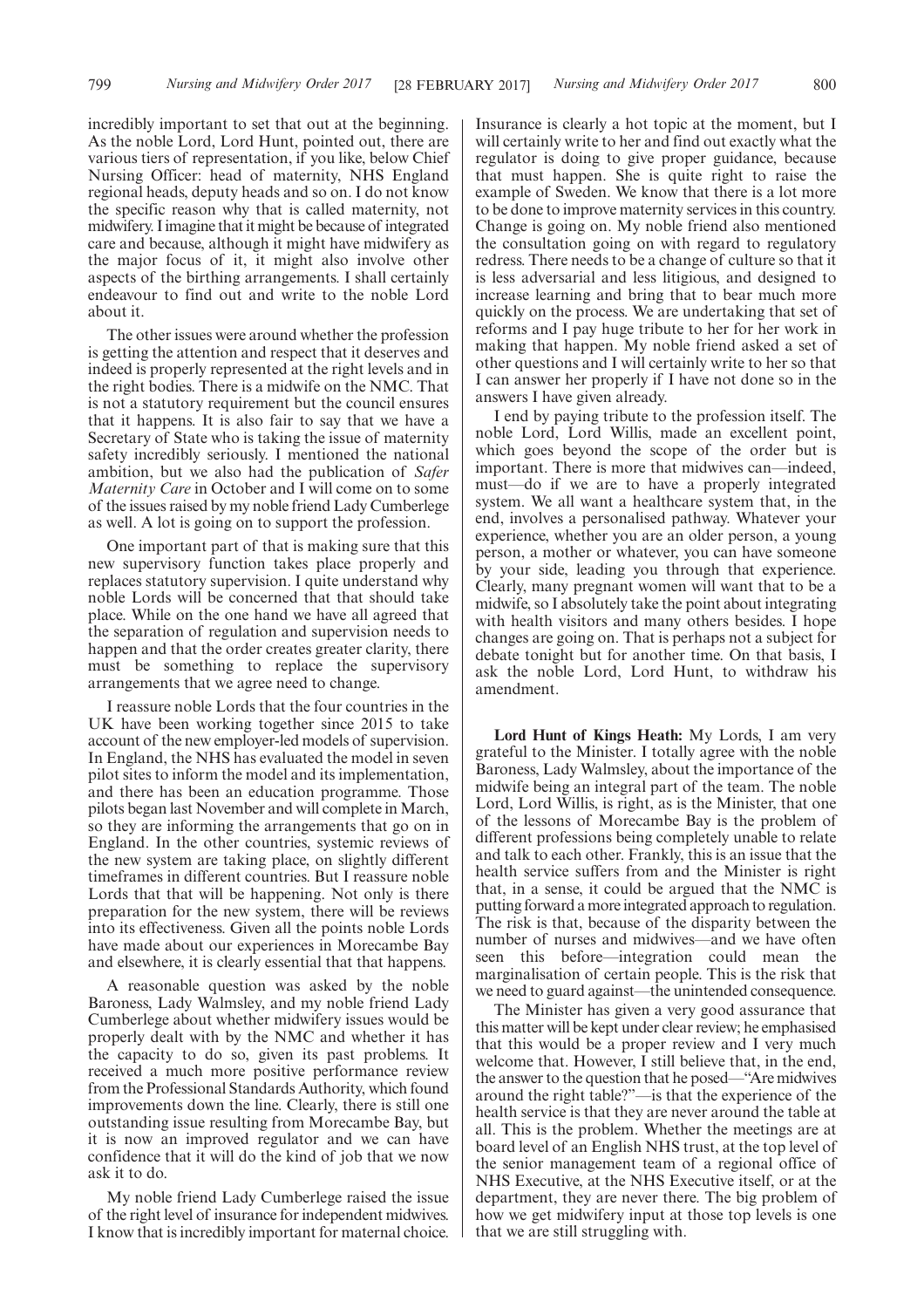[LORD HUNT OF KINGS HEATH]

It is ironic that, having debated only two weeks ago the need for an approach to health regulation that covers all professions, we are now debating one profession. The noble Baroness, Lady Cumberlege, is absolutely right about this. I am indebted to the barrister Kenneth Hamer from Henderson Chambers who wrote to me after our last debate to point out that the Supreme Court is now using the Law Commission's work on regulation to inform its own judgments. If there is any argument for the Government to produce a Bill in relation to unified health regulation very quickly, that is it.

On the loss of the midwifery supervisor, everyone agrees that the regulatory function needs to be separated off, and it is absolutely right that that is what the NMC should be concerned with. But there is concern about the loss of the supervisor at the local level. For me, the issue is safety. We know that NHS trusts are coming under huge pressure in relation to staffing levels from NHS Improvement because of pressure to reduce the deficit. The question, which I pose rhetorically, is who, given this pressure and given that midwifery does not have a voice at the board table, is going to defend the safety of the profession in terms of numbers when it comes to kind of hard decisions that are going to be made? That is my concern and frankly it has not been answered.

On the NMC's performance, I remain of the view that the current chief executive has done a very good job trying to deal with the huge problems that she inherited. I hope that, whatever review is undertaken, it will not destabilise the NMC and that she will be given the time she needs to continue to make improvements.

The Minister said that he would exchange letters on the issue of independent midwives. I hope he will agree to go a little bit further and discuss this matter with his noble friend and the NMC. This issue has now been around for years, but it could clearly be sorted. A number of people are involved—the department, NHS England, the NMC and, I suspect, the NHS Litigation Authority—but if Ministers banged their heads together this would be sorted; that needs to happen. Frankly, even post the calamity of the 2012 Act, which has created such a discordant structure, Ministers can, in the end, determine something to happen here. That is what we need.

There is no question about it: I am not interested in silo professional behaviour or in whether a statutory committee is the right way to go forward. But I am convinced that the voice of midwifery needs to be heard at the highest level. I hope that this excellent debate—I am grateful to the Minister, too, for his response—has been helpful in just making that point. I shall not press my amendment to the Motion.

*Amendment to the Motion withdrawn.*

*Motion agreed.*

*House adjourned at 8.30 pm.*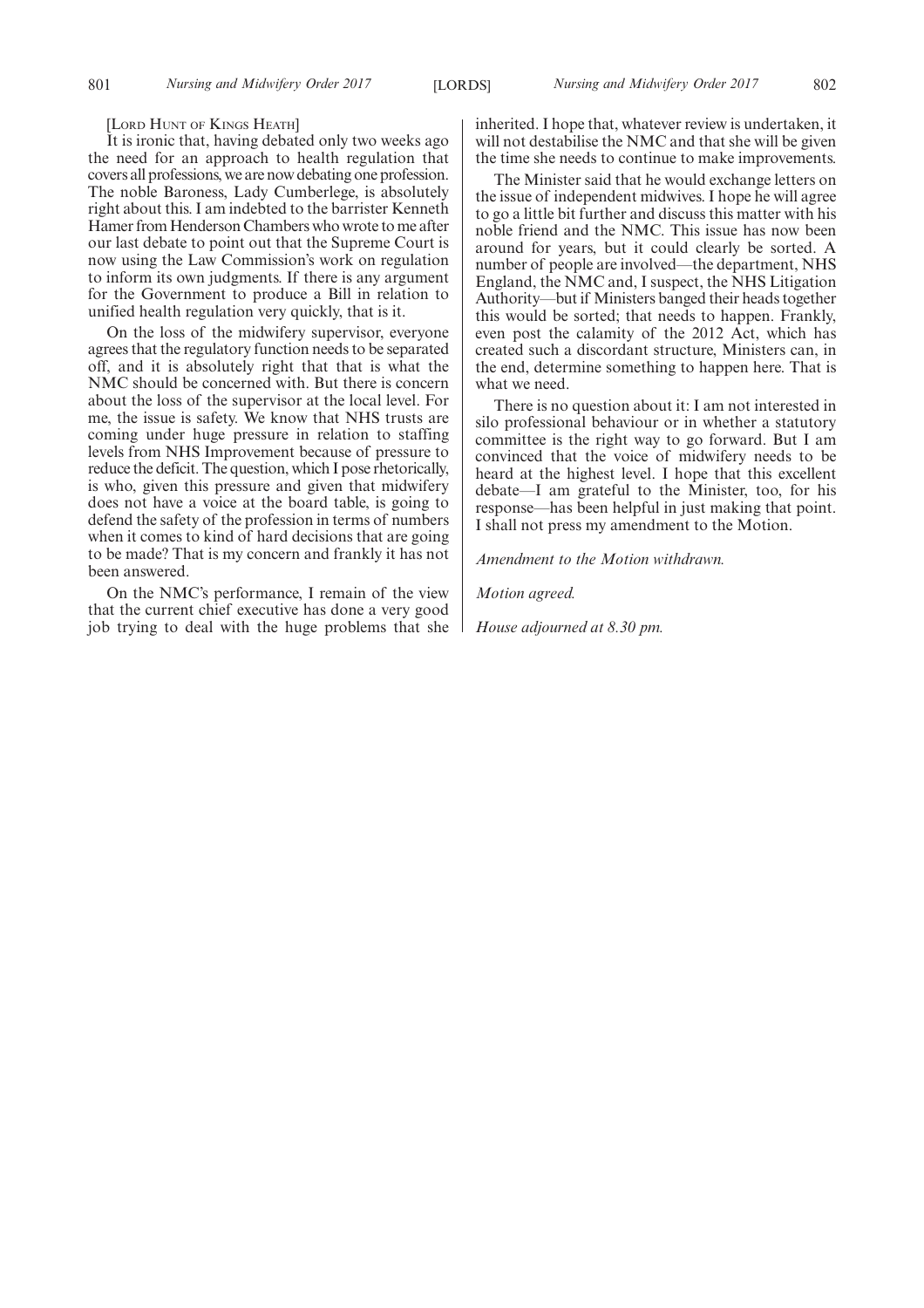# Grand Committee

*Tuesday 28 February 2017*

# **Arrangement of Business**

*Announcement*

# *3.30 pm*

**The Deputy Chairman of Committees (Baroness Stedman-Scott):** Good afternoon and welcome to proceedings in the Grand Committee. If there is a Division in the House, the Committee will stand adjourned for 10 minutes.

# **Economic Growth (Regulatory Functions) Order 2017**

*Considered in Grand Committee*

*3.30 pm*

## *Moved by Lord Prior of Brampton*

That the Grand Committee do consider the Economic Growth (Regulatory Functions) Order 2017.

**TheParliamentaryUnder-Secretaryof State,Department for Business, Energy and Industrial Strategy (Lord Prior of Brampton) (Con):**My Lords, in moving the Economic Growth (Regulatory Functions) Order 2017, I shall speak to the Business Impact Target (Relevant Regulators) Regulations 2017 and the Growth Duty Statutory Guidance 2017. The purpose of these statutory instruments is to support regulatory bodies in the UK to create a healthier business environment by making regulation more proportionate, transparent and accountable. The Government are committed to making sure that regulation supports growth and are doing all that they can to unlock productivity in the UK.

Better regulation is central to the Government's desire to make the UK the best place in the world to start and grow a business and is a key part of our commitment to drive economic growth and boost productivity. During the previous Parliament, the Government made significant progress through programmes such as one in, two out and the Red Tape Challenge, which were instrumental in delivering savings of £10 billion to businesses over the lifetime of the Parliament. These programmes encouraged a cultural shift in government departments towards more proportionate and smarter regulation.

This approach was formalised through the Small Business, Enterprise and Employment Act 2015, which provides a transparent framework for assessing, managing and reporting on new regulatory impacts to business, known as the business impact target. Through the Enterprise Act, we extended the ambition of the target by expanding it so that it can include the activities of a wider range of regulators beyond those acting on behalf of UK Ministers. This will support us achieving a further £10 billion of deregulatory benefit for UK businesses in this Parliament.

Alongside the business impact target, the Government also introduced a duty through the Deregulation Act for regulators to have regard to the desirability of promoting economic growth. This is known as the growth duty, which will help to ensure that regulatory bodies contribute towards creating a healthier business environment by making regulation more proportionate, transparent and accountable. Together, the business impact target and growth duty will support a positive shift in the way regulation is delivered.

It is sometimes easy to caricature all regulation as negative. The Government recognise that proportionate and well-targeted regulation is important and provides vital protections. It can help markets work better, enables new business models and start-ups to compete and protects consumers. The Government have been clear in the industrial strategy that regulatory frameworks need to support business investment rather than distort markets. This does not mean deregulation at any cost. We have to avoid, for example, the combination of light-touch regulation and emphasis on short-term financial gain that contributed to the financial and banking crisis.

Better regulation recognises that regulation can impose costs on business. It can divert attention from more productive uses, such as growing into new markets, innovation and training. It also recognises that regulation can favour more established incumbent operators in a market. For example, it is estimated to cost small business 10 times more per employee, on average, to comply with regulations than it costs a large business. The Government's better regulation system therefore seeks to minimise these burdens by ensuring that the likely impacts of regulation are fully assessed and by providing an incentive to reduce costs on business where possible. Indeed, there are numerous examples of good, proportionate regulation that is good for business and society as a whole.

Under the previous Government, we conducted a series of sector reviews into regulator enforcement practice. Reforms delivered as a result are now saving business millions of pounds, encouraging companies to grow, speeding up multibillion-pound investments and reducing burdens, all without weakening protections. These reforms have been welcomed by businesses and trade bodies across the country. These savings are being made by removing assessment and reporting requirements from more than a quarter of a million businesses where there was no scope for them to deliver the energy savings that the requirements were in place to deliver. This allows the regulator to focus on working with those businesses where real energy savings can be made.

However, there is still more to do. The regulations before the Committee today will be an important step towards creating a healthier business environment by making regulation more proportionate, transparent and accountable. The result will be to take another significant step forward to ensuring that regulation supports growth and that Britain is the best place in the world to start and grow a business.

I turn to the detail of the regulations. The Business Impact Target (Relevant Regulators) Regulations 2017 specify the individual regulators that will be brought within scope of the business impact target. The regulators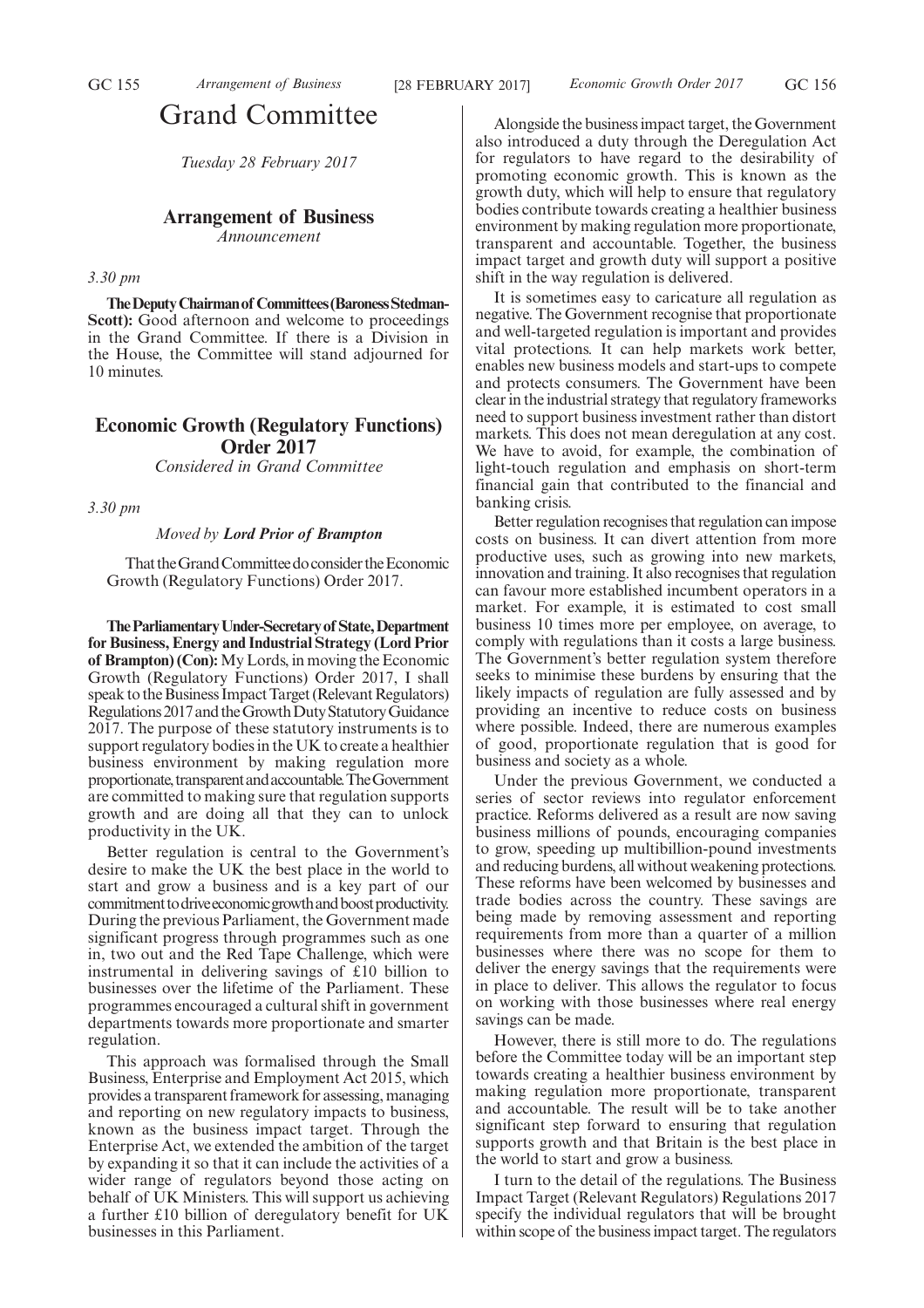[LORD PRIOR OF BRAMPTON]

listed within the scope of these regulations will be required to assess the economic impact on business of changes to their regulatory policies and practices that come into force, or cease to have effect, during the course of the Parliament. The assessments must be verified by the Regulatory Policy Committee and the savings or burdens imposed on business incorporated into the Government's annual report outlining their performance against the target.

The rationale for this is clear. Businesses consistently tell the Government that the actions of regulators are as important as the content of legislation in determining their experience of regulation. So the costs to business of their regulatory activities should be actively assessed and transparently reported. These regulations deliver that. Where impacts are imposed on business by changes in regulatory activity, these should be transparent. In addition, business should have confidence in the estimates that the Government have made of that impact.

The changes do not in any way undermine the core purpose of regulators, which provide vital protections and help ensure that markets function effectively. Regulation has important economic, social and environmental goals. Regulation for those reasons should be proportionate and at the minimum cost to business necessary to achieve the outcome required. Including further regulators in the business impact target will help regulators to make the move to smarter regulation that delivers outcomes with the minimum overhead. This will be good for British business and will contribute to a more consistent regulatory process.

The Government consulted on the proposed list of regulators to be brought within scope of the business impact target from 11 February to 17 March 2016. We received responses from a range of stakeholders, including business, regulators, trade associations and other organisations. The majority of respondents were supportive of the proposal to bring the regulators specified in the consultation within the scope of the business impact target, with one respondent stating that the BIT would result in regulators,

"having to design their services, policies and procedures in a way that suits the needs of business".

No further regulators were suggested to be brought within scope, while a handful of regulators questioned their own inclusion. We have reviewed these queries and are satisfied that it is appropriate to bring the regulators listed in this instrument within scope of the target. We have also paid close attention to issues raised around proportionality. The Government have been working collaboratively with a wide range of regulators to design a process for implementation that minimises burdens on regulators.

I turn to the growth duty regulations and guidance. The Deregulation Act 2015 introduced a legislative requirement for persons exercising a regulatory function to have regard to the desirability of promoting economic growth. The Economic Growth (Regulatory Functions) Order 2017 sets out the specific regulatory functions to which this duty applies. Alongside this instrument, the Growth Duty Statutory Guidance 2017 has been produced to assist regulators in fulfilling their new responsibilities, at both a strategic and operational level.

Proportionate delivery of regulation plays an important role in supporting competitive markets and improving social and environmental outcomes. Regulatory enforcement that is not proportionate and risk-based imposes unnecessary costs on business, creates uncertainty and undermines investment. The way in which regulation is enforced can have significant effects on businesses' ability and willingness to invest and grow.

Although there is already a great deal of good, proportionate and effective regulation, there is evidence to suggest that some regulators fail to take sufficient account of the economic consequences of their actions and place unnecessary burdens on business in the exercise of their regulatory functions. To address this, the then Chancellor announced in the 2012 Autumn Statement several measures designed to create a healthier business environment by making regulation more proportionate, transparent and accountable. Although many regulators consider the impact of their actions on economic growth, there are those that do not. Indeed, some regulators think that they are unable to take account of growth as they do not have a statutory requirement to do so or their statutory objectives do not refer to growth.

Requiring regulators to have regard to economic growth in this way will address the uncertainty of regulators that feel that they cannot have regard for economic growth and will put the obligation on a statutory footing, thereby complementing regulators' other legal obligations. This duty will help regulators to carry out their functions in a way that is conducive to economic growth and will ensure that regulatory action is taken only when it is needed and that any action that is taken is proportionate. The growth duty will therefore encourage regulators to develop more mature and productive relationships with the sectors and businesses that they regulate, driving up the accountability of regulators to the business community. This will help to deliver our aspirations for greater productivity and growth in our economy.

Public consultations on the growth duty were held in 2014 and 2015. A further consultation was held alongside the consultation on the scope of the business impact target, and responses were received from a broad cross-section of stakeholders. The majority of responses to the consultation on the growth duty agreed that regulators should have regard to economic growth and should be accountable for whether they have properly considered business growth in their decision-making.

There were a small number of objections to the inclusion of particular regulators in scope, in the main based on arguments related to the amount of regulatory activity undertaken or the fact that the organisation did not have any regulatory functions. Having considered these responses, the Government are satisfied that it is appropriate to bring the regulators listed in the instrument within scope of the growth duty. We also received a number of responses on the draft guidance, with the vast majority commenting positively on its content.

The business impact target and growth duty play a central role in the Government's agenda to improve UK regulation. They support a positive shift in the way that regulation is delivered through reducing the regulatory burdens that hold businesses back and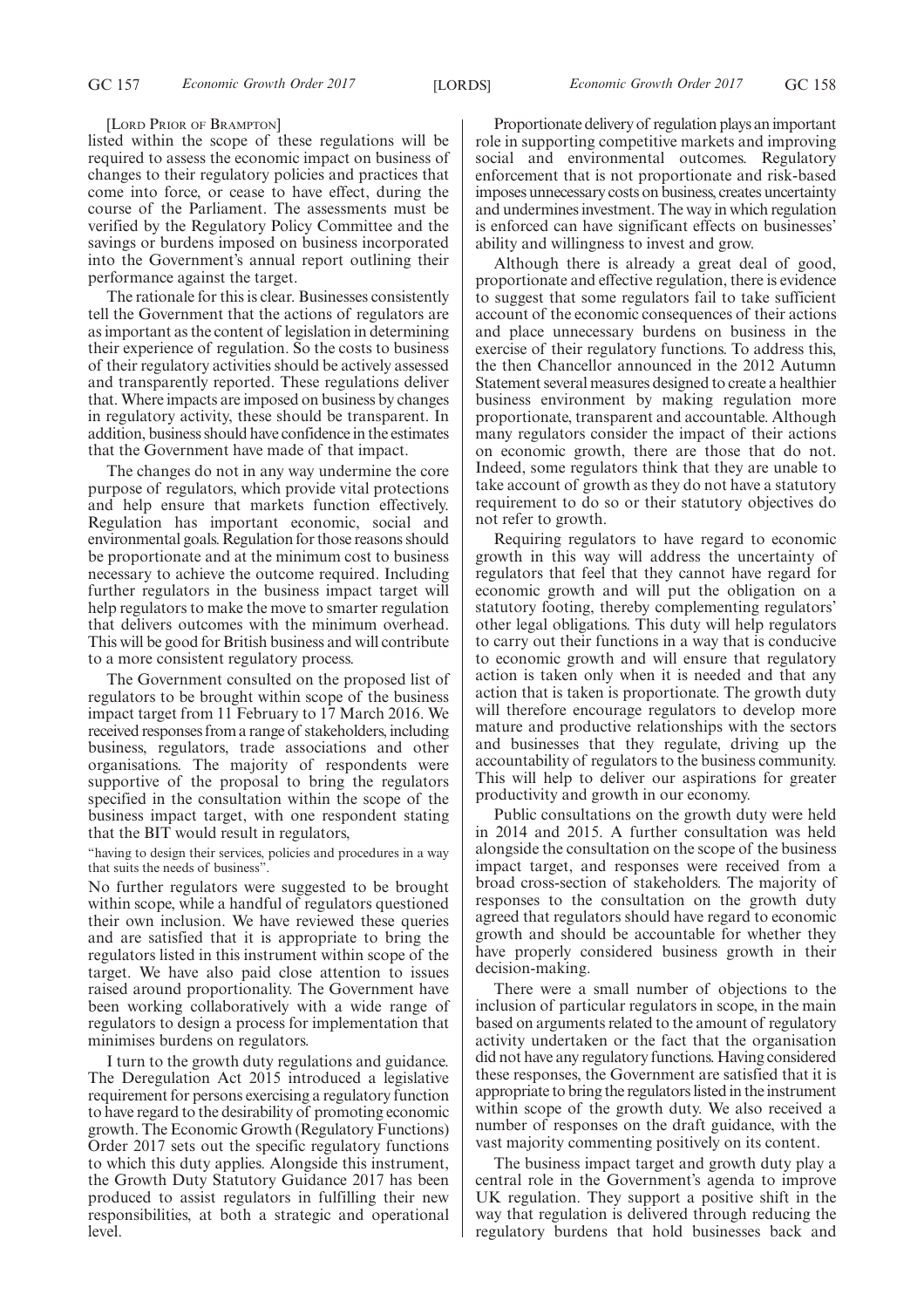prevent them from getting on with business. The measures are an important step towards creating a healthier business environment by making regulation more proportionate, transparent and accountable and I commend them to the Committee.

**Lord Mendelsohn (Lab):** My Lords, as I arrived this morning, I thought that the House of Lords had taken to Oscar fever and that the red carpet had given way for the red of the House of Lords. I saw the Annunciator, and it read, "One Order, Six Regulations and one Statutory Guidance" as the business of the day. It reminded me of "Four Weddings and a Funeral". I see that we have not had quite the same box-office draw.

I thank the Minister for his introductory comments. There is a lot that we all agree on as to the eventual targets that we want to reach and the sort of improvements that can be made. In many ways, we agree on motherhood and apple pie being good things. Our concern that the wrong measures were adopted in the primary legislation to achieve them are reinforced by some of the weaknesses in the statutory instruments, the consultation processes before them and the conclusions drawn, and it is on those things that I raise a few issues and questions.

Part of this relates to the overall policy context, which is the attempt to have a target of £10 billion of reductions. Central Government are unable to do it on their own, so they now look to regulators to take up some of the heft in this colossal task. Without some detailed sense of what can be achieved—to which I shall come later—it is misguided to believe that the solution can be what we have now, which is essentially a cultural response: if we have a new culture, a new way of working, things will improve. I am a huge sceptic about the creation of culture as a strong driver in making these things move. I believe strongly that we have to build able business cultures, but I find frequently that the Government's response is to provide measures that will impact the culture.

## *3.45 pm*

I will turn specifically to the role of regulators shortly, but I am reminded of Debenhams, a company that has consistently enacted appalling late payment policies. Over two Christmases, delayed payments caused a huge amount of stress to its small business suppliers. It is also the business identified as having the worst record for paying people below the minimum wage. But absolutely nothing has happened to change that culture, notwithstanding all the changes that the Government have made or suggested—not one issue has been raised by shareholders or management and there has been no significant government intervention to change that. Show me where the changes introduced by the Government have impacted the culture. I would like the Ministers to think about that as I raise other questions about the cultural impact of some of these measures.

The measures before us specify the functions that are covered and define the growth duty in relation to individual businesses, sectors and overall general economic growth. That is rather a large task on rather a large scale, and all have different environments that I am not sure this adequately addresses. Let me get to the heart of some of my questions about whether or not this will have a meaningful impact. What is the current evidence base to show the negative impact that regulators have on growth? What is the overall estimate of that impact? How will that meaningfully be addressed by these measures? You then have to assess whether or not the regulators themselves are the right regulators to include to ensure that such deregulatory changes can provide that sort of benefit.

Looking at the list of regulators, very specific questions arise. How will such a duty operate in the context of the British Hallmarking Council? Is there an estimate at this stage of both the identifiable problem and the identifiable benefit of how any application of a growth target can be achieved in relation to the British Hallmarking Council, the Commissioners of Irish Lights, the Guardians of the Standard of Wrought Plate in Birmingham, the Guardians of the Standard of Wrought Plate within the town of Sheffield, the Northern Lighthouse Board, the Regulator of Community Interest Companies or the Sports Grounds Safety Authority? How can it be achieved for Trinity House, as defined in Section 223(1) of the Merchant Shipping Act 1995? How can it be achieved for the legislation listed in Part 3, such as the Conservation of Seals Act or the Bees Act? How has growth developed in the context of the Office for Nuclear Regulation, where the sector is defined by a deal created by the Government to introduce one nuclear power and in an industry with very few players? How can a regulator establish growth on a sectoral, company or general economic basis in that context?

I have tried to focus my comments on just a few of the Acts and regulations listed so that the Minister can come back with some specific examples of evidence, assessment, a means of measurement or a prognosis as to what the likely impact of establishing growth targets could be on their operation. However, what would be the achievable objective of a growth target in relation to the Avian Influenza Preventive Measures (England) Regulations 2006 or the Transmissible Spongiform Encephalopathies—I defy the Minister to pronounce that right first time—(England) Regulations 2010? What is the achievable objective in relation to the Outer Space Act 1986?

How did we get to the estimate of the eight measures identified under "plant health"? What proportion of regulations and statutes are they of those that deal with plant health? Why did we end up with a measure entitled The Potatoes Originating In Egypt (England) Regulations 2004? Why are we looking at the potential for economic growth of the Endangered Species (Import and Export) Act 1976? It seems to me that the Government have vested a huge amount of effort in this on the basis that there is a wide body of evidence that regulators have underperformed in their understanding of their economic role and rationale. I would be very interested to know what evaluation has been done of the work of any of the regulatory authorities vis-à-vis the Endangered Species (Import and Export) Act 1976. I would be more than prepared for the Minister to write to me on that point if he does not have the information at his fingertips.

I am always a great sceptic about many things. This debate gives me an opportunity to ask a question about the European Convention on Human Rights. Paragraph 6 of the guidance states: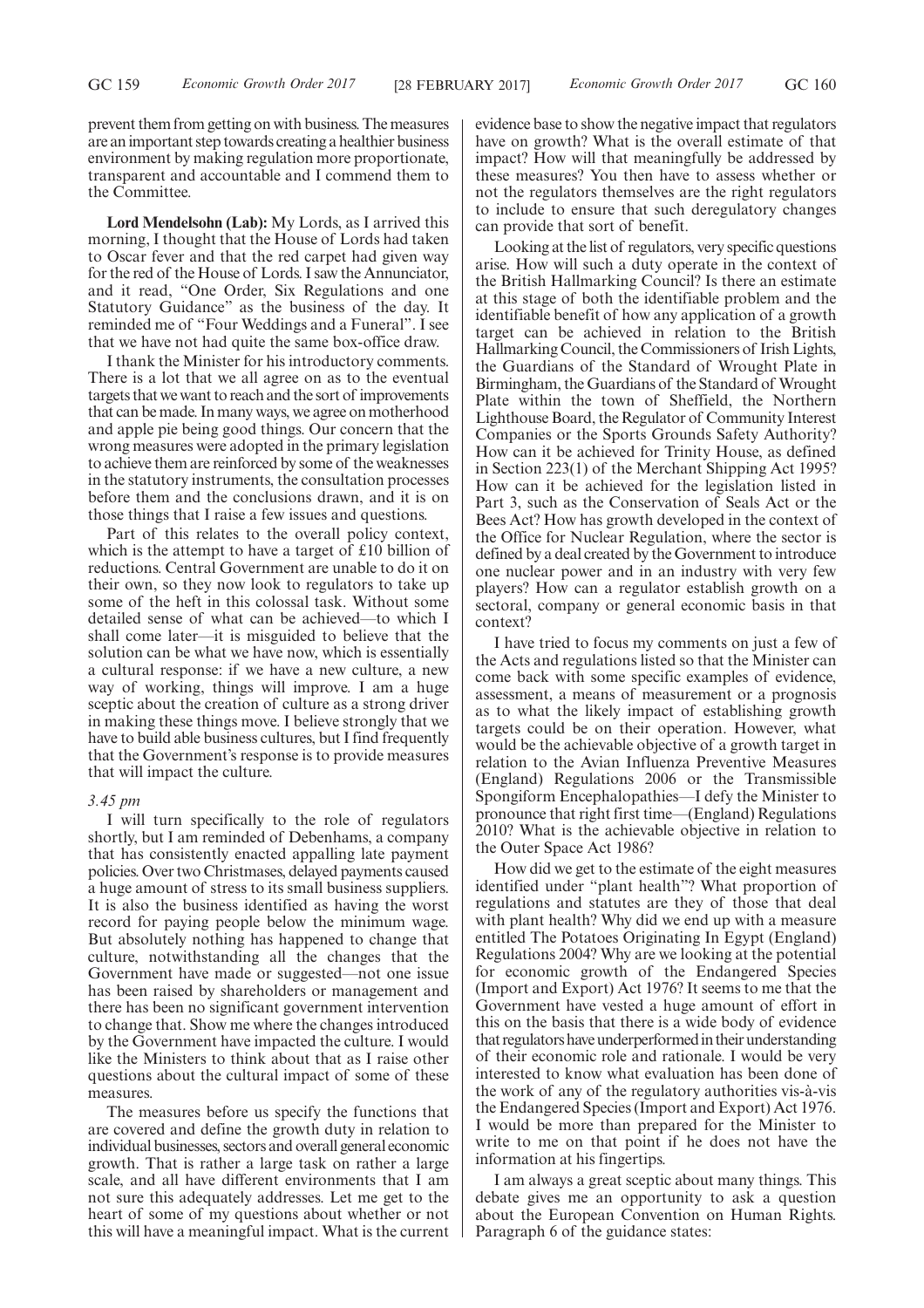#### [LORD MENDELSOHN]

"The Parliamentary Under Secretary of State for Small Business Margot James MP has made the following statement regarding Human Rights: 'In my view the provisions of the Growth Duty Statutory Guidance are compatible with the Convention rights'".

I would be interested to know whether that was the Government's opinion, and what legal advice was taken, and at what level.

I reinforce the point about the regulators. I have made this point on a few occasions but I will give it a go again. The Government have said in the policy background document that although many regulators consider the impact of their actions on economic growth, some do not. Which evaluation has established those that do not? Is there a list of those that do not? Some regulators think that they are unable to take account of growth. Can the Minister tell us which ones they are, and which do not because they do not have a statutory requirement to do so? Economic impact is not the same as economic growth; these are two fundamentally different concepts. Are we confusing economic impact with economic growth? Requiring a regulator to have regard to economic growth would address this uncertainty and would put this obligation on a statutory footing, complementing regulators' other legal obligations.

The guidance identifies productivity. It would be interesting to evaluate that. Many of the measures with a growth target refer specifically to making sure that you have an understanding of the impact of the measure on businesses. How does that relate to growth? Are the regulators competent to assess this? Has there been any evaluation of any of the regulators'competency to do so? How are they expected to gain the expertise to do this? How will they be evaluated on whether or not they are achieving that? Specifically, I would be interested to understand how the Commissioners of Irish Lights, for example, or the staff of Natural England are becoming competent in some of the areas they are being asked to look at. What training or competencies will be required of the staff or their advisers in achieving an economic growth target, as opposed to an economic impact target?

One of the other areas I am most concerned about is the suggestion that the benefits of this measure to small businesses include reduced administration. There is a sense that proportionate decisions will inherently benefit small businesses. There is absolutely no evidence for this. I would be grateful if the Minister provided any evidence that proportionate decisions by regulators help small businesses. Any decision by a regulator disproportionately impacts the capacity of a small business. Therefore, I would be interested to hear how this duty will suddenly change the entire 50-year history of small business operations in this country. That would be a very useful piece of evidence to illustrate. There is a notion that this measure will result in a massive reduction in administrative duties, inspection costs, duplication of information and the use of external contractors. Again, I would like to know what the specific evidence was that this would be achieved.

Of course, we ended up with a very interesting consultation. There has always been a great deal of optimism that changing regulation and how it is made will have direct business impact. There is always a great deal of enthusiasm from businesses that this will be achieved. Businesses were hopeful but uncertain as to what the establishment of the growth duty would measure. In fact, in this consultation—which goes through the business impact target as well as the overall guidance—it is very clear that one massive area of regulation has a massive impact on businesses. I would like to note the first, second and third, but instead I will deal in a second with the one that is first by an overwhelming majority: tax collection, which is, I believe, outside these duties.

When the regulators were asked about the potential impact of the growth duty, a thumping 69% felt that it would have absolutely no impact whatever. I like the notion in the report—one tries to be generous—that: "A sizeable minority … however were highly positive about the potential impact".

I would like to have some understanding of the use of the word "highly". It is in paragraph 70 of the "Business Benefits" section of the impact assessment. There is an estimate of how many businesses in this country will now benefit—495,215 out of more than 5 million. I would be very grateful if the Minister broke down that figure. Are they small businesses? Is it by size; by demographic? Is there any particular measure whereby we can get to 495,215?

I turn to the potential growth benefits, which are beautifully laid out in a document for which I am very grateful. Remarkably, it talks about the actual benefits that will accrue to business. The benefits based on the 31% are worth in total an extraordinary £37 million to the economy—once you net out the costs to businesses for the regulator, which are somewhere between £134,000 and £1.5 million, the figure is some £36 million.

The Government, in a vague attempt to try to boost the number of potential benefits, then create an assumption of an even larger overall benefit of this growth duty, this huge transformation of culture, this huge transformation of the ability of regulators to give an overall benefit, of—wait for it—£90.3 million. But the assumption, based on 31% of businesses—some 495,000—receiving benefits, moves from a 0.06% reduction in time used for administration to a 5% reduction. I am not bright enough to work out the maths of what the multiplier is to get from 0.06% to 5%, but that means that we are looking more than 100% of businesses, not the 31% estimated. Even if we change the dial, that number is the largest number that comes to the £90.3 million benefit. I would like the Minister to set a target as to how this massive legislative change will provide a benefit, and give us some idea of how it will be achieved.

I appreciate that the golden target for changing behaviour in respect of the impact is important, but this measure is not right. It confuses the notion of impact and growth, and ends up having little impact and causing little growth.

# *4 pm*

I want to cover several questions on the Business Impact Target (Relevant Regulators) Regulations 2017, including on the consultation and how the regulations join the dots between the business impact target and its goals. Warren Buffett expressed a notion that can be applied to this. He said: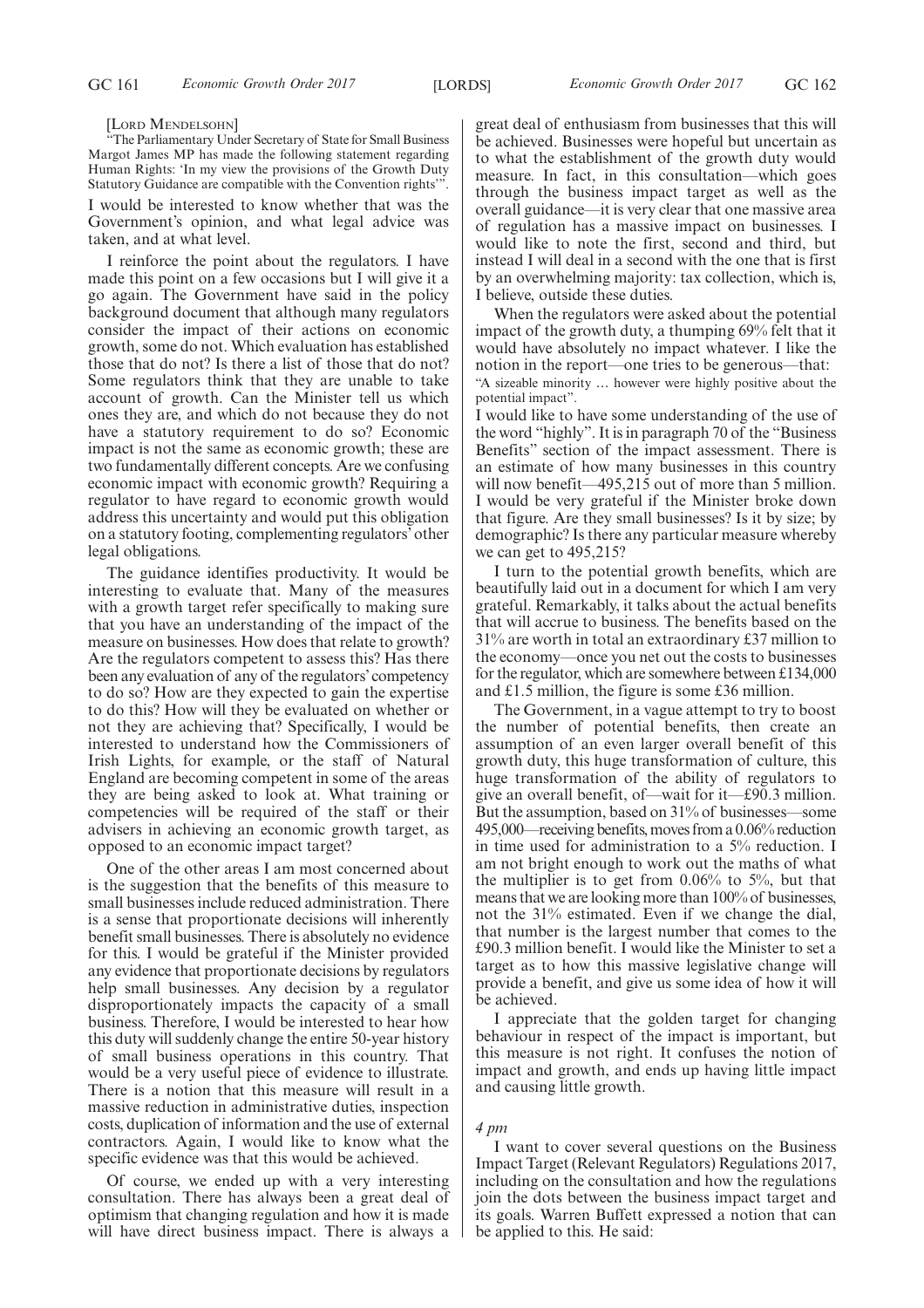"In the long run, managements stressing accounting appearance over economic substance usually achieve little of either

It seems that we may be going down that path with this provision. On the regulators' contribution to the £10 billion cost reduction target, I would be grateful to know what the expectation is from the Minister on the specific list of regulators. I will say this slowly, so that he can write down a list and give me figures at the very end. How much of this target are we expecting these regulators to achieve?

There is the British Hallmarking Council. There is also the Civil Aviation Authority, which recently wasted a whole sum of money trying to undermine a business that was restructuring and refinancing itself, for which it has not been held to account at all. I would be interested to know if the contribution that was expected in the business target was anywhere near enough adequately to deal with the costs and expenditure wasted on pursuing Monarch Airlines during its restructuring. I would be grateful to know what the expected target is. There is also the Commissioners of Irish Lights and the Competition and Markets Authority—I thought that that might be a good example, so I want to throw in a full toss. To throw another, there is also the Financial Conduct Authority, but I would also be interested to know what the Incorporation of Goldsmiths of the City of Edinburgh and the Edinburgh Assay Office are meant to achieve.

I am concerned about the context of the consultation. As the Minister said in his comments, there were a number of responses about inclusion in the list. The government response said that seven respondents, six of which were regulators, questioned the inclusion of specific regulators on the grounds that they had either never exercised their regulatory functions or that they were small and therefore would be less able to fulfil their obligations. The Government's argument is that the test for whether regulators should be brought in is not whether they are small or whether they use these regulatory functions, but on the hypothesis that, where regulators do not use their powers, they would still be included on the basis that, if they were ever to use such powers, it would have an effect on business; if they do not use them, the impact target places negligible burdens on them, but it places a whole series of duties and other burdens that otherwise would not exist. If a regulator has not exercised those functions at all, what is the context in which it is likely to do so? Would there not be a case to introduce this when those conditions are more likely? I would be grateful to know, particularly of those regulators that raised that question, whether any of them has ever exercised a regulatory function, what consideration was given to how they have operated, what the circumstances are in which they would exercise those regulations and whether there is a case to reconsider their inclusion in this list at this stage.

I would also be grateful if the Minister addressed the fundamental problems about the business impact target. In the end, the policy context, as the Government have said and which we understand, is the target reduction of £10 billion. The Government have estimated that in this Parliament, thus far, they have achieved an improvement of £0.9 billion, although there are an additional £8.3 billion of net costs to businesses based on regulatory decisions that fall outside the business impact target. The issue of whether the regulators can really perform any meaningful function in achieving this through their inclusion within the business impact target is an extraordinary red herring.

Some 90% of the total expected reductions in costs during the last Parliament were achieved through 10 regulatory decisions, and one was overwhelmingly more significant than all the others: changing the inflation index used to increase pension benefits. That simple regulatory decision—the great justification for the Government's achievement in the last Parliament—has led directly to pension deficits and a whole range of other problems. Whether this was a great deregulatory measure that has not led to the perverse outcomes we are witnessing, such as the number of companies now having to address pension deficit problems and insolvency issues, is another matter. I will turn to the associated issues a bit later.

Ten decisions taken and 900 regulations introduced, of which, broadly, 40% are included in the target and 60% are not, does not constitute a particularly effective measure. Businesses believe that the level of regulation is an obstacle to success, but a majority identify tax and administration as the principal regulatory problem. This majority is particularly clear when it comes to small businesses, many of which identify tax and administration, which is not within the scope of the Government's business impact targets, as the burdensome area of compliance. This is one of the key issues that the Government need to address.

Let me turn to one of the problems with the business impact target, which will impact on how the regulators will perform. The evidence base for what the regulators can achieve is not there, and all these issues have been uncovered in an excellent National Audit Office report. Do the Government know the costs that business incurs as a result of existing regulations? The National Audit Office was absolutely clear that they do not: they have not the first clue about the overall burden. Establishing a target without any understanding of the burdens is impossible, but the Government have achieved it—perhaps it is an achievement to include in the next manifesto. However, this does not help to achieve a decline in regulatory burdens.

Nor does this measure appear to be helping to improve the analysis. Five of the 14 departments with a regulatory responsibility within the scope of the target have told the National Audit Office that they have no plans to quantify any existing regulations. Not all of them even answered the question, but five were clear that they had no desire or plans to do so. The measure does not in fact reflect the administrative or regulatory costs to businesses in any meaningful way because it excludes all tax and administration, European Union regulation, fees, charges, self-regulation and co-regulation. There is no sense of how these costs really affect businesses.

The Better Regulation Executive and the Regulatory Policy Committee are doing an important job, which we support, and we are keen to make progress, but I am not sure that these measures entirely help them to do so. On evaluating their impact, it is clear that there is no ongoing, clear and identifiable system of effective measurement. A calculation is made of the intended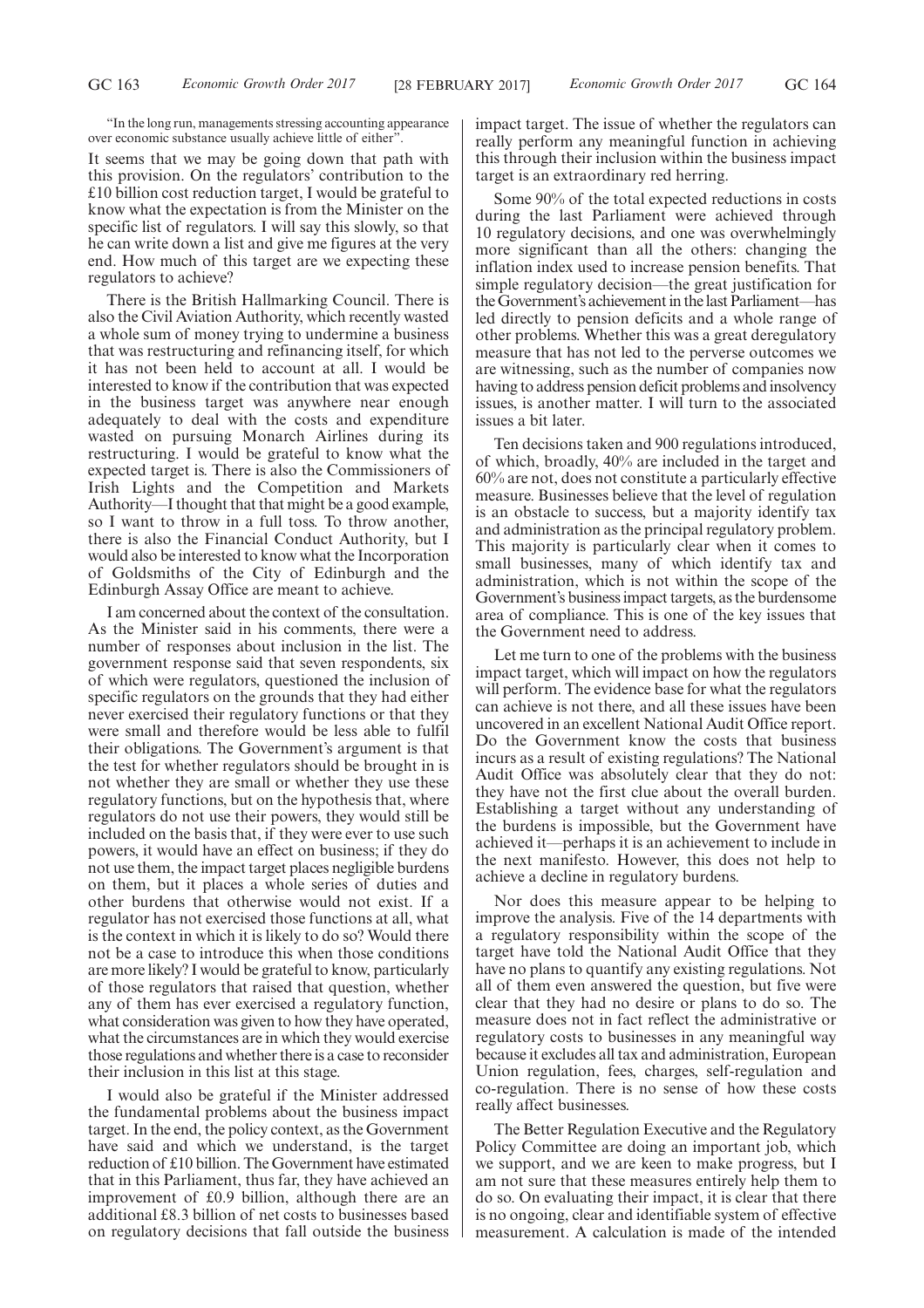#### [LORD MENDELSOHN]

deregulatory impact; it is then counted as a five-year target, no matter what is achieved, because there is no effective method of ensuring ongoing measurement.

In the National Audit Office's utterly caustic, in my view, review of the business impact target, it identified not just weaknesses in the calculation of these impacts but a huge gulf in terms of departments' desire to calculate the targets because ultimately they do not provide any real potential savings to business. I make the point again that, according to the calculation, on average businesses should be saving £400. I have a few businesses and I am still trying to find the money from the savings from all these deregulatory impacts. I have not found any. I have found a lot more costs associated with them but I have not found any savings.

This lack of evaluation means that the Government cannot know the real impact of their efforts on businesses and do not learn from any previous interventions. There is no systematic evaluation of any of the previous interventions. As a result, we are now putting a duty on a series of regulators to be involved in this business impact target, which again have made no evaluation of their impact on businesses and have no mechanism of targeting or tracking those impacts by any sampling or pooling of data from businesses. It is very clear that they will miss these targets as a result.

I will give an example. Regulatory impacts are not just direct. According to the Financial Conduct Authority, I am not a politically exposed person. According to Ministers at the Dispatch Box, I am not a politically exposed person. According to every bank in this country, I am a politically exposed person. Therefore, the banks' duties of compliance, based on their estimate of what their duties are likely to be—be they international or domestic—mean that they will evaluate me beyond what the regulation says. In one case, it took so long to open a bank account that we even received compensation from a bank. How do you measure the impact of the unintended consequences of regulation and therefore the unintended consequences of deregulatory drag?

Health and safety is the third most complained about area. Yesterday I undertook a 40-minute interview for a work experience opportunity for a young adult to come here from school to shadow me, which was one of the most extraordinary and onerous tasks because of the interpretation of health and safety. Of course, that suggests that I will not do it again. Again, what are the impacts of regulation and how can one be assured that regulators are able to deal with those sorts of issues? Ultimately—and I will turn to this later in more detail, or I might not, given the time—the essential issue comes down to whether or not regulators communicate effectively what their regulations are, how best to make proportionate judgments and how best to fill in forms or do other things.

Actually, the benefits are more in regulators' duty to communicate. The Small Business Commissioner in Australia has transformed the ability to deal with regulatory drag and problems, giving the regulators a duty to communicate and an obligation to ensure that businesses are able to fulfil their duties in regulation. That has been far more successful than giving them an arbitrary target that they cannot deal with, that they have no competency to deal with and that they have no experience of dealing with.

Turning to the guidance, I must say that I found it utterly fascinating to read and utterly depressing to consider as a duty on the regulators with any real confidence that they will be able to meaningfully achieve growth. Of course, a variety of issues come with this. The Explanatory Notes state that, as a result of placing the growth duty, the annual indirect benefit to businesses is a potential £28.1 million—another whopping sum. Rather than dissect that, I will give the Minister an opportunity to explain how that figure was reached, what was measured, the detail behind it and the economic model used. That would be helpful. If he does not have all the assumptions or the economic model to hand, I am more than happy to receive a letter.

# *4.15 pm*

The notes go on to explain that, as a result of regulators considering economic growth, businesses should experience more proportionate decisions and see a reduction in administrative burdens. Have the Government seen any evidence of this since the implementation of the Act? Has there been any indication that this is a cultural shift that takes place, with or without more specific regulation?

The document itself contains a significant number of words on how regulators need to understand the business environment and it deals with the business environment on a company, sectoral and overall economy basis. It looks at minimising burdens on business productivity at a company level. I was pleased to see at least some economic theory introduced in the pursuit of productivity, which I thought was meaningful. It also talks about proportionate decision-making and the need to demonstrate a regard for the growth duty, which I thought was not a coherent section and was particularly weak.

I have to ask one fundamental question: what is the theory behind how regulators will perform their duties in relation to growth? Is there some macroeconomic theory that we can look at? In looking at the duties, is there some sense in which business-based productivity exists? I understand the Government's five-plank system of measurement, which is orthodox within economic theory, but how do regulatory duties on a sectoral business basis achieve those productivity gains? Are we asking the regulators to try to achieve something that will simply be impossible to achieve?

That leads me to the conclusion that there is a reasonable fear that this can be used to game the system. The Government made it clear in Committee that companies will be able to hold regulators to account by means of the growth duty. Does the duty not achieve the means for companies to try to seek redress through the courts? The Minister admitted this during its passage in the other House, where the assumption was—

**The Deputy Chairman of Committees:** My Lords, there is a Division in the Chamber. The Committee stands adjourned for 10 minutes.

*4.17 pm*

*Sitting suspended for a Division in the House.*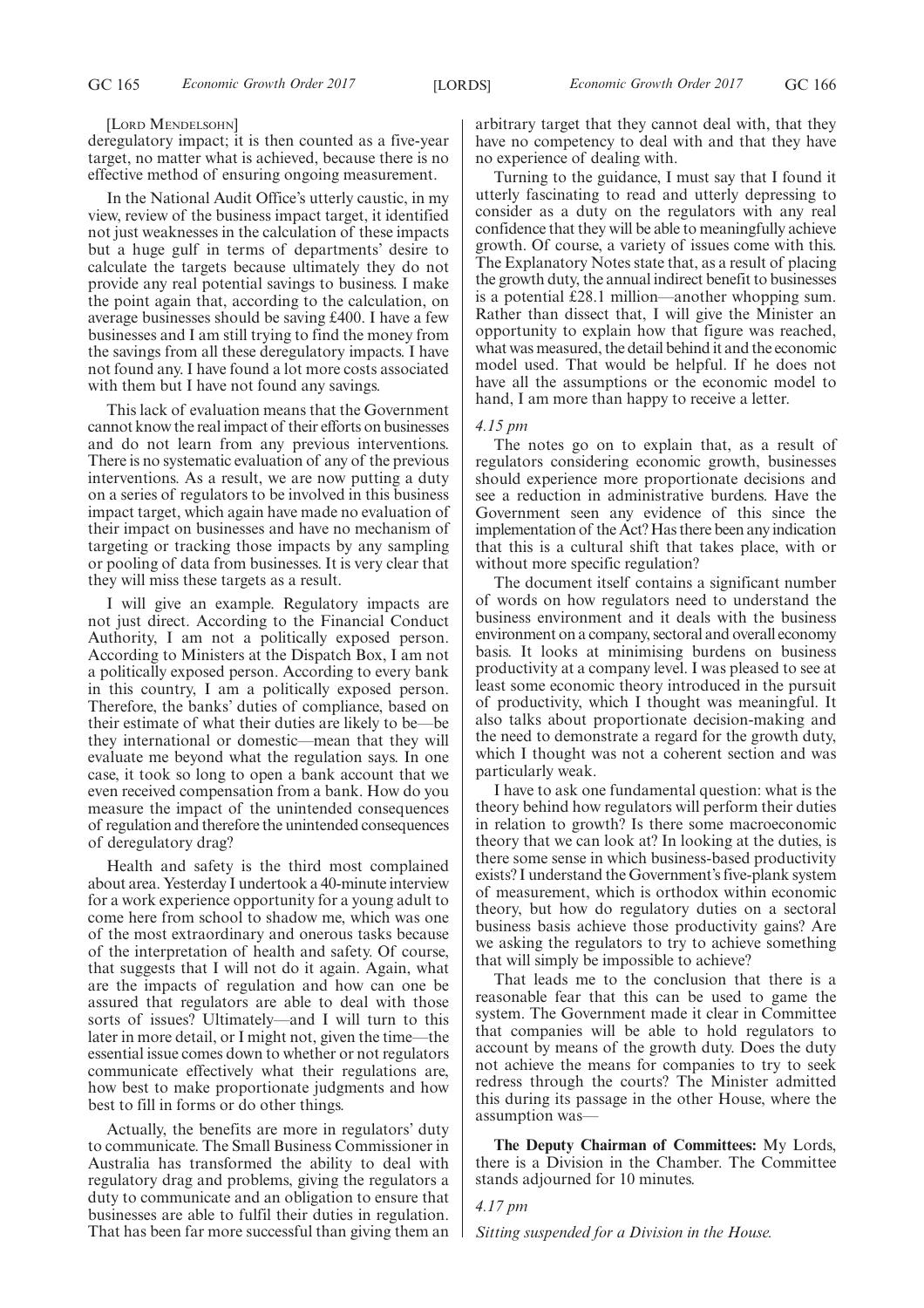### *4.33 pm*

**Lord Mendelsohn:** My Lords, as I was saying before I was so rudely interrupted—I thank the noble Lord, Lord Foster, for that wonderful line—I will conclude with these points. I noted the sceptical faces from the other side on the point about whether businesses will do this. It was not addressed. In Committee in the other place, the Minister said:

"Businesses told us that they were unlikely to mount judicial reviews except in extreme circumstances. As we all know, judicial reviews are very costly".—[*Official Report*, Commons, Deregulation Bill Committee, 20/3/14; col. 526.]

They are not that costly compared with regulatory impacts. The cost of lawyers may be quite significant, but compared with the benefits that can be gained from regulatory changes it is certainly a calculation worth making. If you give someone an instrument to do something, you have a duty to shareholders to do it if you have an operable option. Anyone involved in business will know that.

The impact assessment says:

"This duty will provide a framework for regulators explicitly to factor growth into their decision-making where they have not previously felt able to do so, enabling businesses to hold regulators accountable for their actions".

The guidance provides far too many opportunities for the sorts of challenges and arguments that undermine the regulators' principal role and functions. The way the guidance is written has no regard for any particular growth theory, target, goal or effective paradigm. It provides a lot of opportunity for options and arguments to be laid against it and against decisions on the basis of growth.

Again, the Government should not be surprised about this. Even its own report on the consultation said that,

"the business community sought clarity on how regulators can be held to account if they failed to comply with the Growth Duty, or to follow the guidance".

I do not think the answer will be, "Look in the annual report and take a view". This is a very important issue. Fundamentally, the core aspects, which this does not address or help, provide legal capacity on the one side and on the other do not give a real sense about the principal duties that regulators have in existing law without the growth duty and whether they will be able to fulfil them.

In conclusion, while we share the Government's view on a variety of the objectives and goals and even on the journey they wish to take, we were sceptical when the main legislation passed. All these statutory instruments do is lay bare the lack of evidence, thinking and design of these policies, and how, through the unfortunate circumstance of unintended consequences, they are likely to cause more harm than good. I would be very grateful if the Minister responded to all, some, or even a few of my questions.

**Lord Foster of Bath (LD):** My Lords, I am delighted to follow the noble Lord, Lord Mendelsohn. Like him and no doubt everyone else in the Room, I too am in favour of motherhood and apple pie. I am in favour of the removal of unnecessary red tape, bureaucracy and the gold-plating we have seen on too many EU directives. Like the Minister, I accept entirely that some regulations serve a vital purpose. The much-maligned health and safety regulations provide a very good case in point. If we are to take steps such as the ones proposed here, it is vital that we are aware of precisely what the targets are, what they are expected to achieve and what evidence we will gather to see whether they have been achieved, and that we ensure there is proper policing of any new directives, regulations or whatever is put in place.

I spent a relatively brief time in government. For a short period I was a junior Minister in the Department for Communities and Local Government. As a Minister in a Government who had introduced in 2010 the various proposals to encourage, as it says in our documentation,

"a cultural shift in Government Departments towards more proportionate and smarter regulation",

I nevertheless came up against the difficulties that could be created by the one-in, one-out and later one-in, two-out policies. As a result of that experience, and subsequently as the Government Deputy Chief Whip serving on Oliver Letwin's committee that dealt with these issues, I learned a number of lessons.

There are six lessons, and I will briefly share them and use this as an opportunity to probe the Minister about the proposal before us today. The first lesson related to energy performance certificates. Regulations were brought in requiring commercial buildings in certain circumstances—depending on their size, whether there was public access, and so on—to display an energy performance certificate visibly in the premises. The idea was that putting the energy performance certificate up would lead the owner of the building to try to improve energy performance, thereby saving overall cost to both the occupiers of the building and the nation as a whole. I was very much in favour of the certificates.

However, the lesson I learned was that often, those certificates never appeared in commercial buildings. Indeed, I would go so far as to say that they did not appear in a number of government buildings. The question I therefore ask is: what policing mechanisms will apply to the measures and what procedures will be put in place to ensure that we can assess whether they are successful—a point raised earlier by the noble Lord, Lord Mendelsohn—so we can learn from them in future? We have learned nothing from energy performance certificates because they were not properly introduced, policed or evaluated.

The second lesson I learned was from the introduction of zero-carbon homes, something I felt strongly about as a Minister. That fell under all sorts of difficulties, particularly from Conservative colleagues within the coalition, because they said that we had to ensure that we abide by the "one regulation in, one regulation out" rule, commensurate financial implications, and so on. It got into real difficulty because of the way the target was assessed. It was argued that the regulation's requiring improved energy efficiency of domestic premises would impose an increased cost on the builders of those premises, so it had to be counted as a "one in" for which we had to find a "one out". In truth, the most sensible way to look at it would have been to say that the improvement of the building's energy performance when built would lead to a long-term saving for the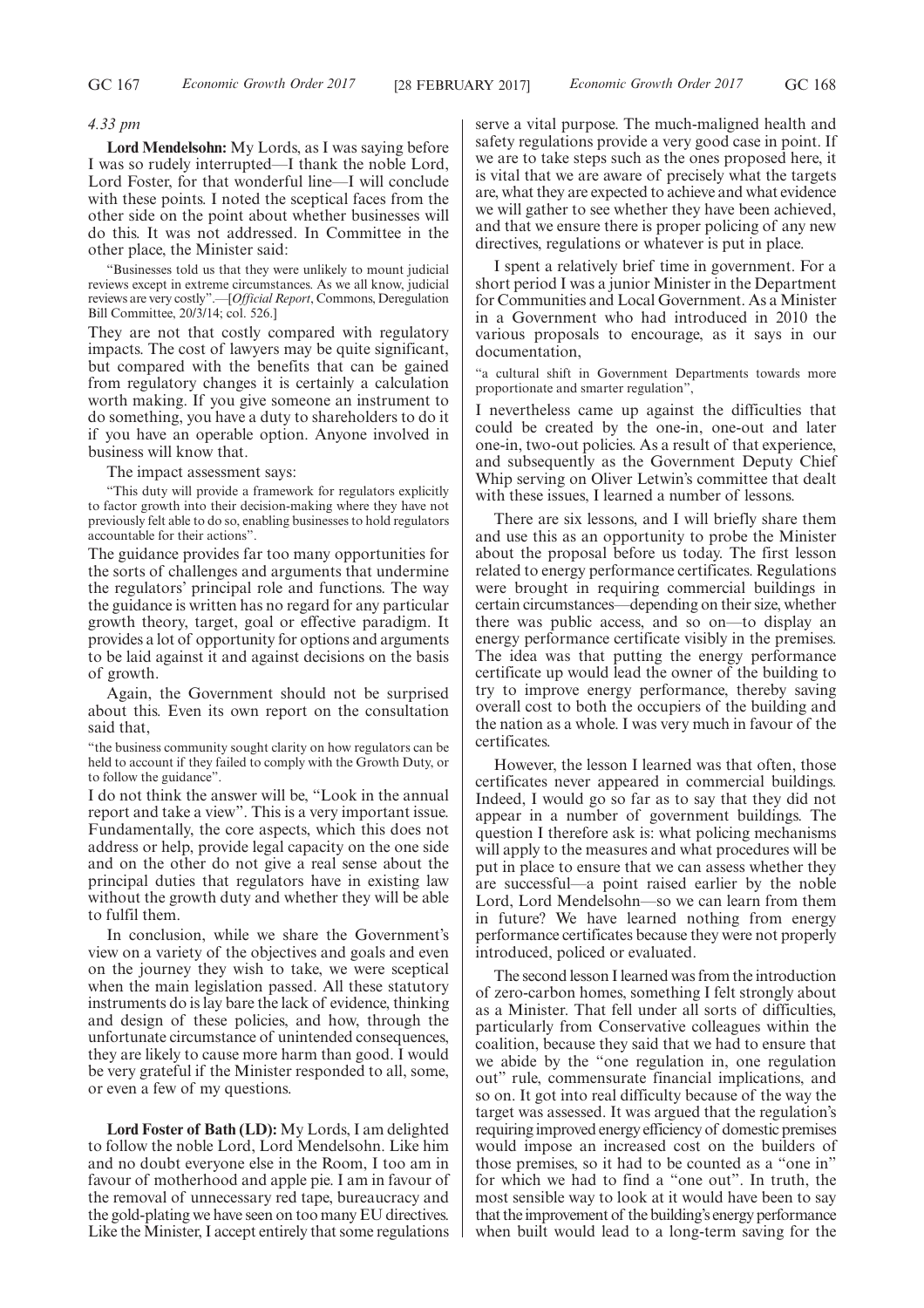#### [LORD FOSTER OF BATH]

resident occupants of the property and the nation as a whole but, whereas with energy performance certificates for commercial building, it was okay for the occupants to benefit, when it came to domestic property, it was not.

If we have targets, we must be careful that we do not hit the target but miss the point. I worry that in some of the regulations before us, particularly given the list of regulatory bodies, we may be missing the point.

The third lesson, which I am prepared to acknowledge is not relevant to the documents before us but I want to get on the record, is that these things are not always straightforward common sense. They are often political. I share with noble Lords my experience on Oliver Letwin's committee when I proposed a measure that would have reduced the cost of business—not requiring certain things to be advertised in local newspapers. This was prevented on the purely political grounds that we did not want to upset local newspapers in the run-up to the 2015 general election.

I also learned that we have to apply common sense. On the basis of common sense, I will not go through the long list of regulatory bodies to which the noble Lord, Lord Mendelsohn, referred. I will just pick one at random and ask the Minister, to whom I have given a little advance notice, about the Northern Lighthouse Board. I wonder what the Minister sees as its ability to perform an economic growth responsibility. The Northern Lighthouse Board is there to serve Scotland and the Isle of Man, and to deliver a reliable, efficient and cost-effective aids-to-navigation service for the benefit and safety of all mariners. I genuinely have difficulty seeing how it will be able to fulfil its requirement.

That leads to my fifth and penultimate point: these things should be based on sound consultation. We have before us a very long list of regulatory bodies that will be brought in under these regulations. Yet, as the noble Lord, Lord Mendelsohn, has pointed out, and as it says in paragraph 8.2, there were 49 respondents, and 38 responses were received on the question of scope from a broad cross-section of stakeholders, including regulators, businesses and representative bodies. It is clear that only a small number of regulators responded to the consultation, as paragraph 8.3 hints at. It says that there were five objections to the inclusion of particular regulators within scope; the noble Lord, Lord Mendelsohn, dealt with the rest of the list.

# *4.45 pm*

I find it difficult to know, with such a large number of bodies, whether real efforts were made—I would be grateful if the Minister could tell us—to go to those regulators that were going to be included specifically to ask them for their individual comments. I find it difficult to believe that more of them would not have responded if they had known that this would have an impact on their roles and responsibilities.

Finally, the other lesson that I learned from all this was to study carefully the impact assessment. I have gone through the impact assessment of a number of these documents in some detail. I do not intend to pull this to shreds, but I just to say the Minister that, like the noble Lord, Lord Mendelsohn, I have concerns

about what impact assessments tell us. I will raise just one example—and there are many—which is from the impact assessment in paragraph 25. It says:

"The total cost to regulators in year 1 associated with QRP assessments, NQRP summaries and familiarisation is estimated to be £1.985 million".

That is a precise figure. Paragraph 26 tells us how it was achieved. It was based on a survey carried out in 2013, followed up with another a bit later, of a small number of regulators about a totally different question. That question was whether they would be likely to have cost recovery from businesses for the introduction of small business appeals champions. I have to question whether that sort of analysis can lead to such a precise figure as a cost of £1.985 million. I am sure that the Minister has looked at these things in detail and he has convinced himself that he is satisfied with it, but it would be helpful to ask him to put on record that the Government are satisfied with the assessments within the impact assessment.

I have no intention to challenge any of the instruments before us, but, like the noble Lord, Lord Mendelsohn, I have some concerns about the number of bodies that have been included, about the impact assessment and about whether the absolutely admirable aims that the Government have in mind really will be achieved by these measures.

**Lord Prior of Brampton:** My Lords, I cut my speech down, but I rather wish that I had not—I could still be talking. The noble Lord, Lord Mendelsohn, has raised too many issues and I cannot answer them all. I got to 38 questions and I stopped counting—I had forgotten what the first one was. I will have to write to the noble Lord on a number of the points that he raised.

While it is still fresh in my mind, I will just deal with the Northern Lighthouse Board—the noble Lord, Lord Foster, gave me warning about it during the vote. The Northern Lighthouse Board and the Commissioners of Irish Lights provide advice to ports about navigational safety matters. Because that advice can affect the business of port operators and their customers, it is right that the bodies should have regard to growth in making regulatory decisions. In a sense, that illustrates another issue that he raised about whether we had gone through all these regulators carefully, talked to them and found out what impact they might have. I hope that that answers that question.

The noble Lord, Lord Mendelsohn, started off positively. He said that he agreed with our objectives and goals, but then he went on to qualify that by referring to them both as motherhood and apple pie. Nevertheless, I think that the noble Lord, Lord Foster, also agrees. Who can possibly argue with the objectives of reducing regulation and achieving economic growth? The noble Lord, Lord Mendelsohn, also quoted—I wish that I had written it down, but he spoke too quickly—Warren Buffett. I will give him back another quote from Warren Buffett, if I can. It is much shorter and more succinct: you get what you incent for. For me, in business, that is a pretty profound statement.

I would like to apply that, if I can, to regulation. The noble Lord was sceptical about culture. I am less sceptical about it. I think that the culture that exists within individual firms can be hugely powerful. I will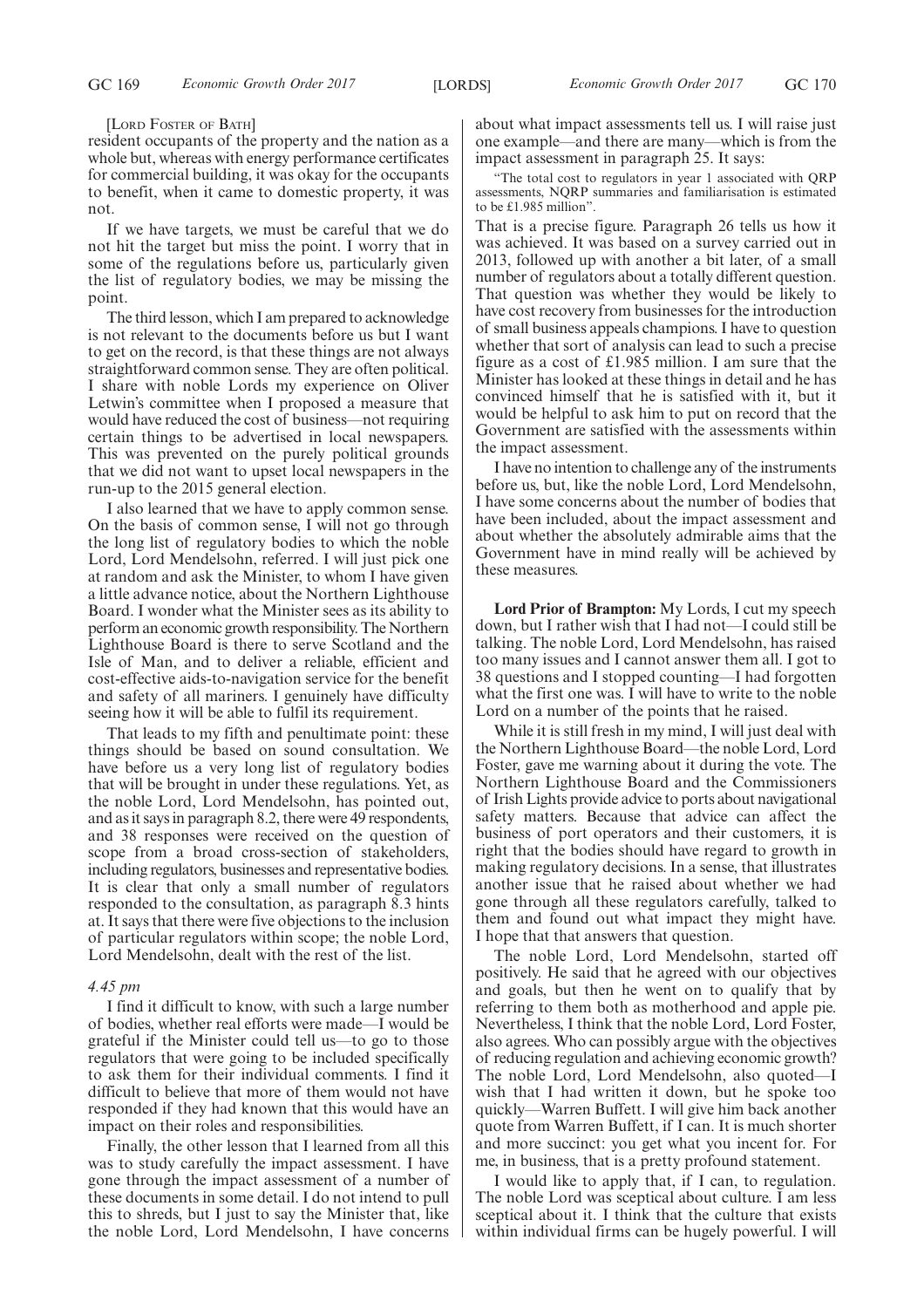give an illustration that quite neatly contrasts culture with regulation or law. RBS and HBOS had been in banking for 200 years in Edinburgh. They were absolutely conservative, traditional Scottish banks. In the space of 10 years, their culture completely changed. I do not know whether the noble Lord has read the reports, particularly into HBOS, by the Treasury Select Committee of the House of Commons. The culture in those two banks was deeply shocking. To some extent, it was set by the deregulation that his Government brought into the City after 2001, when Gordon Brown was Chancellor of the Exchequer, and subsequently. It may go back earlier to the deregulation of the City in the 1980s. Nevertheless, the culture within those two banks effectively destroyed them.

Culture is hugely important and very powerful. For example, there are laws about smoking now but there is also a culture around it: you feel bad about lighting up a cigarette in a car or in a building, irrespective of the law. When I was at the Care Quality Commission, we found that the leading indicator—

**Lord Mendelsohn:** We agree on culture and the capacity to destroy culture. The point that the noble Lord made, which I thought was very interesting, was about incentives. I am not clear about how this creates incentives as opposed to duties, which then have a numeric capacity to meddle and to change. Can he give me some idea?

**Lord Prior of Brampton:** May I finish off on a regulator that is not covered by BEIS, but is important none the less—the Care Quality Commission? We found there that the leading indicators of performance, whether you measure it in terms of patient safety, hitting waiting time targets or patient satisfaction, were around staff engagement, such as whether doctors and nurses enjoyed working in the hospital. A junior doctors survey done by the GMC was probably the single most predictive of all the indicators. Culture is hugely important.

The noble Lord referred to a duty to communicate, which plays into the point about culture. Putting that obligation to communicate on to regulators is important. In a sense, what we are trying to do by having a duty to promote growth is to change the culture and outlook of regulators. As the noble Lord, Lord Foster, said, they are not there to hit the target but miss the point —how often does that lead to unintended consequences? For example, we hit the waiting time target in an A&E department but the patient died. That is the kind of absurdity we can get into when targets become—

**Lord Foster of Bath:** I think that we are all singing from the same hymn sheet in our speeches, but the documents before us say something rather different. They talk of the sums of money that it is anticipated will be achieved by this. I entirely accept that the Northern Lighthouse Board is there to provide safety. Clearly, if it switched off the lights in all its lighthouses, ships would crash, the economy would be in difficulty and so on. Presumably, it could spend a lot of money and put up more lights and sirens and have more people sailing around rocky outcrops warning people to stay away, and there may be some more savings in that. That is all common sense. But the way in which it has been enumerated is about having a target but missing the cultural point that the Minister is rightly talking about. The papers do not talk about the culture.

**Lord Prior of Brampton:** One way to change the culture is to change the message. We are not setting specific targets for regulators. The purpose is to increase transparency, which I will talk about a little. I qualify it as "intelligent transparency". If we can put people in the position of making intelligent decisions and provide them with useful information, in my book that is the best form of regulation.

We are all agreed on the objectives and outcomes that we want from this. I see the exercise as trying to get a cultural shift in the behaviour of regulators. Both noble Lords have given examples of the road to hell being paved with good intentions. The last thing that we want is to encourage bad behaviour by pursuing regulation to the letter and achieving the opposite of what we want to. On one level, we are in violent agreement and, on another, we are clearly not. However, some important points have been raised and I would like to reflect on them and write to noble Lords on those issues.

To conclude, I would like to read out a few notes, just to get them on the record and perhaps explain a little better what I have just said. The importance of extending the scope of the business impact target is clear. Businesses consistently tell the Government that the actions of regulators are as important as the content of legislation in determining their experience of regulation. That has to be true. It is the way we interpret laws and decide whether they are helpful or not. For example, in giving up broadband at home I want to get through to BT to cancel my existing contract. Can I get through to BT? Can I hell. No one will answer the phone. It is about customer service. Funnily enough, having spoken briefly to the Intellectual Property Office yesterday, I think that it has a clientfriendly attitude, which is the kind of attitude that we want from regulators.

The rationale for applying the growth duty is also clear. While there is already a great deal of good, proportionate and effective regulation, evidence suggests that some regulators fail to take sufficient account of the economic consequence of their actions and place unnecessary burdens on businesses. I think that the noble Lord wanted some examples of regulators that fall into that trap. We will certainly write to him on that.

Some regulators consider the impact of their actions on economic growth. It cannot be wrong to do that. If we said that regulators should not take into account economic growth, we would be shot at, quite rightly, from all sides. Many regulators think that they are unable to take account of growth because they do not have a statutory requirement to do so. That tells you something about the psychology of some regulators, frankly. They have to be told that economic growth matters. You would not think that you would need to be told that. We need to write to the noble Lord on that point. The new duty will help to bring all regulators up to the same high standard.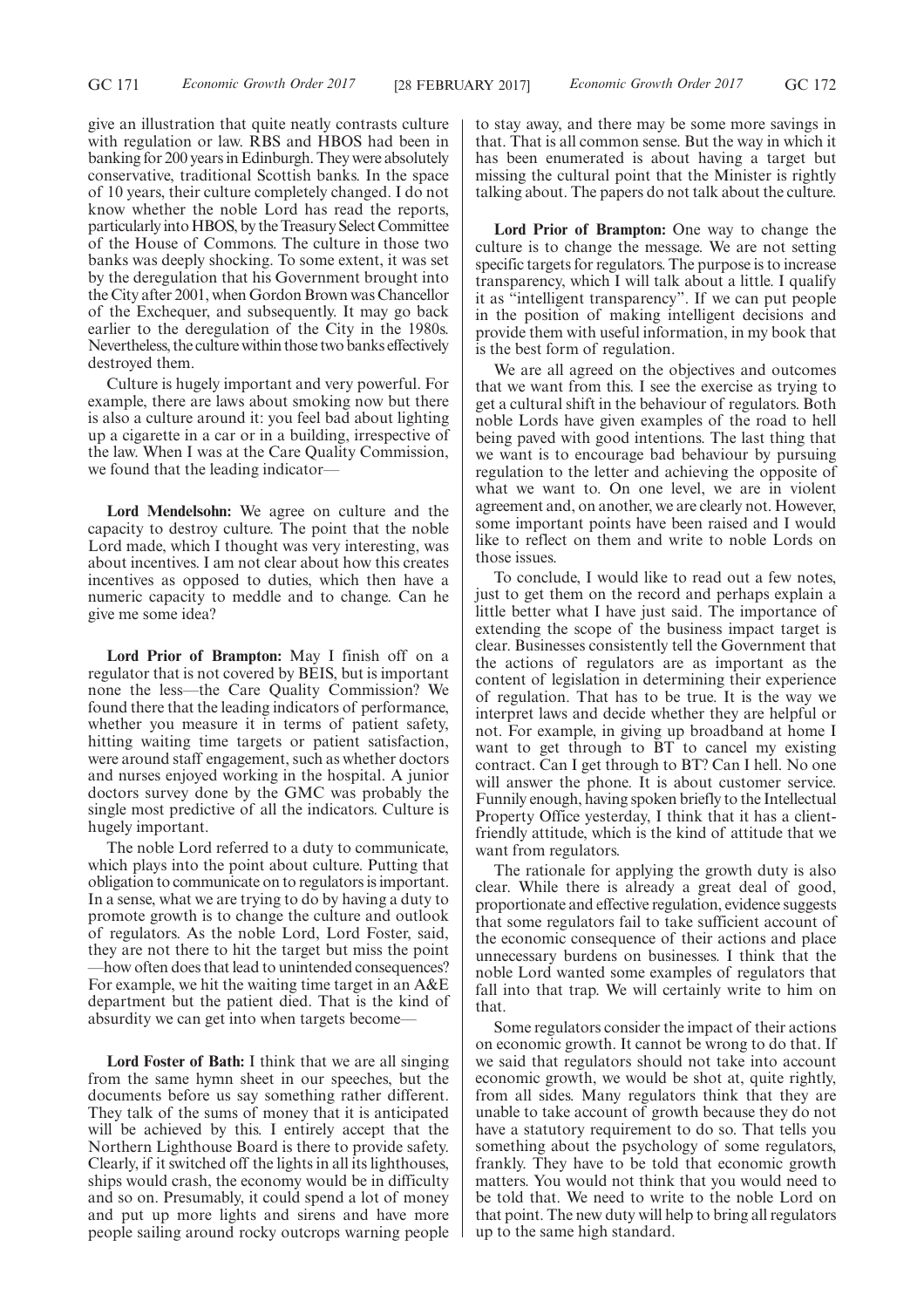GC 173 *Economic Growth Order 2017* [LORDS] *Deregulation Act 2015 Regs. 2017* GC 174

## [LORD PRIOR OF BRAMPTON]

The growth duty will help regulators to carry out their functions in a way that is conducive to economic growth and will ensure that regulatory action is taken only when needed and that any action that is taken is proportionate. Again, the key words are "accountable", "transparent" and "proportionate". It will encourage regulators to develop more mature and productive relationships with the sectors and businesses that they regulate, driving up the accountability of regulators to the business community.

I conclude by saying that it is very easy to knock the regulators. Few people will stand up for regulators. But in some of the Brexit debates that we have had, when you look at the performance of the British regulators—for example, the EMA, the MHRA, the CAA or in the nuclear world—they are universally respected throughout Europe. Our regulators are highly respected and in the main they do an outstanding job. All we are trying to do in this legislation is to tilt the culture a little further towards practicality, transparency, productivity and growth.

*Motion agreed.*

# **Business Impact Target (Relevant Regulators) Regulations 2017** *Considered in Grand Committee*

*5.01 pm*

# *Moved by Lord Prior of Brampton*

That the Grand Committee do consider the Business Impact Target (Relevant Regulators) Regulations 2017.

*Motion agreed.*

# **Growth Duty Statutory Guidance**

*Considered in Grand Committee*

*5.01 pm*

# *Moved by Lord Prior of Brampton*

That the Grand Committee do consider the Growth Duty Statutory Guidance.

# *Motion agreed.*

**Deregulation Act 2015, the Small Business, Enterprise and Employment Act 2015 and the Insolvency (Amendment) Act (Northern Ireland) 2016 (Consequential Amendments and Transitional Provisions) Regulations 2017**

*Considered in Grand Committee*

*5.02 pm*

# *Moved by Lord Prior of Brampton*

That the Grand Committee do consider the Deregulation Act 2015, the Small Business, Enterprise and Employment Act 2015 and the Insolvency (Amendment)Act(NorthernIreland)2016(Consequential Amendments and Transitional Provisions) Regulations 2017.

**TheParliamentaryUnder-Secretaryof State,Department for Business, Energy and Industrial Strategy (Lord Prior of Brampton) (Con):** My Lords, in 2015 the Government introduced a series of reforms to modernise and streamline the insolvency process. The regulations we are debating make consequential amendments to the relevant special insolvency procedures for financial sector firms to take account of the reforms.

I will begin with a brief outline of the reforms to general insolvency law. The Deregulation Act 2015 separated out the authorisation of insolvency practitioners for personal and corporate insolvency. This reduces the cost of training for applicants who wish to specialise. The Small Business, Enterprise and Employment Act 2015 introduced a series of changes to streamline the insolvency process. This included an amendment to allow liquidators to exercise powers without court permission and an extension to the maximum term for an administration. In addition, the Insolvency (Amendment) Act (Northern Ireland) 2016 made similar reforms to insolvency legislation in Northern Ireland.

The purpose of these reforms was to reduce unnecessary regulation and therefore costs, improve public confidence in insolvency legislation, and make it clearer, more consistent, and modern. The Government carried out extensive consultations before bringing forward these reforms to the insolvency regime, which had the broad support of industry. The regulations make consequential amendments to the existing modified insolvency regimes for the financial sector. Modified insolvency regimes for the financial sector exist because general insolvency procedure is not always suitable for failed financial institutions. These modified insolvency regimes apply general insolvency law with modifications designed to address the special nature of some financial institutions—for example, the bank insolvency procedure. Because these special insolvency procedures for the financial sector are built on general insolvency law, they now need to be amended to reflect the reforms. The regulations are therefore important to ensure that the benefits of the reforms to general insolvency law are extended to the financial sector. They will also ensure that the modified insolvency regimes for the financial sector are compatible with general insolvency law. The proposed consequential amendments follow discussions with the regulatory authorities and the banking liaison panel.

In conclusion, the amendments are important to modernise and streamline modified insolvency regimes for the financial sector following the Government's reforms to general insolvency. I beg to move.

**Lord Mendelsohn (Lab):** My Lords, I thank the Minister for that explanation. We accept this as it is an effective codification of what was agreed during the passage of the legislation. The only questions that we wish to address relating to the provisions regard the Government's evolving policy on insolvency. Other issues have of course emerged in the light of experience about how this process can be done more efficiently. There are consultations on moratoriums and other sorts of things in future that we are now looking at, and of course there will be adjustments when the next wave takes place, when there will be issues around pensions and other things.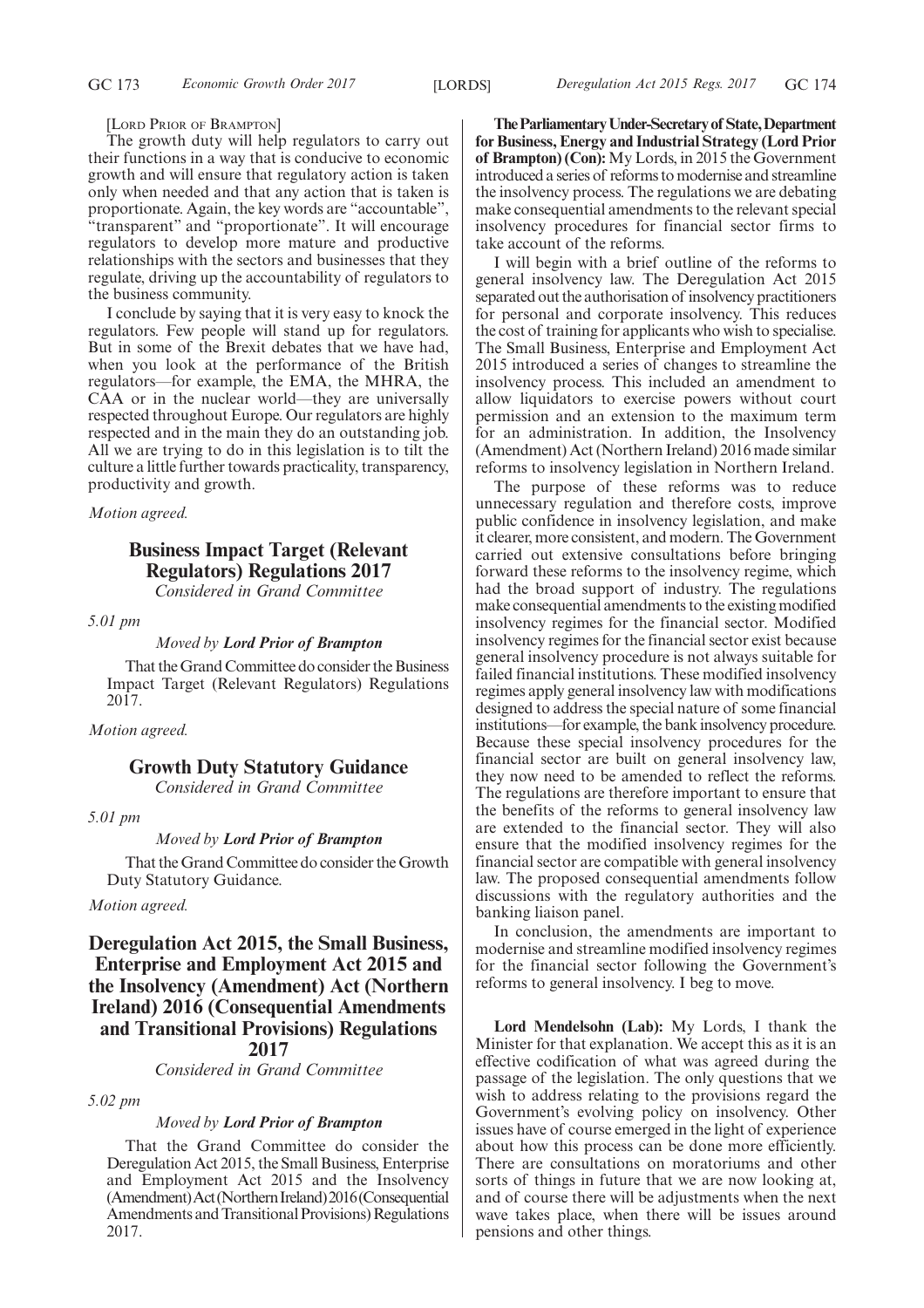Particularly on moratoriums and other sorts of reforms where there are consultations to improve the process, we would be grateful to have some indication of the Government's thinking on whether they would bring this forward with the financial services industry and the companies that are covered. Would the provision that the Government are bringing forward encompass those along with all the other companies, or do they wish to have a separate procedure for financial companies?

**Lord Prior of Brampton:** I thank the noble Lord, Lord Mendelsohn, for his comments and his general support. I wonder if I could write to him to answer the question that he asked. On that basis, I commend the regulations to the Committee.

*Motion agreed.*

# **National Minimum Wage (Amendment) Regulations 2017**

*Considered in Grand Committee*

*5.08 pm*

## *Moved by Baroness Buscombe*

That the Grand Committee do consider the National Minimum Wage (Amendment) Regulations 2017.

**Baroness Buscombe (Con):** My Lords, the purpose of these draft regulations is to increase the hourly rate of national minimum wage for all workers, including those who are entitled to the national living wage. The regulation also includes an increase in the accommodation offset rate, which is the only benefit in kind that counts towards minimum wage pay.

This Government are committed to delivering an economy that works for everyone by spreading wealth and prosperity across the country. Through the national minimum wage and the national living wage, the Government are ensuring that the lowest-paid are fairly rewarded for their contribution to the economy. The latest figures show that the employment rate is now at a record high of 74.6%. The unemployment rate is at 4.8%, and wages are up 2.6% on a year earlier.

I turn to aligning the national minimum wage and national living wage cycles. From this April, the Government will be uprating the rates for the national minimum wage and the national living wage simultaneously. The new rates will be effective from 1 April 2017 to coincide with the new tax year. Our aim is to simplify the implementation of the rates to make it easier for businesses to comply, as well as reducing the administrative burden on business.

The Government have sought independent and expert advice from the Low Pay Commission and have carefully considered and accepted all of its wage rate recommendations as set out in its autumn 2016 report. The Low Pay Commission is asked to recommend the highest possible increase in the national minimum wage rates without damaging the employment prospects of low-paid workers, and to recommend the rate of the national living wage such that it reaches 60% of median earnings by 2020, subject to economic growth. The Low Pay Commission considers a large and diverse body of evidence before making its recommendations to government.

From 1 April 2017 the national living wage rate will increase by 30p to £7.50. The Low Pay Commission has projected that up to 2 million workers may benefit from this increase. To be clear, a full-time worker in receipt of the national living wage will see their pay increase by more than £500 over the course of the year. All of the national minimum wage rates will also be uprated above the rate of inflation.

The specific details are as follows. Those aged 21 to 24 will be entitled to a minimum of £7.05, which is an annual increase of 3.2%. Those aged 18 to 20 will be entitled to a minimum of £5.60, which is an annual increase of 3.1%. Those aged 16 or 17 will be entitled to a minimum of £4.05, which is an annual increase of 2.8%. Apprentices aged 19 or those aged 19 and over in the first year of their apprenticeship will be entitled to £3.50, which is the largest annual increase of all the rates at 4.5%.

The accommodation offset was introduced in 1999 to provide protection to workers who live in employerprovided accommodation against an excessive reduction in their income, while giving some recognition of the value of the benefit. Following advice from the Low Pay Commission, the rate will increase from £6.00 to £6.40 per day.

The Government continue to use age-related rates to protect the employment prospects of younger workers. It is felt that prior to the age of 25, people in employment are gaining experience and that the most important thing for them is to be in work and looking at their prospects in the workplace. It should be noted that the Government are setting minimum thresholds only. We recognise and commend those employers who seek to pay younger workers the same as older workers where they can afford to do so.

On the important issues of non-compliance and enforcement, the Government also recognise that as the national minimum wage rates continue to increase, so too does the risk of non-compliance. We are actively taking steps to mitigate non-compliance. We are serious about increasing compliance with minimum wage law and are committed to cracking down on employers who break it. This is why the Government continue to invest heavily in minimum wage enforcement, increasing the budget to £25.3 million for 2017-18, up from £13 million in 2015-16. By using civil sanctions and criminal prosecutions we are keen to send a forceful deterrent message to any employer who wilfully flouts the minimum wage rules. Furthermore, to promote awareness of minimum wage rights and responsibilities among employers and workers, we are spending £1.7 million on a minimum wage publicity campaign, which launched in January this year and is due to ramp up as we approach 1 April. Finally, as I said, to simplify the system, the dates for operating the national minimum wage and national living wage will be aligned, effective from April this year.

This Government want an economy that works for everyone. This is why we are committed to ensuring that everyone shares in our economy's success. The ongoing success of the UK labour market proves that a rising minimum wage can go hand in hand with rising employment. I beg to move.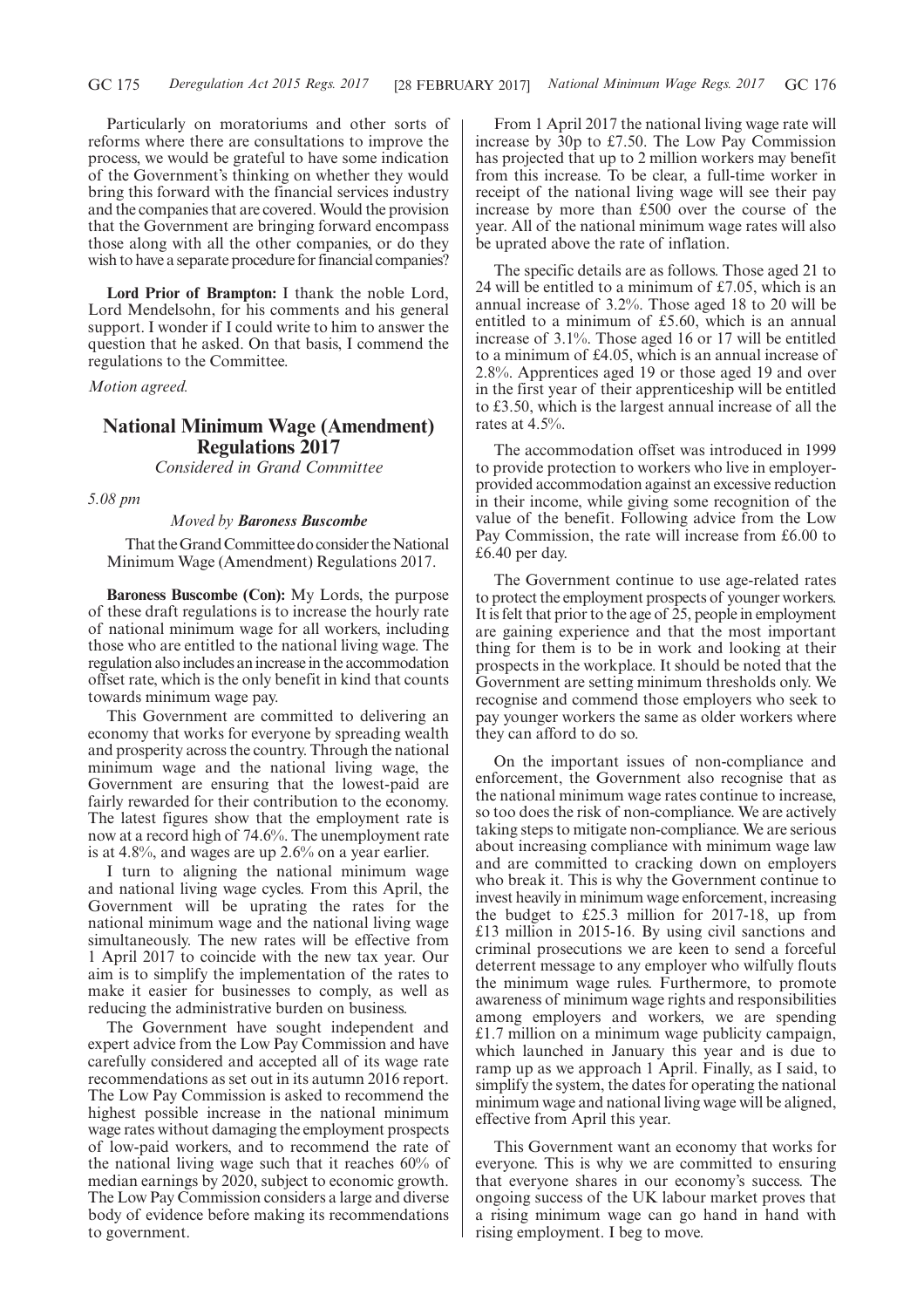# *5.15 pm*

**Lord Jones (Lab):** My Lords, I thank the Minister for her helpful and cogent introduction. Low wages have been the bane of certain regions of the United Kingdom. I think most of all of Wales and the north-east. The minimum wage has been a very good measure for the people of Wales, and Prime Minister Blair has good grounds for being very proud of enacting it. My recollection is that it was opposed in another place, but it is now acknowledged universally as a just, helpful and necessary measure.

Who now chairs the Low Pay Commission and how many members does it have? Although this is a beneficial measure, does the Minister have any statistics to exemplify its beneficial effects, particularly in Wales? How many will benefit from the helpful measure that she has spoken to in the Committee? Will it be of particular help to the tourism industry, which is important and widespread throughout the Principality? How many people in Wales are benefiting from the national minimum wage, and how many will benefit from this measure?

**Lord Mendelsohn (Lab):** I thank the Minister for her introduction and my noble friend Lord Jones for his contribution, which raises the important question of Wales, and agree that the Minister's case was cogently put. It presents an important annual ritual of ensuring that the national minimum wage and the national living wage are uprated.

I commend the policy and want to say how important this has been as a measure to create a real basis for enhancing the opportunities and life chances of people, and for ensuring that employers are unable to use inequality and asymmetry of power to the detriment of people who are giving up their labour. The way this has been presented and the detail behind it is outstandingly thorough. It is a perfect measure. All the complaints that I have had about other measures are more than adequately addressed by what is an outstanding piece of analysis of not just why this policy decision was made, but previous policy decisions, what alternatives could be chosen and challenges to the assumptions on which it was based. All of this is contained in the accompanying documents to the statutory instrument, which are of outstanding quality. I commend the department for its work in putting it all together and, in particular, the Low Pay Commission, which has done an outstanding job. We are truly blessed to have a mechanism that seems to work well, that people understand and that tends to comes to sensible and just decisions.

I wish to raise two areas for the Minister to consider. First, as we look to expand the apprenticeship programme and increase the number of young people who can move into employment through the use of this mechanism, so that they can adopt skills and become much more focused on the needs of businesses or even public sector organisations now the duty is on them, I would be very interested to know whether any evaluation is being made on what the likely impact of that will be—especially as we may create a cascade effect—to make sure we do not affect the employment opportunities of those at younger ages. I would also like to evaluate whether this is now distorting the opportunities at younger ages, and whether it is worth reviewing in the next review of the national minimum wage and the national living wage.

Secondly, I again ask the Minister whether the enforcement mechanisms she has outlined are sufficient. It is to be welcomed that the Government are applying more resources and a little bit more focus on making sure that companies meet their national minimum wage obligations. It is very instructive to see the number of incidents that take place in large organisations and companies with very prodigious finance departments. It shows a sense not just of non-compliance, but of callous disregard—of the abdication of duty in the most extraordinary fashion. To use an example I mentioned earlier, which I am more than happy to mention again, it is utterly shocking that Debenhams was able to get away with what it did and that its chief executive was able to take his bonus. Look at the explanation of the long-term incentive plans in company reports. Look at the reports to shareholders about remuneration for the senior executives—in particular how it affected the chief financial officer and the chief executive officer—and at the number of consultants that they brought in to make sure they got the right remuneration. I know that they spent time with their remuneration executives to make sure that they can play their games with the board to do this. The sheer fact that they have allowed their employees to suffer in this abject way is absolutely appalling.

Unless we have mechanisms that address the problems of culture, of having effective measures to counterbalance it and incentives that affect people, then we will have this terrible story time and again. I applaud the Government for putting more towards the enforcement, but the measures have to be targeted in the right way. If you run a company, you run it properly. If your duty is to pay people, you pay them properly. If you do not, you bear the consequences.

**Baroness Buscombe:** I thank noble Lords for their very helpful contributions to this short debate. I begin by responding to the noble Lord, Lord Jones. The measure that was introduced back in I think 1998 was a huge step change in clarity, fairness and respect for people who are low paid.

## **Lord Jones:** It was historic.

**Baroness Buscombe:** It was historic—the noble Lord is absolutely right. I bear the scars of one who at that time, as vice-chairman of the Conservative Party, had to appear on "Question Time" when the minimum wage came in. The noble Lord is quite right: Her Majesty's then Opposition initially opposed the measure. Being on a television programme such as "Question Time" and having to face an audience while trying to defend our opposition to the minimum wage was one of the most difficult moments in my life. As I said, it was historic and I am so pleased that my party has not only over the years changed its view about this, but taken these measures forward. We are very proud that we now have a national living wage. That is certainly something I feel strongly about.

The noble Lord asked who the chairman of the Low Pay Commission is. The new chairman is Mr Bryan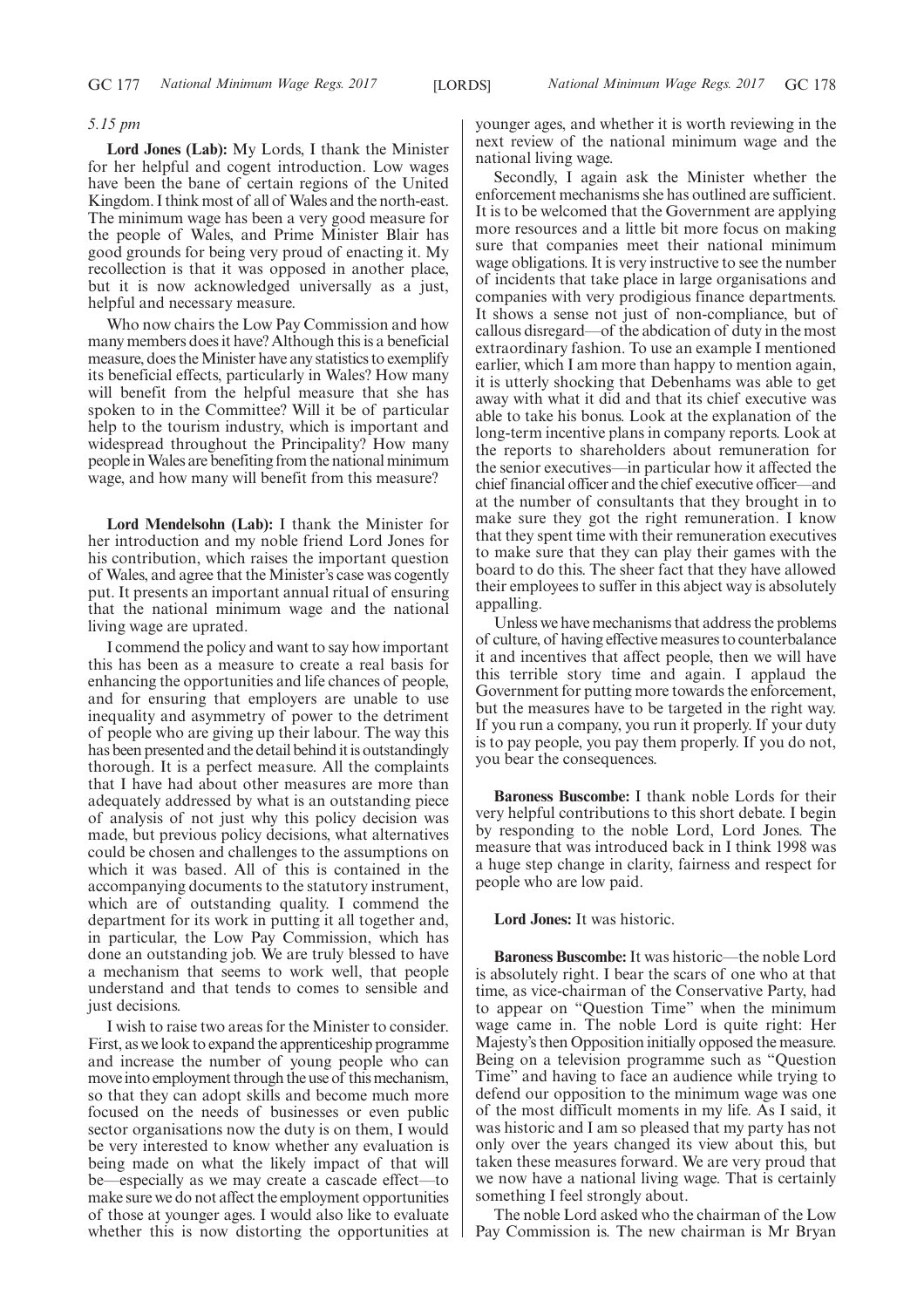Sanderson, who was appointed on 17 February for one year. He has eight commissioners working with him.

With respect to Wales, I am pleased to say that an estimated 100,000 workers in Wales will benefit from the national minimum wage and the national living wage. This figure is published on page 79 of the impact assessment. I hope the noble Lord is encouraged by that.

I was very appreciative of the opening remarks of the noble Lord, Lord Mendelsohn. I absolutely agree that the Low Pay Commission should be commended for the work it has done on the development of this policy. Obviously, we continue to work with the commission in this regard.

The noble Lord asked about young people and the likely impact of encouraging more apprenticeships. I have also been involved in the Technical and Further Education Bill, so I am very aware that the Government are encouraging more apprentices, which we hope will have a huge impact on the number of young people in work. I will give a bit more detail on the national minimum wage with regard to young people. The age-related rates protect younger workers, who are more vulnerable in the labour market; for example, in the fourth quarter of 2016 the unemployment rate for people aged 16 to 24 was 12.6%, compared with 3.6% for those aged 25 and over. So we are more cautious for this group and how their wages are set. But we are also conscious of the fact that we need to encourage more young people into work through apprenticeships.

We set minimum pay thresholds. Businesses are free to set higher rates of pay if they can afford and choose to do so. As I have just said, youth unemployment is persistently higher than for those aged 25 and over. For younger workers, the priority in those first years is to secure work and gain experience—something that has always been reflected in the national minimum wage rate structure.

The noble Lord also referred to enforcement. If the Committee will bear with me, I will give a bit more detail about enforcement, given that this is such an important area. I take on board his reference to the situation at Debenhams, which is not acceptable. The Government are committed to cracking down on employers who break national minimum wage law. We are absolutely clear that anyone entitled to be paid the minimum wage should receive it. BEIS is responsible for the policy on national minimum wage compliance and enforcement, and HMRC enforces the National Minimum Wage Act on behalf of BEIS. All businesses, irrespective of their size or business sector, are responsible for paying the correct minimum wage to their staff. The vast majority of responsible employers make sure that they get it right. As I said earlier, we have increased the enforcement budget because we recognise that accurately predicting the true level of non-compliance across the country is difficult. With the increase in wages comes the increased risk of non-compliance. HMRC follows up on every complaint it receives, even those that are anonymous. This includes those made to the ACAS helpline and those it receives from other sources.

I touched on sanctions earlier. There is a civil route, where HMRC conducts an investigation and identifies that there has been an underpayment. A notice of underpayment is then issued, instructing the employer to pay the workers the arrears they are owed and a penalty of up to 200% of those arrears. In addition, we have a system of naming and shaming. Employers risk facing reputational damage through being named and shamed in a government press notice, which is then picked up by local and national press. All employers who have underpaid their workers by more than £100 are eligible to be named. To date, we have named more than 1,000 employers.

I hope I have covered the questions raised regarding these regulations. The Government estimate that more than 2 million workers will directly benefit from the uprating of the national minimum wage and national living wage. The fundamentals of the UK economy are strong and our economy continues to grow. GDP growth was 0.6% in the fourth quarter of 2016—above market expectations—and the economy is currently 8.7% larger than its pre-crisis peak. The labour market has continued to perform well, with robust employment growth in low-paying sectors.

A number of specific points were raised in this debate that I hope I have responded to. The Government are committed to ensuring that work pays and that the lowest paid enjoy the benefits of a strong economy. I commend the regulations to the Committee.

*Motion agreed.*

# **Nuclear Industries Security (Amendment) Regulations 2017**

*Considered in Grand Committee*

*5.31 pm*

# *Moved by Baroness Buscombe*

That the Grand Committee do consider the Nuclear Industries Security (Amendment) Regulations 2017.

**Baroness Buscombe (Con):** My Lords, I will begin by giving some background information and explaining why we are making these amendments. The UK takes civil nuclear security issues very seriously, including with regard to regulation. Since 1980, the UK has been a signatory to the Convention on the Physical Protection of Nuclear Material—the CPPNM. The convention requires signatories to have in place a robust legislative and regulatory regime to ensure the security of civil nuclear materials stored or in transit. The UK also complies with international guidance and best practice in this field produced by international bodies, in particular the International Atomic Energy Agency.

The Nuclear Industries Security Regulations 2003— NISRs—represent the cornerstone of the United Kingdom's regulatory regime for civil nuclear security. The NISRs place significant obligations on the operators of civil licensed nuclear sites with regard to physical security measures for facilities, nuclear material and the security of sensitive nuclear information. The NISRs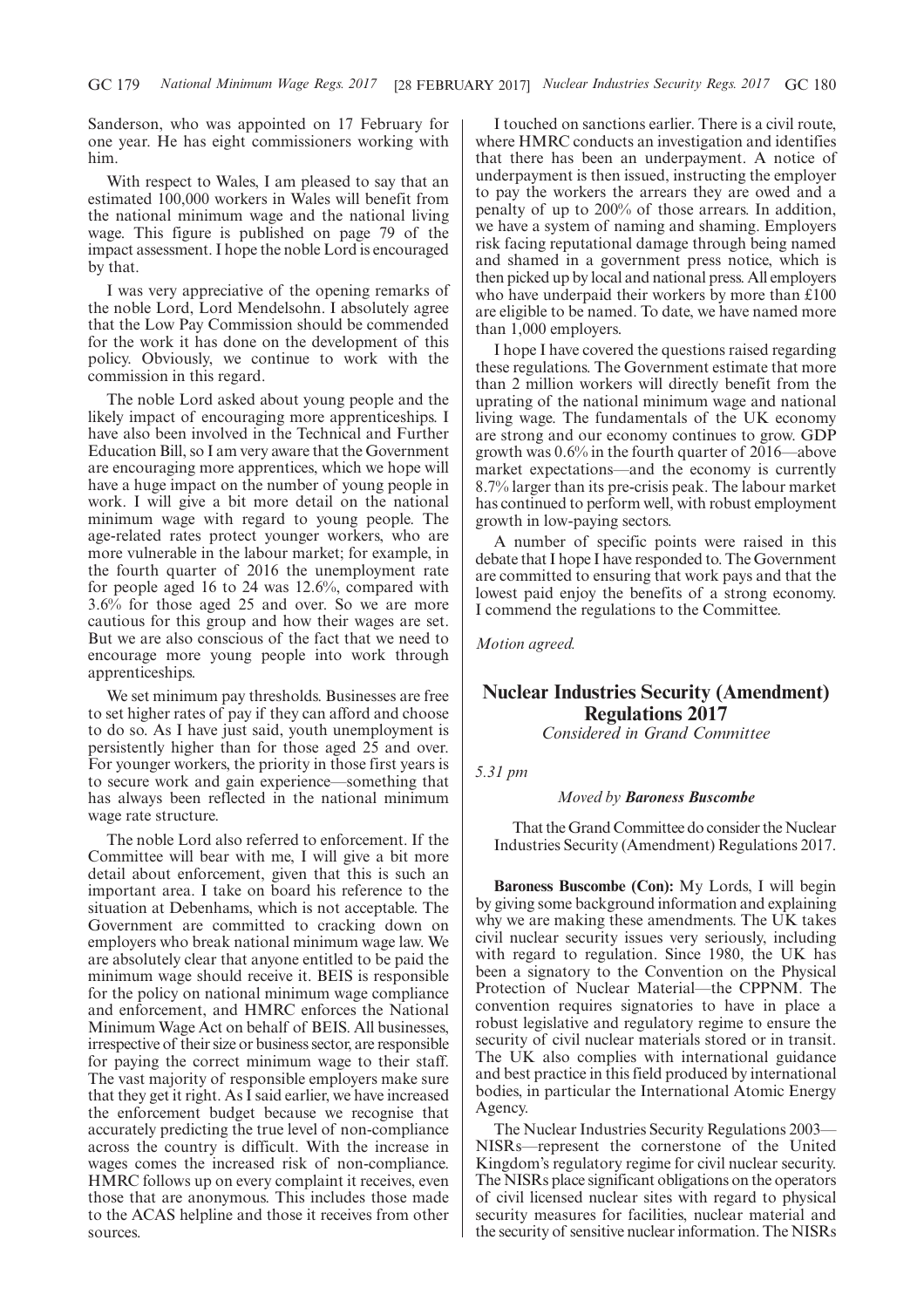[BARONESS BUSCOMBE]

also cover the movement of nuclear material by air, road and rail in the UK and globally in UK-flagged vessels. This legislation requires all civil nuclear operators to produce and implement robust nuclear site security plans, and for transporters of nuclear material to produce transport security statements.

These draft amendments would update the NISRs in four key areas. Their overarching aim is to further enhance civil nuclear security arrangements and ensure that the United Kingdom's regulatory regime remains up to date, comprehensive and robust. This will help ensure that the United Kingdom continues to give effect to its obligations under the CPPNM. I will provide further detail on each of the amendments.

The first amendment is to Regulation 4(1) of the NISRs, which requires that a nuclear site security plan approved by the ONR is in place for each nuclear site. However, at present the NISRs do not specify on whom this obligation is placed. The amendment will make it the responsibility of the designated "responsible person" for the nuclear site, as defined in the NISRs, to ensure that there is an approved security plan in place at all times. In tandem with this, a related amendment to Regulation 25 makes it a criminal offence for the responsible person to fail to meet their obligations under Regulation 4(1) as amended. The creation of this offence underlines the security imperative that the Government place on nuclear operators maintaining up-to-date security plans that have the approval of the independent regulator. In combination, the amendments to Regulations 4(1) and 25 will add clarity to the regulatory regime by making the responsible person accountable for ensuring that their site has approved nuclear security measures in place at all times. The implications of creating a new criminal offence have been fully considered and the Ministry of Justice has approved the measure.

We are also amending Regulations 4(3)(d) and 16(3)(c). These amendments are aimed at further enhancing industry information security and preparedness for cyber-related incidents. It will be a requirement for nuclear site security plans and transport security statements to set out the steps to be taken in the event of the loss or theft of or unauthorised access to sensitive nuclear information. Requiring duty holders to outline these contingencies will help ensure that risks associated with information security and cyberattacks are identified from the outset and effectively managed using measures approved by the ONR.

We are also making amendments to Regulations 9, 17(3) and 22(7), which relate to personnel security. Ensuring robust measures are in place to combat the potential threat that insiders pose to the civil nuclear industry is, of course, a key priority for the Government and the regulator. These amendments are intended to provide the ONR with greater flexibility in determining whether nuclear premises'relevant personnel are suitable in security terms. Instead of solely approving all relevant personnel itself, the ONR will be able to assess and approve the industry's broader personnel security arrangements; for example, by examining the effectiveness of review and aftercare arrangements for personnel working in the sector. This will allow the ONR to approve processes to be used by duty holders to determine whether relevant personnel are suitable in security terms. This will involve consideration by the ONR of whether the measures used by duty holders are in accordance with Her Majesty's Government's personnel security policy. We are also making an amendment to Regulation  $22(5)(a)$  to remove a reference to guidance published by the ONR on security classifications that has now become obsolete.

The Department for Business, Energy and Industrial Strategy conducted an industry consultation on these amendments between 24 June and 22 July 2016. In total, 19 responses were received from a range of industry stakeholders. On the basis of these responses, department economists have forecast one-off administrative costs to the civil nuclear industry of less than £100,000 arising from the changes. This assessment has been approved by the Regulatory Policy Committee. I consider the security benefits arising from these changes to far outweigh the costs.

In parallel to the amendments, the ONR intends to issue revised security guidelines to the civil nuclear industry. These guidelines, known as the security assessment principles, are closely aligned to emerging threats to nuclear security, especially in relation to cybersecurity and information assurance. The amendments that I have outlined will complement the revised guidelines. I therefore commend these draft regulations to the Committee and beg to move.

**Lord Jones (Lab):** My Lords, I thank the Minister for her clear exposition on such a serious measure and offer support for the draft instrument. There are two nuclear power stations in Wales: Trawsfynydd in the wilds of Meirionnydd and Wylfa in Môn Mam Cymru— Anglesey. Trawsfynydd may have reached the end of its productive life, but the hope is that Wylfa reactor 2 will come into being at an appropriate time. These stations in the far north-west of the lovely land of Wales are hugely important for employment, well-paid jobs and skills, and generate supporting jobs distances away from the plants.

How many people at each of those stations are engaged in security—if the Minister is allowed to give me that answer? I think it is a reasonable question. How many nuclear security police are there at each of those plants? I have read the Explanatory Memorandum and the instrument. When the stations were built, it was inevitable that road improvements would have to be made, and the rail links became ever more important for obvious reasons when we consider nuclear waste.

In paragraph 7, headed "Policy background", of the Explanatory Memorandum, paragraph 7.2 refers to, "an approved nuclear site security plan be in place for each nuclear premise. The current requirement does not specify upon whom the duty is placed. These regulations clarify the position by specifying that it is the responsible person in relation to each nuclear premise who has the duty to ensure that there is an approved nuclear site security plan in place, and make it a criminal offence for the responsible person to fail to do so".

I have mentioned two nuclear sites in Wales. What would be the rank and description of such a person referred to in paragraph 7.2?

I spent nearly 10 years on the Intelligence and Security Committee, and think I am asking responsible questions, but I would understand if the Minister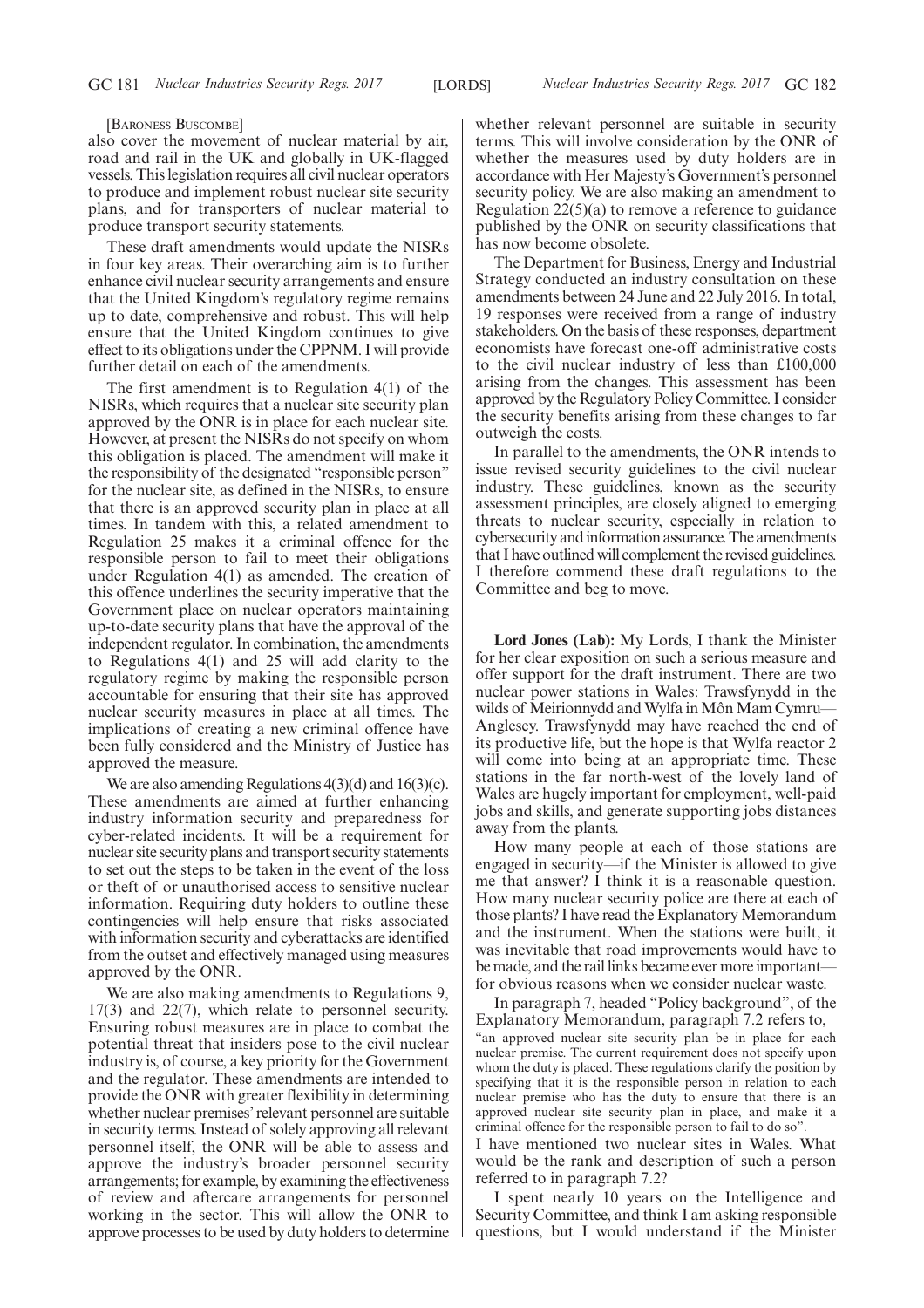could not immediately offer an answer or felt that she had to give me a reason why she could not give an answer.

# *5.45 pm*

**Lord Grantchester (Lab):** My Lords, I thank the Minister for her introduction to the measure before the Committee. It is not contentious, and there is generally no difficulty in approving measures that seek to improve safety and security. All the necessary information has been helpfully provided in the Explanatory Memorandum. I thank my noble friend Lord Jones for his comments on the measure in relation to Wales, and look forward to Wales continuing to contribute in the development of the nuclear industry, most notably, perhaps, through the development of modular reactors.

Although we recognise that the security aspect of all operations at civil nuclear sites is under constant review and that the measure to upgrade the regulations is not in response to any particular occurrence, nevertheless, anxiety has been expressed recently about some incidents across both civil and defence aspects in the nuclear industry, most notably the straying of a test missile in the Atlantic. While the measure refers to civil nuclear sites, the regulatory triage assessment states that defence sites are exempt. I am sure the Minister will say that we must not misread the exemption but will she confirm that there are indeed specific regimes and reviews in place for all defence sites, both fixed and mobile, where analogous conditions would be covered, such as Aldermaston and Harwell? Are these subject to separate SIs?

We certainly agree that the UK has one of the most robust security frameworks. What assurances regarding this high standard can the Minister give to those of a more doubting nature, when we do not discuss lessons learned from any mishap or even recognise that mishaps and deaths have occurred? We agree with and approve the measures being implemented in the regulations, especially the upgrades necessary to improve cybersecurity, against a backdrop of reports on the activities of Russia, which we trust are not being directed at or compromising the civil nuclear industry. The protocols in the measure to cover this scenario are vital and welcome.

The Minister and the Explanatory Notes have both highlighted that each nuclear premises must have its own approved site security plan in place. While I appreciate that every site will need a distinct plan in so far as geographical layouts may differ, I wonder how far different sites may have different practices, as the Minister in the other place stated regarding this measure. Can the Minister explain whether different plans carry any implications of differing standards, which could give rise to confusion or misunderstandings between sites and practices that could compromise security? I concur that the objective of the regulations is to raise the bar on security across all sites. Is there an appraisal of the differences between sites and why there are any, so that the differences are monitored and controlled?

My final point concerns the treaty background to the regulations. I understand that being a signatory to the Convention on the Physical Protection of Nuclear Material requires the UK to have in place the legislative and regulatory regime to ensure the safety and security of civil nuclear materials stored or in transport. Furthermore, the treaty sits outside Euratom, of which the UK is also a member, and Euratom has signed up to the treaty. Without wishing to encroach on tomorrow's proceedings on the amendments to the European Union (Notification of Withdrawal) Bill, there is some debate over whether Euratom is a separate entity from the EU, and over the UK's membership of it. The Explanatory Memorandum to that Bill states that the UK's departure from the EU will trigger an automatic leaving of Euratom as it is part of the same treaties. Whether or not this is the case, I ask the Minister: how will the UK find a way back into Euratom? What will this look like?

I understand that the Government recognise the importance of Euratom and wish to have the closest possible relationship with it and its members. I thought that the Minister in the other place was rather splitting hairs—if I may use the word "splitting" in this contextwhen he stated that Euratom,

"does not have a role in setting security standards, regulation or inspection of UK civil nuclear security arrangements".—[*Official Report*, Commons, Fourth Delegated Legislation Committee, 21/2/17; col. 7.]

While this measure is implemented discretely in the UK, it is vital that the UK continues to participate in Euratom; JET, which is based in the UK and employs many EU nationals; and the International Atomic Energy Agency—IAEA—an organisation set up under the auspices of the United Nations and based in Vienna. Having said all that, I am content to approve the regulations before the Committee.

**Baroness Buscombe:** I thank all noble Lords who have contributed to the debate on this Motion. First, I turn to the noble Lord, Lord Jones, although it is with some trepidation because I am a little afraid of trying to pronounce the names of the stations he referenced: Wylfa and Trawsfynydd—that is my attempt.

# **Lord Jones:** Splendid!

**Baroness Buscombe:** I thank the noble Lord for that. I welcome what he said about supporting jobs on those sites. He asked a number of questions, including about the number of people on those sites. I am not at liberty to say exactly how many people are employed. However, for example, the rank and description of the person described in paragraph 7.2 of the Explanatory Memorandum will be the holder of the nuclear site licence and this will vary by establishment.

The noble Lord also asked about personnel security. Nuclear sites must comply with personnel security vetting requirements and all workers in the sector must be cleared to a level commensurate to their required access to nuclear material and sensitive nuclear information. Given the noble Lord's past experience in this area, he will appreciate that it is very difficult for me to give much detail on each site.

**Lord Jones:** If, on further thought, the Minister may be able with the assistance of her officials to write to me, I would not object to that.

**Baroness Buscombe:** Of course I would be happy to write, if I fail to provide the noble Lord with sufficient reassurance.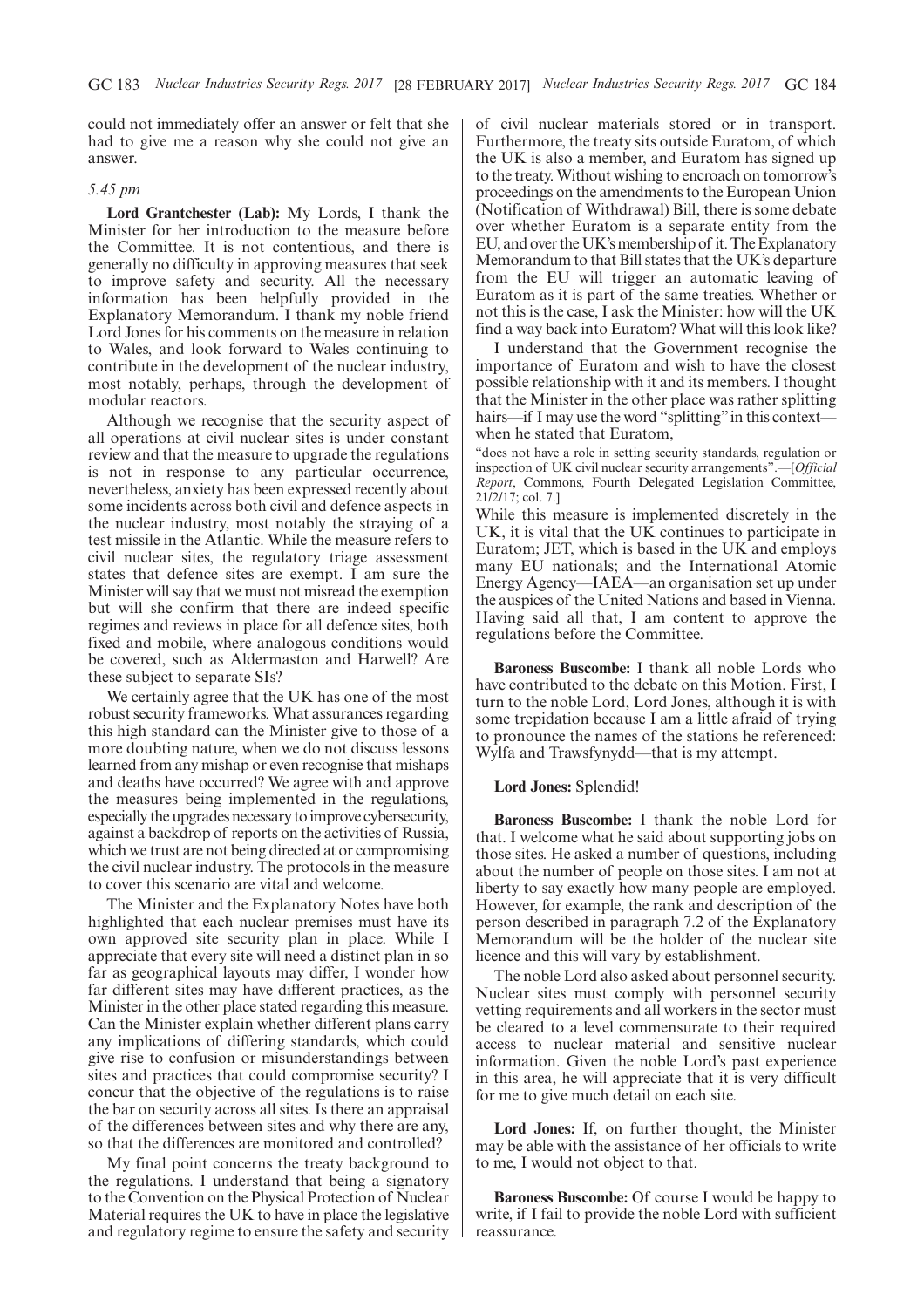[BARONESS BUSCOMBE]

All staff have responsibility for ensuring effective security at civil nuclear sites. Having an effective security culture is, of course, very important. There will be a number of security-specific roles at civil nuclear establishments, and these vary depending on the site. All sites are subject to the same requirements and standards. In line with the graded approach, the level of security at each site will be determined by the nature of materials and equipment and the information held.

I welcome the very positive response from the noble Lord, Lord Grantchester, to the measure and agree that it is non-contentious. He asked a number of questions, and I will deal first with Euratom. If he will allow me, I want to spend a few moments on this because it is important to be as clear as I can. Leaving Euratom is a result of the decision to leave the EU, as they are uniquely legally joined. However, the UK supports Euratom and will want to see continuity of co-operation and standards. We remain absolutely committed to the highest standards of nuclear safety, safeguards and support for the industry. Our aim is clear: we want to maintain our mutually successful civil nuclear co-operation with Euratom. The statutory regime for civil nuclear security is based solely on UK legislation. There are no Euratom or EU directives relating to nuclear security that the UK is required to comply with. In fact, the EU has no competence in relation to nuclear security. Euratom has no role in setting security standards, regulations or the inspection of security arrangements in the UK civil nuclear sector.

The Government do not comment on specific security or intelligence arrangements at individual sites. The most sensitive commissioned civil nuclear sites and transportations of nuclear materials in the UK are protected by the Civil Nuclear Constabulary. The CNC is a specialised, dedicated elite firearms force, with a Royal College of Policing firearms licence, charged with the protection of the most sensitive civil nuclear sites and nuclear materials in England, Scotland and Wales.

The noble Lord, Lord Grantchester, asked one other question about defence sites such as Aldermaston; indeed, it is a question I asked officials last week. The answer is categorically no, they are not subject to this SI and are not a part of these regulations. There is a separate regulatory regime that applies to defence sites. I hope I have been able to respond sufficiently fully.

**Lord Grantchester:** I wonder if I can tempt the Minister with one further question I was concerned about: each site having a specific plan and whether differences between sites meant that there were different practices that could lead to a misalignment of security standards.

**Baroness Buscombe:** I thought I had the answer in my notes.

**Lord Grantchester:** If the Minister wants to write to me at a later date, I will understand.

**Baroness Buscombe:** I apologise to the noble Lord. Apparently I have been given the answer to his question but it seems to have chosen to disappear. Ah, it is under the folder. Good. All sites are subject to the same requirements and standards. In line with the graded approach, the level of security at each site will be determined by the nature of materials, equipment and information held.

On that note, I hope I have sufficiently responded to the noble Lords. I thank them for their helpful remarks, and I hope they will agree that the responses I have given have provided the necessary assurances for them to approve this straightforward statutory instrument. As I said in my opening remarks, the overarching aim of these updates is to further enhance civil nuclear security by ensuring that the UK's regulatory regime remains up to date, comprehensive and robust.

*Motion agreed.*

# **Investment Bank (Amendment of Definition) and Special Administration (Amendment) Regulations 2017**

*Considered in Grand Committee*

*5.58 pm*

# *Moved by Baroness Neville-Rolfe*

That the Grand Committee do consider the Investment Bank (Amendment of Definition) and Special Administration (Amendment) Regulations 2017.

**The Commercial Secretary to the Treasury (Baroness Neville-Rolfe) (Con):** My Lords, the regulations we are looking at today help to ensure that we have an effective system in place to handle the failure of investment banks. Our approach simplifies and speeds up the special administration process and reduces the cost of the administration for clients and for creditors.

It is of course worth recalling that the collapse of Lehman Brothers taught us that our insolvency regime was not capable of dealing effectively with a failure of a large and complex investment bank. Against that background, we introduced the investment bank special administration regime in 2011 with the aim of changing the insolvency rules so that they more adequately protected the interests of clients. The legislation, rightly, includes a provision for review. I pay tribute to Mr Peter Bloxham, an insolvency lawyer who was appointed to lead this and whose final report was laid before Parliament in 2014. The purpose of the regulations is to improve the functioning of the regime by implementing the Bloxham review recommendations and learning from investment bank insolvencies in recent years.

The reforms we are making seek to strengthen the administration process in three ways. First, the regulations make it easier for an administrator to transfer client assets to an alternative firm. This will benefit clients in the event a firm fails by ensuring they have continued access to investment services. The regulations provide an administrator with the power to transfer the whole investment firm to another institution in spite of certain restrictions which can delay or disrupt this, such as the need to obtain client consent from all affected clients before the transfer can take place. Importantly, the regulations include key safeguards to protect clients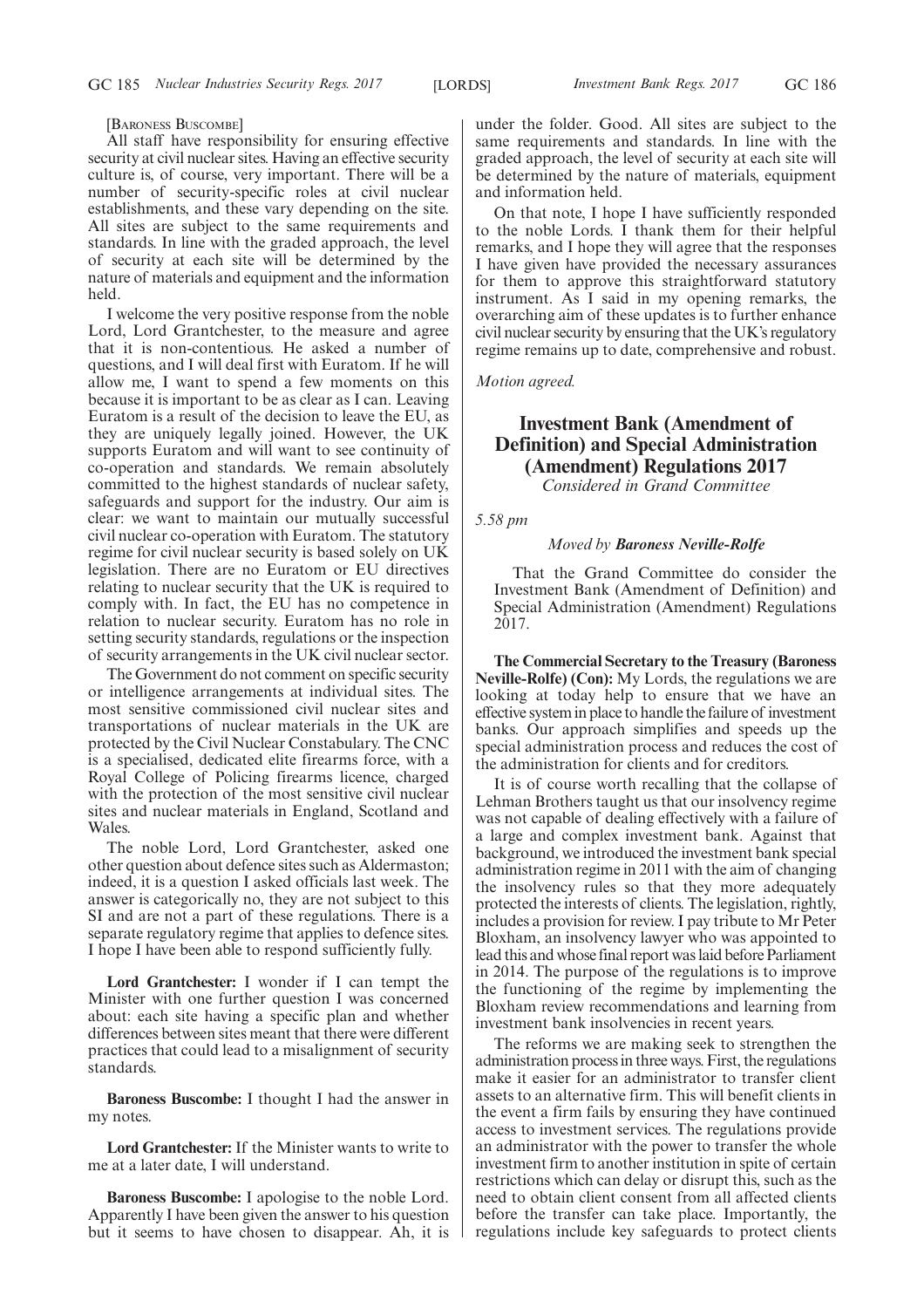and their interests. Clients will be able to request the return of their assets following the transfer, while client risk-management arrangements that the firm has in place will be protected.

Secondly, the regulations make the administration process simpler and quicker by strengthening and extending the bar date mechanism. This is a procedure that gives the administrator the power to set deadlines for clients to submit claims for the return of their assets. In the past, some administrators have been unable to close the client estate following the bar date procedure, allowing the administration process to drag on. These regulations therefore introduce a "hard" bar date, a power which enables the administrator to return assets more quickly to clients. I am very grateful to the chair of the House of Lords Secondary Legislation Scrutiny Committee, my noble friend Lord Trefgarne, for the time his committee has dedicated to reviewing the regulations. The committee paid special attention to the bar date mechanism and I always welcome its expertise and engagement on these sorts of provisions.

Thirdly, the regulations provide greater legal certainty for clients and creditors. This addresses a key weakness in the existing regime. One key change is clarification of a client's right to receive interest on their claims during the administration process. We are taking away the perverse incentive to engage in arbitrage between client and creditor estates that occurred in previous administrations. In addition, the regulations clarify when an administrator needs to go to court to seek a direction on certain matters. Taken together, these reforms improve the speed at which assets can be returned to clients and enable the administration process to operate both more efficiently and effectively.

The changes we are making were broadly supported in consultation with the different parts of the market that would be affected by the failure of an investment bank. We also took advice from the Banking Liaison Panel on specific aspects of the regime, particularly the safeguards in place. I regret that we did not publish a consultation response document. However, in the Explanatory Memorandum and impact assessment accompanying the regulations, we presented a summary of the eight responses we received. I also note that we did not carry forward a duty on firms to co-operate with the administrator. Following discussions with the Joint Committee on Statutory Instruments we assessed that existing statutory duties that require firms to provide information and documents to the administrator would be effective. These existing duties will enable clients to access their assets quickly and efficiently without imposing an additional and overlapping duty on firms.

These regulations are an important step forward. They are a reflection of the lessons we have learned from the past failures of investment banks but they are also a reflection of the strong future of our banking and financial system. With the reforms we are proposing today, we will be better able to ensure the financial security of the UK and continue London's role as a leading financial centre. I beg to move.

**Lord Tunnicliffe (Lab):**My Lords, I thank the Minister for introducing this order. As she has already outlined, the purpose of this instrument is two-fold: to correct the definition of "investment bank" and to extend elements of the special administration regime, the SAR, which is the administration procedure for insolvent investment banks. These measures are part of an effort to improve the regulations and processes that govern the financial services sector. We oppose none of the measures the Government are proposing to introduce, but I have a number of points that I hope the Minister can clarify.

Part 2 of the instrument alters the definition of "investment bank" to include alternative investment funds and undertakings for collective investments in transferable securities. It was the intention of the original legislation that such firms be included in the SAR. However, they have fallen out of scope as an unintended consequence of the introduction of other legislation. As has been said, this is merely a correction. In practical terms, it increases the number of banks covered by the legislation from 700 to 1,000. May I be assured that this rise has been taken into account when considering the resources needed to communicate changes to the SAR?

I will focus the bulk of my time on Part 3 of the regulations. After much discussion, the Banking Act 2009 did not include any specific reform of investment bank insolvency. However, it provided an enabling power to pass new regulations that had to be reviewed within two years. Accordingly, the special administration regime was introduced in the Investment Bank Special Administration Regulations 2011. Peter Bloxham carried out a review and published recommendations in January 2014. This instrument implements some of those recommendations.

The most substantive change the regulations will introduce is changing the "soft" bar date to a "hard" bar date. Under the current legislation, claimants who fail to claim before the bar date can still receive client assets. The introduction of a "hard" bar date would remove this right. This seem perfectly reasonable. The client asset can be closed more swiftly and at a lower cost. However, the key question I have about this switch is how much longer the process of insolvency will last as a result. If I am not mistaken, the "hard" bar date will not be automatic. The administrator will have to apply to the court. For the court to accept a "hard" bar date, it must be,

"satisfied that the administrator has taken all reasonable measures to identify and contact persons who may be entitled to the return of client assets".

How long do the Government expect the administrator will need before it can collate all this information?

Furthermore, new Regulation 12D(2)(b) sets out the criteria for when the court can grant an application for a "hard" bar date. The first of these criteria is that there can be,

"no reasonable prospect … that the administrator will receive claims for the return of client assets after that date".

How can the administrator be sure that there is "no reasonable prospect"? Surely this will require extensive research. Again, will this not result in delay before the administrator is confident it has a strong case for the court? The longer a case of insolvency drags on, the greater the uncertainty, and with uncertainty the prospect of market instability.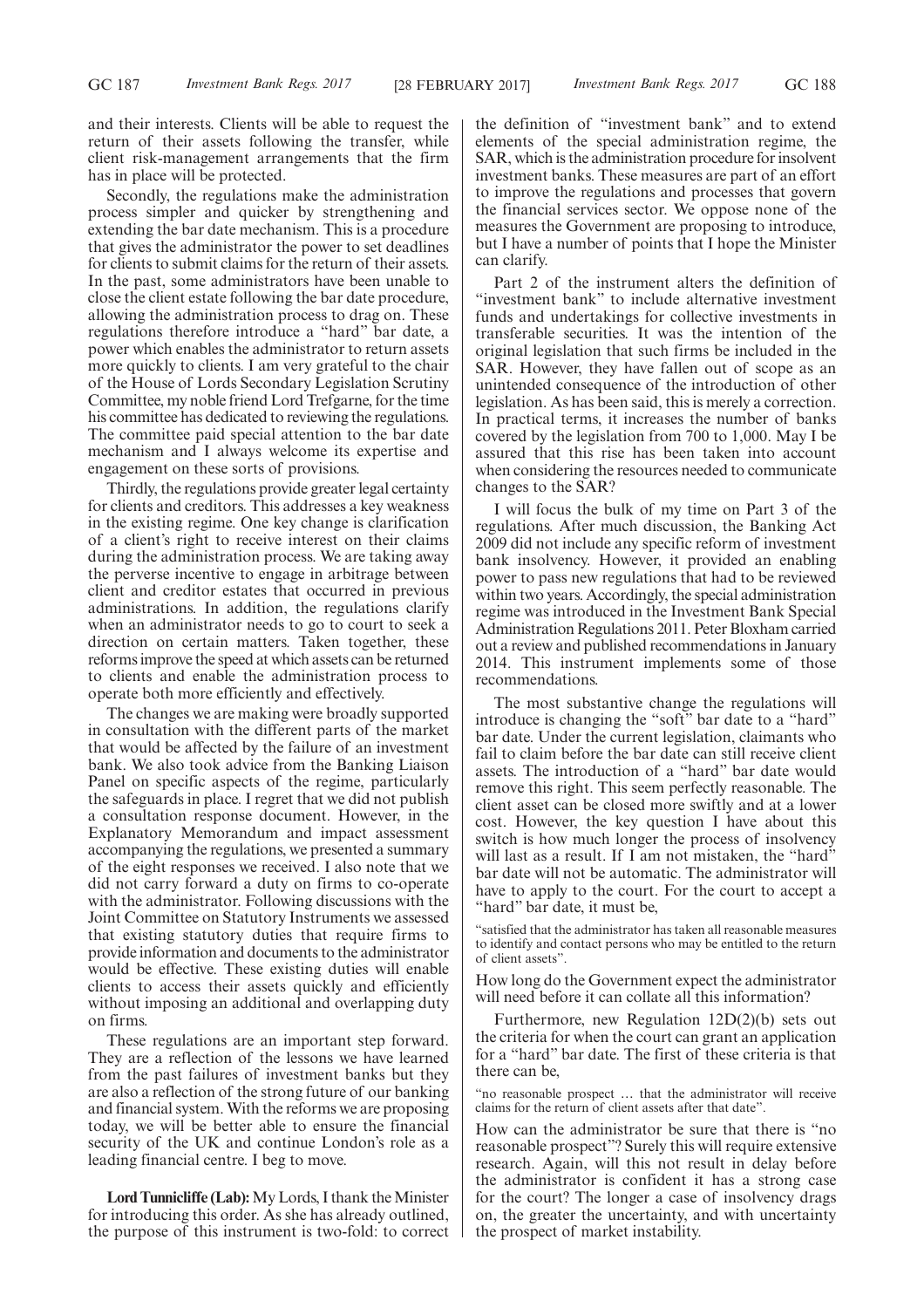[LORD TUNNICLIFFE]

The next issue is one my honourable friend in the other place the Member for Stalybridge and Hyde raised, relating to the mechanisms in place before assets are pooled, which could assist in a more efficient and reliable return on client assets. The Economic Secretary to the Treasury in the other place stated in response to my honourable friend's questions that,

"the FCA has taken a number of steps to improve firms' record keeping. These reforms have been extensively consulted on with practitioners who have experience in dealing with pooled accounts". [*Official Report*, Commons, Second Delegated Legislation Committee, 7/2/17; col. 8.]

I ask the Minister: what specific steps have been taken by the FCA and has it seen a reduction in the rate of regulatory non-compliance cases it deals with as a result?

I turn to the issues raised by the Secondary Legislation Scrutiny Committee. Why have the Government not published the full consultation response to the Bloxham review? I note the Minister's apology but I hope she can go into a little more detail. I have read the explanation, as has the committee, and I have to say that neither it nor I are convinced by the answers so far. The Government state that:

"The areas raised in the consultation were largely technical in nature".

Surely this is exactly the place where such technicalities should be debated and scrutinised. I look forward to hearing a more detailed response from the Minister as to why the Government feel it is appropriate to flout their own consultation principles.

My final query for the Minister relates to the procedures used in the event that the administrator's conduct is challenged. The new sub-paragraph (e) in paragraph 14 states that the FSCS, the financial services compensation scheme:

"may make an application … on the grounds that the administrator is not performing the duties … as quickly or as efficiently as is reasonably practicable".

I note that the new Section 10A(b) inserted by the order says the administrator must "keep the FSCS informed", but what does the Minister anticipate that will mean in practice? Surely in order for the FSCS to be confident that the administrator is not fulfilling his statutory duty, he must have detailed knowledge of the workings of the operation. What criteria will be used to judge whether an administrator has failed, and by whom? If the administrator is found to be inappropriate, whose responsibility is it to complete the insolvency? I look forward to the Minister's response.

**Lord James of Blackheath (Con):** My Lords, may I intrude a word into this debate? There is an aspect of 2008 that has never been corrected, and which did a great deal to disguise the extent of the insolvencies existing at that time. It might now perhaps be possible to squeeze a solution into something like this.

There is a practice that was prevalent in cases such as Bradford & Bingley and Northern Rock: if a bank or building society had a house on which it had an outstanding loan of, say, £10,000, and the house was worth £1 million, it entered the whole £1 million as an asset on its balance sheet, although it had no legal access or right to that surplus value. Banks did that solely to emphasise the extent of the solvency that they could demonstrate for their loans, but it made a complete distortion of what the balance sheet really was and misled people into letting them trade on for too long. Nowhere have we ever corrected this in any of the accounting rules. This may be the last chance saloon.

**Baroness Neville-Rolfe:** My Lords, I thank the noble Lord, Lord Tunnicliffe, and I will try to address his various questions. I am very grateful to my noble friend Lord James for his comments, and I will see if I can answer his question. If I am not able to do so today, I will certainly write.

We all share an interest in ensuring that we handle the failure of an investment bank effectively. That is not only for the benefit of any clients or creditors who will be involved but to the benefit of our whole financial system. Since the investment bank special administration regime was introduced in 2011, firms operating under the procedure have given us valuable insights into how we can improve it, and in particular how we can improve the ability of clients to receive their assets as quickly as possible in the event of a bank failure. The return or transfer of client money could take as little as 30 days, but closing a whole estate can be very complex and is obviously very unlikely to occur in less than a few months.

The noble Lord, Lord Tunnicliffe, asked whether the Treasury had considered the number of banks in scope of this legislation. He referred to the number going up from 700 to 1,000, and he was concerned about the communication resource in relation to that. In fact administrators believe that the additional costs of familiarising themselves with the regime will be negligible; indeed, the impact assessment shows that there are thought to be savings from these changes. In the majority of cases, the amendments provide helpful legal certainty.

### *6.15 pm*

On the point about consultation, as I said and the noble Lord acknowledged, I regret that we did not publish a response document. I note his concerns and those of the committee. During the consultation period, we had extensive engagement with key stakeholders. These discussions are summarised, as I said, in the Explanatory Memorandum and impact assessment which accompany the regulations. We also consulted the Banking Liaison Panel on specific aspects of the special administration regime, and I undertake to ensure that we publish the BLP's formal advice and learn from this experience.

The noble Lord also asked about the introduction of a hard bar date. The Government do not propose to change the soft bar date to a hard bar date. The hard bar date is a new mechanism designed to cut down on the time needed for the distribution process. The existing regime already provides the administrator with the power to set a soft bar date for custody assets. The regulations extend the soft bar date to client money and introduce the new hard bar date for custody assets and client money.

The noble Lord asked what impact a hard bar date would have on the length of the insolvency process. As the law now stands, the court will already want to be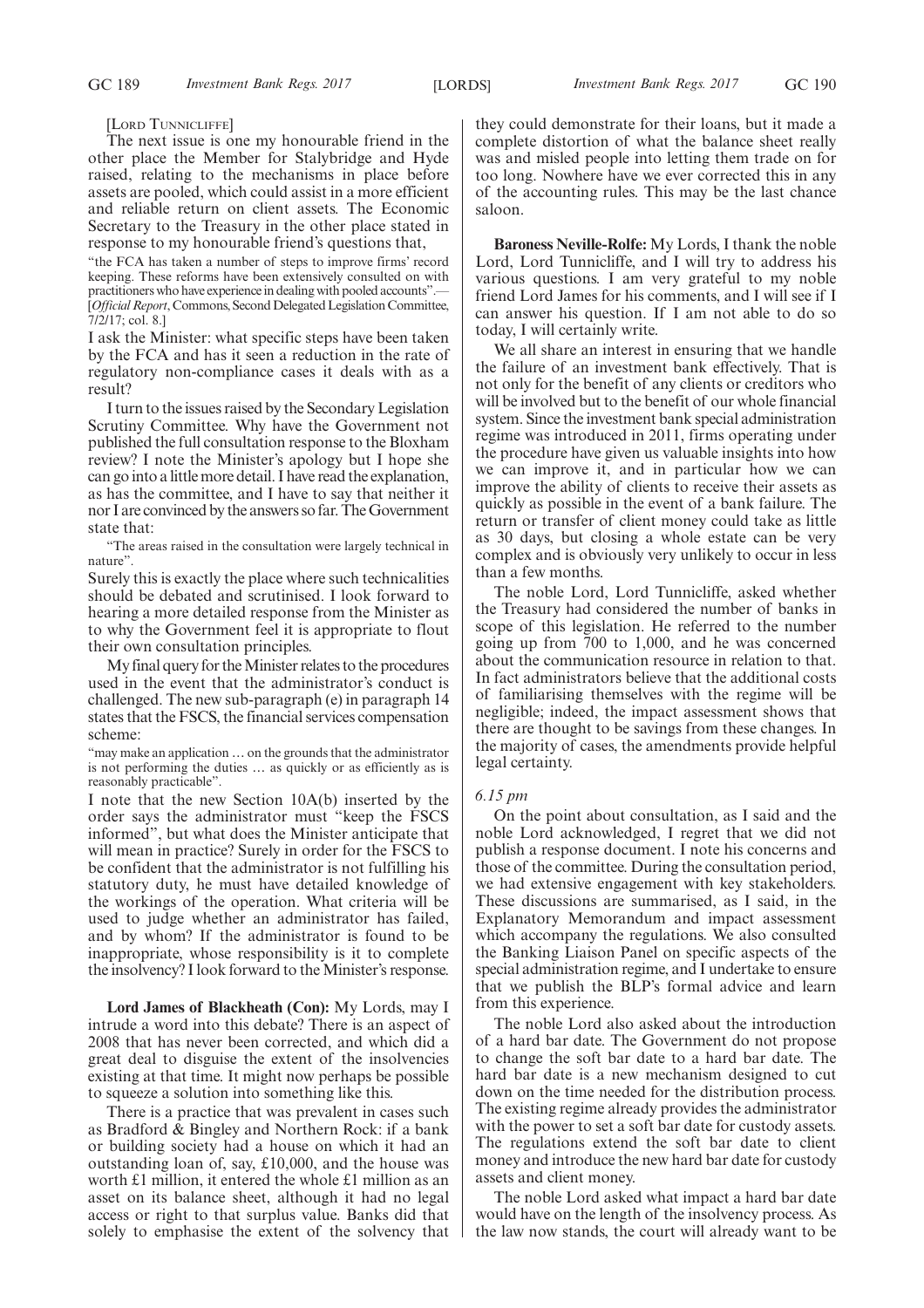satisfied that there is no reasonable prospect of new claims being received before approving a transfer of residual assets to the failed bank's estate for distribution among unsecured creditors, including any clients who have not yet claimed. Under the hard bar date mechanism, the administrator will instead apply to the court for the approval of a final date for the submission of clients' claims. As these insolvencies are dealt with on a case-by-case basis by administrators, the Government cannot estimate how long the process will last, but the hard bar date provides an additional tool which we believe will speed things up. I cannot get the noble Lord a clear answer, but I am confident that the change will be beneficial.

The noble Lord also asked what steps the FCA has taken to improve firms'record-keeping and, furthermore, whether it has seen a reduction in the number of non-compliance cases as a result. Through updates to its rules on holding client assets, FCA-supervised firms now have to meet higher reporting and record-keeping requirements. The FCA has found an increased level of awareness of the rules and more co-operation with a view to compliance.

I come to the question of what it means for the administrator to keep the Financial Services Compensation Scheme informed and whether there are any criteria by which to judge the administrator's conduct. In practice, in any given administration, it will be for the FSCS to determine, in co-operation with the administrator, the adequate level of information that it requires from the administrator to carry out its functions. If the FSCS feels that an administrator is not co-operating in the way envisaged, it may apply to the court for an order requiring the administrator to do what is necessary. Of course, the court has wide powers, including power to remove the administrator from office.

The criteria for making a challenge by the FCA or clients are that the administrator is acting or proposes to act unfairly in a way that harms the interests of the applicant or otherwise is not performing its functions as quickly and efficiently as is reasonably practicable. It is for the court to assess the evidence and the case made by the person who challenges the conduct of the administration. Under the SAR, the court has the same power as in an ordinary company administration to regulate the exercise of functions or require the administrator to take specified steps. The court may of course also replace an administrator removed from office to ensure that the administration is concluded properly.

To try to respond to my noble friend Lord James of Blackheath, it would be outside the scope of the special administration regime to make provision about the accounting practices of banks as deposit-takers and building societies. There is a limit to what I can do to help him today, but I am grateful to him for raising the point with me.

**Lord James of Blackheath:** May I suggest that the matter could be taken up with the Accounting Standards Board?

**Baroness Neville-Rolfe:** I can certainly agree to talk further to my noble friend, and if talking to the Accounting Standards Board seems to be a good way forward, I would be happy to do that. I am grateful to him for raising the point.

I conclude by saying that these regulations make important reforms to strengthen the investment bank special administration regime. I hope the Committee will join me in supporting our efforts and this Motion.

*Motion agreed.*

# **Mesothelioma Lump Sum Payments (Conditions and Amounts) (Amendment) Regulations 2017**

*Considered in Grand Committee*

*6.20 pm*

## *Moved by Lord Henley*

That the Grand Committee do consider the Mesothelioma Lump Sum Payments (Conditions and Amounts) (Amendment) Regulations 2017

**TheParliamentaryUnder-Secretaryof State,Department for Work and Pensions (Lord Henley) (Con):** My Lords, in moving this Motion I will speak also to the draft Pneumoconiosis etc. (Workers'Compensation) (Payment of Claims) (Amendment) Regulations 2017. I am required to confirm to the Committee that these provisions are compatible with the European Convention on Human Rights, and I am happy so to do.

The two statutory instruments will increase the value of lump sum amounts payable under the Pneumoconiosis etc. (Workers' Compensation) Act 1979 and the diffuse mesothelioma scheme set up by the Child Maintenance and Other Payments Act 2008 by 1%. These new amounts will be paid to those who first satisfy all the conditions of entitlement on or after 1 April 2017.

The two schemes stand apart from the main social security benefits uprating procedure and there is no legislative requirement to review the level of payments each year. None the less, I am happy to announce the increase in the amounts payable for 2017 by the consumer price index. This is the same 1% rate that is being applied to industrial injuries disablement benefit and some other social security disability benefits under the main social security uprating provisions.

The Government recognise that people suffering from diseases as a result of exposure to asbestos, or one of a number of other listed agents, may be unable to bring a successful claim for civil damages in relation to their disease. This is due mainly to the long latency period, often stretching back decades, between exposure and onset of the disease. Therefore, by providing lump sum compensation payments through the two schemes, we fulfil an important role for sufferers of certain dust-related diseases. The schemes aim also to ensure that sufferers receive compensation in their lifetime while they themselves can still benefit from it, without first having to await the outcome of civil litigation.

Improved health and safety procedures have restricted the use of asbestos and provided a safer environment for its handling. However, the historic legacy of the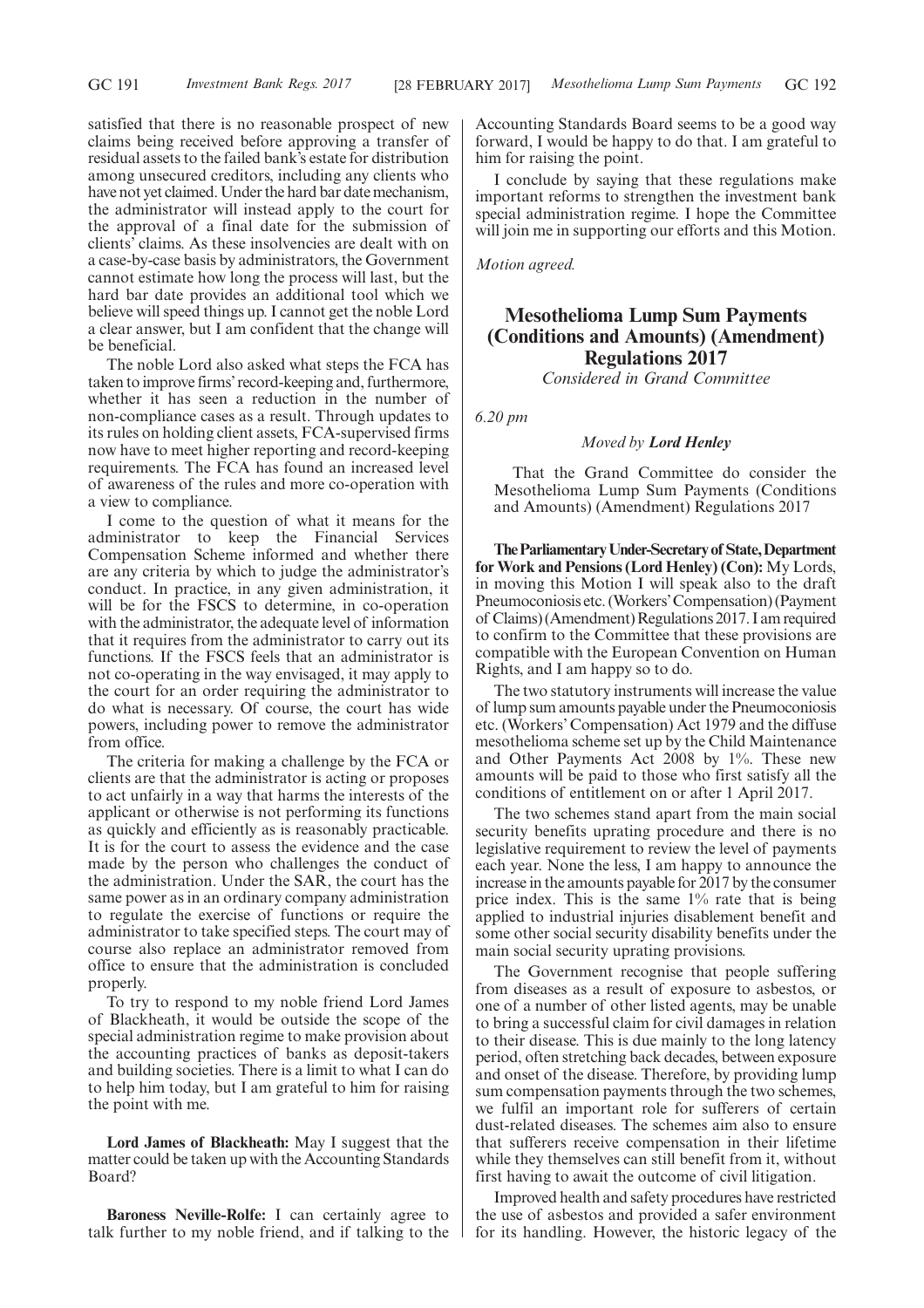#### [LORD HENLEY]

common use of asbestos is still with us. That is why we are ensuring that financial compensation from both these schemes is available to those affected.

I will briefly summarise the specific purpose of these lump sum compensation schemes. The Pneumoconiosis etc. (Workers' Compensation) Act 1979, which for simplicity I will refer to as the 1979 Act scheme, provides a lump sum compensation payment to those who suffer from one of five dust-related respiratory diseases covered by the scheme who are unable to claim damages from employers because they have gone out of business, and who have not brought any action against others for damages. The five diseases covered by the 1979 Act scheme are diffuse mesothelioma, bilateral diffuse pleural thickening, pneumoconiosis, byssinosis and—if accompanied by asbestosis or bilateral diffuse pleural thickening—primary carcinoma of the lung.

The 2008 mesothelioma lump sum payments scheme was introduced to provide compensation to people who contracted diffuse mesothelioma but who were unable to claim compensation for that disease under the 1979 Act because, for example, their exposure to asbestos was not due to their work. The 2008 scheme also allows payment to be made quickly to diffuse mesothelioma sufferers at their time of greatest need. Under both schemes a claim can be made by a dependant if the sufferer died before being able to make a claim. The rates payable under the 1979 Act are based on the level of disablement assessment and the age of the sufferer at the time the disease is diagnosed. The highest amounts are paid to those diagnosed at an early age and with the highest level of disablement. All payments for diffuse mesothelioma under the 1979 Act scheme are made at the 100% disablement rate—the highest rate of payment. Similarly, all payments under the 2008 scheme are made at the 100% disablement rate and are based on age, with the highest payments going to the youngest sufferers.

The Committee may like to know how many claims we received and the amounts paid out under these two schemes. In the last full year, from April 2015 to March 2016, 3,520 people received payments under the 1979 Act at a cost of £45.9 million, and 400 people received payments under the 2008 scheme at a cost of £8 million. The total amount of compensation paid out under both schemes during this period amounted to almost £54 million. The forecast for the current year, 2016-17, is that 3,592 people will be paid under the 1979 Act scheme and some 420 people will be paid under the 2008 Act scheme. The estimated total amount of compensation under both schemes is likely to be £54.2 million.

I am aware that in previous debates on increasing the value of lump sum payments paid under these two schemes, noble Lords have raised the subject of equalisation of payments between sufferer and dependant claims. However, we do not intend to equalise payments this year. Instead, we will continue to keep this matter under review and consider equalisation once resources allow.

Around half the payments made under the 1979 Act scheme are made for diffuse mesothelioma. I am aware that the occurrence of diffuse mesothelioma is a particular concern of many noble Lords, given that diffuse mesothelioma-related deaths in Great Britain are at historically high levels. Diffuse mesothelioma has a strong association with exposure to asbestos, and current evidence suggests that around 85% of all male mesotheliomas are attributable to asbestos exposures that occurred through work. Those diagnosed with diffuse mesothelioma usually have a short life expectancy —generally between nine and 12 months—with the sufferer becoming severely disabled soon after diagnosis.

The number of cases reflects the long latency period of the disease, which can take decades to become apparent. Latest available information suggests that there will continue to be around 2,500 diffuse mesothelioma deaths per year for the rest of this decade before annual cases begin to fall, reflecting a reduction in asbestos exposures following its widespread use between 1950 and 1980.

These regulations increase the levels of support through the statutory compensation schemes and  $\overline{I}$  am sure the Committee will agree that, while no amount of money can ever compensate individuals and families for the suffering and loss caused by diffuse mesothelioma and the other dust-related diseases covered by the 1979 Act scheme, those who are suffering rightly deserve some form of monetary compensation. These statutory schemes deliver an essential part of it. I commend the increase in the payment scales and ask the approval of the Committee to implement them. I beg to move.

# *6.30 pm*

**Lord James of Blackheath (Con):** My Lords, I am sorry to interfere again but when I read this I got a nasty jangle in the back of my head which said that this does not necessarily fit with what we discussed before, in the days when my noble friend Lord Freud was bringing the Bill through. I remind your Lordships that at that time, I initiated direct discussions with the Royal British Legion on exactly this subject because it is the expert on what is happening, who is suffering and what their state is.

Sadly, the Royal Navy is the principal biggest culprit. Worst affected of all are those who served on the Royal Yacht "Britannia", which is a terrible scandal. Nearly everybody who served or did anything in the engine room of the Royal Yacht "Britannia" is now either dead or dying from diffuse mesothelioma. The Royal British Legion set up a special department to deal with this, because the tragedy is that people's wives and children have got it, too, because you have only to wash the coat of somebody who has this to be a condemned person from that moment on. The Royal British Legion has gone to great lengths to make sure that it is monitoring and looking after the wives, families and dependants of these dreadfully stricken people.

At the end of that debate, my noble friend Lord Freud gave an undertaking that he would not do anything that initiated payment structures which interfered with or were diminished by the presence of the Royal British Legion payments, so that people would get the maximum benefits for their hugely distressed situations; that he would look after things to ensure that nothing we did cut across the Royal British Legion's process, and vice versa; and that it would be wholly co-ordinated. The jangle I got in my head was because I have never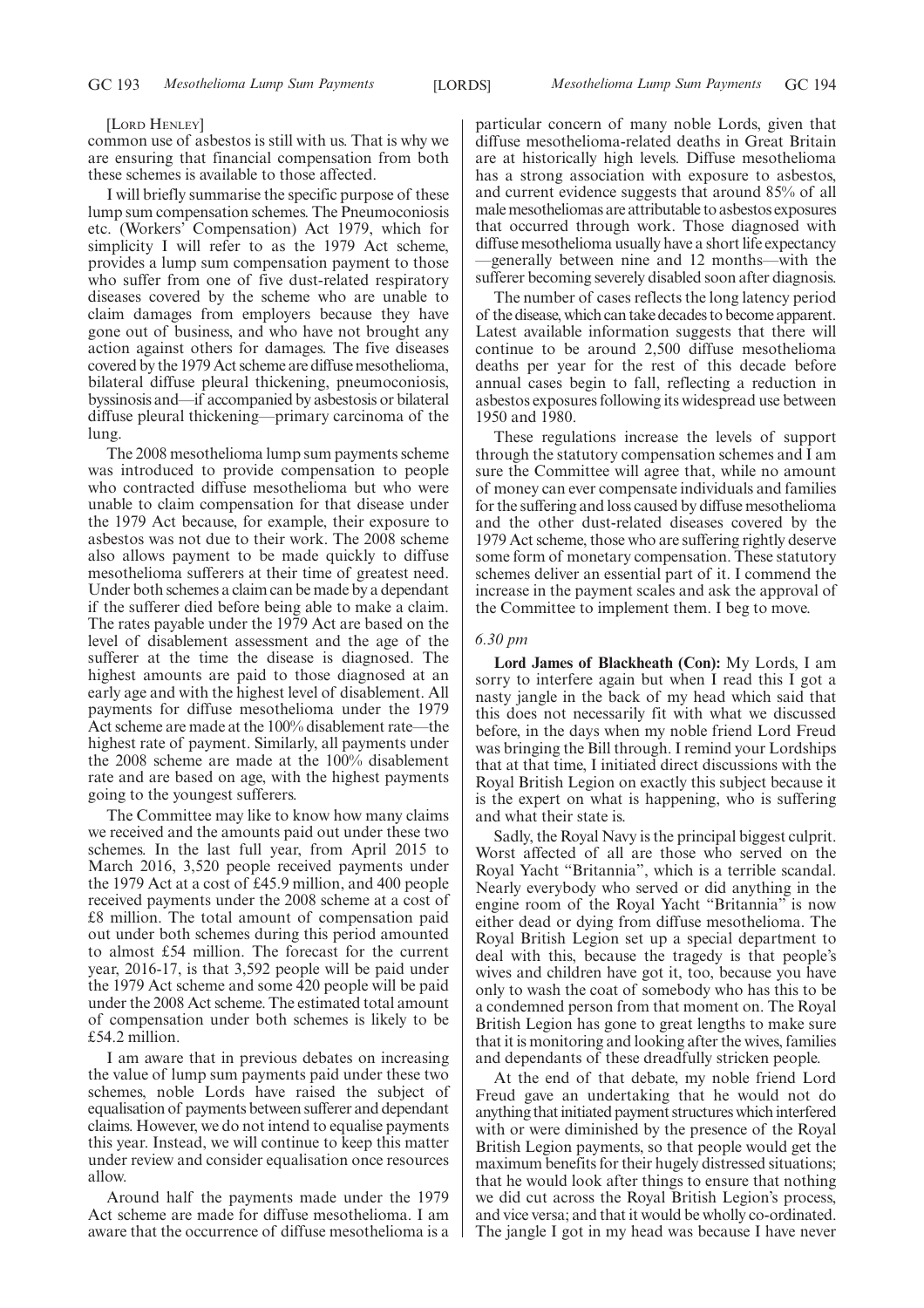heard whether that has happened, and that is why I am asking for some assurance that my noble friend's undertaking was fulfilled. What is its status today, please? It really matters.

**Lord McKenzie of Luton (Lab):** My Lords, I thank the noble Lord, Lord Henley, for his introduction and explanation of the regulations. I am sorry that the noble Lord, Lord James, has had a nasty jangle in the back of his head. Clearly, he is concerned about undertakings made in respect of the Royal British Legion. I worked on this—not alongside the noble Lord, Lord Freud, but on the opposite side—and I do not think that anything has arisen in the course of lots of changes to these provisions over a number of years which would be in breach of the undertaking he gave the noble Lord, but it is not for me to defend a former Minister.

**Lord James of Blackheath:** My Lords, I will put the noble Lord's assertion to the test with one simple question: can we say with absolute certainty that not one penny from the Royal British Legion has been withheld or interfered with by us through the conflict between its initiatives and ours, and that everybody has gone ahead with the full funding under both arrangements?

**Lord McKenzie of Luton:** No, I cannot possibly say that. It is not my role as a shadow Minister. If anybody is going to give those undertakings, it is the noble Lord, Lord Henley, and I wish him well.

As we have heard, the regulations cover various compensation schemes, including the ones for pneumoconiosis and other dust-related diseases covered by the Pneumoconiosis etc. (Workers' Compensation) Act 1979, and, separately, mesothelioma. The payments are uprated by 1%, which is the September 2016 CPI rate of inflation. One might say that this is a meagre sum, just missing the surge in inflation generated by the decline in the rate of sterling post the referendum, although we acknowledge that there is no statutory obligation to uprate the compensation schedules and that the 1% aligns with the uprating of industrial injuries benefits, as we have heard. Obviously, we support the regulations but I have some questions.

We have no impact assessment for the instruments, although the Explanatory Notes indicate that in the year to March 2016 some 3,520 people made a claim under the 1979 Act, including 310 claims for dependants. I think my question may already have been answered. Can the Minister tell us how many of these claims were successful and can we have an analysis of the various categories of dust-related diseases? I think the noble Lord referred to 3,592 payments. The explanatory memorandum talks about claims. Maybe it is a question of nuances of terminology, but it would good to know the actual number of successful claims. Can we also be provided with an analysis of the amounts of the various claims, how these were funded and the extent to which there has been or will be clawback of social security benefits?

So that we can get the overall picture of the numbers suffering from these dust-related diseases—other than mesothelioma—can we have some detail on what has been covered by employer liability insurance? The ELTO 2015 annual report—when will we get an updated one?—shows an improvement in successful inquiries but apart from mesothelioma itemises only asbestosis and asbestosis-related illnesses. Further, the ELTO report does not cover successful claims which might be made directly to insurers outside of ELTO. Can we be provided with a complete picture of the number of workers entitled to lump-sum compensation arising from the 1979 Act for the latest period available? Can we also be provided with details of how many are missing out on compensation?

The position concerning mesothelioma is different, as we have heard. Diffuse mesothelioma is a fatal cancer of the lining of the lungs or abdomen caused almost exclusively as a result of exposure to asbestos. Symptoms and diagnosis may not emerge until 30 or 40 years following exposure—it is a long-tail disease—and this obviously exacerbates difficulties in identifying relevant employers and employer liability insurers. A number of steps have been taken in recent times to improve access to compensation for sufferers of this terrible condition. In 2008 the previous Labour Government introduced the scheme which is the subject of the regulations before us today. It is a no-fault scheme, so does not require a work-related nexus or proof of negligent exposure to asbestos. It has tended to be illustrated, as the noble Lord, Lord James, said, by exposure caused by washing somebody's work clothes.

After an initial differential, the rates of compensation under the 2008 Act—for sufferers and dependants—have been separately aligned with the 1979 Act amounts for those with 100% disability, although, as the noble Lord said, there is still the differential between payments in respect of dependants and sufferers. Again, we have no impact assessment, although the Explanatory Note tells us that some 400 people made a claim in the period ended March 2016, including 10 dependants. How many of these claims were successful? How were they were funded? I seem to recall that the original concept was for funding to come from civil claim recoveries. What is the current position? If we are to see the overall picture here, albeit not strictly covered by these regulations, we should consider the further important developments led by the noble Lord, Lord Freud, with the co-operation of the insurance industry. These include the Employers' Liability Tracing Office, which focuses on assisting claimants to identify an appropriate employer liability insurer. While the 2015 report shows the inquiry success rate improving, it is far from 100%. For mesothelioma, it is just below 77%.

So onward to the diffuse mesothelioma payment scheme—a scheme of last resort—which started making payments from July 2014. It seeks to compensate those negligently exposed to asbestos while at work but who cannot trace the responsible employer or insurer. The scheme is funded by a levy on the gross written premiums of those insurers writing employer liability insurance. It was acknowledged that the insurers could not commit to a levy level above 3% of gross written premiums. In its first year, net payments of £24 million were made, with an average amount of £122,000. The tariff payments, originally at 75% of average civil claims, have risen from 80% to 100%. There is an oversight committee, which my noble friend Lady Donaghy chairs.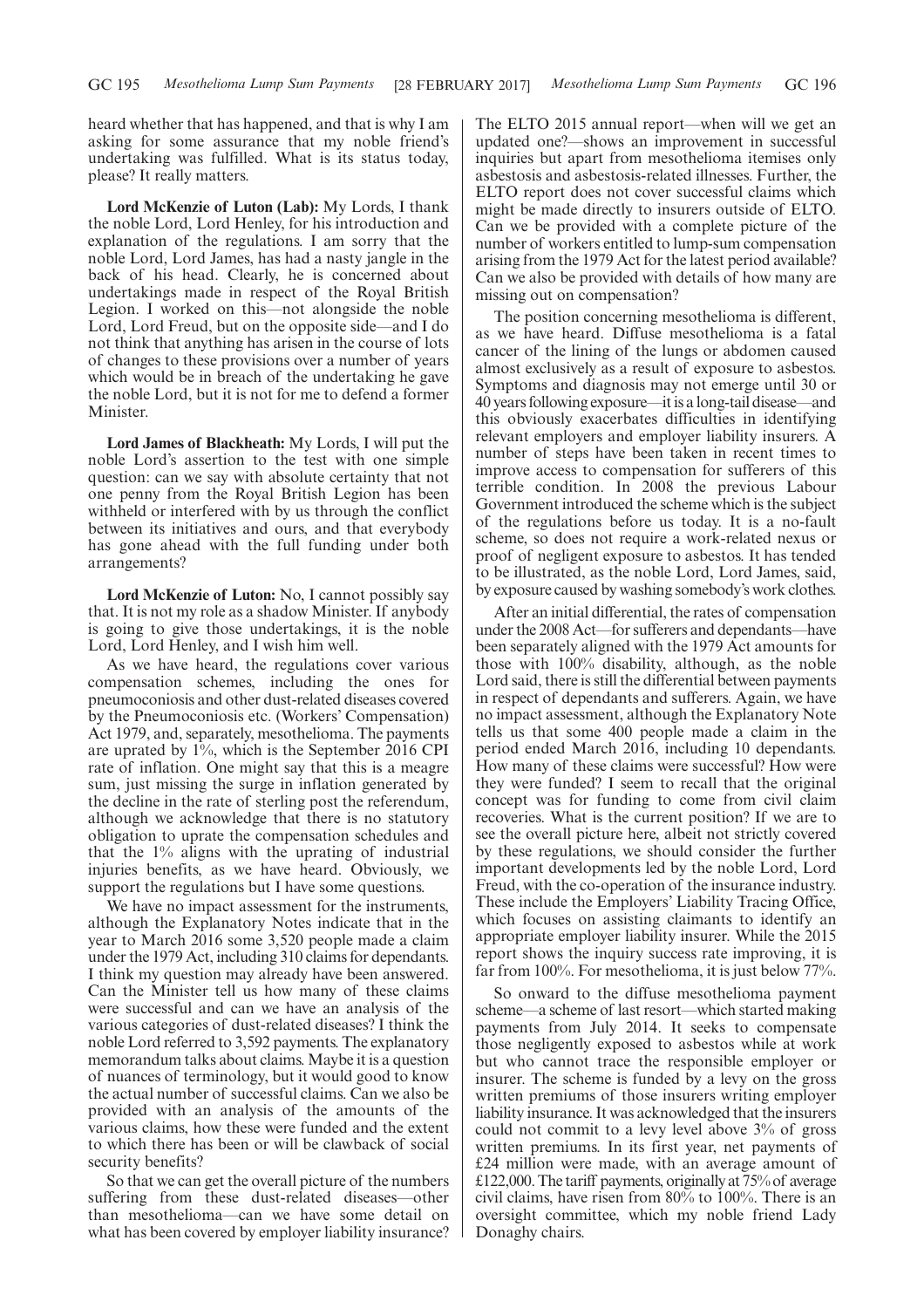#### [LORD MCKENZIE OF LUTON]

In respect of mesothelioma entitlements with an employment nexus, can the Minister let us know for the most recent period available the total number of successful compensation claims and the amounts achieved via employers or insurers, either directly or using the tracing office, and the total number of tariff payments made under the payment scheme? Has the DWP made an assessment for the most recent period of the number of mesothelioma sufferers who have not been able to access either compensation or a tariff payment? What do we understand the reason to be for the shortfall between the expected claims to the payment scheme and outturn for the most recent period? The Minister did give us an updated forward projection of the incidence of mesothelioma: 2,500 cases for the rest of the decade. The Minister is probably aware of the extensive debates we have had on this issue and of the focus on funding for research for sufferers. That has been a positive development.

As a final point, ELTO has made good progress in tracing policies. It is suggested that better access to the employer reference number from HMRC would assist in this. There was an attempt to amend a recent Bill to try to secure that, but it was unsuccessful. Will the Minister tell us what is happening on this issue?

**Lord Henley:** My Lords, I thank the noble Lord, Lord McKenzie, and my noble friend Lord James of Blackheath for their comments. The noble Lord, Lord McKenzie, asked a number of fairly detailed questions, a great many of which will, I suspect, be far better dealt with in correspondence, if the noble Lord will accept that. The answers will come down to rather detailed figures because he asked about the analysis of the levels of claims, which obviously depends on the age of the complainants. I have a sneaking suspicion that a table setting out such details might be of greater use to the noble Lord and other noble Lords who have taken a great interest in the matter.

I appreciate that we did not have a debate on this last year because the CPI was where it was and so there was no uprating. One could say that one of the benefits of this being normally uprated in line with inflation, because it is separate from the others and at the discretion of my right honourable friend the Secretary of State, is that we manage to have some debate on this important matter each year, with the exception of last year. That way, these matters can be exercised, rather than subsumed in the general uprating debates that happen—for example, last week. Having made that broad point, let me try to answer a number of the questions that noble Lords have raised.

The first is one on which, again, I will have to offer to write to my noble friend. He asked about the support that the Royal British Legion might be offering to former Navy servicemen, particularly from HM Yacht "Britannia", who have suffered from this, and whether they were going to lose out as a result of payments being made by the Royal British Legion. I will take advice on that and will write to my noble friend.

## *6.45 pm*

One small point that I can make, and the noble Lord, Lord McKenzie, has already referred to, is that children and spouses who might have suffered as a result of contamination from, for example, washing clothes and therefore inhaling asbestos will be covered by the 2008 scheme. Since the noble Lord, Lord McKenzie, mentioned that, I will repeat—and of course we all remember our dates—that 2008 saw an improvement to the scheme by the previous Government, for which I think all those who suffer are very grateful. That is part of what we are debating today.

The first point that the noble Lord, Lord McKenzie, made was about inflation and the small rise of 1%. The noble Lord will just have to accept that, as with other benefits, that is the September-on-September figure. Any future inflation will obviously be covered when my right honourable friend considers this. There is of course a discretion in future years, and a catch-up can take place if it is thought appropriate. However, my right honourable friend considered it right that we should stick to that CPI figure to September 2016, though I am sure he will consider that again in later years.

The noble Lord asked, with regard to both pneumoconiosis and mesothelioma—I apologise to the Committee; I have great problems with those words —just how many claims were successful and what was the percentage of success. He sought in particular an analysis of the levels of claims. Again, this is a matter on which it would be helpful if I wrote to him, in this case setting out details of those missing out and so on. I give the assurance that not only will I write to him but I will make the analysis available in the Library in the usual way for the benefit of other noble Lords who have taken an interest in this issue. I see the noble Baroness, Lady Donaghy, nodding; I know she has taken an interest in these matters in the past, and if necessary I will write to her directly.

Broadly speaking, with regard to the number of claimants, my noble friend Lord Bourne, dealing with these regulations in 2015, talked about them possibly reaching a peak in 2018. I would not want to be quite so specific but we are seeing that the figures will probably level out towards the end of this decade and then, because of the era that we are dealing with very largely, 1950 to 1980 saw a high use of asbestos, but I appreciate that some other forms of asbestos were not banned until somewhat later—we should begin to see a decline because of the nature and demographic of those concerned and the very long period for which these conditions can lie dormant. So, broadly speaking, we are talking about a levelling out and then a decline but, very sadly, I suspect we will have to continue with this annual debate for a number of years to come.

**Lord McKenzie of Luton:** If the Minister will allow me to intervene, it is not just a question of looking at the total numbers of people who are new sufferers, particularly in relation to mesothelioma; it is the extent to which they are able to access compensation—as the Minister put it—speedily, whether it is through systems such as ELTO, the payments scheme, or indeed any other scheme. Given the nature of these conditions, we should not be looking at the growing trends, but at whether the mechanisms we have in place are delivering and enabling those people to get access to compensation with tariff payments.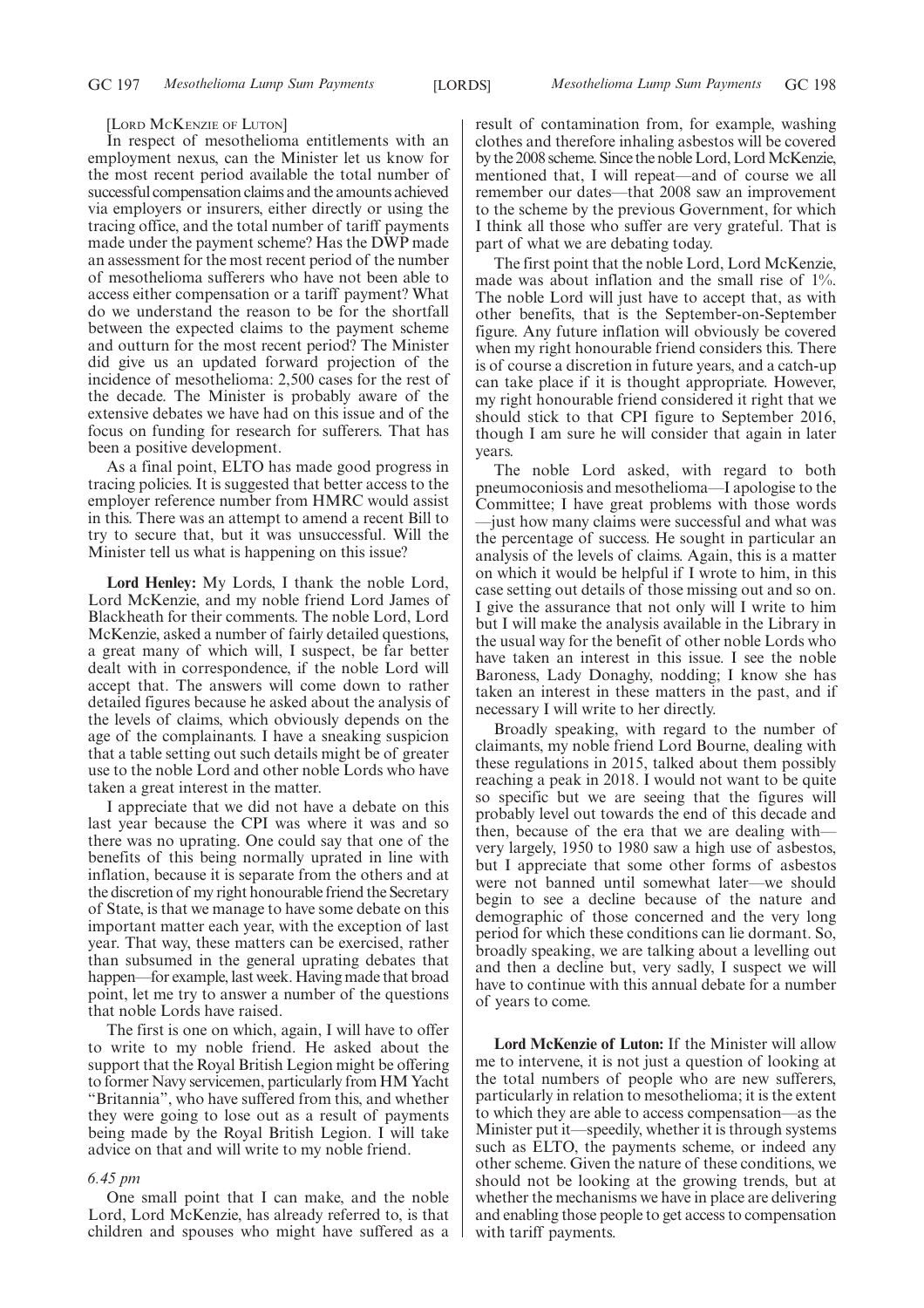**Lord Henley:** I want to make sure I get it right and give the right figure. The noble Lord is asking whether we are reaching all those who we think are affected. I think I can give an assurance that 100% of those who are suffering from the five diseases that I set out comply in other respects; in other words, they have not made another claim, or whatever. Those are successful, but if there are some who are unsuccessful, I suspect that will be because they are not eligible. Once suffering from the diseases, there is no need to prove anything further. We are not talking about people being turned away in that respect, but I suspect I will have to write to the noble Lord with further detail.

The noble Lord also asked about the employers' tracing scheme—ELTO—and again I can confirm that it is still doing what it was set out to do and it is, as he put it, having somewhat greater success. As a result, something in the order of half of that £54 million—I have the figures here—comes back. Again, I will write in further detail to the noble Lord on that matter. I apologise to the noble Lord for not really being able to give him greater detail at this stage, but I believe that I can set out the figures—as he put it, in further detail—and I have given assurances that I will do. I hope that that satisfies the noble Lord and others. I beg to move.

*Motion agreed.*

# **Pneumoconiosis etc. (Workers' Compensation) (Payment of Claims) (Amendment) Regulations 2017** *Considered in Grand Committee*

#### *6.52 pm*

# *Moved by Lord Henley*

That the Grand Committee do consider the Pneumoconiosis etc. (Workers' Compensation) (Payment of Claims) (Amendment) Regulations 2017.

*Motion agreed.*

# **Equality Act 2010 (Specific Duties and Public Authorities) Regulations 2017**

*Considered in Grand Committee*

*6.53 pm*

## *Moved by Baroness Williams of Trafford*

That the Grand Committee do consider the Equality Act 2010 (Specific Duties and Public Authorities) Regulations 2017.

**The Minister of State, Home Office (Baroness Williams of Trafford) (Con):** My Lords, these regulations which are being introduced under powers in Section 153 of the Equality Act 2010 replace and amend the Equality Act 2010 (Specific Duties) Regulations 2011. Under this power, Ministers can impose specific duties on public authorities to secure the better performance of the public sector equality duty. These regulations replicate the measures from the previous specific duties regulations, namely that public bodies must publish information every year to demonstrate their compliance with the equality duty and set equality objectives every four years.

Tackling the gender pay gap is an absolute priority for this Government. That is why we have used these powers to include new duties for the relevant public authorities, if they have 250 or more employees, to report on their gender pay differences. We have already delivered on our manifesto commitment to introduce mandatory gender pay gap reporting for large employers in the private and voluntary sectors. The Equality Act 2010 (Gender Pay Gap Information) Regulations 2017 were approved by both Houses last month and signed by the Secretary of State on 6 February.

Of course, it is only right that public bodies, including government departments, are subject to the same reporting requirements. That is why we announced in October 2015 that we would be extending the manifesto commitment to the public sector. We want government to be a trail-blazer and lead by example. These regulations apply to specified public authorities in England, non-devolved organisationsandcertaincross-borderauthorities.Scottish and Welsh public bodies are subject to separate specific duties regulations. The devolved Administrations in Scotland and Wales have been consulted on the proposed changes. Both sets of regulations will require the same gender pay gap calculations and use the same methodology for calculating the data.

Public authorities that are subject to these regulations will need to publish the mean and median differences between the average hourly rate of pay for male and female employees. They will need to publish the mean and median differences between the average bonuses paid to male and female employees. They will also need to report on the proportions of men and women who receive bonuses, and the proportions in each quartile of their pay distribution.

All specified public bodies will need to publish their gender pay gap data on a website that is accessible to members of the public. Organisations will also need to upload data to a government-sponsored website, which will allow us to establish a database of compliant employers and closely monitor compliance. We have aligned the reporting timetables and obligations as closely as possible for employers in different sectors to achieve consistency and comparable sets of data. The two sets of regulations will provide unprecedented transparency on gender pay differences in all sectors and create the environment needed to drive change. I beg to move.

**Baroness Gale (Lab):** My Lords, first, I thank the Minister for bringing these regulations before us tonight. We waited seven years for the Government to come forward, but I am very pleased that they have finally introduced mandatory pay audits for large companies in the private and voluntary sectors. It is a shame that it has taken this Government so long to bring into force the measures created by the last Labour Government, but at least now we are taking some steps forward, which is very good. I commend the Government for extending the mandatory pay gap reporting duties to public sector employers, as they promised to do in October 2015. This again is another step forward towards progress.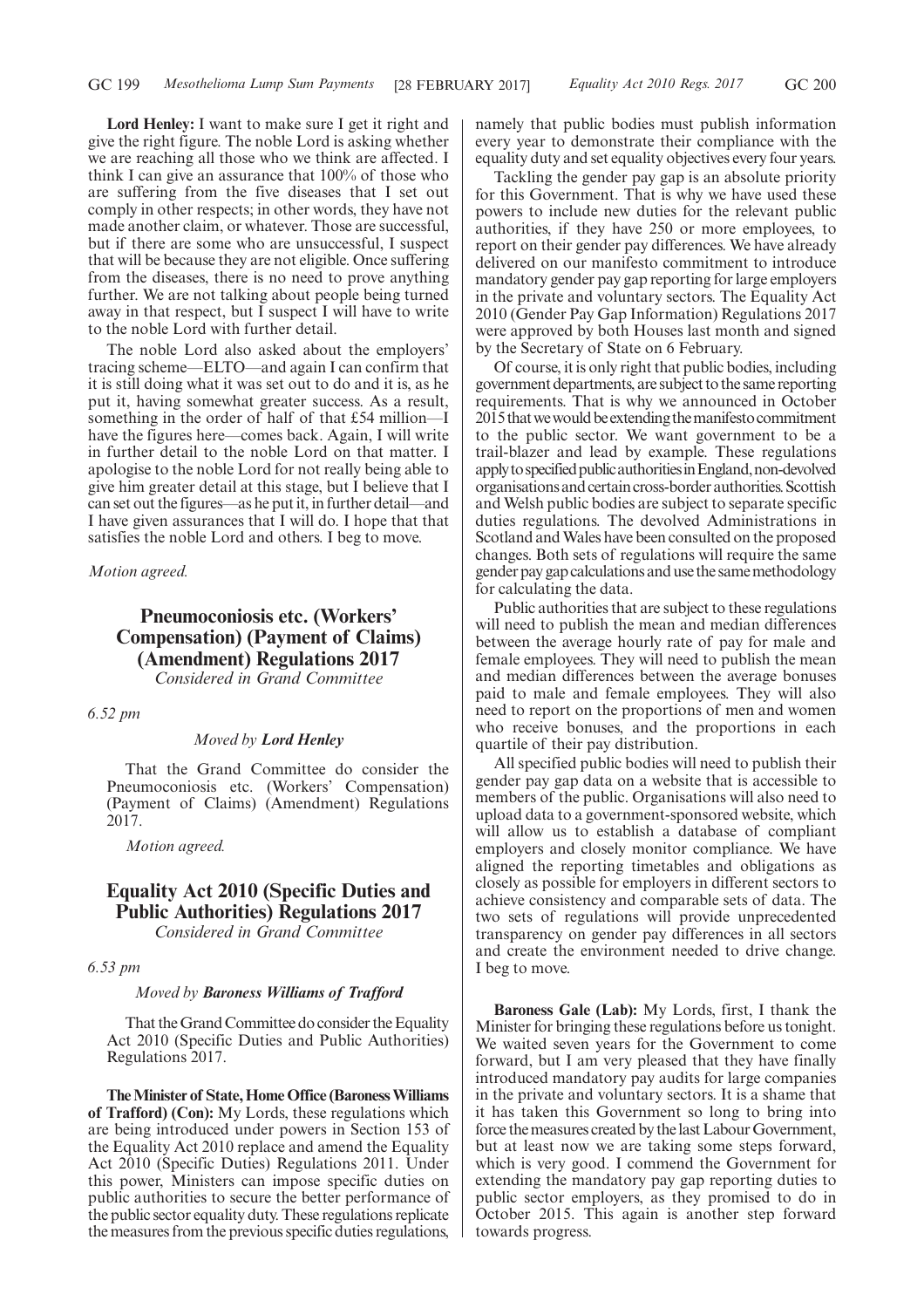#### [BARONESS GALE]

The regulations discussed today, under Section 153 of the Equality Act, mirror almost exactly the regulations under Section 78, although I have concerns that some of the new duties could have gone further. As with the duties on private and voluntary sector organisations, they apply only to public authorities with 250 employees or more. The maintenance of such a high employee threshold for application of these duties in the public sector was raised as a concern by a significant number of organisations and individuals responding to the Government's consultation, but the Government have chosen not to set a lower threshold for public bodies.

It is understandable that the Government would want to create comparable data between the public sector and private and voluntary sectors but, clearly, limiting the application to public sector bodies with more than 250 employees will severely limit the number of public authorities caught under this regulation. The Government claim that of course a public authority of any size could choose to adopt mandatory reporting, but to what extent will a voluntary expectation create practice in reality? What communication does the Minister intend to have with all public bodies, regardless of their number of employees, to encourage them to publish their gender pay gap information? Have any indicated to her that they will take this voluntary action? In the consultation response, the Government promised to keep under review setting a lower employee threshold, but failed to give an assurance on a timescale. When will this be reviewed? What evidence will she require to persuade her that the figure of 250 employees is too high a threshold?

#### *7 pm*

The regulations impose a reporting duty on public authority employers that obliges them to publish information demonstrating compliance with the public sector equality duty and how they will work towards achieving any of the three core objectives of the duty. Despite the requirement to make these objectives specific and measurable, the regulations do not require an employer to publish an action plan or equality objectives aimed specifically at tackling the gender pay gap, as recommended by the Equality and Human Rights Commission. In the consultation response, the commission stated:

"public authorities should be required to publish one or more objectives showing how they will contribute to reducing the gender pay gap, supported by an action plan setting out the steps they will take to achieve their objective(s) and the timescales for taking those steps".

Will the Minister confirm that the Government will ensure that employers will act to tackle the issues raised through mandatory gender pay gap reporting? I am concerned because the information on employer compliance with the public sector equality duty is to be published by 30 March 2018, and then only every four years. I look forward to March 2018, after the first gender pay gap reports under the regulations have been published, but it is not enough just to know that employers have a problem. The Government must do all they can to ensure that the problems are tackled.

The consultation says that the issue will be reviewed. When will that take place? The Government have said that they will publish tables by sector of employers reporting gender pay gaps, published under Section 78 of the Equalities Act. Will they do the same for public authorities, and will the Minister go further and publish an annual league table, ranking public bodies by pay gap? Will the Minister commit today to bring an annual report to Parliament with the raw data responses from the information from public authorities, demonstrating compliance with the public sector equality duty and, of fundamental importance, a government action plan to narrow the gap in the following 12 months?

Progress in tackling the gender pay gap must not be just incremental and piecemeal. Already, progress initiated by the previous Labour Government has been implemented—we think, far too slowly—by subsequent coalition and Tory Governments. We are aware of the deep, corrosive structural barriers at the core of the gender pay gap: occupational segregation, with women stuck in chronically low-paid and undervalued sectors of the economy; unequal caring responsibilities; the undervaluing of roles predominantly done by women; and such matters as maternity discrimination.

I hope that the Minister can say why the Government have rejected almost all of the 17 recommendations made by the cross-party Women and Equalities Committee on tackling the gender pay gap—recommendations which aim at improving working conditions for women of all ages, in all sectors and across the country. It is a shame that the Government are ignoring the evidence of experts as well as the voices and lived experiences of thousands of women in chronically low-paid, undervalued sectors of the economy, such as care, hospitality and retail.

Government research done with the Equality and Human Rights Commission estimated that 54,000 women per year are forced out of their jobs due to maternity discrimination, yet since the introduction of employment tribunal fees fewer than 1% of maternity discrimination cases now end up in a tribunal. On 31 January 2017, the Government published their own review of employment tribunal fees, admitting that:

"The fall in claims has been significantly greater than was estimated when fees were first introduced".

The only way that women have to enforce their rights at work is through employment tribunals, so it is difficult to see how the Government can claim to show commitment to tackling the gender pay gap when they have effectively priced women out of their own employment rights.

I am very pleased that these regulations are before us today, and it is good that we are bringing them in for the public sector. However, I am sure the Minister will agree that far more needs to be done, and at a faster pace than we have seen so far, so that we can close the gender pay gap. I look forward to the Minister's response.

**Lord Lester of Herne Hill (LD):** My Lords, nothing that I am about to say should be interpreted as anything other than strong support for the regulations, but I think some history is important. In 1970 Barbara Castle introduced an Equal Pay Act that was virtually useless. In 1974 I left the Bar to work for a Labour Government, with Roy Jenkins, to pioneer sex and race discrimination legislation. We were forbidden to do anything about the Equal Pay Act, which in any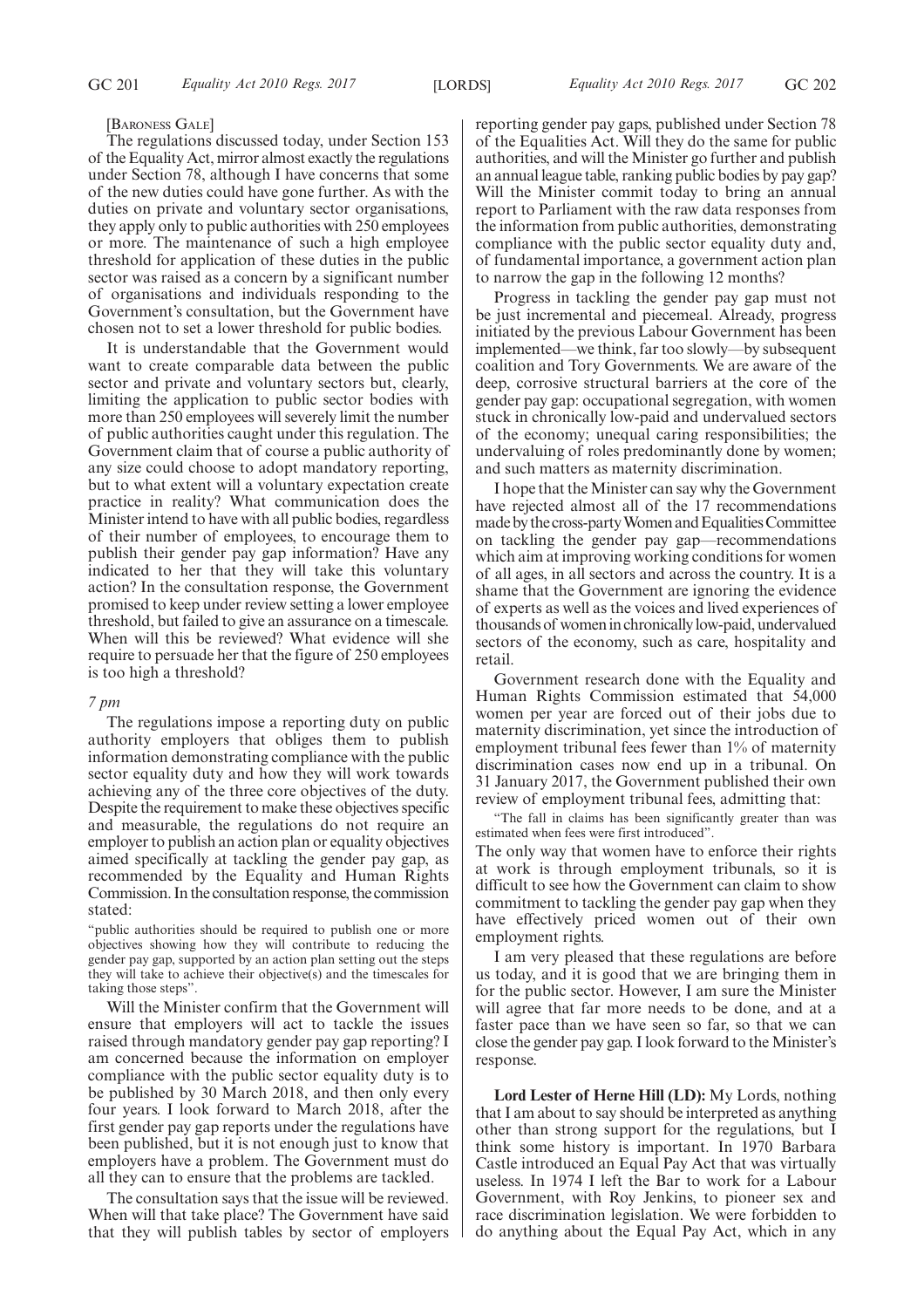case was to be brought in within five years of 1970. So in 1975 a virtually useless Equal Pay Act from a Labour Government was brought into force. What then happened was that it was challenged under EU law by the EU Commission, as a result of which it became necessary in Margaret Thatcher's time to amend the useless Equal Pay Act in order to deal with different work of equal value. I do not think any noble Lords in the Committee are old enough to remember this, but there was a drunken Minister in that Government at the time who introduced the regulations while barely able to speak. When the regulations came in, they were tortuous and virtually unenforceable.

In 2010 we in the Liberal Democrats supported Labour in getting the Equality Act 2010 on to the statute book. Again, we tried to do something about the tortuous and unenforceable equal pay legislation, and the best that we could do—the best that Harriet Harman could do—was something along the lines of these regulations today. The idea was that, at the very least, transparency might be able to assist in tackling the gender pay gap. That was the idea, and of course we support it; it was the idea of the coalition Government, and it is the idea now.

I am sorry to say, as someone married to a vegetarian, that the problem is that there is no beef. The problem is that you can have all the transparency you like but, unless something is done to enforce the law and tackle discriminatory patterns in employment, promotion, recruitment and pay, women will continue to suffer from unequal pay for work of equal value. If Members do not agree with that, they have only to read the admirable gender pay gap information regulations impact assessment from 2017—I think there is no separate impact assessment for these regulations—which explains why mere voluntarism will not work. It explains how they tried to persuade employers of a voluntary approach but it failed and they tried to explain that they hope that these regulations or the other ones that we have already approved will compel action where required.

I promise noble Lords that they will not. How do I know that? I have had four or five decades of experience in trying to tackle patterns of discrimination. We gave the Equality and Human Rights Commission wide powers for strategic enforcement. Those powers were stronger than those given to the Equal Opportunities Commission, the Commission for Racial Equality and the Disability Rights Commission. However, those powers have not been used. It is all very well for the Equality and Human Rights Commission, as the noble Baroness, Lady Gale, has said, to call for an action plan, but what is actually needed is an action plan by the Equality and Human Rights Commission, which was set up with ample powers that it does not use. I am not saying this behind the back of the commission. David Isaac, its admirable chairman, knows my views and I think he agrees with them.

I remember, as part of the ancient history I am trying to summarise, that there was a wonderful businessman called Oscar Hahn. He was, I think, the head of the Midlands Employers Federation. In those days we were trying to persuade employers and trade unions that there should be legislation to tackle these problems. Oscar Hahn made a wonderful speech in which he said something like: "Archbishop William Temple said: 'Whenever I travel on the Underground, I always intend to buy a ticket but the fact that there is a ticket collector at the end of the line just clinches it'. In the same way legislation and its enforcement just clinches the good intentions of employers and trade unions". I think that is right.

We are dealing today, rightly, with gender equality and with the gender pay gap. The noble Baroness, Lady McGregor-Smith—a Conservative Member of this House—recently produced a devastating review that deals not with gender but ethnicity. She has called it, *The Time For Talking Is Over. Now Is The Time To Act*. Although today we are dealing with gender not ethnicity, I urge Members of this House, and especially the Government, to take very seriously what she says. She says:

"The time for talking is over".

I agree. She says: "The reward is huge". I agree. She says:

"Daylight is the best disinfectant".

I agree, provided that there is some enforcement. She says:

"We need to stop hiding behind the mantle of 'unconscious bias'".

I agree, and that applies to gender and race. She says: "The public sector must use its purchasing power to drive

change".

Again, I agree. She then explains why she has been trying to persuade people to take voluntary action but has found that it is not good enough. She concludes that legislative measures are necessary. The Government's response to her report, as I understand it, has been to give voluntarism further time in dealing with ethnicity.

I am now 80 years old and I have been campaigning for race equality since 1964. I have to say to the Committee that voluntarism, as the gender pay gap illustrates, will not succeed. Therefore, even if the Government will not act, even if Parliament will not act, I very much hope that the Equality and Human Rights Commission will use its resources for strategic law enforcement so that the regulations we are about to approve will be given bite by the enforcement agency. I hope that what I have just said will not seem controversial.

## *7.15 pm*

**Baroness Williams of Trafford:** I thank both noble Lords for their thoughtful contributions. I think there is broad support for what we are bringing forward but I shall answer some of the specific questions the noble Lords asked.

The first question from the noble Baroness, Lady Gale, was about why the number of employees was not lower than 250. We estimate that the obligations for authorities with 250 or more employees will affect more than 3.8 million employees in the public sector, and that means they will be covered by the new gender pay gap reporting requirements. Indeed, the combined coverage of these regulations and the Equality Act 2010 (Gender Pay Gap Information) Regulations 2017 will be over 15 million employees in 9,000 organisations, representing nearly half the total workforce. In addition,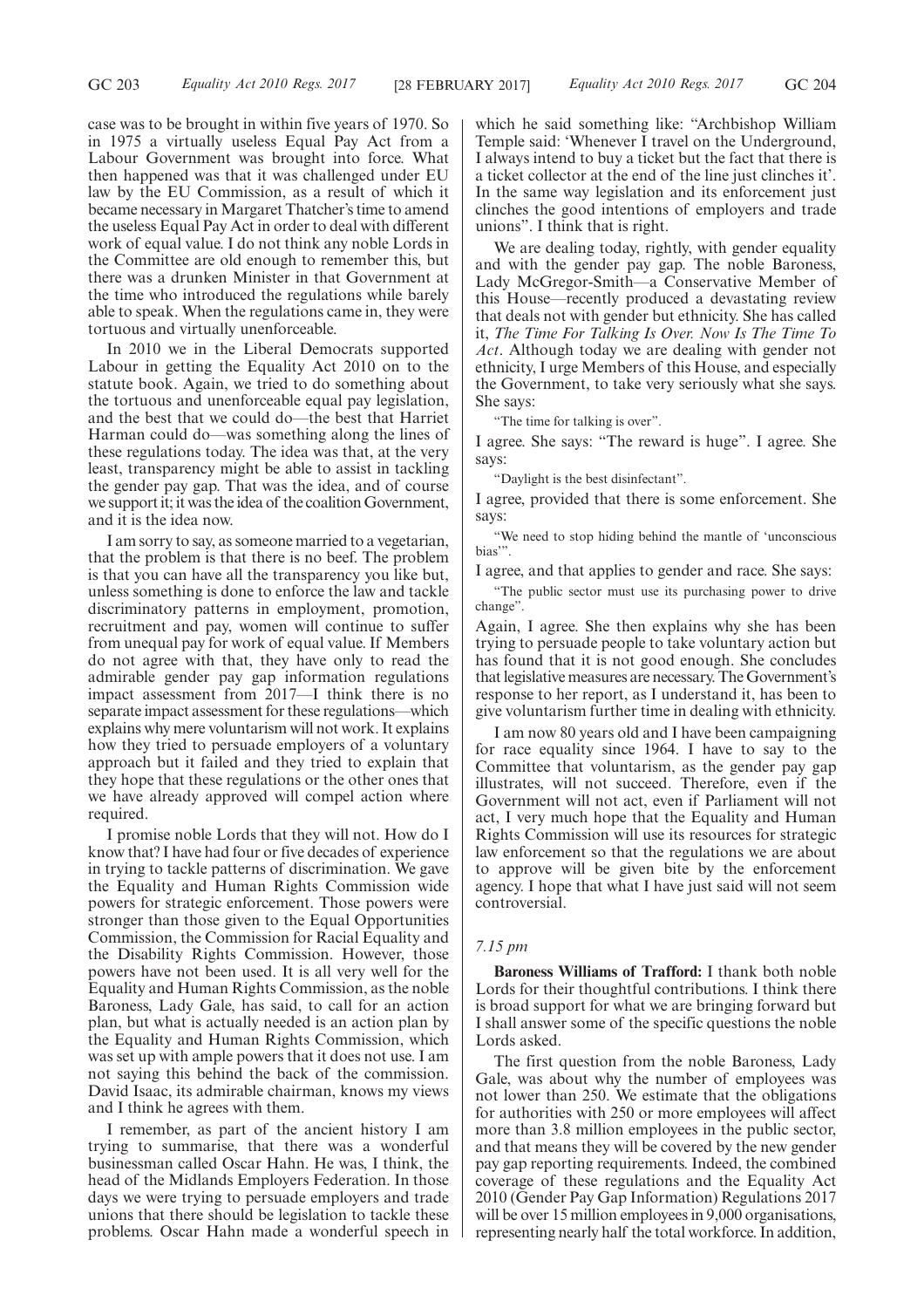[BARONESS WILLIAMS OF TRAFFORD]

public bodies with more than 150 employees are already required to report on the diversity of their workforce and are encouraged to publish gender pay gap information.

We are keen in the first instance to place the same requirements of gender pay reporting across all employers to ensure consistency and comparability, so we have started in the public sector with that 250 threshold, which matches the threshold in Section 78 of the Equality Act. However, we will keep the threshold under review, and I think that review period will be reviewed by the Minister for Women and Equalities five years after commencement. Although this is the formal point for reviewing the new obligations, we will be closely monitoring compliance on a more regular basis to ensure that the measures are effective and working properly. With regard to what the response was to the public consultation about the proposed scope, the majority agreed that gender pay gap obligations should apply to authorities with 250 or more employees.

The noble Baroness asked whether the reporting requirements were too narrow. The regulations do not require mandatory equality objectives connected to gender pay gap data or, indeed, action plans. However, all employers will be strongly encouraged to publish information on how they intend to tackle the gender pay gap in their organisations. Many public bodies have actually indicated that they are keen to publish that narrative alongside their gender pay gap calculations, so that they can provide more context for any gender pay differences and highlight work to reduce any gaps.

Transparency may not be a silver bullet, as the noble Lord said, but it will incentivise employers to analyse the drivers behind their gender pay gap and explore the extent to which their own policies and practices may be contributing to it. The regulations that will apply to the public sector will not include an explicit requirement for a senior official to sign a statement or authenticate an organisation's gender pay gap, but this is in line with the existing obligations under the specific duties regulations.

The noble Baroness asked what assessment has been made of the effect of tribunal fees for people with protected characteristics. The review of the employment tribunal fees, published on 31 January this year, confirms that the objectives have been broadly met and that the current scheme is generally working effectively and operating lawfully. However, that does not mean there is no room for improvement. In particular, the fall in claims and the evidence that some people have found fees off-putting have persuaded us that some action is necessary, so we launched a consultation on 31 January regarding the proposal to widen the support available to people under the help with fees scheme. This would help people with low incomes and is expected to particularly benefit women, disabled people and people from black and minority ethnic backgrounds, who figure disproportionately among those in low-income groups.

The noble Baroness also asked: will the Government be publishing league tables to name and shame employers? The public will be able to search the government website to check whether employers in scope have complied with the regulations and compare them with other employers in the same sector. We will consider

the most effective way to present the published information in discussion with a wide range of stakeholders but, as I am sure the noble Baroness and the noble Lord know, the press soon get hold of such figures, so we can probably rely on them to highlight the success and failure stories.

**Lord Lester of Herne Hill:** I hope that we can also rely on the Equality and Human Rights Commission, which is funded for this purpose. I forgot to mention the issue of access to tribunals. It is my view as a lawyer that it is unlawful and an obstruction of justice to do what has been done to the employment tribunal fees, because they deter people with discrimination cases. I bet that if it goes to the European Court of Human Rights it will declare it to be incompatible, so I am glad that the Government are moving on that.

**Baroness Williams of Trafford:** I thank the noble Lord for that and will come to the EHRC shortly to give a bit more detail.

The noble Baroness also asked why the Government have rejected the recommendation from the Women and Equalities Select Committee to reduce the gender pay gap. We appreciate and recognise the important work that the committee does on this issue, and we carefully considered its recommendations. The report makes a number of recommendations for the Government, several of which have already been actioned. For example, the right to request flexible working already allows those working fewer than full-time hours to request the opportunity to work more. Many of the recommendations made by the Select Committee would involve significant cost to businesses and we are keen not to place too heavy a burden on employers at this time.

We crossed into the equal pay realm. I thought I might make the point at this juncture that pay discrimination and the size of an employer's gender pay gap are two quite different things, but I am sure that the noble Lord knows that, given his background.

The noble Baroness talked about pregnancy and maternity discrimination. That is unlawful as well as unacceptable and has no place in today's society. The Government are working with a range of partners, including the EHRC and ACAS to promote opportunities for women, including pregnant women and new mothers. That will ensure that female talent is recognised and rewarded, and make more employers aware of their legal obligations.

I turn to the EHRC's failure to ensure compliance. The EHRC takes a proportionate approach to enforcement, resolving many matters via pre-enforcement work and using its formal enforcement powers when absolutely necessary. It also takes a strategic approach to enforcement, focusing on those issues where it can have an impact on systemic, persistent and/or pervasive inequalities. Many less strategic cases are resolved through pre-enforcement work, involving discussions with organisations to encourage them to meet their obligations.

The noble Lord, Lord Lester, may draw some comfort from the fact that when the Women and Equalities Select Committee examined the EHRC's chair and